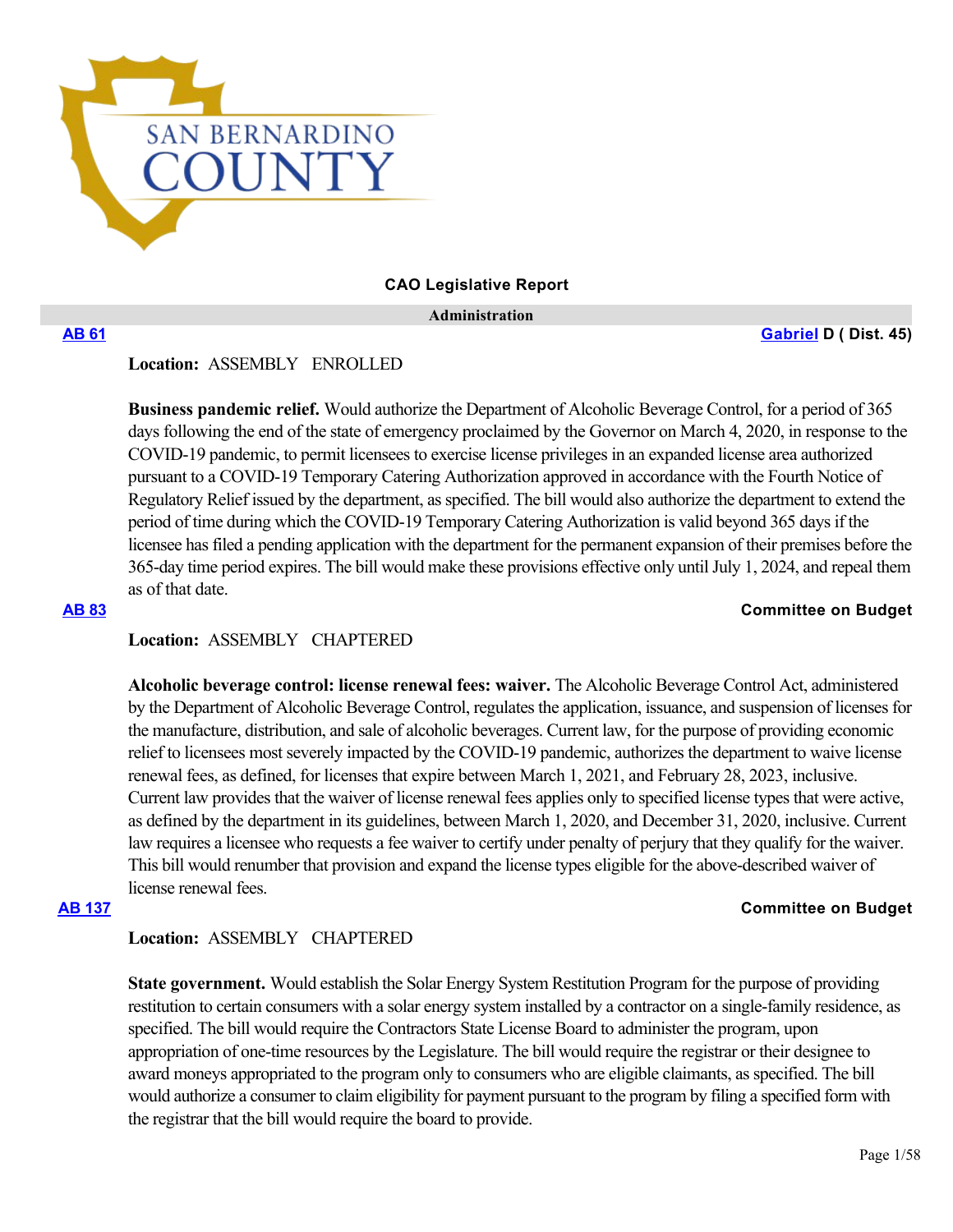**Local government: open and public meetings.** The Ralph M. Brown Act requires, with specified exceptions, that all meetings of a legislative body of a local agency, as those terms are defined, be open and public and that all persons be permitted to attend and participate. Under existing law, a member of the legislative body who attends a meeting where action is taken in violation of this provision, with the intent to deprive the public of information that the member knows the public is entitled to, is guilty of a crime. This bill would require local agencies to conduct meetings subject to the act consistent with applicable state and federal civil rights laws, as specified.

**[AB 361](https://ctweb.capitoltrack.com/public/publishbillinfo.aspx?bi=x31iogdOG0BUmljsBZEo7i9JHe0W%2Fhc3%2B%2Bdlva6nxjBe7YJLnCPAcNm00YIgh5vg) [Rivas, Robert](https://a30.asmdc.org/)  D ( Dist. 30)**

# **Location:**  ASSEMBLY CHAPTERED

**Open meetings: state and local agencies: teleconferences.** Would, until January 1, 2024, authorize a local agency to use teleconferencing without complying with the teleconferencing requirements imposed by the Ralph M. Brown Act when a legislative body of a local agency holds a meeting during a declared state of emergency, as that term is defined, when state or local health officials have imposed or recommended measures to promote social distancing, during a proclaimed state of emergency held for the purpose of determining, by majority vote, whether meeting in person would present imminent risks to the health or safety of attendees, and during a proclaimed state of emergency when the legislative body has determined that meeting in person would present imminent risks to the health or safety of attendees, as provided.

### **[AB 428](https://ctweb.capitoltrack.com/public/publishbillinfo.aspx?bi=PYNy6fkde4LZWJO1su2WNTPirSkeh1bG2WIVEtCNMoNFo4LM%2Buu4a3nYpPswJhIT) [Mayes](https://www.assembly.ca.gov/assemblymemberchadmayes) I ( Dist. 42)**

# **Location:**  ASSEMBLY ENROLLED

**Local government: board of supervisors.** Current law requires each county to have a board of supervisors and provides for the organization and powers of the board of supervisors. Current law allows the board of supervisors of any general law or charter county to adopt or the residents of the county to propose, by initiative, limit or repeal a limit on the number of terms a member of the board of supervisors may serve on the board of supervisors. Current law also requires the board of supervisors to prescribe the compensation for all county officers. This bill would require that, when term limits are imposed, the limit must be no fewer than 2 terms. This bill would specify that the board of supervisors is included in the definition of county officers for whom the board of supervisors is required to prescribe compensation. The bill would specify that it would not affect any term limits that were legally in effect prior to January 1, 2022, in any county.

**Position: San Bernardino County Support**

### **[AB 444](https://ctweb.capitoltrack.com/public/publishbillinfo.aspx?bi=lceoHXnYBjw6lj5pTLyOuCa9BueLJCjwIy4T5xKMuGnGhKkDE4E7%2Fque%2FLDIUZK%2B) Committee on Public Employment and Retirement**

# **Location:**  ASSEMBLY CHAPTERED

**State and local employees: pay warrants: designees.** Current law authorizes a state employee to designate with their appointing power a person who may receive the employee's warrants upon the employee's death. Current law requires an appointing power, upon sufficient proof of identity from an appropriate designee, to deliver warrants to the person claiming them. Current law entitles the designated person who receives warrants to negotiate the warrants as if they were the payee. This bill would prescribe a process by which an appointing power would issue a check directly to a designated person instead of delivering employee warrants to that person, as described above. Upon sufficient proof of the designee's identity, the bill would require the appointing power to endorse and deposit the warrant issued to a deceased employee back into the Treasury to the credit of the fund or appropriation upon which it was drawn, as specified, and then issue a revolving fund check to the designated person in the original amount payable to employee.

### **[AB 1570](https://ctweb.capitoltrack.com/public/publishbillinfo.aspx?bi=b6l%2F3a5RzgvoyktKvTlNICFagAODVNoowgS5Rv5qYkMJdmGJwrBV0f6%2FTusAbj%2FP) Committee on Natural Resources**

**Location:**  ASSEMBLY ENROLLED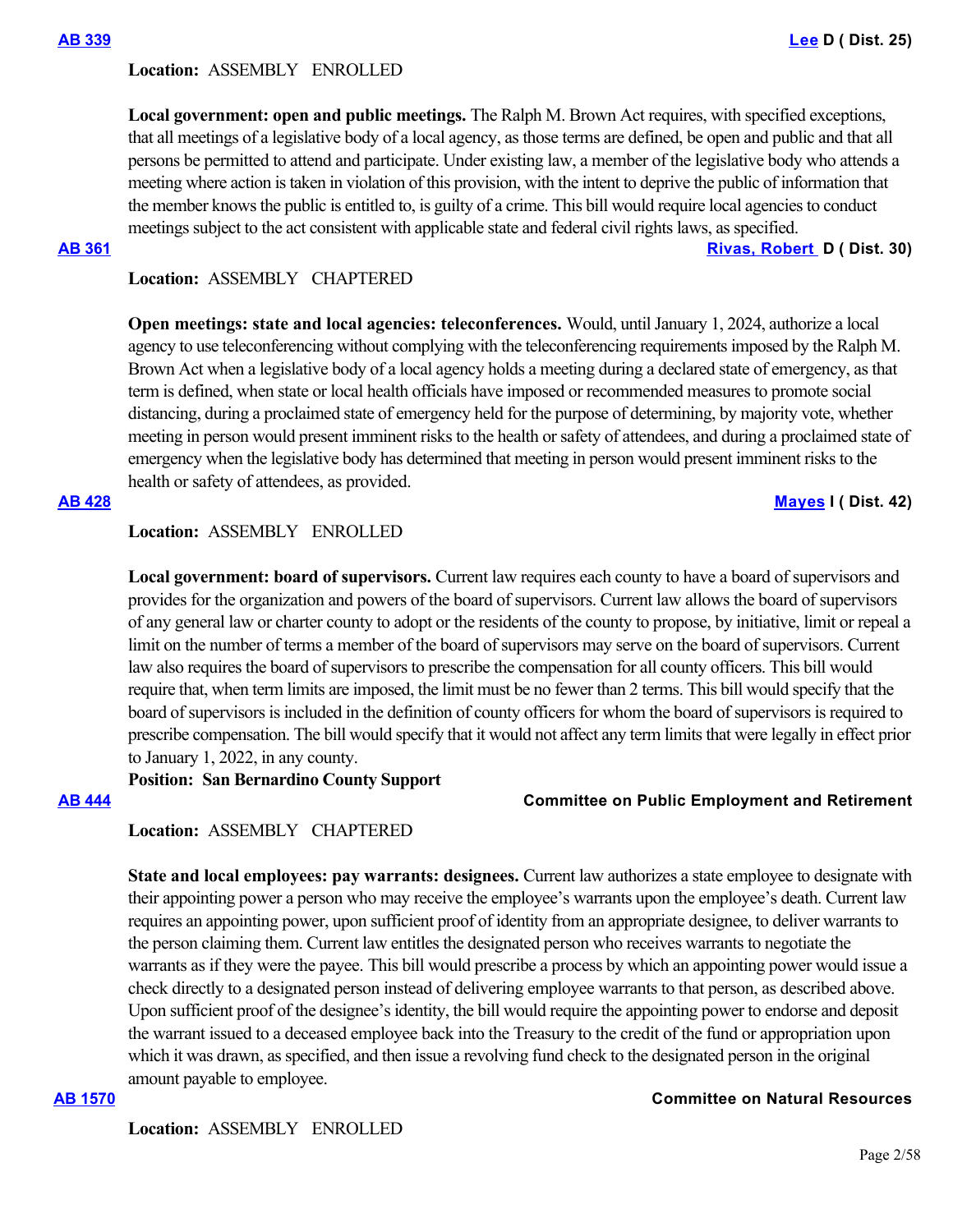**Public resources: omnibus bill.** Would require the Department of Forestry and Fire Protection to assist local governments in preventing future high-intensity wildland fires and instituting appropriate fuels management by making its wildland fire prevention and vegetation management expertise available to local governments to the extent possible within the department's budgetary limitations. The bill would explicitly define, for these purposes, "local governments" to include cities, counties, and special districts. The bill would also make changes to related findings and declarations by the Legislature.

### **[SB 13](https://ctweb.capitoltrack.com/public/publishbillinfo.aspx?bi=e41ac8V4ODyR166c5JpO6QMbQOs04utP0JZJTK5ZFiRgfW0FSOF%2FzotzzKybeUm8) [Dodd](http://sd03.senate.ca.gov/) D ( Dist. 3)**

# **Location:**  SENATE ENROLLED

**Local agency services: contracts: Counties of Napa and San Bernardino.** The Cortese-Knox-Hertzberg Local Government Reorganization Act of 2000 establishes a pilot program under which the commissions in the Counties of Napa and San Bernardino, upon making specified determinations at a noticed public hearing, may authorize a city or district to provide new or extended services outside its jurisdictional boundary and outside its sphere of influence to support existing or planned uses involving public or private properties, as provided. Current law requires the Napa and San Bernardino commissions to submit a report to the Legislature on their participation in the pilot program, as specified, before January 1, 2020, and repeals the pilot program as of January 1, 2021. This bill would reestablish the pilot program, which would remain in effect until January 1, 2026. The bill would impose a January 1, 2025, deadline for the Napa and San Bernardino commissions to report to the Legislature on the pilot program, and would require the contents of that report to include how many requests for extension of services were received under these provisions.

### **Animal Control**

**[AB 1282](https://ctweb.capitoltrack.com/public/publishbillinfo.aspx?bi=GlT5nEb9urBlU7BatShpXHz%2B0ooxE3oMSo20F6YbmNLfE3lhyGeDhoGdc3ealLzq) [Bloom](https://a50.asmdc.org/) D ( Dist. 50)**

## **Location:**  ASSEMBLY ENROLLED

**Veterinary medicine: blood banks for animals.** The Veterinary Medicine Practice Act, provides for the licensure and registration of veterinarians and the regulation of the practice of veterinary medicine by the Veterinary Medical Board in the Department of Consumer Affairs. Under the act, prescribed actions constitute the practice of veterinary medicine. This bill would include in the actions that constitute the practice of veterinary medicine the collection of blood from an animal for the purpose of transferring or selling that blood and blood component products, as defined, to a licensed veterinarian for use at a registered premises, except in certain circumstances.  **Behavioral Health**

### **[AB 134](https://ctweb.capitoltrack.com/public/publishbillinfo.aspx?bi=mIo8sdnQL4dGAGWVgzHf8zwEDj7C3icu8wTLMuvE3x8kIeCrt0WzhePorTDq70Mm) Committee on Budget**

### **Location:**  ASSEMBLY CHAPTERED

**Mental Health Services Act: county program and expenditure plans.** The Mental Health Services Act (MHSA) established the Mental Health Services Oversight and Accountability Commission and requires the counties to prepare and submit a 3-year program and expenditure plan, and annual updates, as specified, to the commission and the department. Existing law authorizes a county that is unable to complete and submit a 3-year plan or annual update for the 2020–21 fiscal year due to the COVID-19 Public Health Emergency to extend the effective timeframe of its currently approved 3-year plan or annual update to include the 2020–21 fiscal year and requires the county to submit a 3-year program and expenditure plan or annual update to the commission and the department by July 1, 2021. This bill would additionally authorize a county that is unable to complete and submit a 3-year plan or annual update for the 2021–22 fiscal year due to the COVID-19 Public Health Emergency to extend the effective timeframe of its currently approved 3-year plan or annual update to include the 2021–22 fiscal year and would require the county to submit a 3-year program and expenditure plan or annual update to the commission and the department by July 1, 2022.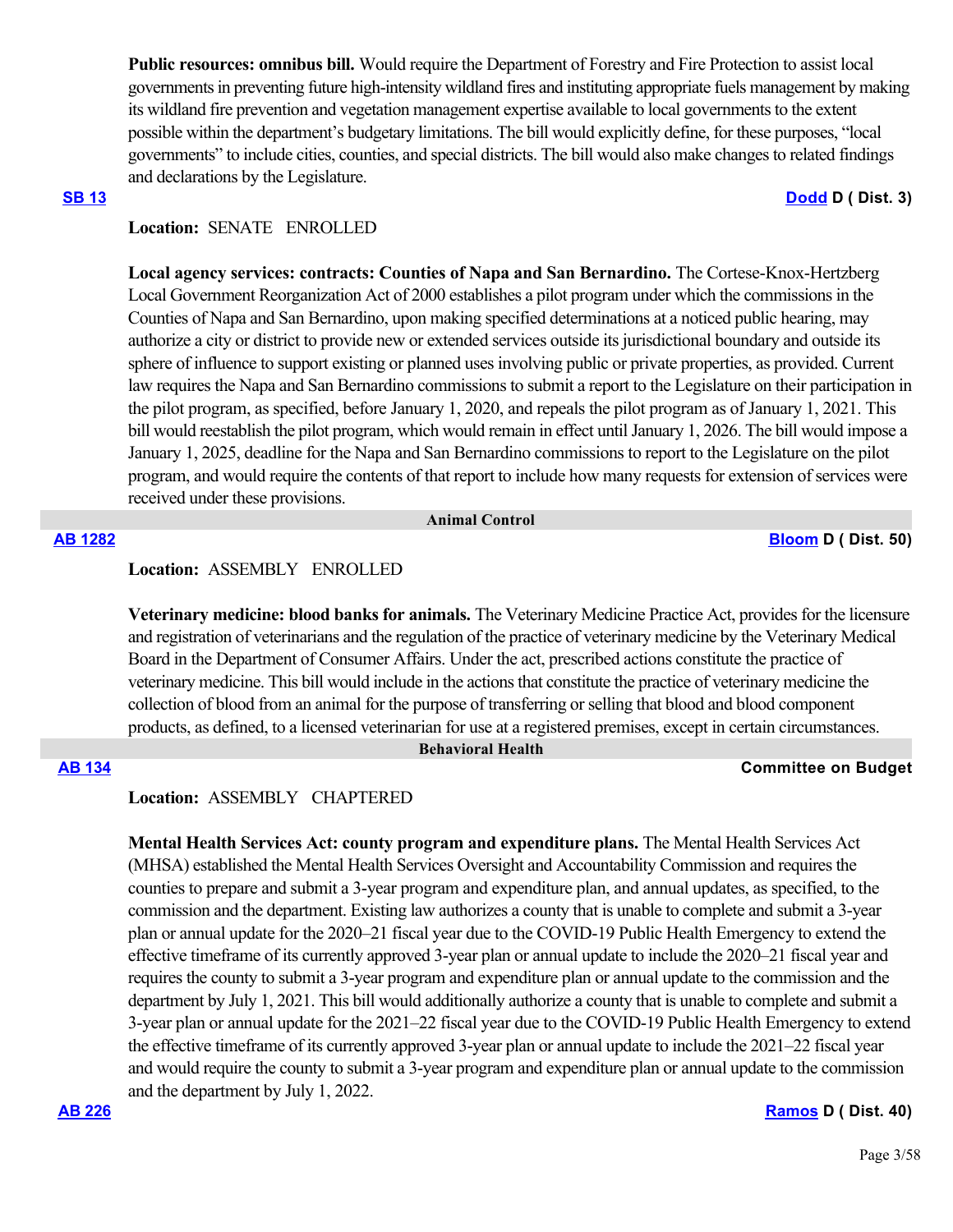**Children's crisis psychiatric residential treatment facilities.** Would reclassify children's crisis residential programs as children's crisis psychiatric residential treatment facilities, and would transfer responsibility for licensing these facilities to the State Department of Health Care Services, contingent upon an appropriation in the annual Budget Act for these purposes. The bill would define "children's crisis psychiatric residential treatment facility" to mean a licensed residential facility operated by a public agency or private organization that provides the psychiatric services, as prescribed under the Medicaid regulations, to individuals under 21 years of age, in an inpatient setting. **[AB 309](https://ctweb.capitoltrack.com/public/publishbillinfo.aspx?bi=UgOs8yJRyRazw%2FgGOVSrBKJMX8OrQgikV%2BZ%2FQkQSXtSawo7YyeSfOElxZFNYSoG9) [Gabriel](https://a45.asmdc.org/) D ( Dist. 45)**

### **Location:**  ASSEMBLY ENROLLED

**Pupil mental health: model referral protocols.** Would require the State Department of Education to develop model referral protocols, as provided, for addressing pupil mental health concerns. The bill would require the department to consult with various entities in developing the protocols, including current classroom teachers, administrators, pupils, and parents. The bill would require the department to post the model referral protocols on its internet website. The bill would make these provisions contingent upon funds being appropriated for its purpose in the annual Budget Act or other legislation, or state, federal, or private funds being allocated for this purpose. **[AB 638](https://ctweb.capitoltrack.com/public/publishbillinfo.aspx?bi=EZieh9yFCiMRY8gnhyzvbRWX8OLTLa8O1UWI1yjdTpR1fJPGdcJ4X98Qre5Z3sCp) [Quirk-Silva](https://a65.asmdc.org/) D ( Dist. 65)**

# **Location:**  ASSEMBLY ENROLLED

**Mental Health Services Act: early intervention and prevention programs.** The Mental Health Services Act requires counties to establish a program designed to prevent mental illnesses from becoming severe and disabling and authorizes counties to use funds designated for prevention and early intervention to broaden the provision of those community-based mental health services by adding prevention and early intervention services or activities. Current law authorizes the MHSA to be amended by a 2/3 vote of the Legislature if the amendments are consistent with, and further the purposes of, the MHSA. This bill would amend the MHSA by including in the prevention and early intervention services authorized to be provided, prevention and early intervention strategies that address mental health needs, substance misuse or substance use disorders, or needs relating to cooccurring mental health and substance use services. By authorizing a new use for continuously appropriated funds, this bill would make an appropriation. The bill would state the finding and declaration of the Legislature that this change is consistent with, and furthers the intent of, the MHSA.

# **[SB 110](https://ctweb.capitoltrack.com/public/publishbillinfo.aspx?bi=P%2FUz4%2Fe%2BnFMjmpFEY8MsLSHRRqwnTX8J9bMKTe54krqBzz%2F3EE3kPOcnaFJhO8PX) [Wiener](http://sd11.senate.ca.gov/) D ( Dist. 11)**

**Location:**  SENATE ENROLLED

**Substance use disorder services: contingency management services.** Current law provides for the Medi-Cal program, which is administered by the State Department of Health Care Services, and under which qualified lowincome individuals receive health care services, including substance use disorder services that are delivered through the Drug Medi-Cal Treatment Program and the Drug Medi-Cal organized delivery system, subject to utilization controls. For purposes of the Drug Medi-Cal Treatment Program, current law prescribes the maximum allowable rates for services, including individual and group rates for extensive counseling for outpatient drug-free treatment. The Medi-Cal program is, in part, governed and funded by federal Medicaid program provisions.This bill would expand substance use disorder services to include contingency management services as an optional benefit under the Drug Medi-Cal organized delivery system, as specified, subject to utilization controls.

### **[SB 507](https://ctweb.capitoltrack.com/public/publishbillinfo.aspx?bi=aWYt3zbPOYKeqosUw%2BUPrzsftPCb32XzF0PInLcgHowBD8e8bn2vqzR51ZCMLGC2) [Eggman](http://sd05.senate.ca.gov/) D ( Dist. 5)**

**Location:**  SENATE ENROLLED

**Mental health services: assisted outpatient treatment.** Current law authorizes a court in a participating county to order a person who is suffering from mental illness and is the subject of a petition to obtain assisted outpatient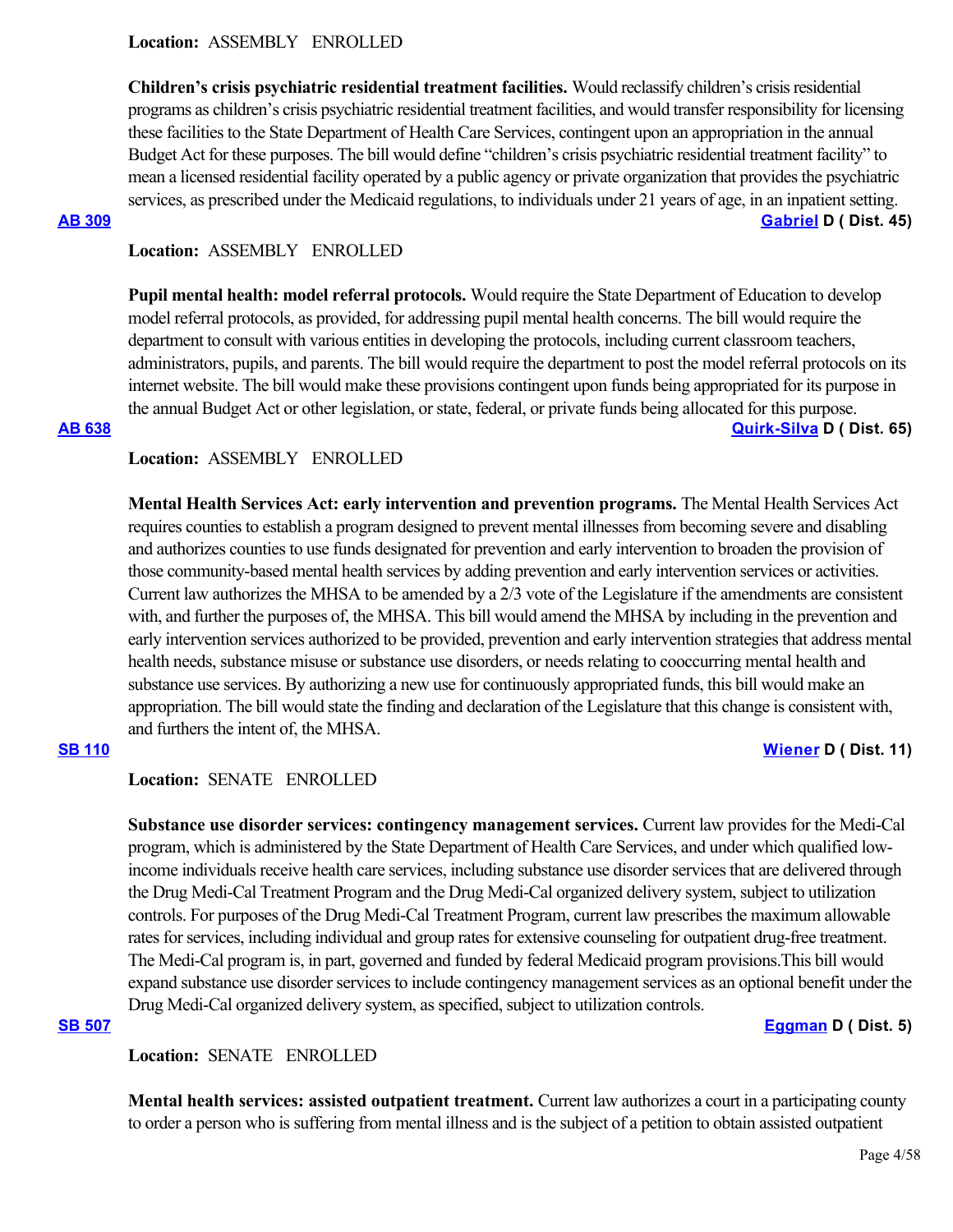treatment if the court makes various findings including, among others, there has been a clinical determination that the person is unlikely to survive safely in the community without supervision, the person's condition is substantially deteriorating, and, in view of the person's treatment history and current behavior, the person is in need of assisted outpatient treatment in order to prevent a relapse or deterioration that would be likely to result in grave disability or serious harm to the person or to others. Current law authorizes the petition to be filed by the county behavioral health director, or the director's designee, in the superior court in the county in which the person who is the subject of the petition is present or reasonably believed to be present, in accordance with prescribed procedures.This bill would, among other things, instead require that the above-described findings include clinical determination that the person is unlikely to survive safely in the community without supervision and that the person's condition is substantially deteriorating, or that assisted outpatient treatment is needed to prevent a relapse or deterioration that would be likely to result in grave disability or serious harm to the person or to others.

### **Broadband**

**[AB 14](https://ctweb.capitoltrack.com/public/publishbillinfo.aspx?bi=PJ7%2BepUVd85X%2BCqlJ9X9fOZ57l7wspB6zHmRkbn4yMvYIGYbRAK5Yp%2BxoAPIXInF) [Aguiar-Curry](https://a04.asmdc.org/) D ( Dist. 4)**

# **Location:**  ASSEMBLY ENROLLED

**Communications: California Advanced Services Fund: deaf and disabled telecommunications program: surcharges.** Under current law, the Public Utilities Commission has regulatory authority over public utilities, including telephone corporations. Current law requires the commission to develop, implement, and administer the California Advanced Services Fund (CASF) to encourage deployment of high-quality advanced communications services to all Californians that will promote economic growth, job creation, and the substantial social benefits of advanced information and communications technologies. Current law authorizes the commission to impose a surcharge to collect \$330,000,000 for deposit into the CASF beginning January 1, 2018, and continuing through the 2022 calendar year. Current law specifies the amount of surcharge revenues to be deposited into each account within the CASF, subject to appropriation by the Legislature.This bill would authorize the commission to impose the surcharge to fund the CASF until December 31, 2032, as specified.

### **[AB 41](https://ctweb.capitoltrack.com/public/publishbillinfo.aspx?bi=xubHGJ5SGOauO7oFV%2F9R4QdsMFyNpwS4N%2BpyO7EraJyCbKcP8mxNBgAK6oPnHaP5) [Wood](https://a02.asmdc.org/) D ( Dist. 2)**

### **Location:**  ASSEMBLY ENROLLMENT

**Broadband infrastructure deployment.** Current law vests the Department of Transportation with full possession and control of state highways and associated property. Current law requires the department to notify companies and organizations working on broadband deployment on its internet website of specified department-led highway construction projects and authorizes those companies and organizations to collaborate with the department to install broadband conduits as part of those projects. This bill would require the department, as part of those projects that are funded by a specified item of the Budget Act of 2021 and are located in priority areas, to ensure that construction includes the installation of conduits capable of supporting optic communication cables. **[AB 537](https://ctweb.capitoltrack.com/public/publishbillinfo.aspx?bi=n6ssUgO35gCzmkAn40AdCn1G4hKHO9TCt5NsD3JYXXN4Q06hFTRhQCzFeI%2FlQl9C) [Quirk](https://a20.asmdc.org/) D ( Dist. 20)**

### **Location:**  ASSEMBLY ENROLLED

**Communications: wireless telecommunications and broadband facilities.** Current law requires a collocation or siting application for a wireless telecommunications facility be deemed approved if a city or county fails to approve or disapprove the application within the time periods specified in applicable FCC decisions, all required public notices have been provided regarding the application, and the applicant has provided a notice to the city or county that the time period has lapsed. This bill would require that the time periods described above be determined pursuant to specified FCC rules. The bill would require that the city, county, or city and county notify the applicant of the incompleteness of an application within the time periods established by applicable FCC rules. The bill would require that the time period for a city or county to approve or disapprove a collocation or siting application commence when the applicant makes the first required submission or takes the first required step, as specified.

**[ACA 1](https://ctweb.capitoltrack.com/public/publishbillinfo.aspx?bi=vkAbgpBB9wOKQrx%2F6m3DJE4Lfzjw%2B69Lv7GxnaWpsGPIGgKDXm0xJSIkZsa8QVVB) [Aguiar-Curry](https://a04.asmdc.org/) D ( Dist. 4)**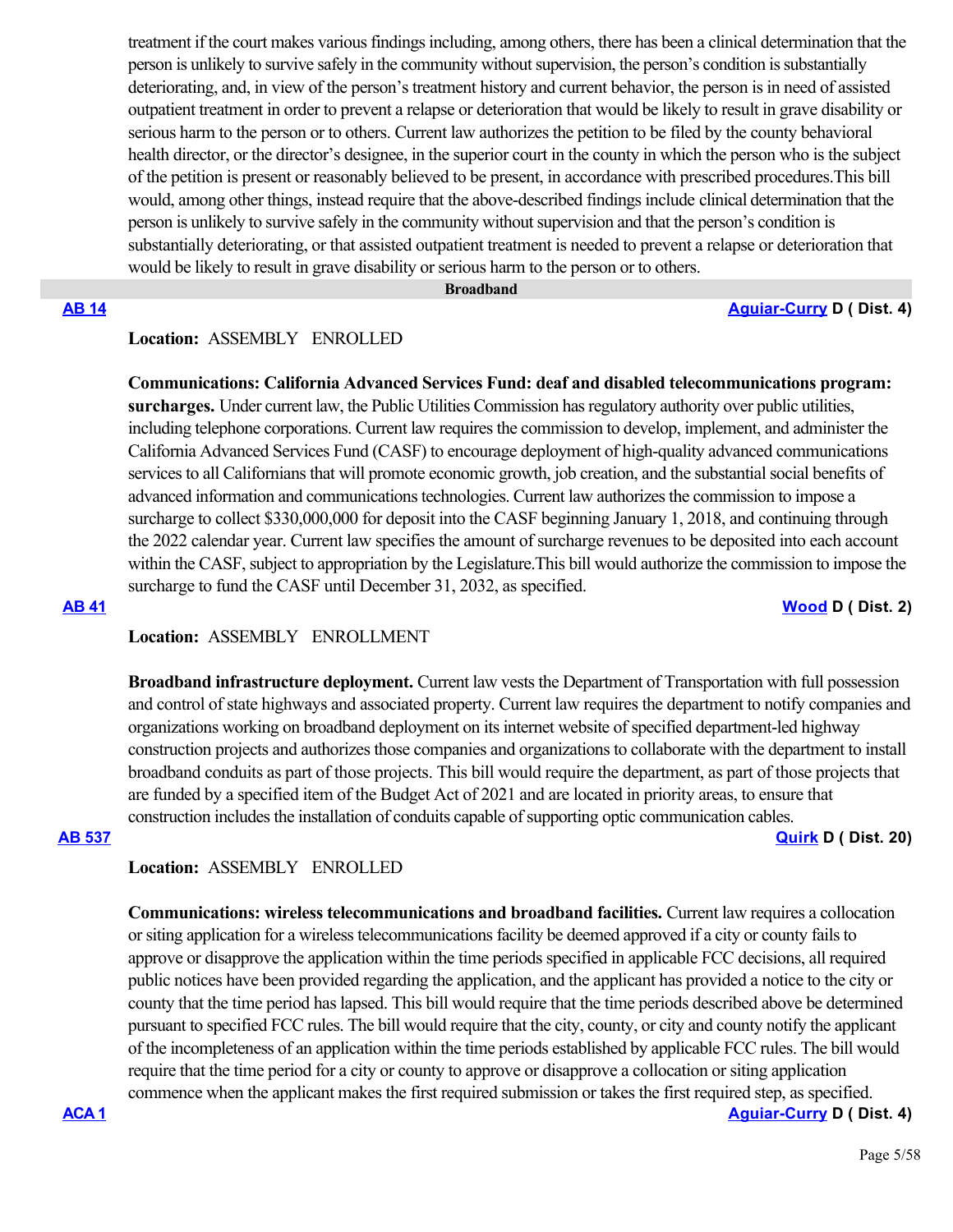**Location:**  ASSEMBLY L. GOV.

**Local government financing: affordable housing and public infrastructure: voter approval.** The California Constitution prohibits the ad valorem tax rate on real property from exceeding 1% of the full cash value of the property, subject to certain exceptions. This measure would create an additional exception to the 1% limit that would authorize a city, county, city and county, or special district to levy an ad valorem tax to service bonded indebtedness incurred to fund the construction, reconstruction, rehabilitation, or replacement of public infrastructure, affordable housing, or permanent supportive housing, or the acquisition or lease of real property for those purposes, if the proposition proposing that tax is approved by 55% of the voters of the city, county, or city and county, as applicable, and the proposition includes specified accountability requirements.

# **[SB 4](https://ctweb.capitoltrack.com/public/publishbillinfo.aspx?bi=n17IZrikIBh%2FzXsELpwcDw2Nyk6Lq31laZ7sm%2BE2WJVGCSNr6nIVEtjVwpqS2u28) [Gonzalez](https://sd33.senate.ca.gov/) D ( Dist. 33)**

# **Location:**  SENATE ENROLLED

**Communications: California Advanced Services Fund.** Would require the Governor's Office of Business and Economic Development to coordinate with other relevant state and local agencies and national organizations to explore ways to facilitate streamlining of local land use approvals and construction permit processes for projects related to broadband infrastructure deployment and connectivity.

# **[SB 28](https://ctweb.capitoltrack.com/public/publishbillinfo.aspx?bi=NP359BX%2B08%2BVSGivbyf4UmIq8rf0HIfNXwetd42%2FiD4MBo1JUps3F8zIDZzWCO%2BR) [Caballero](https://sd12.senate.ca.gov/) D ( Dist. 12)**

# **Location:**  SENATE ENROLLED

**Digital Infrastructure and Video Competition Act of 2006: deployment data.** The Digital Infrastructure and Video Competition Act of 2006, establishes a procedure for the issuance of state franchises for the provision of video service, defined to include cable service and open-video systems, administered by the Public Utilities Commission. The act provides that the holder of a state franchise is not a public utility as a result of providing video service and does not provide the commission with authority to regulate the rates, terms, and conditions of video service except as explicitly set forth in the act. The act requires a franchise holder to annually report to the commission regarding the availability of and subscriptions to broadband and video service, as specified.This bill would repeal the requirement that franchise holders annually report regarding the availability of and subscriptions to broadband and video service.

# **[SB 378](https://ctweb.capitoltrack.com/public/publishbillinfo.aspx?bi=CqimZ3QB0FvYoDVtkDCMH8O9J4X0KhsRVJf9u9pbMJhwuTh064iRK4qprwz3uGqg) [Gonzalez](https://sd33.senate.ca.gov/) D ( Dist. 33)**

### **Location:**  SENATE ENROLLED

**Local government: broadband infrastructure development project permit processing: microtrenching permit processing ordinance.** Would require a local agency to allow, except as provided, microtrenching for the installation of underground fiber if the installation in the microtrench is limited to fiber. The bill would also require, to the extent necessary, a local agency with jurisdiction to approve excavations to adopt or amend existing policies, ordinances, codes, or construction rules to allow for microtrenching. The bill would provide that these provisions do not supersede, nullify, or otherwise alter the requirements to comply with specified safety standards. The bill would authorize a local agency to impose a fee for its reasonable costs on an application for a permit to install fiber, as provided. By imposing new duties on local agencies with regard to the installation of fiber, the bill would impose a state-mandated local program.

### **Brown Act**

### **[AB 339](https://ctweb.capitoltrack.com/public/publishbillinfo.aspx?bi=ggPm0UOqkiznZ93e9FeBZPZrS3Kzaa3Fw%2FUJPhf2dQ5uke7%2FNTDlXRH%2Bc9EgG%2FOT) [Lee](https://a25.asmdc.org/) D ( Dist. 25)**

# **Location:**  ASSEMBLY ENROLLED

**Local government: open and public meetings.** The Ralph M. Brown Act requires, with specified exceptions, that all meetings of a legislative body of a local agency, as those terms are defined, be open and public and that all persons be permitted to attend and participate. Under existing law, a member of the legislative body who attends a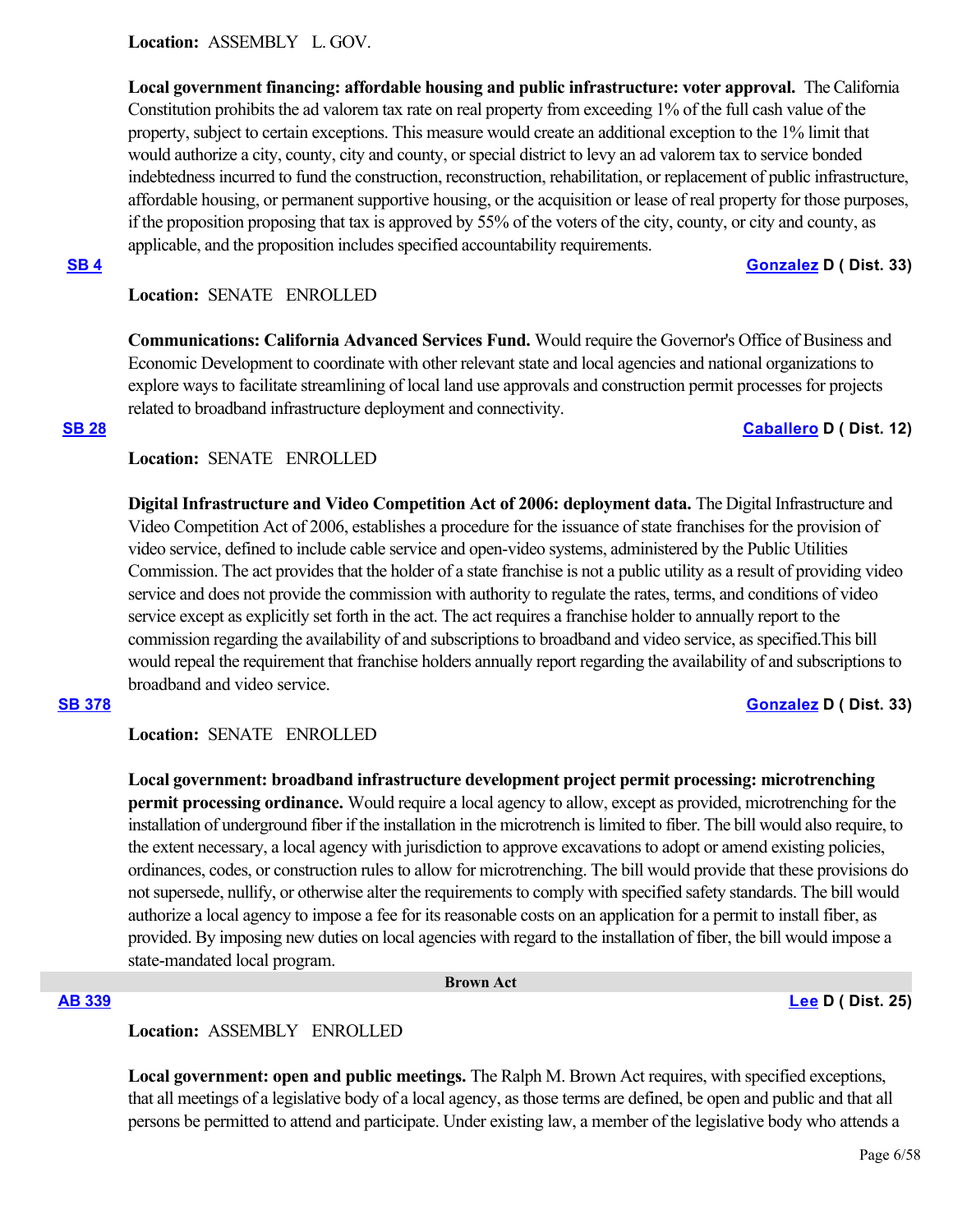meeting where action is taken in violation of this provision, with the intent to deprive the public of information that the member knows the public is entitled to, is guilty of a crime. This bill would require local agencies to conduct meetings subject to the act consistent with applicable state and federal civil rights laws, as specified.

**[AB 361](https://ctweb.capitoltrack.com/public/publishbillinfo.aspx?bi=x31iogdOG0BUmljsBZEo7i9JHe0W%2Fhc3%2B%2Bdlva6nxjBe7YJLnCPAcNm00YIgh5vg) [Rivas, Robert](https://a30.asmdc.org/)  D ( Dist. 30)**

# **Location:**  ASSEMBLY CHAPTERED

**Open meetings: state and local agencies: teleconferences.** Would, until January 1, 2024, authorize a local agency to use teleconferencing without complying with the teleconferencing requirements imposed by the Ralph M. Brown Act when a legislative body of a local agency holds a meeting during a declared state of emergency, as that term is defined, when state or local health officials have imposed or recommended measures to promote social distancing, during a proclaimed state of emergency held for the purpose of determining, by majority vote, whether meeting in person would present imminent risks to the health or safety of attendees, and during a proclaimed state of emergency when the legislative body has determined that meeting in person would present imminent risks to the health or safety of attendees, as provided.

# **[SB 274](https://ctweb.capitoltrack.com/public/publishbillinfo.aspx?bi=FybQeA7PycX7AXCWsCgIF8UNVwkinucPcWKklUkgbGE8gqsG81ihHdzvvjAryp4X) [Wieckowski](http://sd10.senate.ca.gov/) D ( Dist. 10)**

### **Location:**  SENATE ENROLLED

Local government meetings: agenda and documents. The Ralph M. Brown Act requires meetings of the legislative body of a local agency to be open and public and also requires regular and special meetings of the legislative body to be held within the boundaries of the territory over which the local agency exercises jurisdiction, with specified exceptions. Current law authorizes a person to request that a copy of an agenda, or a copy of all the documents constituting the agenda packet, of any meeting of a legislative body be mailed to that person. This bill would require a local agency with an internet website, or its designee, to email a copy of, or website link to, the agenda or a copy of all the documents constituting the agenda packet if the person requests that the items be delivered by email. If a local agency determines it to be technologically infeasible to send a copy of the documents or a link to a website that contains the documents by email or by other electronic means, the bill would require the legislative body or its designee to send by mail a copy of the agenda or a website link to the agenda and to mail a copy of all other documents constituting the agenda packet, as specified.

 **Budget**

**[AB 161](https://ctweb.capitoltrack.com/public/publishbillinfo.aspx?bi=6Ow%2FvaOkSaG3osPWiuGmKfrGwhwOPuBfXg11lOGZt%2FvCHwP5jZG3Uz0ej56kybYa) [Ting](https://a19.asmdc.org/) D ( Dist. 19)**

# **Location:**  ASSEMBLY CHAPTERED

**Budget Act of 2021.** The Budget Act of 2021 made appropriations for the support of state government for the 2021-22 fiscal year. This bill would amend the Budget Act of 2021 by amending items of appropriation and making other changes. This bill would declare that it is to take effect immediately as a Budget Bill.

### **[AB 175](https://ctweb.capitoltrack.com/public/publishbillinfo.aspx?bi=X%2B6C1FX7Nv96BoogD8fT2T1Vq89lplA54uFH9USaIjLq4XPgcDMBYxqTQBYvOgv3) Committee on Budget**

**Location:**  ASSEMBLY ENROLLED

# **Housing: mortgages and deeds of trust: use of state property: surplus land disposal: financing**

**programs.** Current law prescribes various requirements to be satisfied before the exercise of a power of sale under a mortgage or deed of trust and prescribes a procedure for the exercise of that power. Current law prescribes the dates when a trustee's sale is deemed final if specified payments are made and, in this regard, a trustee's sale is deemed final upon the acceptance of the last and highest bid and is deemed perfected as of 8 a.m. on the actual date of sale if the trustee's deed is recorded within 18 calendar days after the sale, except as specified. This bill would extend the date in the above-described condition relating to the recording of the trustee's deed to 21 calendar days. The bill would require this change to become operative on January 1, 2022.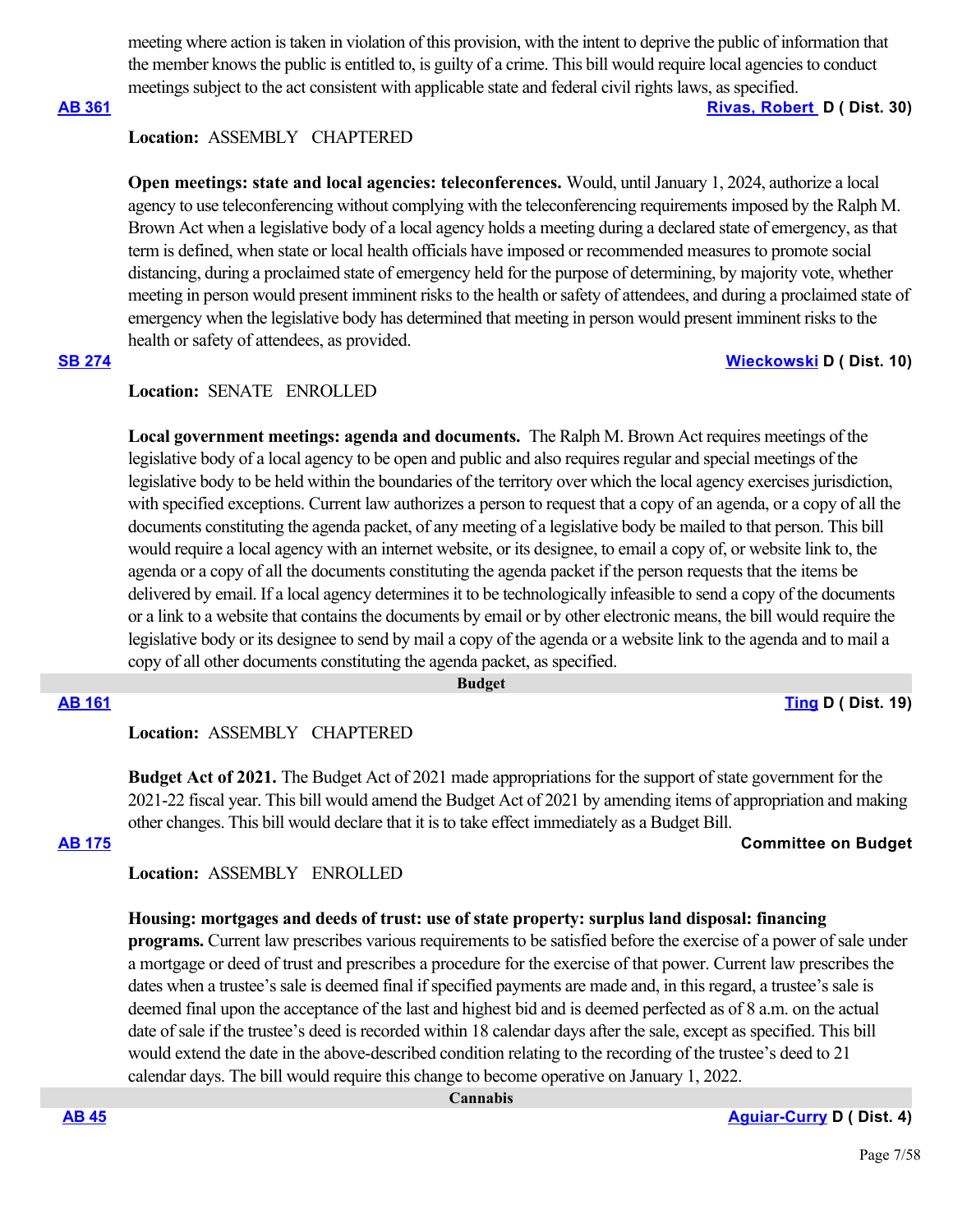**Location:**  ASSEMBLY ENROLLED

**Industrial hemp products.** Current law requires a person who manufactures pet food in California to obtain a license from the State Department of Public Health. Existing law also prohibits the manufacture, sale, or delivery of a pet food ingredient or processed pet food that is adulterated and defines 'adulterated' for this purpose. This bill would require a manufacturer of dietary supplements and food that includes industrial hemp to register with the State Department of Public Health and to be able to demonstrate that all parts of the plant used come from a state or country that has an established and approved industrial hemp program, as defined, that inspects or regulates hemp under a food safety program or equivalent criteria to ensure safety for human or animal consumption and that the industrial hemp cultivator or grower is in good standing and compliance with the governing laws of the state or country of origin.

# **[AB 141](https://ctweb.capitoltrack.com/public/publishbillinfo.aspx?bi=%2FYfClhJtYXcLHdnLkh5CdchcDBNCqOt4sN%2BRrerIdQ29JxkuTAp1VpcP0S6tlHwW) Committee on Budget**

# **Location:**  ASSEMBLY CHAPTERED

**Budget Act of 2021: Department of Cannabis Control: licensure: safety and quality assurance.** Would establish the Department of Cannabis Control within the Business, Consumer Services, and Housing Agency, would transfer to this department the powers, duties, purposes, functions, responsibilities, and jurisdiction of the bureau, the Department of Food and Agriculture, and the State Department of Public Health under MAUCRSA, except as specified, and would make conforming changes. The bill would require the department to be under the supervision and control of a director.

### **[AB 1138](https://ctweb.capitoltrack.com/public/publishbillinfo.aspx?bi=AA6hO6F%2FiTtdRUwmLI8rx%2BJyv%2FI3GtEcJ4FWuos5nE71voqc2C9LvAqLu478tY6%2F) [Rubio, Blanca](https://a48.asmdc.org/) D ( Dist. 48)**

**Location:**  ASSEMBLY ENROLLED

**Unlawful cannabis activity: civil enforcement.** Would impose a civil penalty on persons aiding and abetting unlicensed commercial cannabis activity of up to 3 times the amount of the license fee for each violation, but in no case more than \$30,000 for each violation. The bill would prohibit filing an action for civil penalties brought against a person pursuant to MAUCRSA 3 years after the first date of discovery of the violation. **Position: San Bernardino County Support**

### **[SB 73](https://ctweb.capitoltrack.com/public/publishbillinfo.aspx?bi=EKlkc3nzeBJwyg6zD6AfVfpmj88W7kbrR%2F%2BDgSJtZvofZT4eOhw9ig4FUNLro62x) [Wiener](http://sd11.senate.ca.gov/) D ( Dist. 11)**

**Location:**  SENATE ENROLLED

**Probation: eligibility: crimes relating to controlled substances.** Current law prohibits granting probation or suspending a sentence for persons convicted of specified crimes relating to controlled substances, including possessing or agreeing to sell or transport opiates or opium derivatives, possessing or transporting cannabis, planting or cultivating peyote, and various crimes relating to forging or altering prescriptions, among other crimes, if the person has previously been convicted of any one of specified felony offenses relating to controlled substances. Current law also prohibits granting probation or suspending a sentence for persons convicted of specified crimes relating to controlled substances, including possessing for sale or selling 14.25 grams or more of a substance containing heroin and possessing for sale 14.25 grams or more of any salt or solution of phencyclidine or its analogs, among other crimes. This bill would delete various crimes relating to controlled substances, including, but not limited to, the crimes described above, from those prohibitions against granting probation or a suspended sentence.

 **CEQA**

### **[AB 819](https://ctweb.capitoltrack.com/public/publishbillinfo.aspx?bi=ggxEEAY9SengD3J5UnLCHEOHcmFE0nOXkDWQ3PpjL43EISzJHA9k0T9Jm5QWpO4A) [Levine](https://a10.asmdc.org/) D ( Dist. 10)**

# **Location:**  ASSEMBLY CHAPTERED

**California Environmental Quality Act: notices and documents: electronic filing and posting.** CEQA requires, if an environmental impact report is required, the lead agency to mail a notice of determination to each responsible agency, the Office of Planning and Research, and public agencies with jurisdiction over natural resources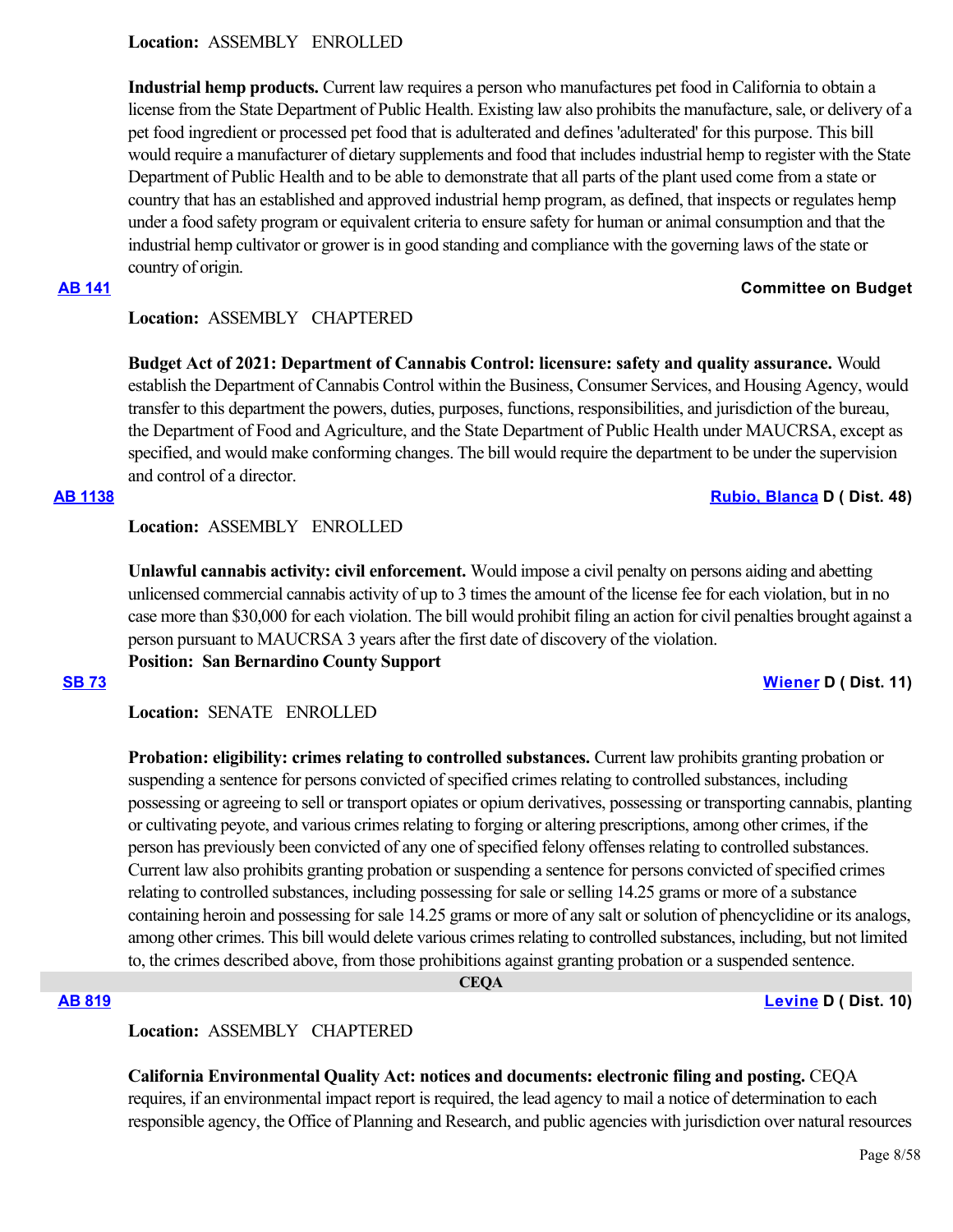affected by the project. CEQA requires the lead agency to provide notice to the public and to organizations and individuals who have requested notices that the lead agency is preparing an environmental impact report, negative declaration, or specified determination. CEQA requires notices for an environmental impact report to be posted in the office of the county clerk of each county in which the project is located. This bill would instead require the lead agency to mail or email those notices, and to post them on the lead agency's internet website. The bill would also require notices of an environmental impact report to be posted on the internet website of the county clerk of each county in which the project is located.

### **[SB 7](https://ctweb.capitoltrack.com/public/publishbillinfo.aspx?bi=UKWAK6FKq%2BRyHq3yyBuv2OOfjgJ9M5t4vPSgyp07CacRuEQt%2Fy8EHci7aKN%2Byber) [Atkins](http://sd39.senate.ca.gov/) D ( Dist. 39)**

# **Location:**  SENATE CHAPTERED

# **Environmental quality: Jobs and Economic Improvement Through Environmental Leadership Act of**

**2021.** Would enact the Jobs and Economic Improvement Through Environmental Leadership Act of 2021, which would reenact the former leadership act, with certain changes, and would authorize the Governor, until January 1, 2024, to certify projects that meet specified requirements for streamlining benefits related to CEQA. The bill would additionally include housing development projects, as defined, meeting certain conditions as projects eligible for certification. The bill would, except for those housing development projects, require the quantification and mitigation of the impacts of a project from the emissions of greenhouse gases, as provided. The bill would revise and recast the labor-related requirements for projects undertaken by both public agencies and private entities. The bill would provide that the Governor is authorized to certify a project before the lead agency certifies the final EIR for the project.

# **[SB 44](https://ctweb.capitoltrack.com/public/publishbillinfo.aspx?bi=2PFc%2FN3vEAgfsV8gCsTNrbCQ5V48Zz6Uxw0is7k6AYffv6Do3mLdEjMu2HKGSgbn) [Allen](http://sd26.senate.ca.gov/) D ( Dist. 26)**

# **Location:**  SENATE ENROLLED

**California Environmental Quality Act: streamlined judicial review: environmental leadership transit projects.** Would, until January 1, 2025, establish specified procedures for the administrative and judicial review of the environmental review and approvals granted for an environmental leadership transit project, as defined, proposed by a public or private entity or its affiliates that is located wholly within the County of Los Angeles or connects to an existing transit project wholly located in that county and that is approved by the lead agency on or before January 1, 2024. The bill would require the project applicant of the environmental leadership transit project to take certain actions in order for those specified procedures to apply to the project. The bill would require the Judicial Council, on or before January 1, 2023, to adopt rules of court establishing procedures requiring actions or proceedings seeking judicial review pursuant to CEQA or the granting of project approvals, including any appeals to the court of appeal or the Supreme Court, to be resolved, to the extent feasible, within 365 calendar days of the filing of the certified record of proceedings with the court to an action or proceeding seeking judicial review of the lead agency's action related to an environmental leadership transit project.

 **COVID-19**

**[AB 61](https://ctweb.capitoltrack.com/public/publishbillinfo.aspx?bi=g5wHfu0fziAygNn7L5A2oz5QdykDiLW554q%2FGu0WUKY5tlTji2dAmBAruLxeTlra) [Gabriel](https://a45.asmdc.org/) D ( Dist. 45)**

# **Location:**  ASSEMBLY ENROLLED

**Business pandemic relief.** Would authorize the Department of Alcoholic Beverage Control, for a period of 365 days following the end of the state of emergency proclaimed by the Governor on March 4, 2020, in response to the COVID-19 pandemic, to permit licensees to exercise license privileges in an expanded license area authorized pursuant to a COVID-19 Temporary Catering Authorization approved in accordance with the Fourth Notice of Regulatory Relief issued by the department, as specified. The bill would also authorize the department to extend the period of time during which the COVID-19 Temporary Catering Authorization is valid beyond 365 days if the licensee has filed a pending application with the department for the permanent expansion of their premises before the 365-day time period expires. The bill would make these provisions effective only until July 1, 2024, and repeal them as of that date.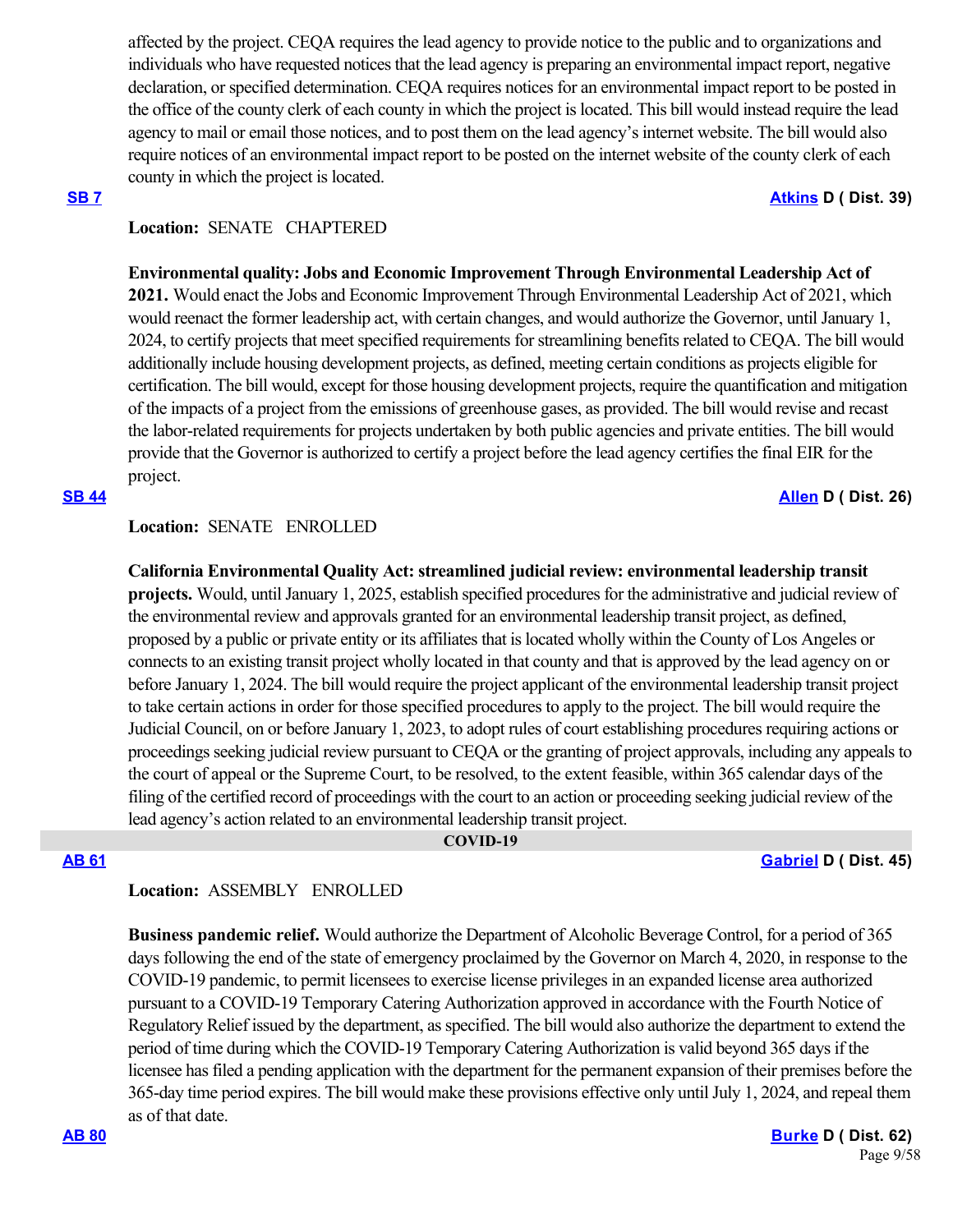# **Location:**  ASSEMBLY CHAPTERED

**Taxation: Coronavirus Aid, Relief, and Economic Security Act: Federal Consolidated Appropriations Act, 2021.** Would exclude, for taxable years beginning on or after January 1, 2019, from gross income any advance grant amount, as defined, issued pursuant to specified provisions of the CARES Act or the Consolidated Appropriations Act, 2021, and covered loan amounts forgiven pursuant to the Consolidated Appropriations Act, 2021.

**[AB 81](https://ctweb.capitoltrack.com/public/publishbillinfo.aspx?bi=%2BMblNnJpRI04%2BM0EKImi9YutSq106fXowTdxctlZ695NYEu9x%2F%2BmtzZMC9cSMdlm) [Ting](https://a19.asmdc.org/) D ( Dist. 19)**

# **Location:**  ASSEMBLY CHAPTERED

**COVID-19 relief.** Current law makes an ordinance, resolution, regulation, or administrative action adopted by a city, county, or city and county in response to the COVID-19 pandemic to protect tenants from eviction subject to certain restrictions, including that the specified period of time during which a tenant is permitted to repay COVID-19 rental debt may not extend beyond the period that was in effect on August 19, 2020, and a provision may not permit a tenant a period of time that extends beyond August 31, 2021, to repay COVID-19 rental debt. This bill would instead, among other things, prohibit an ordinance, resolution, regulation, or administrative action adopted by a city, county, or city and county from permitting a tenant a period of time that extends beyond August 31, 2022, to repay COVID-19 rental debt.

### **[AB 83](https://ctweb.capitoltrack.com/public/publishbillinfo.aspx?bi=bKgUK7VAR4QQxU0BKzJL4EXb0w%2B3x%2BVCWv%2BVeTw3gfDJsLXsMMzdh9519nBRSdGo) Committee on Budget**

# **Location:**  ASSEMBLY CHAPTERED

**Alcoholic beverage control: license renewal fees: waiver.** The Alcoholic Beverage Control Act, administered by the Department of Alcoholic Beverage Control, regulates the application, issuance, and suspension of licenses for the manufacture, distribution, and sale of alcoholic beverages. Current law, for the purpose of providing economic relief to licensees most severely impacted by the COVID-19 pandemic, authorizes the department to waive license renewal fees, as defined, for licenses that expire between March 1, 2021, and February 28, 2023, inclusive. Current law provides that the waiver of license renewal fees applies only to specified license types that were active, as defined by the department in its guidelines, between March 1, 2020, and December 31, 2020, inclusive. Current law requires a licensee who requests a fee waiver to certify under penalty of perjury that they qualify for the waiver. This bill would renumber that provision and expand the license types eligible for the above-described waiver of license renewal fees.

# **[AB 86](https://ctweb.capitoltrack.com/public/publishbillinfo.aspx?bi=U5shfJa9I0USdNbC3FJxlwp6ngQdxnTMDJiNnfWcmDGLx2JzMgKM%2BJn6ciXSnPxL) Committee on Budget**

# **Location:**  ASSEMBLY CHAPTERED

**COVID-19 relief and school reopening, reporting, and public health requirements.** Current law, for purposes of calculating apportionments for the 2020–21 fiscal year, requires a local educational agency to offer inperson instruction and authorizes these agencies to offer distance learning, as specified. This bill would require the school administrator or other person in charge of a public or private school campus maintaining kindergarten or any of grades 1 to 12, inclusive, upon learning that a school employee or pupil at the public or private school campus has tested positive for COVID-19 and was present on campus while infectious, to immediately, and in no case later than 24 hours after learning of the positive COVID-19 case, notify the local health officer or the local health officer's representative about the positive case, as specified.

### **[AB 279](https://ctweb.capitoltrack.com/public/publishbillinfo.aspx?bi=FT8PLHaFkjbi8FyOpMMPcH8RkyFo6fBnkKkYlA7dTDRBwm5IY%2FEVhp63Y1ZHVEI7) [Muratsuchi](https://a66.asmdc.org/) D ( Dist. 66)**

# **Location:**  ASSEMBLY ENROLLED

**Intermediate care facilities and skilled nursing facilities: COVID-19.** Current law requires the State Department of Public Health to license, inspect, and regulate intermediate care facilities (ICF) and skilled nursing facilities (SNF). Current law generally requires an ICF or SNF to comply with certain procedures and disclosures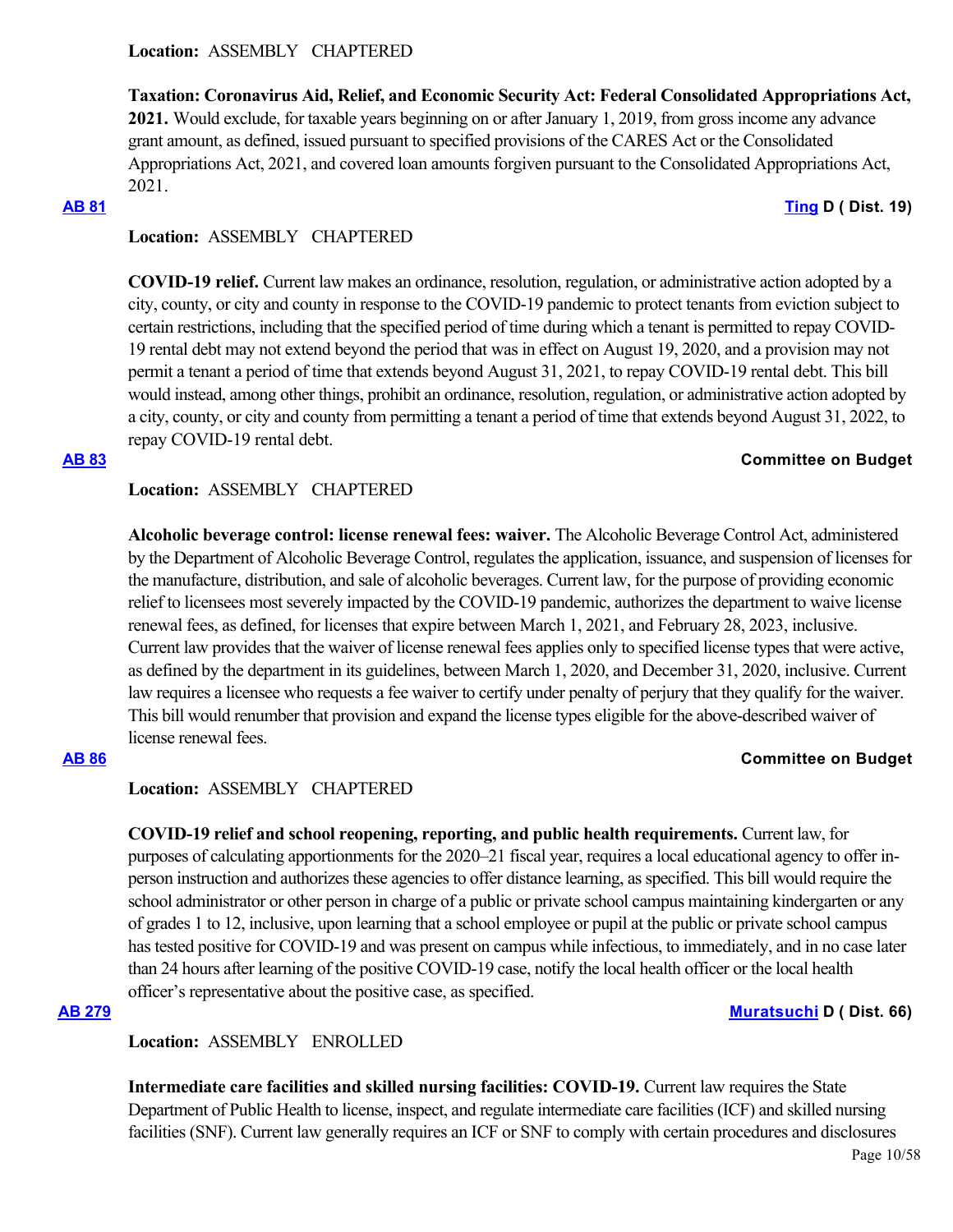when transferring ownership or management of the facility, as specified. Current law imposes criminal penalties on a person who violates the requirements imposed on these facilities. This bill, until July 1, 2022, would prohibit an ICF or SNF, as defined, from terminating or making significant quality-of-care changes to its skilled nursing or supportive care services, or from transferring a resident to another ICF or SNF, during any declared state of emergency relating to the coronavirus disease 2019 (COVID-19), except if the owner files a bankruptcy petition.

### **[AB 418](https://ctweb.capitoltrack.com/public/publishbillinfo.aspx?bi=GnU%2BOEQEzmHVUc7wIVVEiISDCMew6AYOCOY1SW3zVsNYuKJ%2FXiMsYUj1nO8i9xP2) [Valladares](https://ad38.asmrc.org/) R ( Dist. 38)**

# **Location:**  ASSEMBLY ENROLLED

**Emergency services: grant program.** Would establish the Community Power Resiliency Program (program), to be administered by the Office of Emergency Services, to support local governments' efforts to improve resiliency in response to power outage events, as provided. The bill would require the office to allocate funds, pursuant to an appropriation by the Legislature, to local governments, special districts, and tribes for various purposes relating to power resiliency, and would require certain entities, in order to be eligible for funding, to either describe the portion of their emergency plan that includes power outages or confirm that power outages will be included when the entity revises any portion of their emergency plan.

### **[AB 654](https://ctweb.capitoltrack.com/public/publishbillinfo.aspx?bi=o%2F3TT8SYL1CjMs3fLpbKW1d9450HJVC7e8UHecOZWNH9njbsFHcrwVz%2FMciMatKB) [Reyes](https://a47.asmdc.org/) D ( Dist. 47)**

# **Location:**  ASSEMBLY ENROLLMENT

**COVID-19: exposure: notification.** The California Occupational Safety and Health Act of 1973 authorizes the Division of Occupational Safety and Health to prohibit the performance of an operation or process, or entry into that place of employment when, in its opinion, a place of employment, operation, or process, or any part thereof, exposes workers to the risk of infection with COVID-19, so as to constitute an imminent hazard to employees. Current law requires that the prohibition be issued in a manner so as not to materially interrupt the performance of critical governmental functions essential to ensuring public health and safety functions or the delivery of electrical power or water. Current law requires that these provisions not prevent the entry or use, with the division's knowledge and permission, for the sole purpose of eliminating the dangerous conditions. This bill would add the delivery of renewable natural gas to the list of utilities that the division's prohibitions are not allowed to materially interrupt.

**[AB 1207](https://ctweb.capitoltrack.com/public/publishbillinfo.aspx?bi=CsP8U%2BIyTizFGAK0gayqkRCZuVTza7dklT3YDycyk4efJJPY6AxsYtZJ8qU5lkp4) [Weber, Akilah](https://a79.asmdc.org/) D ( Dist. 79)**

### **Location:**  ASSEMBLY ENROLLED

**Pathways Through Pandemics Task Force.** Would establish, in the California Health and Human Services Agency, the Pathways Through Pandemics Task Force to study lessons learned from the COVID-19 pandemic and to develop strategies to navigate future pandemics. The bill would require the task force to convene various entities to engage in discussions on the lessons learned from the COVID-19 pandemic, develop and recommend best practices for an equitable response to future pandemics, and determine the impact of state laws on coordinating the response to the COVID-19 pandemic, as specified. The bill would require the task force to report its findings to the Legislature, as specified, on or before December 1, 2024, and would repeal these provisions as of January 1, 2025.

### **[SB 86](https://ctweb.capitoltrack.com/public/publishbillinfo.aspx?bi=iYFUAvPUutxqCit0%2B4xjGlPcUjFeQiVlGIPSS4c%2BB1kNgAALATaxORwiUwtYOoHa) Committee on Budget and Fiscal Review**

### **Location:**  SENATE CHAPTERED

**Public social services.** Current law establishes the State Supplementary Program for the Aged, Blind, and Disabled (SSP), which requires the State Department of Social Services to contract with the United States Secretary of Health and Human Services to make payments to SSP recipients to supplement Supplemental Security Income (SSI) payments made available pursuant to the federal Social Security Act. Current law also establishes the Golden State Grant Program, which requires the department to make a one-time grant payment of \$600 to qualified grant recipients, including recipients of benefits under the SSI/SSP program. Current law authorizes the department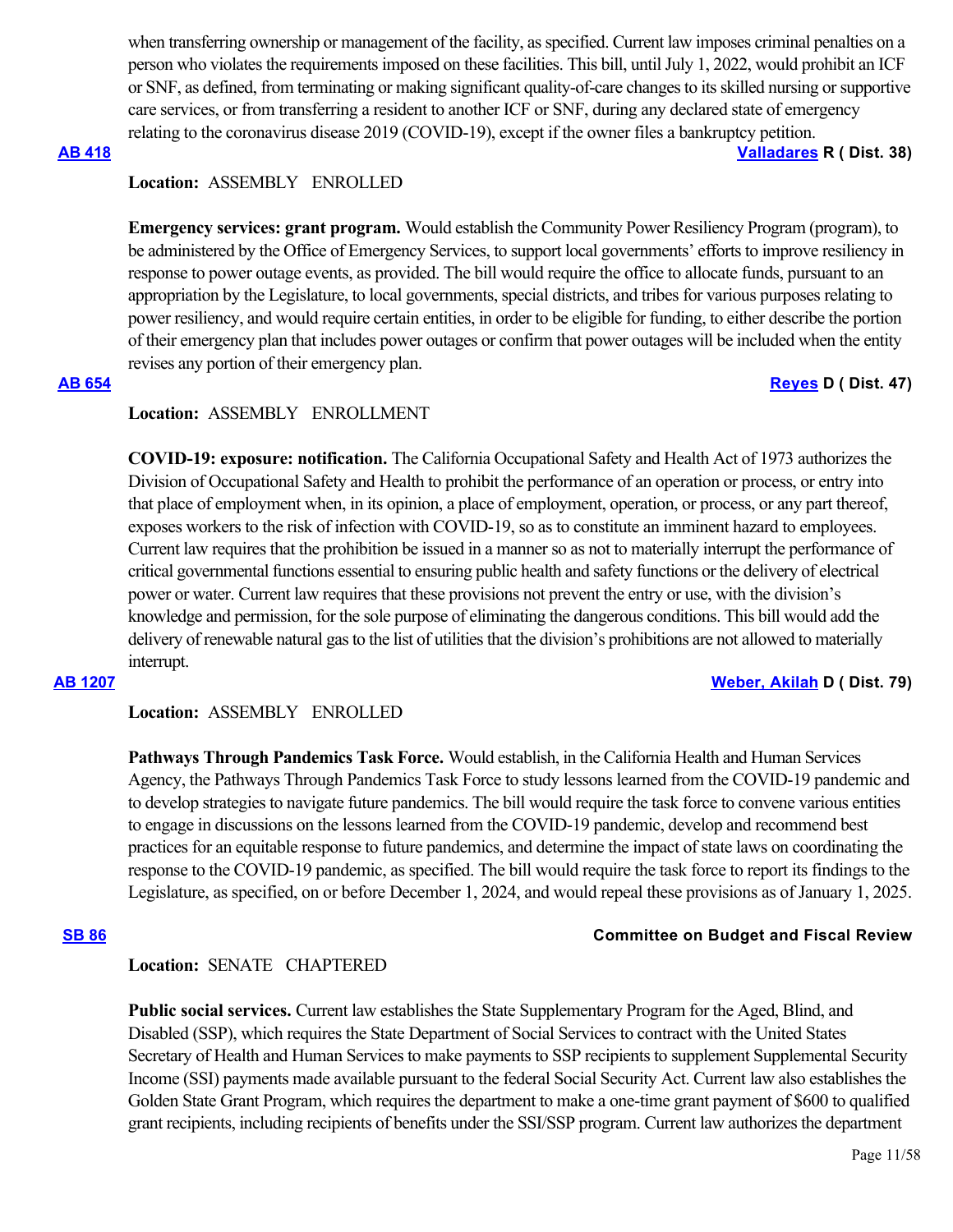to determine the form and manner of these payments. This bill would instead require the one-time grant payments made under the Golden State Grant Program to individuals who are eligible for the payment because they are recipients of SSI/SSP benefits to be paid as a one-time increase of \$600 to the individual's SSP benefits.

**[SB 87](https://ctweb.capitoltrack.com/public/publishbillinfo.aspx?bi=eXVeP59s3x2dcSrAj%2FSsW9oOdzYmVh3nNnXsZPsb%2Bt81KO9RDL1twC%2BqsXas%2FmGk) [Caballero](https://sd12.senate.ca.gov/) D ( Dist. 12)**

# **Location:**  SENATE CHAPTERED

**California Small Business COVID-19 Relief Grant Program: income tax: gross income: exclusion: small business grants.** Would establish the California Small Business COVID-19 Relief Grant Program within CalOSBA to assist qualified small businesses affected by COVID-19 through administration of grants. The bill would require CalOSBA to provide grants to qualified small businesses, as defined, in accordance with specified criteria, including geographic distribution based on COVID-19 restrictions, industry sectors most impacted by the pandemic, and underserved small businesses. The bill would repeal these provisions on January 1, 2024.

### **[SB 93](https://ctweb.capitoltrack.com/public/publishbillinfo.aspx?bi=bGyPHPhaVgHMMrtS1WJARrh8zBKR6MMNwEzhdyR6GoriD2CvzlhtIRVCq48xDfRp) Committee on Budget and Fiscal Review**

# **Location:**  SENATE CHAPTERED

**Employment: rehiring and retention: displaced workers: COVID-19 pandemic.** Would, until December 31, 2024, require an employer, as defined, to offer its laid-off employees specified information about job positions that become available for which the laid-off employees are qualified, and to offer positions to those laid-off employees based on a preference system, in accordance with specified timelines and procedures. The bill would define the term "laid-off employee" to mean any employee who was employed by the employer for 6 months or more in the 12 months preceding January 1, 2020, and whose most recent separation from active service was due to a reason related to the COVID-19 pandemic, including a public health directive, government shutdown order, lack of business, a reduction in force, or other economic, nondisciplinary reason related to the COVID-19 pandemic. The bill would require an employer to keep records for 3 years, including records of communications regarding the offers.

**[SB 95](https://ctweb.capitoltrack.com/public/publishbillinfo.aspx?bi=By5kXj0k0lH%2FbI7euVEfyAD7yVMBJ44dMMqKvtI%2F5bFEBXKBGKiIIA0sq1Ah25VI) [Skinner](http://sd09.senate.ca.gov/) D ( Dist. 9)**

### **Location:**  SENATE CHAPTERED

**Employment: COVID-19: supplemental paid sick leave.** Would provide for COVID-19 supplemental paid sick leave for covered employees, as defined, who are unable to work or telework due to certain reasons related to COVID-19, including that the employee has been advised by a health care provider to self-quarantine due to concerns related to COVID-19. The bill would entitle a covered employee to 80 hours of COVID-19 supplemental paid sick leave if that employee either works full time or was scheduled to work, on average, at least 40 hours per week for the employer in the 2 weeks preceding the date the covered employee took COVID-19 supplemental paid sick leave. The bill would provide a different calculation for supplemental paid sick leave for a covered employee who is a firefighter subject to certain work schedule requirements and for a covered employee working fewer or variable hours, as specified.

### **[SB 336](https://ctweb.capitoltrack.com/public/publishbillinfo.aspx?bi=niZ0CSE40hnqV3OTVAREG%2FOJwt2hEIHd7VoaQUsluFJ%2FklldssIh3Cd8G3VTCwo3) [Ochoa Bogh](https://ochoa-bogh.cssrc.us/) R ( Dist. 23)**

**Location:**  SENATE ENROLLED

**Public health: COVID-19.** Would require, when the State Department of Public Health issues a statewide order or mandatory guidance, or when a local health officer issues an order, related to preventing the spread of COVID-19, as defined, or protecting public health against a threat of COVID-19, that they publish on their internet website the order or guidance and the date that the order or guidance takes effect. The bill would also require the department or local health officer to create an opportunity for local communities, businesses, nonprofit organizations, individuals, and others to sign up for an email distribution list relative to changes to the order or guidance.

 **Early Childhood Education**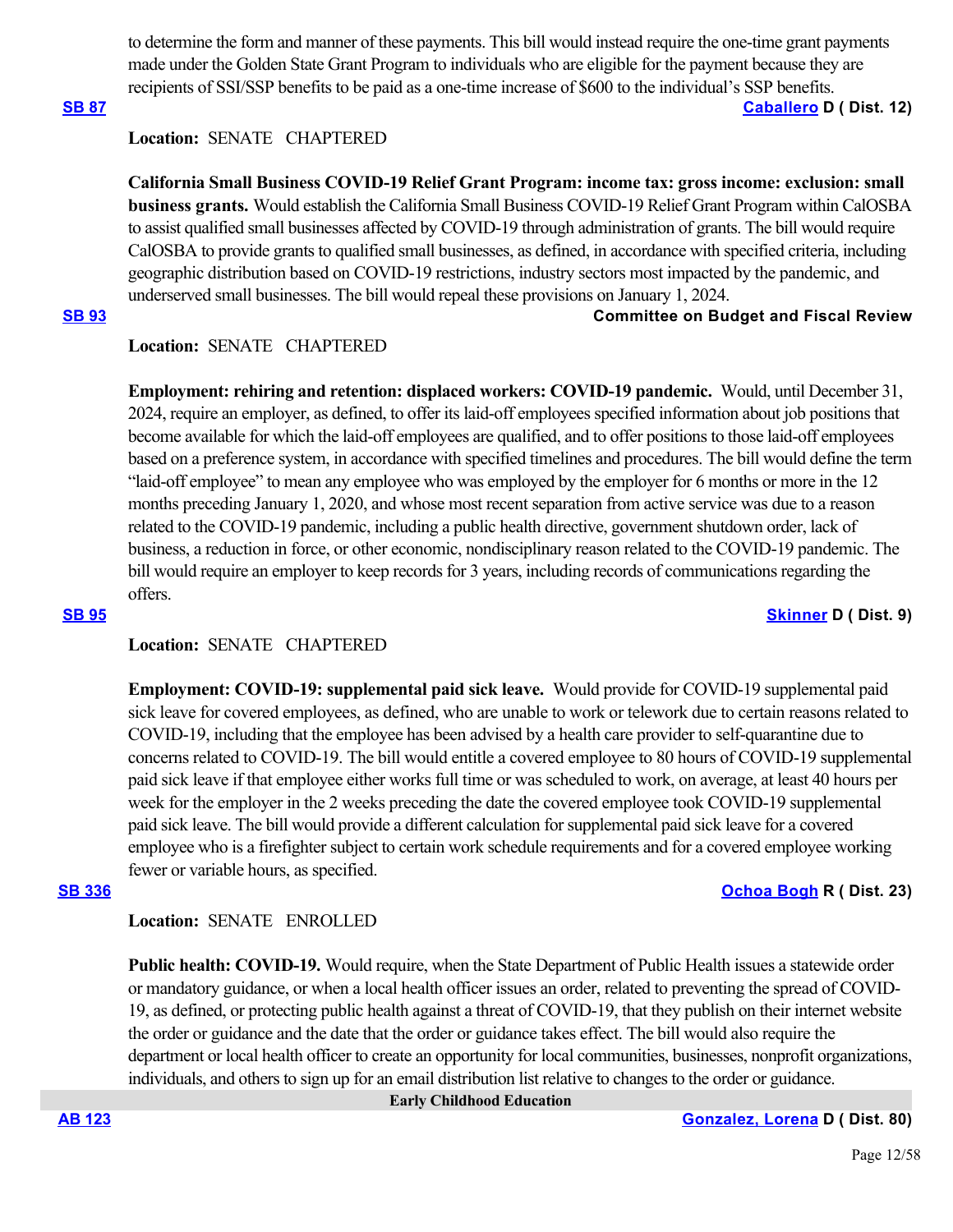### **Location:**  ASSEMBLY ENROLLED

**Paid family leave: weekly benefit amount.** Current law establishes, within the Unemployment Compensation Disability Fund program, a family temporary disability insurance program, also known as the paid family leave program, for the provision of wage replacement benefits for up to 8 weeks to workers who take time off work to care for a seriously ill family member or to bond with a minor child within one year of birth or placement, as specified. Current law defines "weekly benefit amount" for purposes of both employee contributions and benefits under this program to mean the amount of weekly benefits available to qualifying disabled individuals pursuant to unemployment compensation disability law, calculated pursuant to specified formulas partly based on the applicable percentage of the wages paid to an individual for employment by employers during the quarter of the individual's disability base period in which these wages were highest, but not to exceed the maximum workers' compensation temporary disability indemnity weekly benefit amount established by the Department of Industrial Relations. This bill would revise the formulas described above for periods of disability commencing after January 1, 2023, but before January 1, 2025, by redefining the weekly benefit amount to be equal to 65% or 75% of the wages paid to an individual for employment by employers during the quarter of the individual's disability base period in which these wages were highest, divided by 13, but not exceeding the maximum workers' compensation temporary disability indemnity weekly benefit amount established by the Department of Industrial Relations, depending on the amount of wages paid to the individual for employment by employers during the quarter of the individual's disability base period in which these wages were highest.

**[AB 865](https://ctweb.capitoltrack.com/public/publishbillinfo.aspx?bi=EghXc0OGT3%2FBZT%2FS4kmMB3Qg9Xfrtm2f4ulqI%2BIPxxC6uq2iVMqizE0kJOE7%2BaHF) [Quirk-Silva](https://a65.asmdc.org/) D ( Dist. 65)**

### **Location:**  ASSEMBLY ENROLLED

**Childcare services: alternative payment programs: direct deposits: reserve funds.** The Child Care and Development Services Act, administered by the State Department of Social Services, establishes a system of childcare and development services for children up to 13 years of age. Current law requires the department to contract with local contracting agencies for alternative payment programs for childcare services to be provided throughout the state. Current law requires the alternative payment program to reimburse childcare providers based upon specified criteria, including the actual days and hours of attendance for those families with variable schedules.This bill would instead require the alternative payment program to reimburse childcare providers based upon the maximum certified hours of need, as documented.

**[SB 50](https://ctweb.capitoltrack.com/public/publishbillinfo.aspx?bi=Abh62%2BdH60xM40%2FKrVN81VMZWiEH%2BVlu7Xg2C%2BPSiDmB8r7oa8tOxPYiMeN9emP4) [Limón](http://sd19.senate.ca.gov/) D ( Dist. 19)**

### **Location:**  SENATE ENROLLED

**Early learning and care.** The Child Care and Development Services Act and the The Early Education Act require that families meet specified requirements to be eligible for federal- and state-subsidized childcare and development services and preschool programs, including, among other requirements, that the family needs childcare services or full-day preschool because the family is homeless, the child's parents are seeking employment or permanent housing, or the child's parents are employed. The acts require, upon establishing eligibility for services, a family to be considered to meet all eligibility and need requirements for services and to receive those services without being required to report income or other changes for at least 12 months, except as specified. This bill would extend eligibility for childcare and development programs and the preschool program to families in which a member of the family has been certified as eligible to receive benefits from certain means-tested government programs, including Medi-Cal and CalFresh, as specified, and would require those families to submit a self-certification of income for the purposes of prioritizing enrollment and calculating family fees.

### **[SB 65](https://ctweb.capitoltrack.com/public/publishbillinfo.aspx?bi=%2FHOWLwGK1XZNtjiJeTXDh%2Bbm7GAj6oVDVuqYUpCneby%2FhpFImvN6Gt97ueuNieQD) [Skinner](http://sd09.senate.ca.gov/) D ( Dist. 9)**

**Location:**  SENATE ENROLLED

**Maternal care and services.** Would enact the Midwifery Workforce Training Act, under which the Office of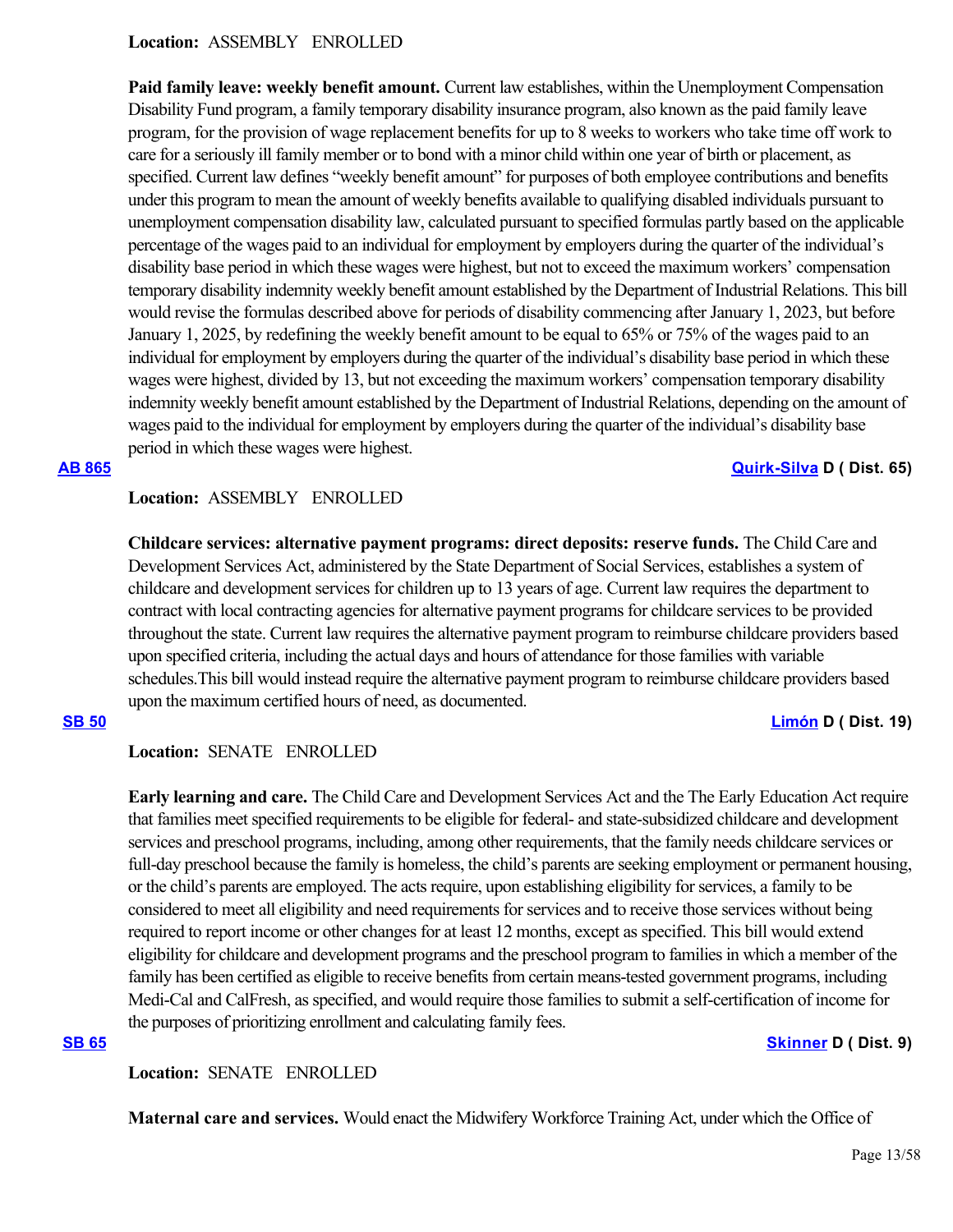Statewide Health Planning and Development would, upon appropriation by the Legislature, contract with programs that train certified nurse-midwives and programs that train licensed midwives to increase the number of students receiving quality education and training as a certified nurse-midwife or a licensed midwife, as specified. The bill would require the office to contract only with programs that include, or intend to include, a component of training designed for medically underserved multicultural communities, lower socioeconomic neighborhoods, or rural communities, and that are organized to prepare program graduates for service in those neighborhoods and communities.

### **[SB 93](https://ctweb.capitoltrack.com/public/publishbillinfo.aspx?bi=bGyPHPhaVgHMMrtS1WJARrh8zBKR6MMNwEzhdyR6GoriD2CvzlhtIRVCq48xDfRp) Committee on Budget and Fiscal Review**

### **Location:**  SENATE CHAPTERED

**Employment: rehiring and retention: displaced workers: COVID-19 pandemic.** Would, until December 31, 2024, require an employer, as defined, to offer its laid-off employees specified information about job positions that become available for which the laid-off employees are qualified, and to offer positions to those laid-off employees based on a preference system, in accordance with specified timelines and procedures. The bill would define the term "laid-off employee" to mean any employee who was employed by the employer for 6 months or more in the 12 months preceding January 1, 2020, and whose most recent separation from active service was due to a reason related to the COVID-19 pandemic, including a public health directive, government shutdown order, lack of business, a reduction in force, or other economic, nondisciplinary reason related to the COVID-19 pandemic. The bill would require an employer to keep records for 3 years, including records of communications regarding the offers.

# **[SB 682](https://ctweb.capitoltrack.com/public/publishbillinfo.aspx?bi=7bcKPH1zLWjWn5YFrZvVuPmnr451mt3CfthO%2FZ%2B4uD%2FBoaYOu176yP7SuotplQ%2Bj) [Rubio](http://sd22.senate.ca.gov/) D ( Dist. 22)**

### **Location:**  SENATE ENROLLED

**Childhood chronic health conditions: racial disparities.** Current law establishes various public health programs for purposes of promoting child and adolescent health, including the Child Health and Disability Prevention Program, which provides for early and periodic health assessments to children in California.This bill would establish the End Racial Inequities in Children's Health in California Initiative (EnRICH CA Initiative). The bill would require the California Health and Human Services Agency, in collaboration with other specified groups and entities, to convene an advisory workgroup, as specified, to develop and implement a plan, as specified, that establishes targets to reduce racial disparities in health outcomes by at least 50% by December 31, 2030, in chronic conditions affecting children, including, but not limited to, asthma, diabetes, dental caries, depression, and vaping-related diseases.

### **Economic Development**

# **[AB 138](https://ctweb.capitoltrack.com/public/publishbillinfo.aspx?bi=TNom9pbApZwigkd2v3LVMA8TZWkCfimLlPaE81QsZhdbty9bQxIcFthPhVX3Og6D) Committee on Budget**

### **Location:**  ASSEMBLY CHAPTERED

**Employment: health care benefits: unemployment insurance: policies and practices.** The Public Employees' Medical and Hospital Care Act (PEMHCA), which is administered by the Board of Administration of the Public Employees' Retirement System, governs the funding and provision of postemployment health care benefits for eligible retired public employees and their families. PEMHCA requires the employing office of a state employee or state annuitant, pursuant to standards established by the Department of Human Resources, to possess documentation verifying eligibility of an employee's family member prior to the enrollment of a family member in a health benefit plan and to verify continued eligibility pursuant to a specified schedule. PEMHCA requires the employing office to obtain verifying information for certain family members, including children and stepchildren, at least once every 3 years. This bill would repeal those PEMHCA provisions and reenact revised provisions in existing law relating to general powers and responsibilities of the department.

**[AB 1574](https://ctweb.capitoltrack.com/public/publishbillinfo.aspx?bi=WcNAX1VhC7eJFt1rotfqgYPspurjOdTMl3t5zVn47enChV1Cb2%2BU3D4Jjb2TJdKh) Committee on Jobs, Economic Development, and the Economy**

**Location:**  ASSEMBLY ENROLLED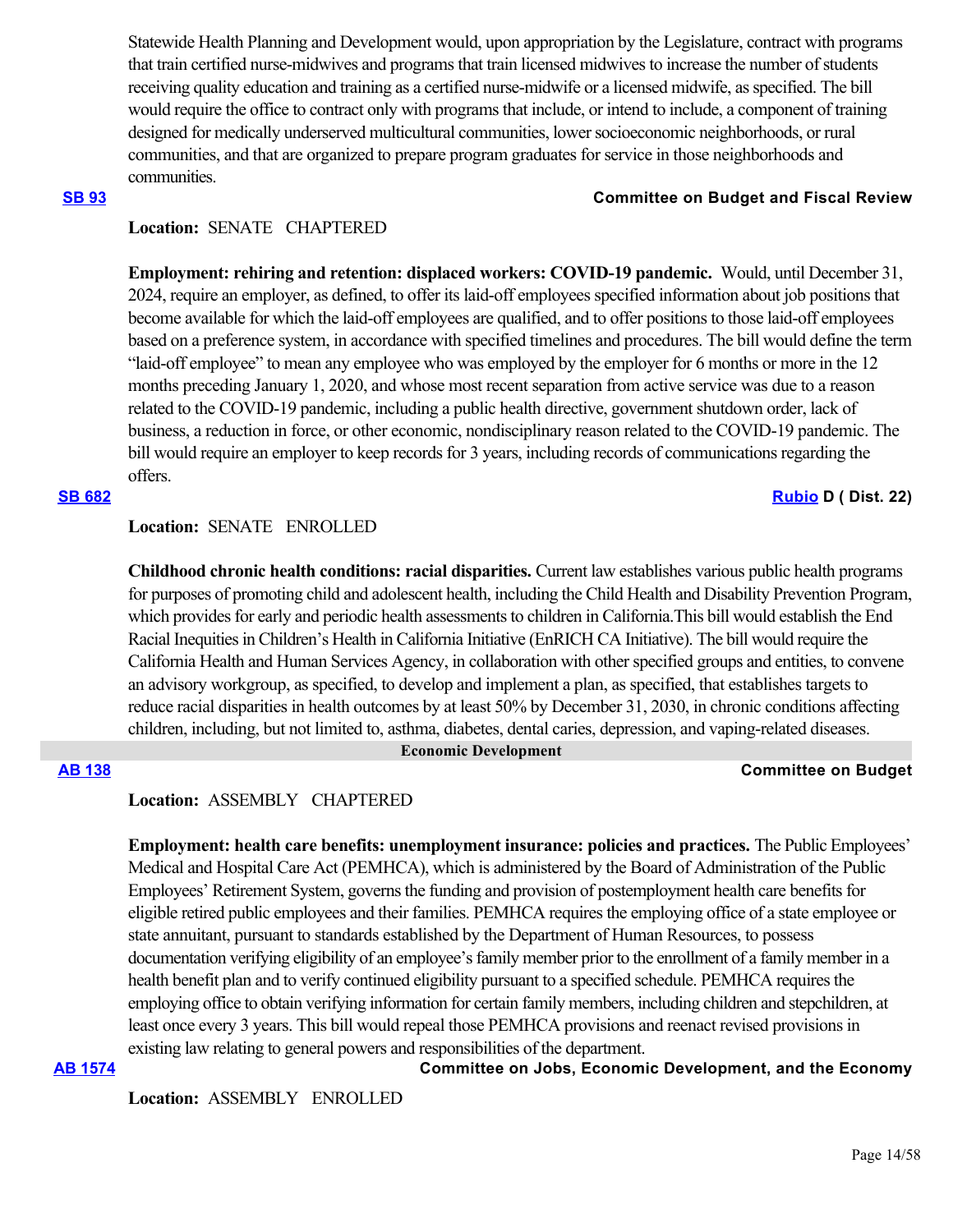**Public contracts: small business liaisons and advocates and disabled veteran business enterprises: preferences.** Would enact the Leveraging State Procurement for an Inclusive Economic Recovery Act of 2021, which would require the Director of the Office of Small Business Advocate to maintain, publicize, and distribute an annual list of persons serving as small business liaisons throughout state government. The bill would require the Director of the Office of Small Business Advocate to collaborate with the California Disabled Veteran Business Enterprise Program Advocate regarding the implementation of the California Disabled Veteran Business Enterprise Program, as provided. The bill would also require the small business advocate to identify potential certified small business and certified DVBE subcontracting opportunities, as well as assist certified small businesses and certified DVBEs to participate in the California multiple award schedule program. The bill would require the directors of General Services and the heads of other state agencies to make continuous efforts to expand the pool of small businesses and microbusinesses that participate in the department's and other state agencies' contracts by regularly seeking out and identifying small businesses and microbusinesses and including them in their solicitations, as specified.

# **[SB 87](https://ctweb.capitoltrack.com/public/publishbillinfo.aspx?bi=eXVeP59s3x2dcSrAj%2FSsW9oOdzYmVh3nNnXsZPsb%2Bt81KO9RDL1twC%2BqsXas%2FmGk) [Caballero](https://sd12.senate.ca.gov/) D ( Dist. 12)**

# **Location:**  SENATE CHAPTERED

**California Small Business COVID-19 Relief Grant Program: income tax: gross income: exclusion: small business grants.** Would establish the California Small Business COVID-19 Relief Grant Program within CalOSBA to assist qualified small businesses affected by COVID-19 through administration of grants. The bill would require CalOSBA to provide grants to qualified small businesses, as defined, in accordance with specified criteria, including geographic distribution based on COVID-19 restrictions, industry sectors most impacted by the pandemic, and underserved small businesses. The bill would repeal these provisions on January 1, 2024.

**[SB 792](https://ctweb.capitoltrack.com/public/publishbillinfo.aspx?bi=TfEt%2BGNl1fT%2BJZ3cNmmt4zyoH%2FuIryak7Fc6pQ%2BcC6pBW7%2BA2uDvO0Gvx6c3Z576) [Glazer](http://sd07.senate.ca.gov/) D ( Dist. 7)**

# **Location:**  SENATE ENROLLED

**Sales and use tax: returns: online transactions: local jurisdiction schedule.** Current law authorizes the Department of Tax and Fee Administration to require the filing of reports by any person or class of persons with information relating to sales of tangible personal property, the storage, use, or other consumption of which is subject to the use tax, as specified. Current law requires a retailer or purchaser subject to the sales and use tax to file, on or before the last day of the month following each quarterly period, a return for the preceding quarterly period. This bill, for reporting periods beginning on or after January 1, 2022, would require a qualified retailer, defined as a retailer whose annual qualified sales of tangible personal property transacted online exceeded \$50,000,000 for the previous calendar year, to include with each tax return a schedule that reports for each local jurisdiction the gross receipts from the qualified sale of tangible personal property shipped or delivered to a purchaser in that jurisdiction.

 **Education**

**[AB 14](https://ctweb.capitoltrack.com/public/publishbillinfo.aspx?bi=PJ7%2BepUVd85X%2BCqlJ9X9fOZ57l7wspB6zHmRkbn4yMvYIGYbRAK5Yp%2BxoAPIXInF) [Aguiar-Curry](https://a04.asmdc.org/) D ( Dist. 4)**

# **Location:**  ASSEMBLY ENROLLED

**Communications: California Advanced Services Fund: deaf and disabled telecommunications program: surcharges.** Under current law, the Public Utilities Commission has regulatory authority over public utilities, including telephone corporations. Current law requires the commission to develop, implement, and administer the California Advanced Services Fund (CASF) to encourage deployment of high-quality advanced communications services to all Californians that will promote economic growth, job creation, and the substantial social benefits of advanced information and communications technologies. Current law authorizes the commission to impose a surcharge to collect \$330,000,000 for deposit into the CASF beginning January 1, 2018, and continuing through the 2022 calendar year. Current law specifies the amount of surcharge revenues to be deposited into each account within the CASF, subject to appropriation by the Legislature.This bill would authorize the commission to impose the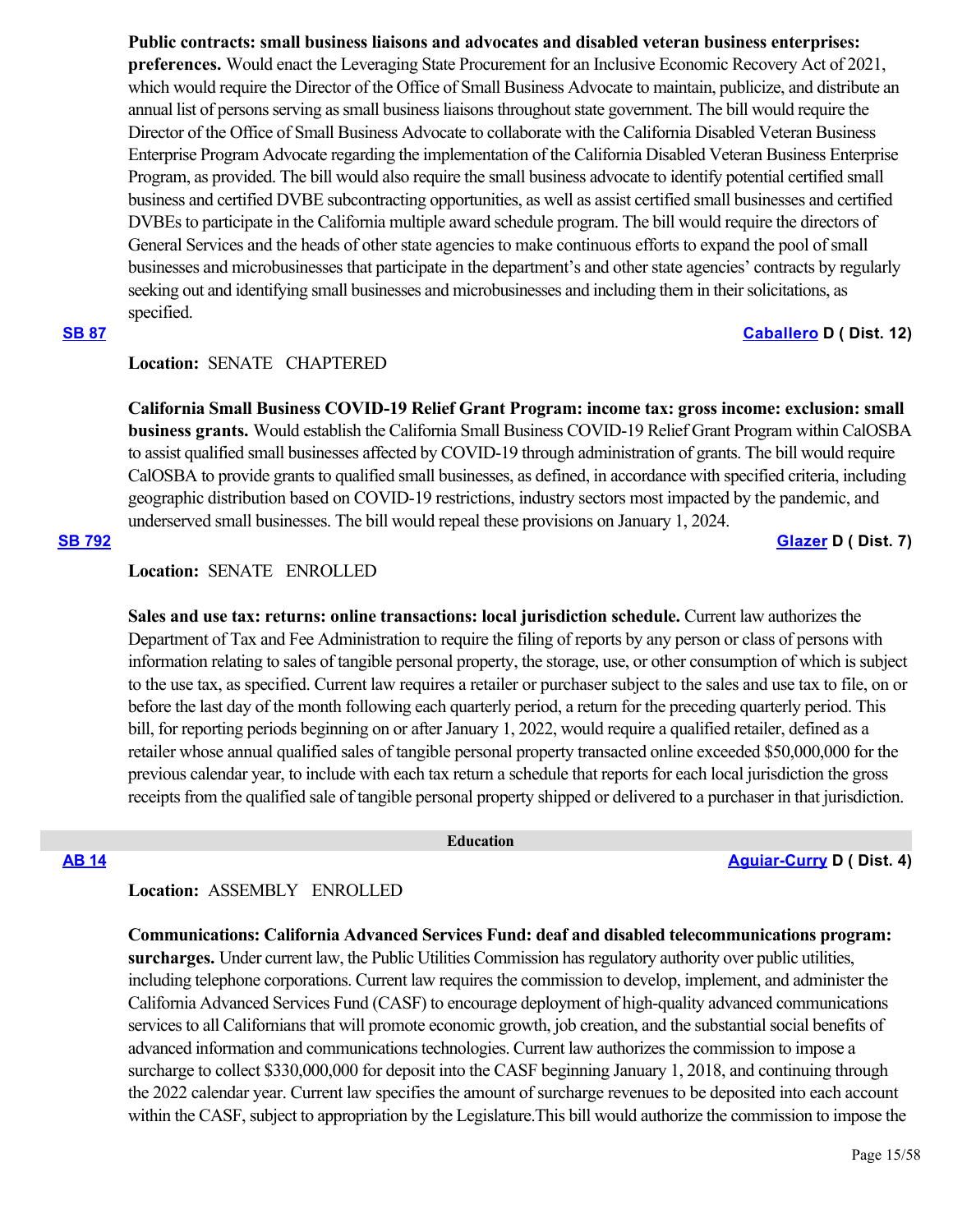# **Location:**  ASSEMBLY ENROLLED

**Homeless children and youths and unaccompanied youths: reporting.** Under current state law, public schools, including charter schools, and county offices of education are required to immediately enroll a homeless child or youth seeking enrollment, except as specified. Current law requires a local educational agency liaison for homeless children and youths to ensure that public notice of the educational rights of homeless children and youths is disseminated in schools within the liaison's local educational agency that provide services pursuant to the act. This bill would require a local educational agency to ensure that each school within the local educational agency identifies all homeless children and youths and unaccompanied youths, as defined, enrolled at the school.

**[AB 82](https://ctweb.capitoltrack.com/public/publishbillinfo.aspx?bi=E%2BCmfrSOosAGg12%2FPPhzAyV2luKZag31olam5r9Uwg9LlP4N49u9%2B5vJPJRMyaoY) [Ting](https://a19.asmdc.org/) D ( Dist. 19)**

# **Location:**  ASSEMBLY CHAPTERED

**COVID-19 pandemic emergency: contact tracing: childcare.** Current law provides that the Legislature finds and declares that the federal Coronavirus Aid, Relief, and Economic Security (CARES) Act (Public Law 116-136) Child Care and Development Block Grant supplemental payment awarded funds to California to address the impact of the COVID-19 pandemic on childcare providers and the families they serve, including to prevent, prepare for, and respond to the pandemic emergency, to provide assistance to childcare providers in the case of decreased enrollment or closures, and to provide childcare assistance to essential workers during the response to the pandemic. Current law provides that it is the intent of the Legislature to allocate funds to restore amounts either directly or through reimbursement for obligations incurred relating to childcare and the pandemic. Current law requires the Controller to transfer, on July 1, 2020, \$152,314,000 from the Federal Trust Fund, and consistent with the federal Coronavirus Aid, Relief, and Economic Security (CARES) Act Child Care and Development Block Grant supplemental payment requirements, to the General Fund to offset the state costs incurred in the 2019–20 fiscal year. For the 2020–2021 fiscal year, current law appropriates \$198,000,000 from the Federal Trust Fund to the Superintendent of Public Instruction for COVID-19 pandemic-related relief and assistance for childcare providers, the families those childcare providers serve, and essential workers, as prescribed. This bill would instead require \$42,014,000 to be transferred on July 1, 2020, and would instead appropriate \$308,000,000 for the 2020–2021 fiscal year thereby making an appropriation.

# **[AB 86](https://ctweb.capitoltrack.com/public/publishbillinfo.aspx?bi=U5shfJa9I0USdNbC3FJxlwp6ngQdxnTMDJiNnfWcmDGLx2JzMgKM%2BJn6ciXSnPxL) Committee on Budget**

# **Location:**  ASSEMBLY CHAPTERED

**COVID-19 relief and school reopening, reporting, and public health requirements.** Current law, for purposes of calculating apportionments for the 2020–21 fiscal year, requires a local educational agency to offer inperson instruction and authorizes these agencies to offer distance learning, as specified. This bill would require the school administrator or other person in charge of a public or private school campus maintaining kindergarten or any of grades 1 to 12, inclusive, upon learning that a school employee or pupil at the public or private school campus has tested positive for COVID-19 and was present on campus while infectious, to immediately, and in no case later than 24 hours after learning of the positive COVID-19 case, notify the local health officer or the local health officer's representative about the positive case, as specified.

### **[AB 101](https://ctweb.capitoltrack.com/public/publishbillinfo.aspx?bi=SA4m82kQRt91xhZah5wMkJvEaNvU6tVMF9cwyYaPAA9WvOmX8cKDd91eYyEQCa1Y) [Medina](https://a61.asmdc.org/) D ( Dist. 61)**

# **Location:**  ASSEMBLY ENROLLED

**Pupil instruction: high school graduation requirements: ethnic studies.** Current law requires the Instructional Quality Commission to develop, and the State Board of Education to adopt, modify, or revise, a model curriculum in ethnic studies. Current law also encourages each school district and charter school that maintains any of grades 9 to 12, inclusive, and that does not otherwise offer a standards-based ethnic studies curriculum to offer, beginning in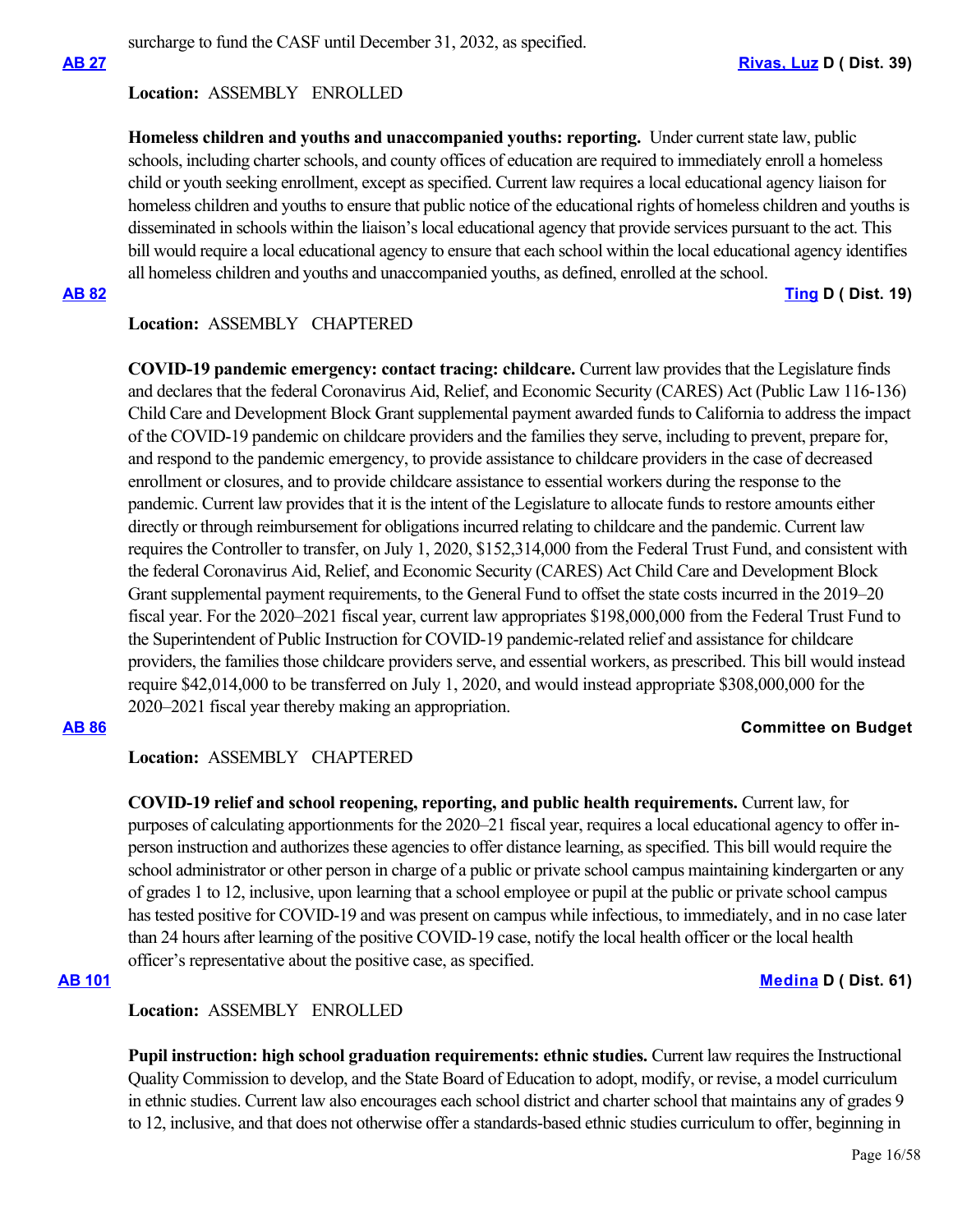the school year following the adoption of the model curriculum, a course of study in ethnic studies based on the model curriculum. This bill would add the completion of a one-semester course in ethnic studies, meeting specified requirements, to the graduation requirements commencing with pupils graduating in the 2029–30 school year, including for pupils enrolled in a charter school. The bill would expressly authorize local educational agencies, including charter schools, to require a full-year course in ethnic studies at their discretion.

### **[AB 486](https://ctweb.capitoltrack.com/public/publishbillinfo.aspx?bi=oubEKQu%2B09yA7iGGyDdveZk9Ubdfz9%2B70Z9v0%2FVSsmx4D4qjalwV4suU6pE7zdS4) Committee on Education**

# **Location:**  ASSEMBLY ENROLLED

**Elementary and secondary education: omnibus bill.** Current law establishes a system of public elementary and secondary education in this state. Under that system, various persons have specified duties and powers relating to the operation of elementary and secondary schools, including, among others, the Superintendent of Public Instruction, county superintendents of schools, county auditors, and city, district, deputy, associate, or assistant superintendents of schools. This bill would replace gendered terms with nongendered terms and make various other nonsubstantive changes to provisions related to those persons. **[AB 824](https://ctweb.capitoltrack.com/public/publishbillinfo.aspx?bi=4w7a3x0Xnb6ieHQbTAIHmo1VBpUQbMo4UrUe0AkOzA%2FiJwCzrWYv38POGE4J062U) [Bennett](https://a37.asmdc.org/) D ( Dist. 37)**

# **Location:**  ASSEMBLY ENROLLED

**Local educational agencies: county boards of education: governing boards of school districts: governing bodies of charter schools: pupil members.** Would authorize county boards of education and charter schools to also appoint one or more high school pupils as members of their governing bodies in response to petitions from high school pupils enrolled in their county, as specified, or in their charter school, as appropriate. The bill would require policies and procedures for the selection of pupils to serve on a county board of education to ensure and protect the privacy of each pupil, and of the parents or guardians of each pupil, involved in proceedings before the county board of education acting in its capacity as an appellate body.

### **[SB 86](https://ctweb.capitoltrack.com/public/publishbillinfo.aspx?bi=iYFUAvPUutxqCit0%2B4xjGlPcUjFeQiVlGIPSS4c%2BB1kNgAALATaxORwiUwtYOoHa) Committee on Budget and Fiscal Review**

# **Location:**  SENATE CHAPTERED

**Public social services.** Current law establishes the State Supplementary Program for the Aged, Blind, and Disabled (SSP), which requires the State Department of Social Services to contract with the United States Secretary of Health and Human Services to make payments to SSP recipients to supplement Supplemental Security Income (SSI) payments made available pursuant to the federal Social Security Act. Current law also establishes the Golden State Grant Program, which requires the department to make a one-time grant payment of \$600 to qualified grant recipients, including recipients of benefits under the SSI/SSP program. Current law authorizes the department to determine the form and manner of these payments. This bill would instead require the one-time grant payments made under the Golden State Grant Program to individuals who are eligible for the payment because they are recipients of SSI/SSP benefits to be paid as a one-time increase of \$600 to the individual's SSP benefits. **[SB 224](https://ctweb.capitoltrack.com/public/publishbillinfo.aspx?bi=DM6voUCgLw3vG9tn2ohUlSz%2BYm%2BUwDm9SUq7pJ8T81nrMTjQbjemiDsQefclpumo) [Portantino](http://sd25.senate.ca.gov/) D ( Dist. 25)**

# **Location:**  SENATE ENROLLED

**Pupil instruction: mental health education.** Would require each school district, county office of education, state special school, and charter school that offers one or more courses in health education to pupils in middle school or high school to include in those courses instruction in mental health that meets the requirements of the bill, as specified. The bill would require that instruction to include, among other things, reasonably designed instruction on the overarching themes and core principles of mental health. The bill would require that instruction and related materials to, among other things, be appropriate for use with pupils of all races, genders, sexual orientations, and ethnic and cultural backgrounds, pupils with disabilities, and English learners.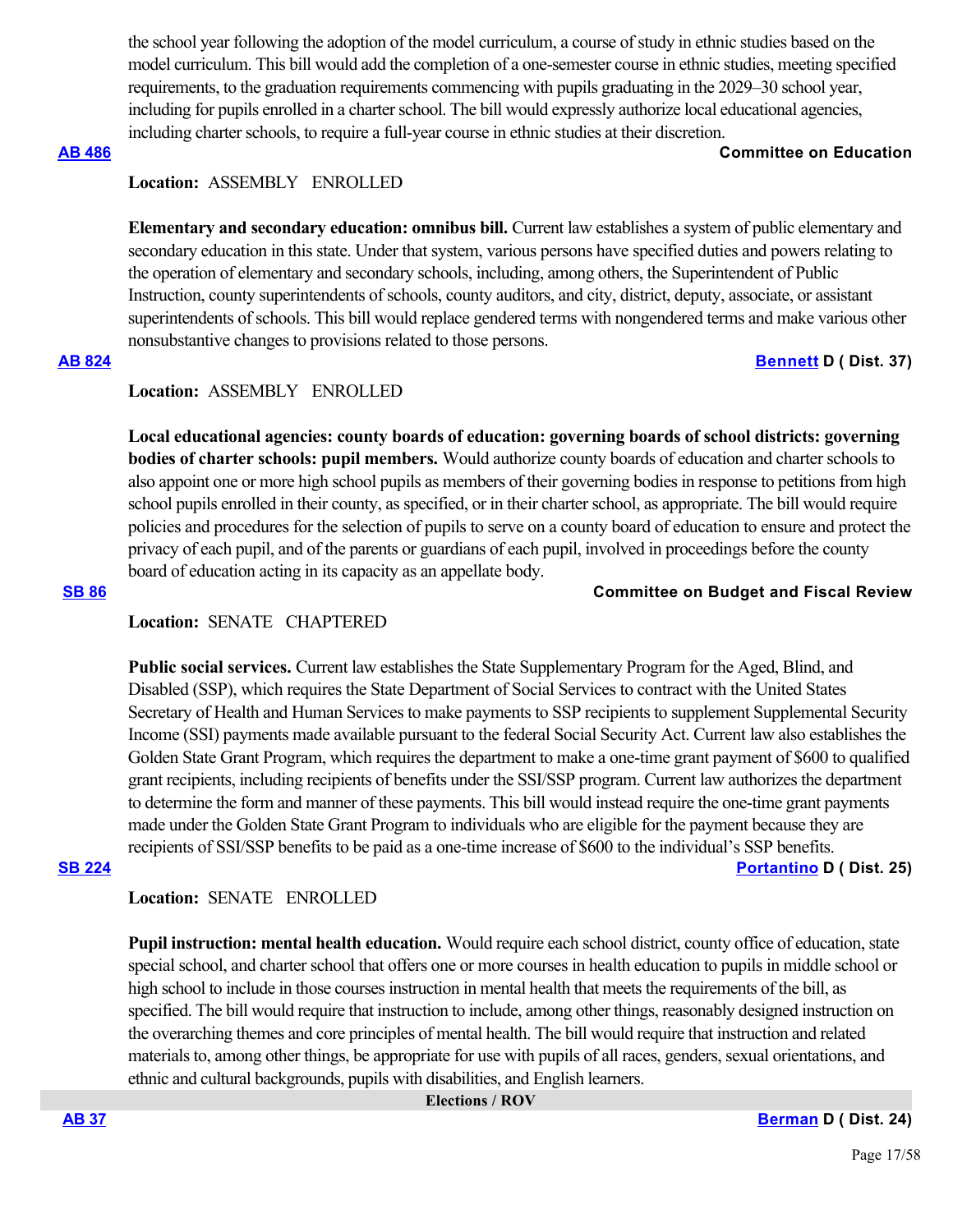### **Location:**  ASSEMBLY ENROLLED

**Elections: vote by mail ballots.** Current law requires county elections officials to mail a ballot to every registered voter for all elections proclaimed or conducted prior to January 1, 2022. Current law requires county elections officials to use a specified Secretary of State vote by mail tracking system or a system that meets the same specifications.This bill would extend the requirements to mail a ballot to every registered voter to all elections and apply them to all local elections officials. This bill would require a vote by mail tracking system to be accessible to voters with disabilities. The bill would also make various conforming and technical changes.

**[SB 29](https://ctweb.capitoltrack.com/public/publishbillinfo.aspx?bi=yIJr3w%2FwBBFvxr64ksXevSx8Om5d8LulHBwyCdh2ADsbQchvO3mJ3LeMrdcStk7H) [Umberg](https://sd34.senate.ca.gov/) D ( Dist. 34)**

# **Location:**  SENATE CHAPTERED

**Elections: vote by mail ballots.** Current law required county elections officials to mail a ballot to every registered voter for the November 3, 2020, statewide general election. Current law, for the November 3, 2020, statewide general election, also required county elections officials to use a specified Secretary of State vote by mail tracking system or a system that meets the same specifications. This bill would extend these requirements to all elections proclaimed or conducted prior to January 1, 2022

# **[SB 35](https://ctweb.capitoltrack.com/public/publishbillinfo.aspx?bi=K4VO%2B%2F%2FXcjYeFMsoKn5pTb2iM2WfEovekFbcxqCkFF1%2FMECA7gqN3M706GgQiy0e) [Umberg](https://sd34.senate.ca.gov/) D ( Dist. 34)**

# **Location:**  SENATE ENROLLED

**Elections.** Current law prohibits the name of a candidate for Governor from being printed on the ballot of the direct primary election unless the candidate, at least 98 days before the direct primary election, files with the Secretary of State copies of every income tax return the candidate filed withe the Internal Revenue Service in the 5 most recent taxable years. Current law requires the candidate to redact specified information from each submitted return. Current law requires the Secretary of State to review the redacted copy of each tax return, and, if the Secretary of State determines that the candidate has redacted information other than that which is specified, to prepare a new version of the tax return with only the permitted redactions. This bill would extend the deadline for a candidate to submit tax returns to 88 days before the direct primary election.

# **[SB 152](https://ctweb.capitoltrack.com/public/publishbillinfo.aspx?bi=VJhbkGVPGw%2Bgnl2gt3aUg8zPYhReRKv15nFi%2B3qpPDg7%2FzrK2c17qUcsRnVEUSpR) Committee on Budget and Fiscal Review**

### **Location:**  SENATE CHAPTERED

**Elections.** Would authorize a county that has previously conducted an all-mailed ballot election to conduct an allmailed ballot election prior to January 1, 2022, if it provides, on the day of the election and the 3 days preceding the election, at least one vote center for every 30,000 registered voters and, beginning 10 days before the election and continuing up to the 4th day before the election, at least one vote center for every 60,000 registered voters. The bill would authorize a county that has not previously conducted an all-mailed ballot election to conduct an all-mailed ballot election using alternative procedures substantially similar to those in effect for the November 3, 2020, statewide general election, as specified.

### **[SB 503](https://ctweb.capitoltrack.com/public/publishbillinfo.aspx?bi=34yULcDToW0iNb%2B3lRKrd6QauiyZ4CvZVxQWc8ZplW3uGapR0xlML622OhdMMrWy) [Becker](http://sd13.senate.ca.gov/) D ( Dist. 13)**

### **Location:**  SENATE ENROLLED

**Voting: ballots and signature verification.** Current law requires an elections official, upon receiving a vote by mail ballot, to verify the signature on the identification envelope by comparing it with the signature on specified records within the voter's registration record. This bill would (1) apply a presumption, for purposes of the comparison of signatures in the voter's registration record, that the signature on an identification envelope, signature verification statement, unsigned ballot statement, or provisional ballot envelope, is the voter's signature; (2) specify that an exact signature is not required for an elections official to determine that the signature is valid and the fact that signatures share similar characteristics is sufficient to determine the signature is valid; (3) permit a ballot to be rejected only if two officials determine beyond a reasonable doubt that a voter's signature differs in multiple,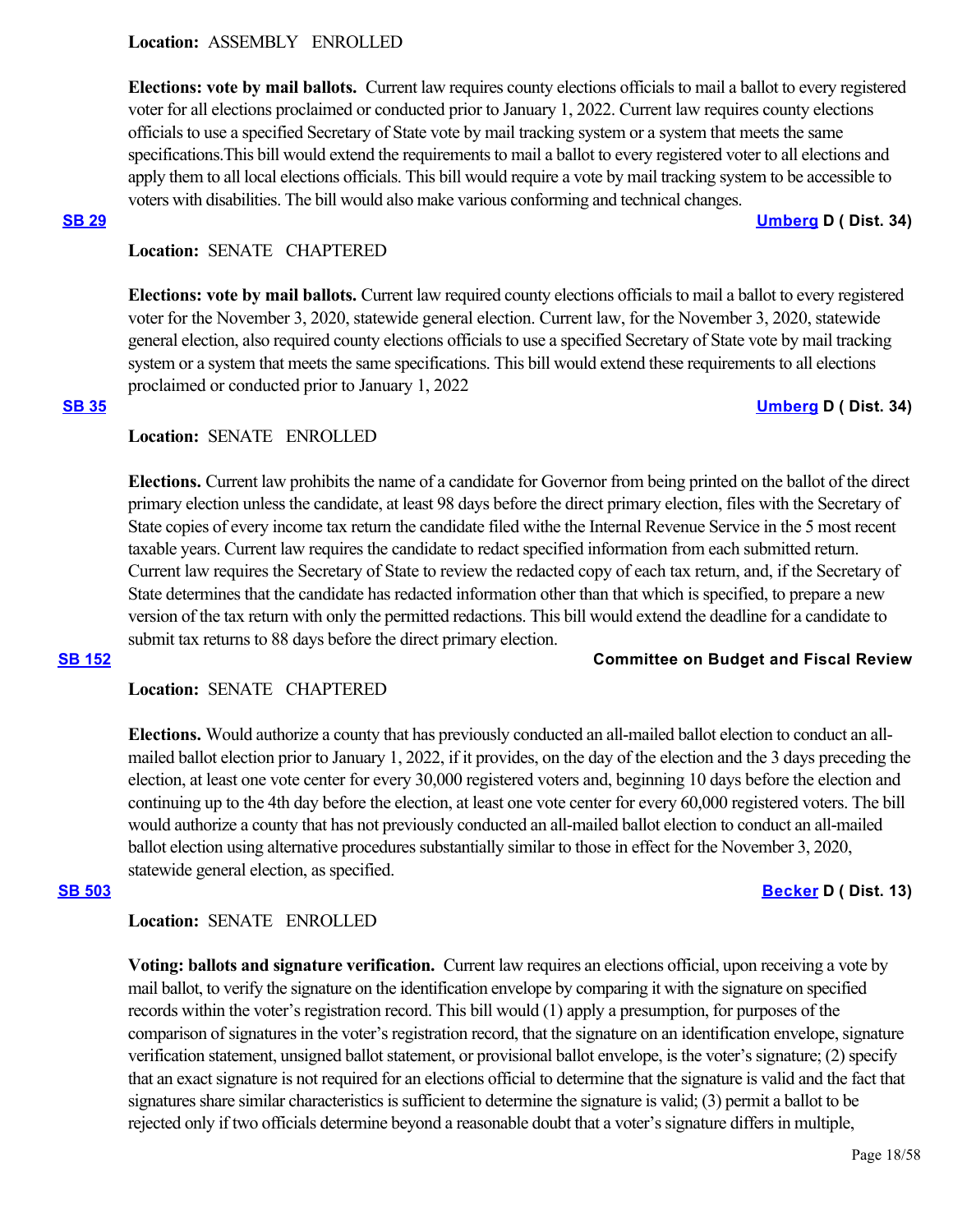significant, and obvious respects from all signatures in the voter's registration record; (4) prohibit an elections official from reviewing or considering a voter's party preference, race, or ethnicity, when comparing signatures; and (5) require the elections official to send, on or before the next business day after discovering that a voter's signature does not compare or is missing, except as specified, notice to the voter of the opportunity to verify or provide a signature and a postage-paid return envelope for the voter to return a signature verification statement or unsigned ballot statement.

### **[SB 594](https://ctweb.capitoltrack.com/public/publishbillinfo.aspx?bi=kOfI7Aw8HK%2F1P5ifWgmLakhdJE1c559hKvxsm2J%2F%2BQrIn6mAZx%2FhjUblUgIFWO7c) [Glazer](http://sd07.senate.ca.gov/) D ( Dist. 7)**

# **Location:**  SENATE ENROLLED

**Elections: redistricting.** The California Constitution establishes the Citizens Redistricting Commission for the purpose of drawing district lines for the election of Members of the State Senate, Assembly, Congress, and the State Board of Equalization, and requires the commission to do so by August 15 in each year ending in the number one thereafter. For redistricting occurring in 2021, the Supreme Court of California, by peremptory writ of mandate in Legislature of State of California v. Padilla (2020) 9 Cal.5th 867, extended that deadline to December 15, 2021, or to a later date if specified conditions are met, due to a delay in the release of federal census data caused by the COVID-19 pandemic. This bill would, for the June 7, 2022, statewide direct primary election, make various changes, as specified, to existing law relating to candidate nominations and compilation of registered voter data in order to accommodate the extended state redistricting deadline.

### **Emergency Services**

**[AB 7](https://ctweb.capitoltrack.com/public/publishbillinfo.aspx?bi=p8WZMbevtTVfIMkwEOLndJHfwEiLMX0Z15ylFCS3HoKCVwm0AVG1tDGgJ3vX%2FR0w) [Rodriguez](https://a52.asmdc.org/) D ( Dist. 52)**

# **Location:**  ASSEMBLY ENROLLED

**Emergency ambulance employees: multithreat body protective gear.** Would, upon request by an emergency ambulance employee, require an emergency ambulance provider to provide that employee with multithreat body protective gear, defined as material or equipment that is worn by an employee and is bullet, strike, slash, and stab resistant, and, for these purposes only, to be considered as part of the above-described safety devices and safeguards. The bill would require the provider, once the provider has obtained the protective gear, to make the protective gear readily available for the requesting employee to use when responding to an emergency call, and to provide training to that employee on the proper fitting and use of the protective gear, as specified. The bill would require an emergency ambulance provider to inform each emergency ambulance employee, upon initial employment and subsequently on an annual basis, of the employee's right to request multithreat body protective gear.

# **[AB 118](https://ctweb.capitoltrack.com/public/publishbillinfo.aspx?bi=SphFfN9xeteQbOXIrPokfTP%2F%2FjX%2Bl92itaraU1VDwAfdEowaPjR55wTw%2FaWUZ6CL) [Kamlager](https://a54.asmdc.org/) D ( Dist. 0)**

**Location:**  ASSEMBLY ENROLLED

**Department of Social Services: C.R.I.S.E.S. Grant Pilot Program.** Would enact the Community Response Initiative to Strengthen Emergency Systems Act, or the C.R.I.S.E.S. Act, for purposes of creating, implementing, and evaluating the C.R.I.S.E.S. Grant Pilot Program, which the act would establish. The bill would require the department to administer the program if appropriate funding is made available to the department. The bill would require the department to award grants to qualified grantees, which include city, county, and tribal departments of social services, disability services, health services, public health, or behavioral health, based on grant eligibility criteria developed in partnership with a stakeholder workgroup.

### **[AB 389](https://ctweb.capitoltrack.com/public/publishbillinfo.aspx?bi=RiUzKNsjke%2FQEhgp%2Bj3gJvpdDZMxEFwTdrBEyotjBeCkPO08fy%2BIa2lOd9UdGooL) [Grayson](https://a14.asmdc.org/) D ( Dist. 14)**

### **Location:**  ASSEMBLY ENROLLED

**Ambulance services.** The Prehospital Emergency Medical Care Personnel Act authorizes a local EMS agency to create one or more exclusive operating areas in the development of a local plan, if a competitive process is utilized to select the provider of the services pursuant to the plan, except as specified. This bill would specify that a county is authorized to contract for emergency ambulance services with a fire agency, as defined, that will provide those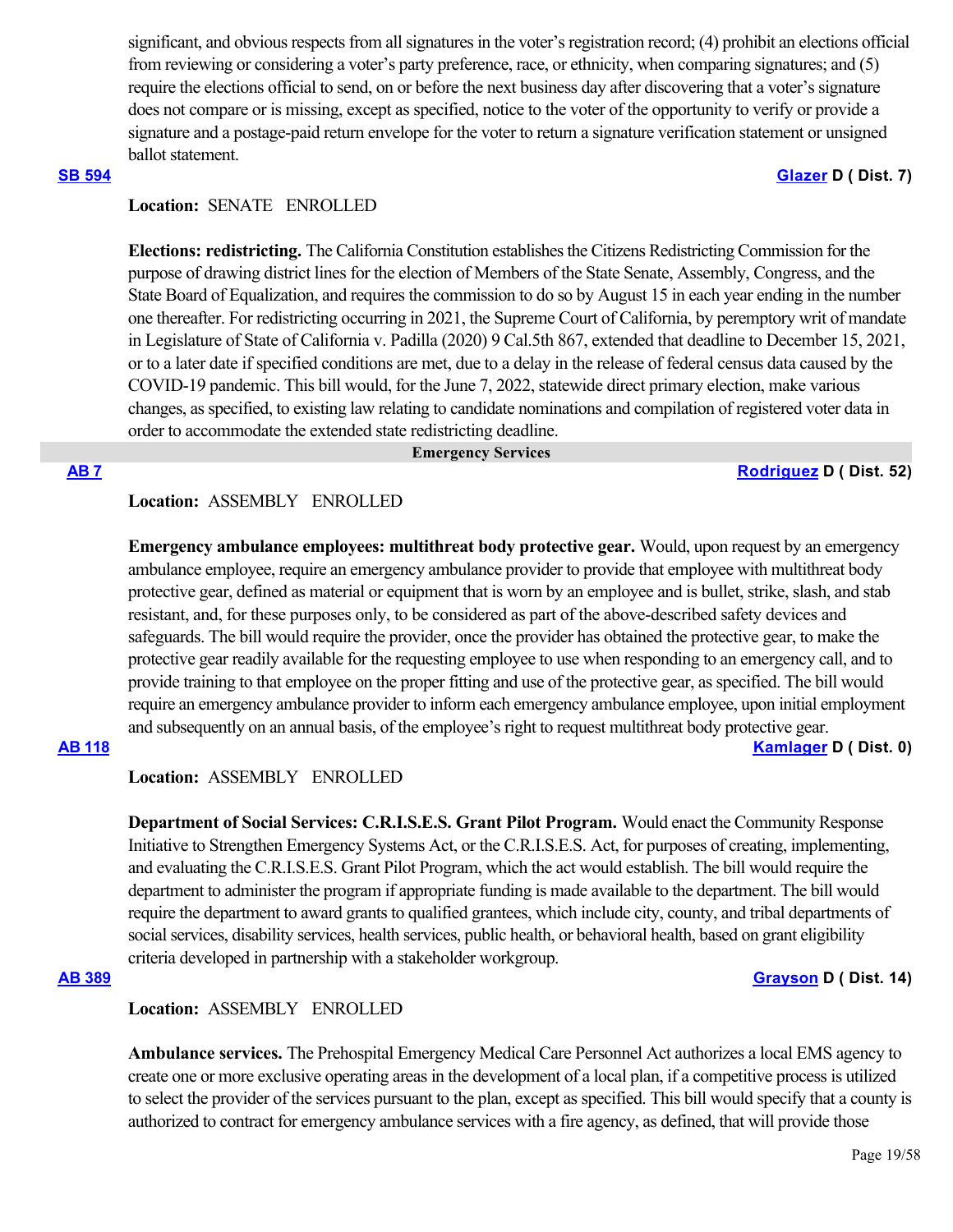services, in whole or in part, through a written subcontract with a private ambulance service.

**[AB 418](https://ctweb.capitoltrack.com/public/publishbillinfo.aspx?bi=GnU%2BOEQEzmHVUc7wIVVEiISDCMew6AYOCOY1SW3zVsNYuKJ%2FXiMsYUj1nO8i9xP2) [Valladares](https://ad38.asmrc.org/) R ( Dist. 38)**

### **Location:**  ASSEMBLY ENROLLED

**Emergency services: grant program.** Would establish the Community Power Resiliency Program (program), to be administered by the Office of Emergency Services, to support local governments' efforts to improve resiliency in response to power outage events, as provided. The bill would require the office to allocate funds, pursuant to an appropriation by the Legislature, to local governments, special districts, and tribes for various purposes relating to power resiliency, and would require certain entities, in order to be eligible for funding, to either describe the portion of their emergency plan that includes power outages or confirm that power outages will be included when the entity revises any portion of their emergency plan.

# **[AB 580](https://ctweb.capitoltrack.com/public/publishbillinfo.aspx?bi=WXU55vgswBolv7sEKrga9uPdhhh5zPA6p5QPBadmZqQSYUHA%2F3WrOjrM6hRAYbSP) [Rodriguez](https://a52.asmdc.org/) D ( Dist. 52)**

### **Location:**  ASSEMBLY ENROLLED

**Emergency services: vulnerable populations.** Current law requires OES to establish a standardized emergency management system for use by all emergency response agencies. Current law requires the director to appoint representatives of the disabled community to serve on pertinent committees related to that system, and to ensure that the needs of the disabled community are met within that system by ensuring certain committee recommendations include the needs of people with disabilities. This bill instead would require the director to appoint representatives of the access and functional needs population, provided a majority of appointees are from specified groups, to serve on those committees and to ensure the needs of that population are met within that system.

**[AB 642](https://ctweb.capitoltrack.com/public/publishbillinfo.aspx?bi=K6CX19qENDPAMvd7iLwZ1HVEdz%2BeRY7EgYjNbp0KZj2POGQlH%2FLQzU1i2gvGHWeX) [Friedman](https://a43.asmdc.org/) D ( Dist. 43)**

# **Location:**  ASSEMBLY ENROLLED

**Wildfires.** Current law requires the Director of Forestry and Fire Protection to identify areas of the state as very high fire hazard severity zones, as provided. Current law requires a local agency, within 30 days of receiving a transmittal from the director that identifies very high fire hazard severity zones, to make the information available for public review.This bill would require the director to also identify areas in the state as moderate and high fire hazard severity zones. The bill would modify the factors the director is required to use to classify areas into fire hazard severity zones, as provided. The bill would instead require a local agency, within 30 days of receiving a transmittal from the director that identifies fire hazard severity zones, to make the information available for public review and comment.

### **[SB 63](https://ctweb.capitoltrack.com/public/publishbillinfo.aspx?bi=51BTS7vZ%2FnRh37SDSRFhwHJo55TTZhO%2FVJVDJqxfuxXLS9oe%2FbQJwqoj%2BGMKYDoU) [Stern](http://sd27.senate.ca.gov/) D ( Dist. 27)**

### **Location:**  SENATE ENROLLED

**Fire prevention: vegetation management: public education: grants: defensible space: fire hazard severity zones.** Would, among other things, require the Director of Forestry and Fire Protection to identify areas of the state as moderate and high fire hazard severity . The bill would modify the factors the director is required to use to identify areas into fire hazard severity zones, as provided. The bill would require a local agency to make this information available for public review and comment, as provided. By expanding the responsibility of a local agency, the bill would impose a state-mandated local program.

**[SB 109](https://ctweb.capitoltrack.com/public/publishbillinfo.aspx?bi=VcVV71HTyDNa3dv83xyYX%2BWRZUb%2FY9P91HkxJBrTJG8q%2FGXpQCVc5LP8rZGmML70) [Dodd](http://sd03.senate.ca.gov/) D ( Dist. 3)**

**Location:**  SENATE ENROLLED

# **Department of Forestry and Fire Protection: Office of Wildfire Technology Research and**

**Development.** Current law requires the Office of Emergency Services and the Department of Forestry and Fire Protection to jointly establish and lead the Wildfire Forecast and Threat Intelligence Integration Center, and sets forth the functions and duties of the center, including serving as the state's integrated central organizing hub for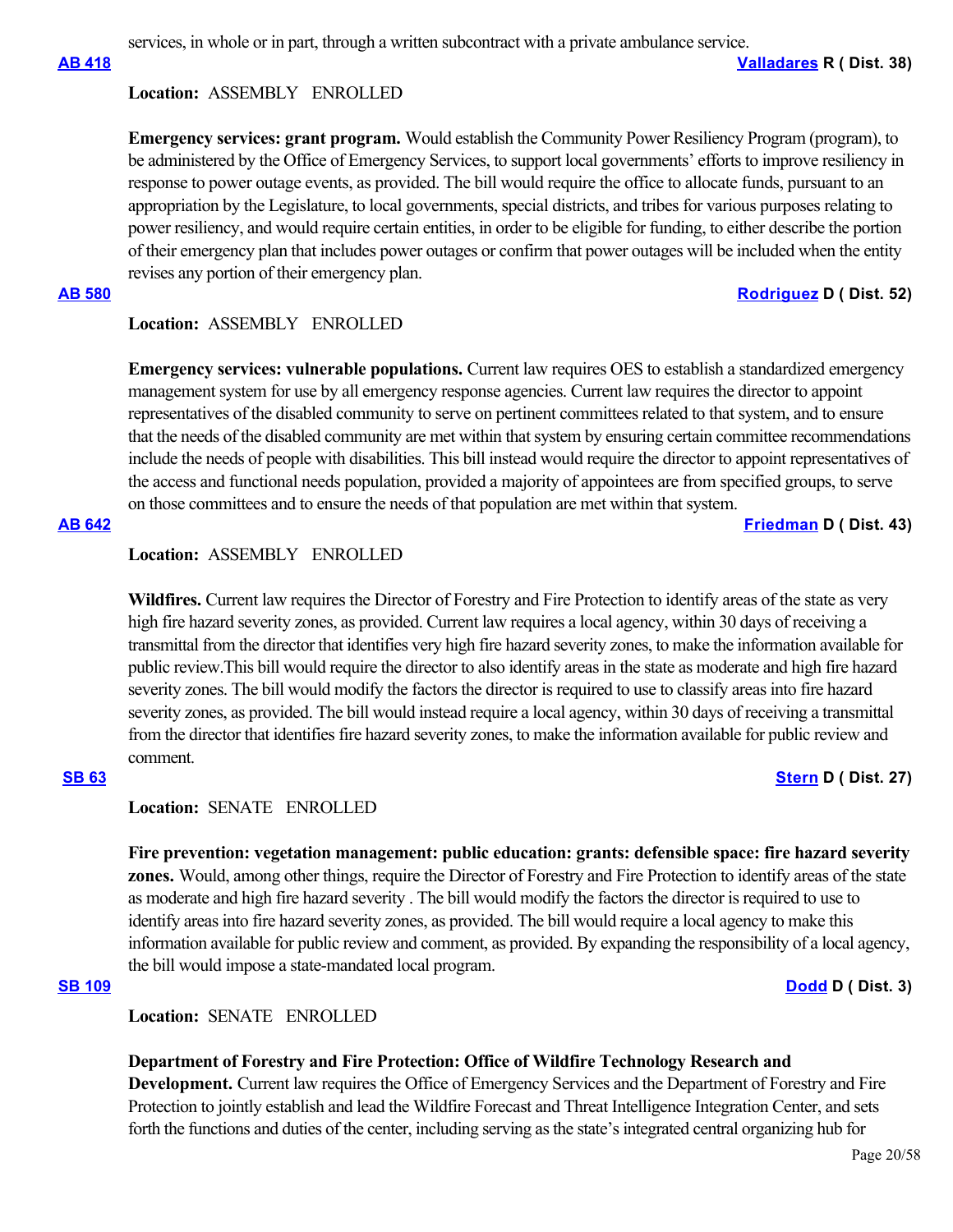wildfire forecasting. This bill would, until January 1, 2029, also establish the Office of Wildfire Technology Research and Development within the Department of Forestry and Fire Protection under the direct control of the Director of the department. The bill would make the office responsible for studying, testing, and advising regarding procurement of emerging technologies and tools in order to more effectively prevent and suppress wildfires throughout the state, through specified activities, as provided.

### **Employee Relations**

### **[AB 123](https://ctweb.capitoltrack.com/public/publishbillinfo.aspx?bi=%2F8P%2FESm4cLrZPdZlseHCQ6aTJbD6zKr0QhaL%2Fr3l%2B80CEFmtlz4tcU5EIMhoxRGN) [Gonzalez, Lorena](https://a80.asmdc.org/) D ( Dist. 80)**

## **Location:**  ASSEMBLY ENROLLED

Paid family leave: weekly benefit amount. Current law establishes, within the Unemployment Compensation Disability Fund program, a family temporary disability insurance program, also known as the paid family leave program, for the provision of wage replacement benefits for up to 8 weeks to workers who take time off work to care for a seriously ill family member or to bond with a minor child within one year of birth or placement, as specified. Current law defines "weekly benefit amount" for purposes of both employee contributions and benefits under this program to mean the amount of weekly benefits available to qualifying disabled individuals pursuant to unemployment compensation disability law, calculated pursuant to specified formulas partly based on the applicable percentage of the wages paid to an individual for employment by employers during the quarter of the individual's disability base period in which these wages were highest, but not to exceed the maximum workers' compensation temporary disability indemnity weekly benefit amount established by the Department of Industrial Relations. This bill would revise the formulas described above for periods of disability commencing after January 1, 2023, but before January 1, 2025, by redefining the weekly benefit amount to be equal to 65% or 75% of the wages paid to an individual for employment by employers during the quarter of the individual's disability base period in which these wages were highest, divided by 13, but not exceeding the maximum workers' compensation temporary disability indemnity weekly benefit amount established by the Department of Industrial Relations, depending on the amount of wages paid to the individual for employment by employers during the quarter of the individual's disability base period in which these wages were highest.

### **[AB 237](https://ctweb.capitoltrack.com/public/publishbillinfo.aspx?bi=5RP1DLm3qpLWTKuSbKMQoylpU%2FXY3shc1RkSmmT%2BxjLT%2Bh3bnhwftbofR%2FO1uoXd) [Gray](https://a21.asmdc.org/) D ( Dist. 21)**

**Location:**  ASSEMBLY ENROLLED

**Public employment: unfair practices: health protection.** Under current law, the Public Employment Relations Board (PERB) has the power and duty to investigate an unfair practice charge and to determine whether the charge is justified and the appropriate remedy for the unfair practice. This bill, the Public Employee Health Protection Act, would make it an unfair practice for a covered employer, as defined, to fail or refuse to maintain or pay for continued health care or other medical coverage for an enrolled employee or their enrolled dependents, for the duration of the enrolled employee's participation in the authorized strike, at the level and under the conditions that coverage would have been provided if the employee had continued to work in their position for the duration of the strike.

**[AB 1033](https://ctweb.capitoltrack.com/public/publishbillinfo.aspx?bi=xYGuUPYnZXyGqc5fcg1bXa39ezAuxRRvZ%2BREPIVKIy%2FEgspm7t9jONMSJedg28tA) [Bauer-Kahan](https://a16.asmdc.org/) D ( Dist. 16)**

### **Location:**  ASSEMBLY ENROLLED

### **California Family Rights Act: parent-in-law: small employer family leave mediation: pilot**

**program.** Current law, the Moore-Brown-Roberti Family Rights Act, commonly known as the California Family Rights Act, which is a part of FEHA, makes it an unlawful employment practice for an employer, as defined, to refuse to grant a request by an eligible employee to take up to 12 workweeks of unpaid protected leave during any 12-month period for family care and medical leave, as specified. Current law defines family care and medical leave to include, among other things, leave to care for a parent. This bill would additionally include leave to care for a parent-in-law within the definition of family care and medical leave, and would make other conforming changes.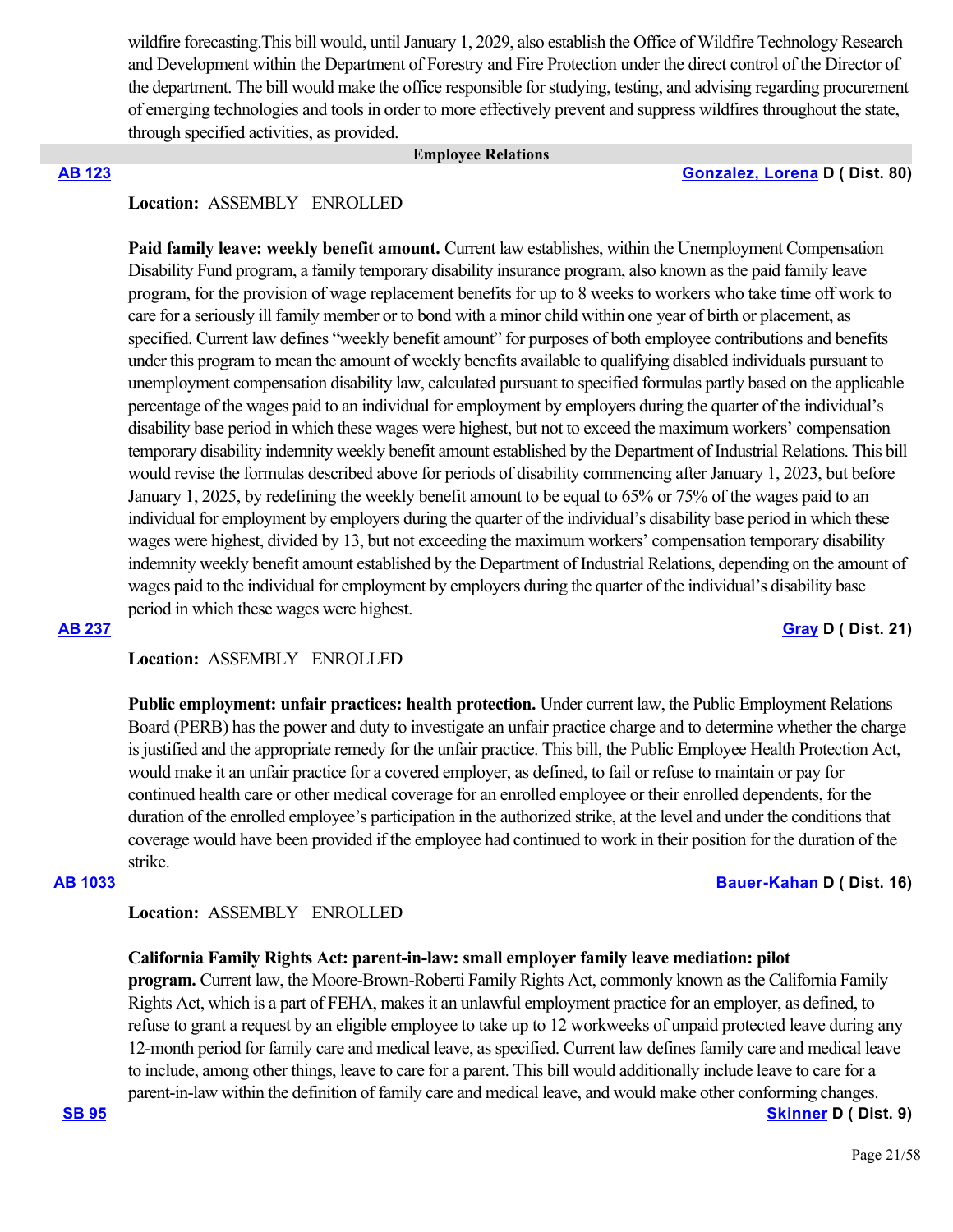# **Location:**  SENATE CHAPTERED

**Employment: COVID-19: supplemental paid sick leave.** Would provide for COVID-19 supplemental paid sick leave for covered employees, as defined, who are unable to work or telework due to certain reasons related to COVID-19, including that the employee has been advised by a health care provider to self-quarantine due to concerns related to COVID-19. The bill would entitle a covered employee to 80 hours of COVID-19 supplemental paid sick leave if that employee either works full time or was scheduled to work, on average, at least 40 hours per week for the employer in the 2 weeks preceding the date the covered employee took COVID-19 supplemental paid sick leave. The bill would provide a different calculation for supplemental paid sick leave for a covered employee who is a firefighter subject to certain work schedule requirements and for a covered employee working fewer or variable hours, as specified.

**[SB 278](https://ctweb.capitoltrack.com/public/publishbillinfo.aspx?bi=IKf8oK13fMnUIvFPqf9rrMppPPdaC4pD8vIgkzO9fQev1jOxYRohAjr2jZVnn0OW) [Leyva](http://sd20.senate.ca.gov/) D ( Dist. 20)**

# **Location:**  SENATE ENROLLED

**Public Employees' Retirement System: disallowed compensation: benefit adjustments.** The California Public Employees' Pension Reform Act of 2013 (PEPRA) generally requires a public retirement system, as defined, to modify its plan or plans to comply with the act. PEPRA, among other things, establishes new defined benefit formulas and caps on pensionable compensation. This bill would establish new procedures under PERL for cases in which PERS determines that the benefits of a member or annuitant are, or would be, based on disallowed compensation that conflicts with PEPRA and other specified laws and thus impermissible under PERL. The bill would also apply these procedures retroactively to determinations made on or after January 1, 2017, if an appeal has been filed and the employee member, survivor, or beneficiary has not exhausted their administrative or legal remedies. At the threshold, after determining that compensation for an employee member reported by the state, school employer, or a contracting agency is disallowed, the bill would require the applicable employer to discontinue the reporting of the disallowed compensation.

### **[SB 549](https://ctweb.capitoltrack.com/public/publishbillinfo.aspx?bi=o5Z1P6xdagM0KvYFV1mAq%2FdB34p7U6HX%2FtvRc3d2ea6BjDTgMdBMV7zkxurH7Uyc) [Jones](https://jones.cssrc.us/) R ( Dist. 38)**

# **Location:**  SENATE ENROLLED

**Social workers: essential workers.** Would require social workers, if they are deemed essential workers during a state of emergency declared by the Governor, to be included in the group of essential workers who are eligible to receive the first distribution of emergency materials, as determined by the state or a local governmental entity, including, but not limited to, all materials and protective gear deemed necessary to protect their health and safety. The bill, with regard to social workers, would authorize the state or a local governmental entity to establish within the first group of essential workers eligible to receive the emergency materials, further levels of distribution for specified classifications of social workers.

 **Equity**

**[SB 363](https://ctweb.capitoltrack.com/public/publishbillinfo.aspx?bi=Km8JctphnrId5GPX%2Bj1%2FbuBOP9izzWxV793EUhXTYGfDx2%2BF7Uku2fDvFIipjzbI) [Leyva](http://sd20.senate.ca.gov/) D ( Dist. 20)**

# **Location:**  SENATE ENROLLED

**Educational equity: government instruction conferences.** Would, commencing January 1, 2023, exempt from the Sex Equity in Education Act's sex discrimination provisions, and other specified provisions, any gendersegregated programs or activities of the American Legion or the American Legion Auxiliary related to their respective yearly Girls State and Boys State conferences and any promotion of, or selection of pupils for, any of those conferences by secondary educational institutions if the conferences comply with certain conditions, including providing substantially similar access to government officials and facilities, providing substantially similar programming, except as specified, providing an equal number of participation opportunities, and, for pupils who do not identify as either male or female, or with their assigned birth gender, allowing those pupils to participate in either conference.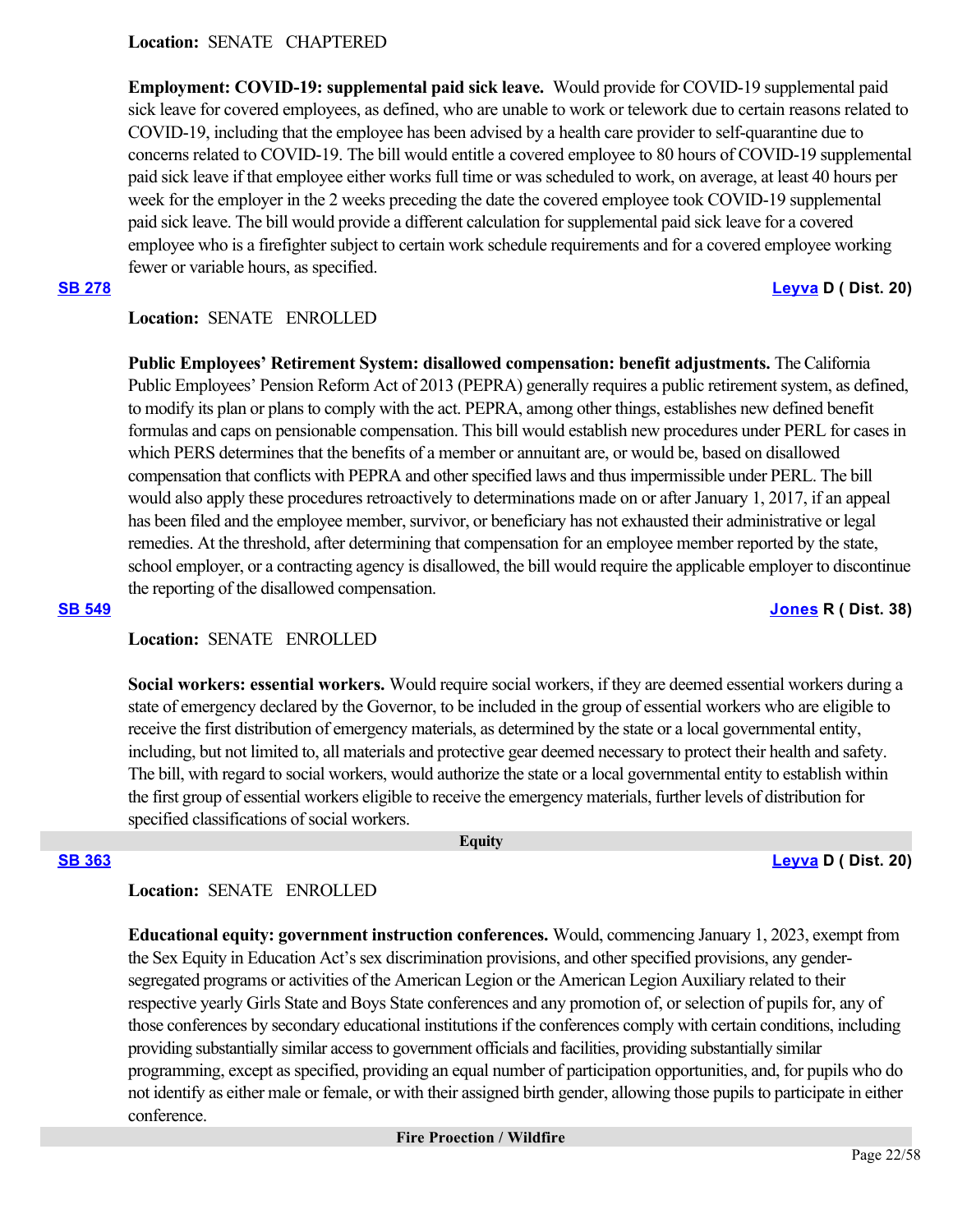### **Location:**  ASSEMBLY ENROLLED

**Fire safety and prevention: wildfires: fire adapted communities: Office of the State Fire Marshal: community wildfire preparedness and mitigation.** Would establish in the Department of Conservation the Regional Forest and Fire Capacity Program to support regional leadership to build local and regional capacity and develop, prioritize, and implement strategies and projects that create fire adapted communities and landscapes by improving ecosystem health, community wildfire preparedness, and fire resilience. The bill would require, among other things, the department to, upon an appropriation by the Legislature, provide block grants to regional entities, as defined, to develop regional strategies that develop governance structures, identify wildfire risks, foster collaboration, and prioritize and implement projects within the region to achieve the goals of the program.

**[SB 109](https://ctweb.capitoltrack.com/public/publishbillinfo.aspx?bi=VcVV71HTyDNa3dv83xyYX%2BWRZUb%2FY9P91HkxJBrTJG8q%2FGXpQCVc5LP8rZGmML70) [Dodd](http://sd03.senate.ca.gov/) D ( Dist. 3)**

# **Location:**  SENATE ENROLLED

### **Department of Forestry and Fire Protection: Office of Wildfire Technology Research and**

**Development.** Current law requires the Office of Emergency Services and the Department of Forestry and Fire Protection to jointly establish and lead the Wildfire Forecast and Threat Intelligence Integration Center, and sets forth the functions and duties of the center, including serving as the state's integrated central organizing hub for wildfire forecasting. This bill would, until January 1, 2029, also establish the Office of Wildfire Technology Research and Development within the Department of Forestry and Fire Protection under the direct control of the Director of the department. The bill would make the office responsible for studying, testing, and advising regarding procurement of emerging technologies and tools in order to more effectively prevent and suppress wildfires throughout the state, through specified activities, as provided.

### **[SB 456](https://ctweb.capitoltrack.com/public/publishbillinfo.aspx?bi=r1FpZ5S3rV4DPWUFWirjrt08pB8gtynCEbdSrBd02GEWa3YhhTMtS%2BsTpf3ApQwD) [Laird](http://sd17.senate.ca.gov/) D ( Dist. 17)**

# **Location:**  SENATE ENROLLED

**Fire prevention: wildfire and forest resilience: action plan: reports.** Current law establishes in the Natural Resources Agency the Department of Forestry and Fire Protection, and requires the department to be responsible for, among other things, fire protection and prevention, as provided. The former Governor, Edmund G. Brown Jr., issued an executive order relating to, among other subjects, the streamlining of permitting for landowner-initiated projects for the improvement of forest health and the reduction of forest fire fuels on their properties. Pursuant to this executive order, a Forest Management Task Force involving specified state agencies was convened and an action plan was created.This bill would rename the task force the Wildfire and Forest Resilience Task Force and require the task force, including the agency and the department, on January 1, 2022, to develop a comprehensive implementation strategy to track and ensure the achievement of the goals and key actions identified in the action plan, as provided. The bill would require the implementation strategy to address specified actions, including increasing the pace and scale of wildfire and forest resilience activities, as provided.

### **First Responders**

**[SB 109](https://ctweb.capitoltrack.com/public/publishbillinfo.aspx?bi=VcVV71HTyDNa3dv83xyYX%2BWRZUb%2FY9P91HkxJBrTJG8q%2FGXpQCVc5LP8rZGmML70) [Dodd](http://sd03.senate.ca.gov/) D ( Dist. 3)**

# **Location:**  SENATE ENROLLED

# **Department of Forestry and Fire Protection: Office of Wildfire Technology Research and**

**Development.** Current law requires the Office of Emergency Services and the Department of Forestry and Fire Protection to jointly establish and lead the Wildfire Forecast and Threat Intelligence Integration Center, and sets forth the functions and duties of the center, including serving as the state's integrated central organizing hub for wildfire forecasting.This bill would, until January 1, 2029, also establish the Office of Wildfire Technology Research and Development within the Department of Forestry and Fire Protection under the direct control of the Director of the department. The bill would make the office responsible for studying, testing, and advising regarding procurement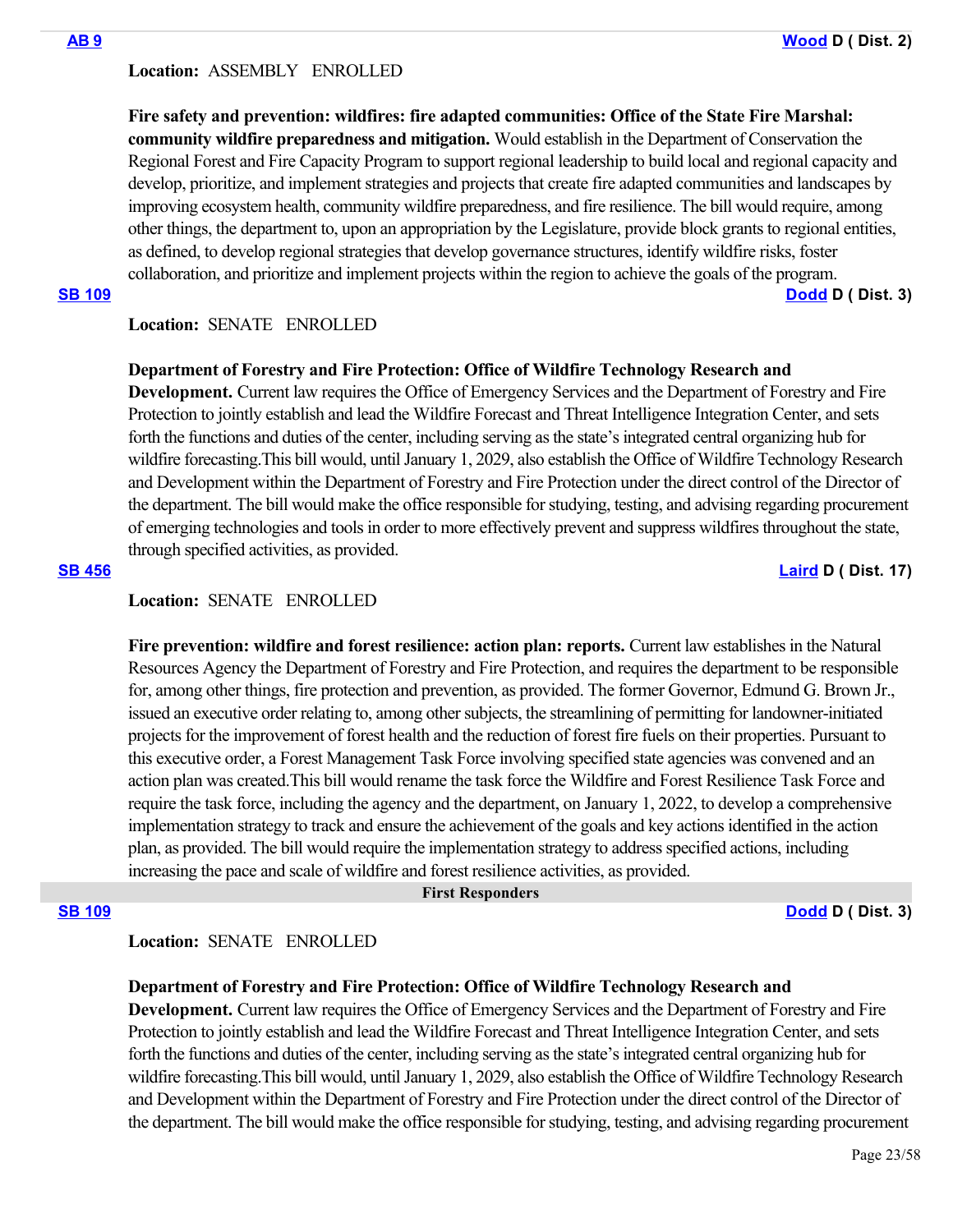of emerging technologies and tools in order to more effectively prevent and suppress wildfires throughout the state, through specified activities, as provided.

### **Health and Human Services**

**[AB 46](https://ctweb.capitoltrack.com/public/publishbillinfo.aspx?bi=ssIZdgyKguVMeYIkH2JH8HrdCaK64xkOWRco5WOYYjeKpNuL3q44PGgTyU9ERz3G) [Rivas, Luz](https://a39.asmdc.org/) D ( Dist. 39)**

# **Location:**  ASSEMBLY ENROLLED

**California Youth Empowerment Act.** Would create the California Youth Empowerment Act to address, among other issues, the growing need to engage youth directly with policymakers. The bill would establish the California Youth Empowerment Commission in state government consisting of 13 voting commissioners between 14 and 25 years of age and meeting specified requirements, with 11 members appointed by the Governor, one at-large member appointed by the Senate Committee on Rules, and one at-large member appointed by the Speaker of the Assembly, along with several ex officio, nonvoting members from various geographic regions of the state. The bill would establish the commission to be advisory in nature, for the main purpose of providing meaningful opportunities for civic engagement to improve the quality of life for California's disconnected and disadvantaged youth.

# **[AB 133](https://ctweb.capitoltrack.com/public/publishbillinfo.aspx?bi=l2i%2FtQ7Po3AxGWz9R2iAsfNJwrNM%2F90dI145r1YwOT3QaXmjvEUeS2NBFIwpdfdf) Committee on Budget**

# **Location:**  ASSEMBLY CHAPTERED

**Health.** Current law establishes the Office of Statewide Health Planning and Development (OSHPD), under the control of an executive officer known as the Director of Statewide Health Planning and Development. The office is vested with all the duties, powers, purposes, and responsibilities of the State Department of Public Health relating to health planning and research development. Current law creates the health care workforce clearinghouse to serve as the central source of health care workforce and education data in the state to collect data regarding health care workers, including the supply of health care workers and current and forecasted demand for health care workers. This bill would rename the Office of Statewide Health Planning and Development as the Department of Health Care Access and Information. The bill would repeal numerous duties and programs currently carried out by the OSHPD, including, among others, rural health care transition oversight, the Steven M. Thompson Medical School Scholarship Program, and the Postsurgical Care Demonstration Project.

### **[AB 226](https://ctweb.capitoltrack.com/public/publishbillinfo.aspx?bi=ijuUBRh09meHt2W%2BTyRX1vtSwgnMyKBjnrWssUIJV5sYAiOgRghoQy0Co9zvmV0V) [Ramos](https://a40.asmdc.org/) D ( Dist. 40)**

**Location:**  ASSEMBLY ENROLLED

**Children's crisis psychiatric residential treatment facilities.** Would reclassify children's crisis residential programs as children's crisis psychiatric residential treatment facilities, and would transfer responsibility for licensing these facilities to the State Department of Health Care Services, contingent upon an appropriation in the annual Budget Act for these purposes. The bill would define "children's crisis psychiatric residential treatment facility" to mean a licensed residential facility operated by a public agency or private organization that provides the psychiatric services, as prescribed under the Medicaid regulations, to individuals under 21 years of age, in an inpatient setting. **[AB 260](https://ctweb.capitoltrack.com/public/publishbillinfo.aspx?bi=TBKk8l4MX4ULZoQ7Wu54%2FHn28oc%2FViJGCsS9q2QxLsxsS2ccwUpEBiRVD3vCmtTZ) [Stone](https://a29.asmdc.org/) D ( Dist. 29)**

### **Location:**  ASSEMBLY ENROLLED

**Guardianships.** The Guardianship-Conservatorship Law authorizes a probate court, upon hearing of a petition by a parent, relative, or other person, to appoint a guardian of a minor in accordance with specified provisions of law governing the custody of a minor child. Current law authorizes a court hearing a guardianship petition, if the proposed ward is or may be abused or neglected, to refer the matter to the local child welfare services agency to initiate an investigation to determine whether proceedings in juvenile court should be commenced. This bill would revise the probate court guardianship process by requiring, among other things, the probate court to have good cause to waive the investigation and prohibiting the probate court from hearing and determining the petition to appoint a guardian until the child welfare agency has completed its investigation and submitted its report to the probate court.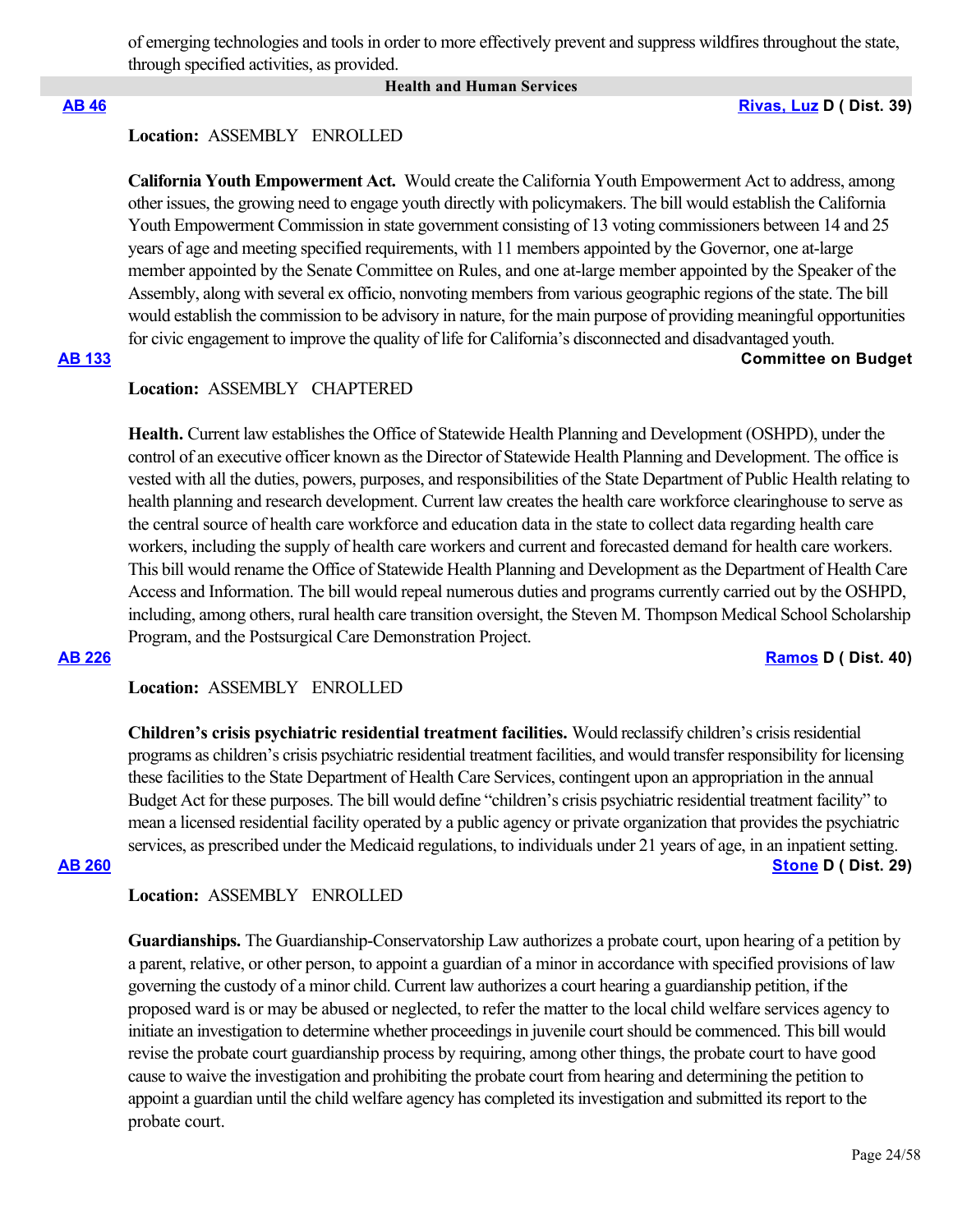### **Location:**  ASSEMBLY ENROLLED

**Intermediate care facilities and skilled nursing facilities: COVID-19.** Current law requires the State Department of Public Health to license, inspect, and regulate intermediate care facilities (ICF) and skilled nursing facilities (SNF). Current law generally requires an ICF or SNF to comply with certain procedures and disclosures when transferring ownership or management of the facility, as specified. Current law imposes criminal penalties on a person who violates the requirements imposed on these facilities. This bill, until July 1, 2022, would prohibit an ICF or SNF, as defined, from terminating or making significant quality-of-care changes to its skilled nursing or supportive care services, or from transferring a resident to another ICF or SNF, during any declared state of emergency relating to the coronavirus disease 2019 (COVID-19), except if the owner files a bankruptcy petition.

**[AB 317](https://ctweb.capitoltrack.com/public/publishbillinfo.aspx?bi=eQJ9%2FMLBMfbzw5ONcy%2B8K3wtK3IO2T%2FMNHf48raywA8crHw3rp%2B4TUerrGhNILXs) [Patterson](https://ad23.asmrc.org/) R ( Dist. 23)**

### **Location:**  ASSEMBLY ENROLLED

**Foster care.** Current law requires the Office of the State Foster Care Ombudsperson to be established in the State Department of Social Services with prescribed powers and duties relating to the management of foster children, including the dissemination of information on the rights of children and youth in foster care. Current law requires the Director of Social Services, in consultation with a committee of interested individuals chosen by the director, to appoint the ombudsperson for a term of 4 years. Under existing law, the office is required to keep information obtained by the office from a complaint confidential.This bill would define "foster care" for purposes of the ombudsperson's duties to include voluntary or governmental placements in certain residential facilities, with a resource family, or with a family pending approval as a resource family, or placement pursuant to a juvenile court order, as specified.

### **[AB 323](https://ctweb.capitoltrack.com/public/publishbillinfo.aspx?bi=FVuDopc6kJiuGasl8fzHZaCeNmO7xd8vEtVVNyjBKkDCIzplBxDH8Z6kcbazgDsk) [Kalra](https://a27.asmdc.org/) D ( Dist. 27)**

### **Location:**  ASSEMBLY ENROLLED

**Long-term health facilities.** The Long-Term Care, Health, Safety, and Security Act of 1973 defines a class "A" violation as a violation that the department determines presents either (1) imminent danger that death or serious harm to the patients or residents of the long-term health care facility would result therefrom, or (2) substantial probability that death or serious physical harm to patients or residents of the long-term health care facility would result therefrom. The act defines a class "AA" violation as a class "A" violation that the department determines to have been a direct proximate cause of death of a patient or resident of the facility. The act defines a class "B" violation as a violation that the department determines has a direct or immediate relationship to the health, safety, or security of long-term health care facility patients or residents, other than class "AA" or "A" violations. Class "B" violations are also, unless otherwise determined by the department to be a class "A" violation, any violation of a patient's rights as set forth in specified regulations that is determined by the department to cause, or under circumstances likely to cause, significant humiliation, indignity, anxiety, or other emotional trauma to a patient. The act requires the department to prove specific elements to enforce a citation for a class "AA" violation, including the element that death resulted from an occurrence of a nature that the regulation was designed to prevent. This bill would redefine a class "AA" violation as a class "A" violation that the department determines to have been a substantial factor, as described, in the death of a resident of a long-term health care facility. The bill would increase the civil penalties for a class "A," "AA," or "B" violation by a skilled nursing facility or intermediate care facility, as specified. The bill would delete numerous references to the "patients" of a long-term health care facility.

**[AB 366](https://ctweb.capitoltrack.com/public/publishbillinfo.aspx?bi=oscuWD5%2FA7IqQpmFiJ1OS%2BvK1YUdFp0w5GjN71gSumB4WIJUcVr1fCXzqaro87F%2F) [Rubio, Blanca](https://a48.asmdc.org/) D ( Dist. 48)**

# **Location:**  ASSEMBLY ENROLLMENT

**Foster youth: placement of siblings.** Current law requires the State Department of Social Services to adopt standards pertaining to the home environment and permanency assessments of a resource family according to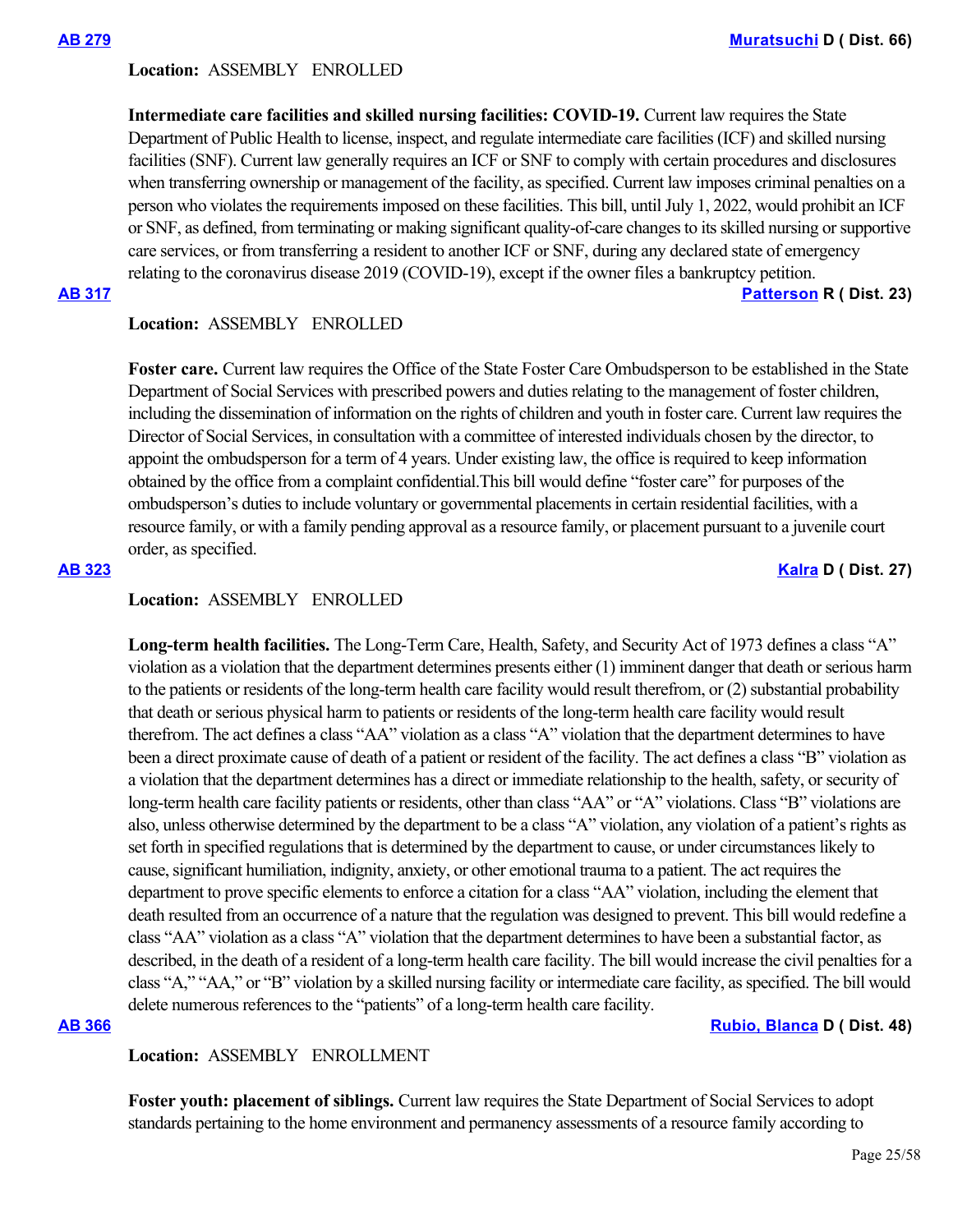specified standards, including that the total number of children residing in the home of a resource family be no more than the total number of children the resource family can properly care for, regardless of status, and may not exceed 6 children, except as specified. Current g law requires the court to suspend sibling interaction if it determines by clear and convincing evidence that sibling interaction is detrimental to the well-being of any of the siblings. This bill would prohibit the physical capacity of the home from being the sole reason to deny placement of a sibling group if each child in the home has an age-appropriate place to sleep and there are no other safety risks.

**[AB 412](https://ctweb.capitoltrack.com/public/publishbillinfo.aspx?bi=x5D6bohmRxFQGsVYLITij76U5y5o%2F1udXsI9ZV%2BLt4KPWrVLLYetQgdWkeJZyREl) [Reyes](https://a47.asmdc.org/) D ( Dist. 47)**

# **Location:**  ASSEMBLY ENROLLED

**California Commission on Human Rights.** Would establish in state government the California Commission on Human Rights, as an advisory commission, and would require it to, among other things, identify and evaluate California's successes and failures in protecting human rights of individuals living within the state, determine statutory, regulatory, or budgetary solutions to better protect human rights, and report, at least annually, on the status of human rights to the Legislature and the Governor with statutory and regulatory recommendations. The bill would require the commission to consist of 17 members, including, among others, Members of the Assembly and the Senate. The bill would also create the California Commission on Human Rights Fund in the General Fund to, upon appropriation by the Legislature, carry out these provisions and support the commission.

# **[AB 429](https://ctweb.capitoltrack.com/public/publishbillinfo.aspx?bi=yZO1mQ7ny%2FsoOaRPgRxAtJN6vpY3uOkods4NifJYdKbMYv0Pwz3zCUJYWQTvfvml) [Dahle, Megan](https://ad01.asmrc.org/) R ( Dist. 1)**

# **Location:**  ASSEMBLY CHAPTERED

**Child support: access to records.** The Uniform Parentage Act governs actions to determine a parent and child relationship. These provisions authorize a local child support agency to bring an action under the act in any case in which the agency determines it to be appropriate. Current law also provides that, notwithstanding any other law concerning public hearings and records, a hearing or trial under the act may be held in closed court, as specified, and all papers and records, other than the final judgment, pertaining to the action or proceeding are subject to inspection only in exceptional cases upon an order of the court for good cause shown. However, this provision also provides that papers and records pertaining to an action or proceeding that are part of the permanent record of the court are subject to inspection by the parties to the action and their attorneys, pursuant to written authorization, as specified. This bill would instead authorize specified hearings or trials under the act, for actions that are filed on or after January 1, 2023, to be held in closed court. The bill would require the Judicial Council, on or before January 1, 2023, to create a new form or modify an existing form, as it deems appropriate, to require a party initiating those specified hearings or trials to designate the action or proceeding filed under those provisions.

**[AB 461](https://ctweb.capitoltrack.com/public/publishbillinfo.aspx?bi=3dzuO1cuwQKR8ptWvH0xpENNwkvTG0nFZjIOfPBxFHhLTzXSApTWukAoSVc6xpl5) [Villapudua](https://a13.asmdc.org/) D ( Dist. 13)**

### **Location:**  ASSEMBLY ENROLLED

**CalWORKs: welfare-to-work: self-employment.** Current law establishes the California Work Opportunity and Responsibility to Kids (CalWORKs) program, under which each county provides cash assistance and other benefits to qualified low-income families using federal, state, and county funds. Current law requires a recipient of CalWORKs to participate in welfare-to-work activities for a specified number of hours per week as a condition of eligibility. Current law identifies the welfare-to-work activities in which a recipient may participate, including, among others, self-employment. This bill would require, for the purpose of calculating the number of hours a recipient is participating in welfare-to-work activities, the number of hours for self-employment activities to be based solely on the number of hours the recipient is engaged in self-employment activities.

**[AB 477](https://ctweb.capitoltrack.com/public/publishbillinfo.aspx?bi=RnXCKhmpvPmgLo3b3zYwbZVGoQ9Ksj0RBNArZYHLvZqWT5Ms1Q0kSW95EMUjA54u) [Rubio, Blanca](https://a48.asmdc.org/) D ( Dist. 48)**

# **Location:**  ASSEMBLY CHAPTERED

**Child abuse multidisciplinary personnel team: children's advocacy centers.** Current law authorizes a county to establish a child abuse multidisciplinary personnel team, consisting of specified individuals, within that county to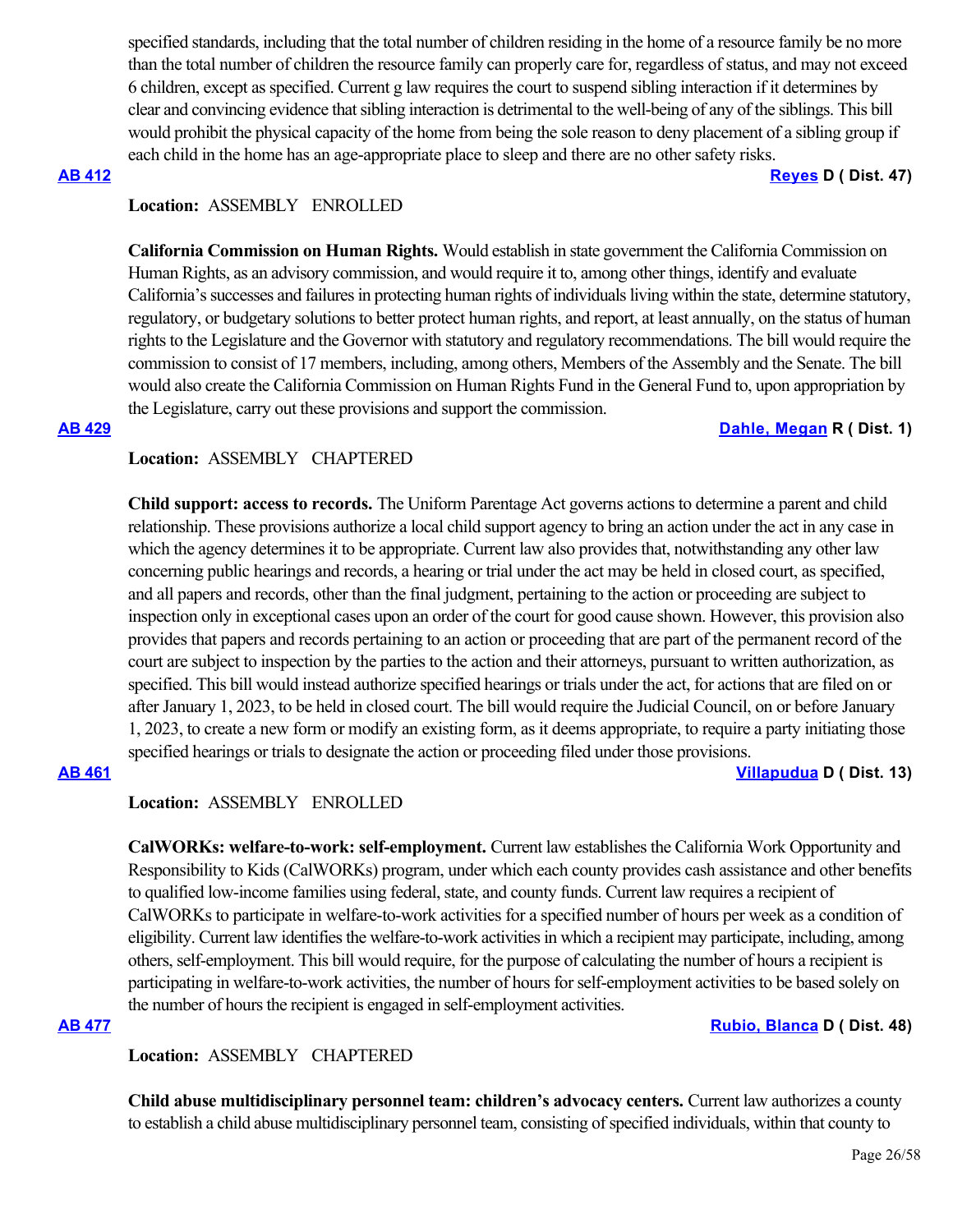allow provider agencies to share confidential information in order for provider agencies to investigate reports of suspected child abuse or neglect. Current law authorizes a county to use a child advocacy center to implement that multidisciplinary response. This bill would clarify that, if a county uses a child advocacy center to implement that multidisciplinary response, the team may include the child advocacy center. For an Indian child, the bill also would add a representative from the child's tribe to the list of specified individuals that may be included on the multidisciplinary personnel team.

### **[AB 523](https://ctweb.capitoltrack.com/public/publishbillinfo.aspx?bi=BKUxO9RlRbkbDhyUt92OVhsSUwKlRjohpyyDldk01w9vUU%2BdBtVA2xail5uJ0ppE) [Nazarian](https://a46.asmdc.org/) D ( Dist. 46)**

# **Location:**  ASSEMBLY ENROLLED

**Program of All-Inclusive Care for the Elderly.** Current state law establishes the California Program of All-Inclusive Care for the Elderly (PACE program) to provide community-based, risk-based, and capitated long-term care services as optional services under the state's Medi-Cal State Plan. Under this authority, the department implemented various guidance on the PACE program in response to the state of emergency caused by the 2019 novel coronavirus COVID-19), including authorizing a PACE organization to deliver prescribed services, including medically necessary services through telehealth. Current law authorizes the department to enter into contracts with various entities to implement the PACE program and fully implement the single state agency responsibilities assumed by the department pursuant to those contracts, as specified. This bill would generally require the department to make permanent the specified PACE program flexibilities instituted, on or before January 1, 2021, in response to the state of emergency caused by COVID-19 by means of all-facility letters or other similar instructions taken without regulatory action, with prescribed modifications, such as instead limiting a PACE organization's use of telehealth to specified services, including conducting assessments for eligibility for enrollment in the PACE program, subject to the federal waiver process.

### **[AB 546](https://ctweb.capitoltrack.com/public/publishbillinfo.aspx?bi=thZ0N%2BpJryuMdZwJrHWbKoyN1vPEbc3g697O5T16%2B1cJXHEOJJq23kAYQYEvVf%2Ft) [Maienschein](https://a77.asmdc.org/) D ( Dist. 77)**

### **Location:**  ASSEMBLY ENROLLED

**Dependent children: documents: housing.** Would, at the last regularly scheduled review hearing held before a dependent child attains 18 years of age and at a hearing that would terminate dependency jurisdiction over a nonminor dependent who has attained 18 years of age, additionally require the county welfare department to include in its report whether housing referrals or assistance have been successful at securing housing, and, if not, what different or additional services have been provided by the department, or by another county department or agency, that are intended to prevent the minor or nonminor from becoming homeless if jurisdiction is terminated, and the permanency of the housing, if known.

# **[AB 592](https://ctweb.capitoltrack.com/public/publishbillinfo.aspx?bi=fQ%2Fu6nhAfFAWzM%2BGOEj49VgevlzkYPBiDE00kfhBC7M%2BMmhClpgGKgt5T9nRXJoP) [Friedman](https://a43.asmdc.org/) D ( Dist. 43)**

### **Location:**  ASSEMBLY ENROLLED

**Foster youth: transitional housing.** The California Community Care Facilities Act requires the State Department of Social Services to license and regulate transitional housing placement providers pursuant to the act. Under current law, a transitional housing placement provider is an organization licensed by the department to provide transitional housing to foster children at least 16 years of age and to nonminor dependents to promote their transition to adulthood. Current law requires a transitional housing unit to meet certain housing and supervision requirements, which may include a host family certified by a transitional housing placement provider with whom a participant lives in an apartment, single-family dwelling, or condominium. This bill would require a transitional housing unit with a host family to include supervised transitional housing services provided by the licensed transitional housing placement provider. With respect to a transitional housing placement program serving nonminor dependents, the bill would additionally authorize certain entities, including a resource family approved by a foster family agency or a county, a licensed foster family home, a certified family home, an approved relative caregiver, or a nonrelative extended family member of a participant to operate as a host family.

### **[AB 636](https://ctweb.capitoltrack.com/public/publishbillinfo.aspx?bi=Vnl5GbYvnWAco%2F3Y13JD0AC88faTwIxstRVL1xbRaIKxDjG0Yf%2BOaKi6cgJpNTOC) [Maienschein](https://a77.asmdc.org/) D ( Dist. 77)**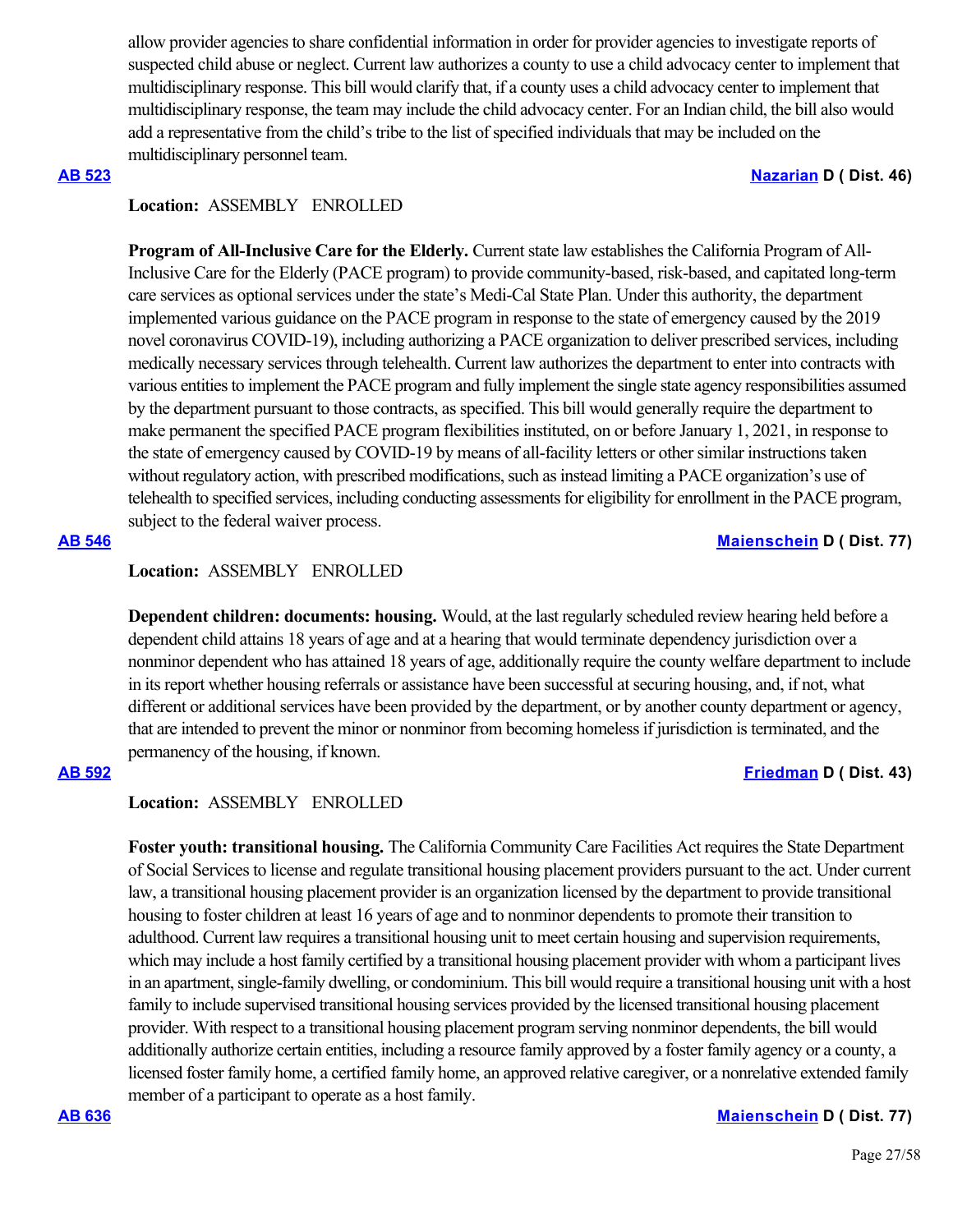**Location:**  ASSEMBLY ENROLLED

**Financial abuse of elder or dependent adults.** Current law makes specified reports, including reports of known or suspected financial abuse of an elder or dependent adult, confidential. Current law requires information relevant to the incident of elder or dependent adult abuse to be given to specified investigators, including investigators from an adult protective services agency, a local law enforcement agency, and the probate court. This bill would also authorize information relevant to the incident of elder or dependent adult abuse to be given to a federal law enforcement agency, under certain circumstances, for the sole purpose of investigating a financial crime committed against the elder or dependent adult and would authorize the information to be given to a local code enforcement agency for the sole purpose of investigating an unlicensed care facility where the health and safety of an elder or dependent adult resident is at risk.

# **[AB 640](https://ctweb.capitoltrack.com/public/publishbillinfo.aspx?bi=C698HkHGL8M83uO1QcZKs8xd7x6BEeCRXVTffnVPj0uP2cLBC8Ckl68t1POwOzvQ) [Cooley](https://a08.asmdc.org/) D ( Dist. 8)**

# **Location:**  ASSEMBLY ENROLLED

**Extended foster care: eligibility redetermination.** Would authorize a county child welfare, probation, or tribal placing agency, for certain nonminor dependents who were ineligible for federal financial participation prior to attaining 18 years of age and who consent, to file a petition with the juvenile court to dismiss dependency or transition jurisdiction and immediately resume that jurisdiction in order to establish the nonminor dependent's eligibility for federal financial participation. The bill would authorize the juvenile court to grant the petition without a hearing. The bill would require a county child welfare, probation, or tribal placing agency filing a petition pursuant to these provisions to ensure that a nonminor dependent does not experience a break in services or supports before, during, or after the filing or granting of the petition. The bill would require the Judicial Council, by September 1, 2022, to develop and implement rules, and develop and adopt appropriate forms, as necessary to implement this process.

### **[AB 665](https://ctweb.capitoltrack.com/public/publishbillinfo.aspx?bi=Myq2sd2DpiB5gSUg9awSoNLeO0RYVxGivycvN7XOp3kRFk1Kv0iR3bZKgXFW2Ujr) [Garcia, Eduardo](https://a56.asmdc.org/) D ( Dist. 56)**

# **Location:**  ASSEMBLY ENROLLED

**Care facilities: internet access.** Would require residential facilities serving adults, residential care facilities for persons with chronic life-threatening illness, and residential care facilities for the elderly with existing internet service to provide at least one internet access device that can support real-time interactive applications, is equipped with videoconferencing technology, and is dedicated for client or resident use, as specified. Because a violation of the bill would be a misdemeanor, the bill would create a state-mandated local program.

### **[AB 670](https://ctweb.capitoltrack.com/public/publishbillinfo.aspx?bi=lfp1FvlvQtJibWs1y92D3G5Pq4H0HBUQJNPmOSNb%2BPKp3IKJkmWUM54uu2znrJ0f) [Calderon](https://a57.asmdc.org/) D ( Dist. 57)**

# **Location:**  ASSEMBLY ENROLLMENT

**Child abuse or neglect: minor and nonminor dependent parents.** The Child Abuse and Neglect Reporting Act establishes procedures for the reporting and investigation of suspected child abuse or neglect. The act requires certain professionals, including specified health practitioners and social workers, known as "mandated reporters," to report known or suspected child abuse or neglect to a local law enforcement agency or a county welfare or probation department, as specified. Current law requires, in certain circumstances, a copy of a report made pursuant to these provisions to be sent to the attorney who represents the child who is the subject of the report in dependency court. This bill would require, when one of those agencies receives a report alleging abuse or neglect of the child of a minor dependent parent or a nonminor dependent parent, the agency to notify the attorney who represents the minor parent or nonminor dependent in dependency court within 36 hours of receiving the report. **[AB 674](https://ctweb.capitoltrack.com/public/publishbillinfo.aspx?bi=2mlsBFxRIVCKUSWRzBraS2y0PnyNx6bWRgWzcyaZYUPBlyin5AxkxUiz4LWrH4Yb) [Bennett](https://a37.asmdc.org/) D ( Dist. 37)**

**Location:**  ASSEMBLY ENROLLED

**Dependent children: documents.** Current law establishes the jurisdiction of the juvenile court, which is permitted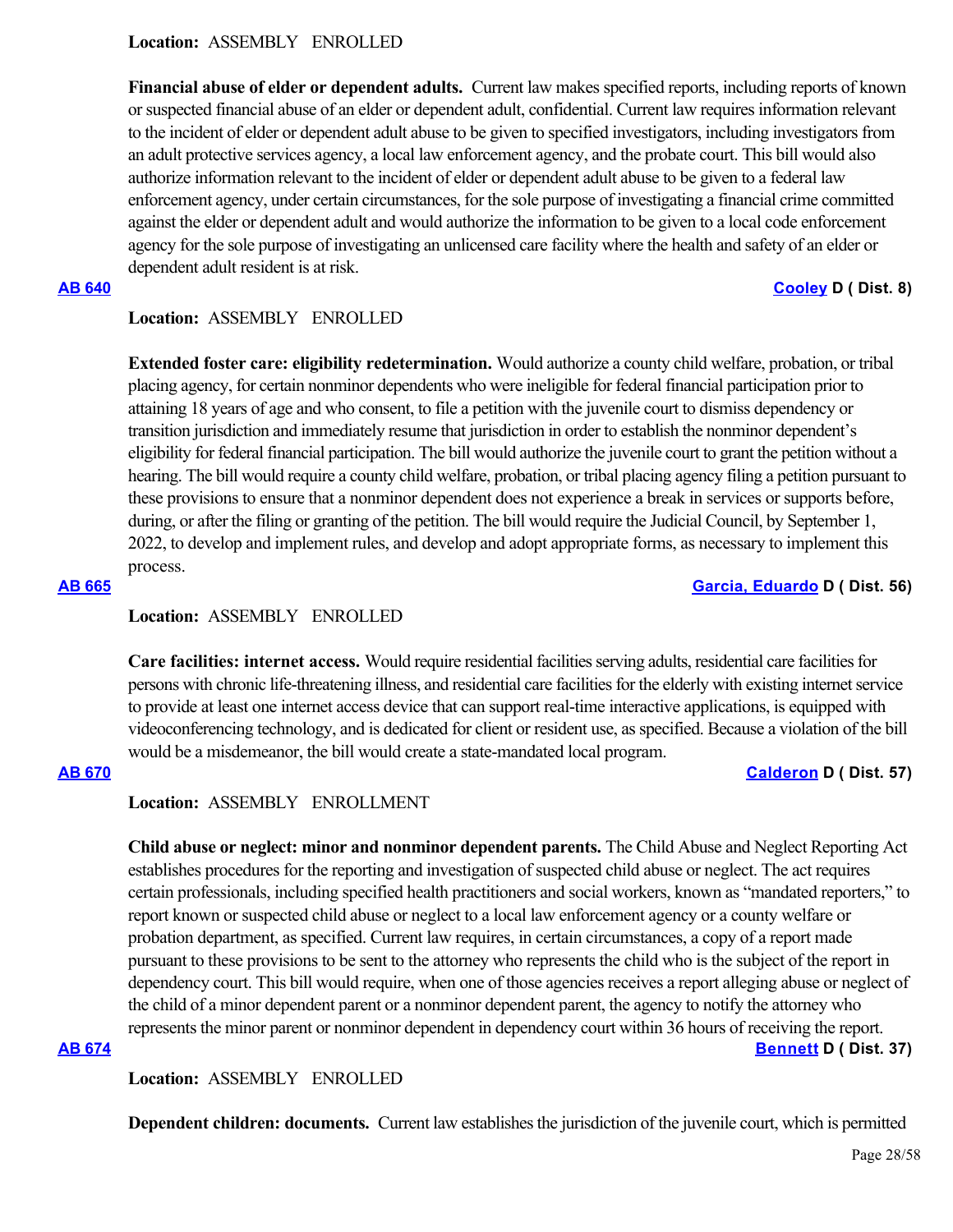to adjudge children who have suffered abuse or neglect to be dependents of the court under certain circumstances, and prescribes various hearings and other procedures for these purposes. Current law requires the county welfare department to submit reports at the first regularly scheduled review hearing after a dependent child has attained 16 years of age and at the last regularly scheduled review hearing before a dependent child attains 18 years of age, and at every regularly scheduled review hearing thereafter, verifying that the county has provided certain information, documents, and services to the child or nonminor. This bill would also require the county welfare department to document in the report submitted at the last regularly scheduled review hearing before a dependent child attains 18 years of age that the minor or nonminor has been provided written information notifying the minor or nonminor that they may be eligible to receive CalFresh and where they can apply for CalFresh benefits.

**[AB 829](https://ctweb.capitoltrack.com/public/publishbillinfo.aspx?bi=FJjvK3IFUdh3%2B%2FI09VHY2jUSrv5Yr25ETbjUiownvBCIAAode42Vebf%2F6uxi5IzB) [Levine](https://a10.asmdc.org/) D ( Dist. 10)**

# **Location:**  ASSEMBLY ENROLLED

**Foster children: immigration counsel and guardianship.** Would require a county to make its best efforts to provide an undocumented minor or nonminor dependent in foster care under the jurisdiction of the juvenile court with access to immigration legal services, as specified.

### **[AB 841](https://ctweb.capitoltrack.com/public/publishbillinfo.aspx?bi=STQyvr5UN9ogDE0GYAaB%2FnFoY2a9y6Lchm0mKvsgCD6%2FqlS%2Fjk67RO58K%2FIdL46A) [Cunningham](https://ad35.asmrc.org/) R ( Dist. 35)**

# **Location:**  ASSEMBLY CHAPTERED

**Dependant children.** Current law establishes the jurisdiction of the juvenile court, which may adjudge a child to be a dependent of the court under certain circumstances, including when the child suffered, or there is a substantial risk that the child will suffer, serious physical harm or illness as a result of the failure or inability of their parent or guardian to adequately supervise or protect the child, or a parent willfully or negligently fails to provide the child with adequate food, clothing, shelter, or medical treatment. Current law prohibits a child from being found to be a child so described solely due to the lack of an emergency shelter for the family. This bill would additionally prohibit a child from being found to be a child as described above solely due to the failure of the child's parent or alleged parent to seek court orders for custody of the child.

# **[AB 1004](https://ctweb.capitoltrack.com/public/publishbillinfo.aspx?bi=S8kifD84ch3r%2BrDweWQNZ4jKS2ipswmj79C%2B6FjsDiV%2BIeC%2Fwzksk%2FIk5E4Je%2F%2FS) [Calderon](https://a57.asmdc.org/) D ( Dist. 57)**

# **Location:**  ASSEMBLY CHAPTERED

**CalWORKs eligibility: income exemption: census.** Under current law, any income or stipend paid by the United States Census Bureau, a governmental entity, or a nonprofit organization for temporary work related to improving participation in the decennial census that is earned during the year preceding a decennial census and during the year of the decennial census is exempt from consideration as income for purposes of determining eligibility and aid amount. This bill would delete the conditions that the income or stipend be related to participation improvement and be earned during those years. The bill would instead exempt the income or stipend if the temporary work is related to the decennial census and would make this provision retroactive and applicable to income or a stipend paid by any of the above entities for temporary work related to the most recent decennial census. By expanding the scope of CalWORKs eligibility, and thereby increasing the duties of counties administering the CalWORKs program, the bill would impose a state-mandated local program.

### **[AB 1140](https://ctweb.capitoltrack.com/public/publishbillinfo.aspx?bi=2RwChrnFSiX0s2sEO2KCa03Xi7pQOepqs4XGW3mvq6V%2Bp6kH%2FHxOi%2BD3Jm%2BkmvIn) [Rivas, Robert](https://a30.asmdc.org/)  D ( Dist. 30)**

# **Location:**  ASSEMBLY ENROLLMENT

**Foster care: rights.** Current law provides for the licensing and regulation of community care facilities, including foster family homes and group homes, by the State Department of Social Services, and requires the department to ensure that licensed or certified foster care facilities and providers accord children and nonminor dependents in foster care their personal rights. Current law establishes the Office of the State Foster Care Ombudsperson to, among other things, investigate and attempt to resolve complaints made by or on behalf of children placed in foster care, related to their care, placement, or services. This bill would specify that these duties of the department and the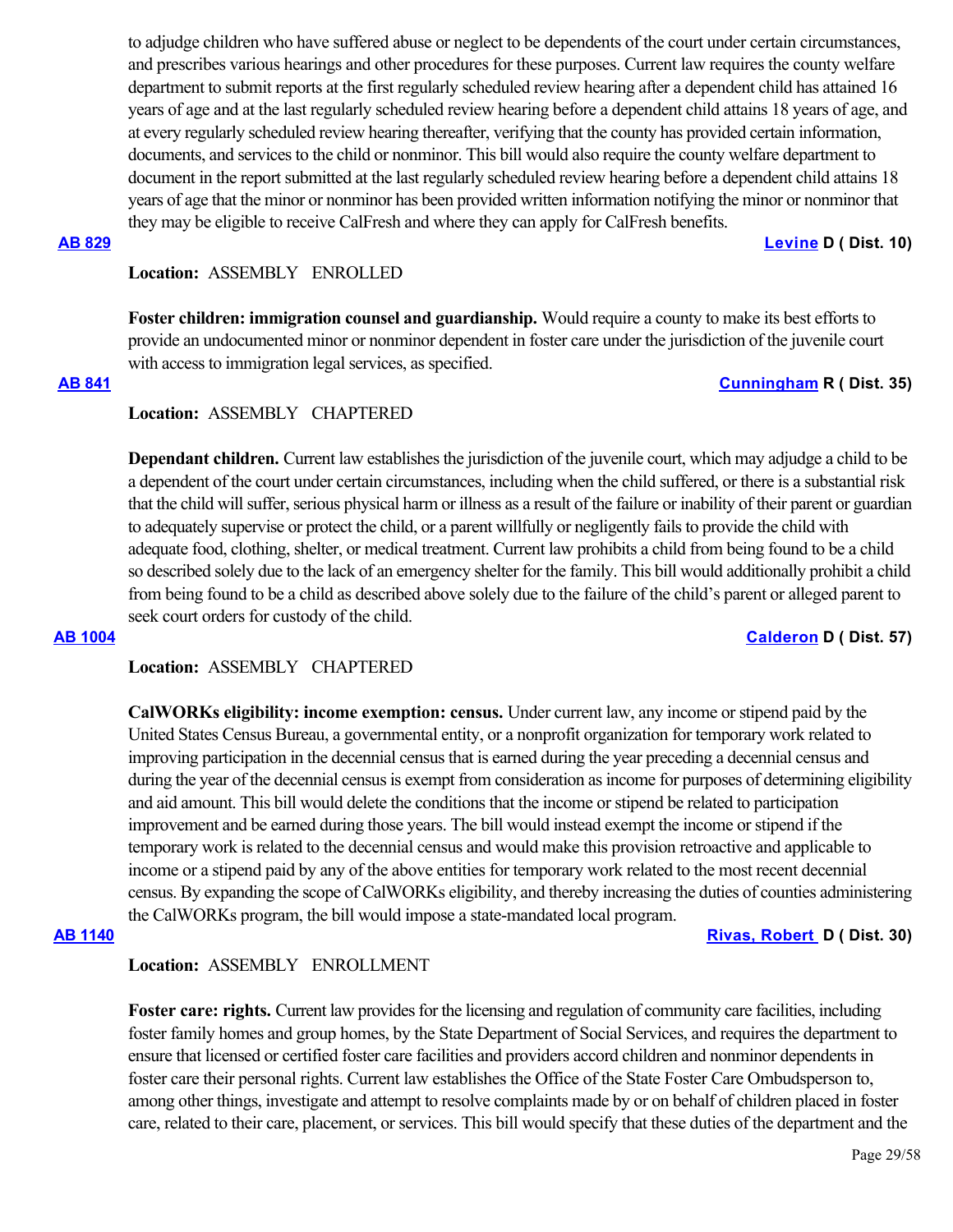Office of the State Foster Care Ombudsperson include children who are placed in residential facilities and homes by the Office of Refugee Resettlement of the United States Department of Health and Human Services.

**[AB 1194](https://ctweb.capitoltrack.com/public/publishbillinfo.aspx?bi=1sQYhjm1zAo4AruvY2h%2FhNyjWNSNu42vsPUR0LoO8NATFUO%2BGAzrZbfWvZYUrSEu) [Low](https://a28.asmdc.org/) D ( Dist. 28)**

### **Location:**  ASSEMBLY ENROLLED

**Conservatorship.** The Professional Fiduciaries Act defines a "professional fiduciary" as, among other things, a person who acts as a guardian or conservator of the person, the estate, or the person and estate, for 2 or more individuals at the same time who are not related to the professional fiduciary or to each other. Current law requires the court to be guided by what appears to be the best interests of the proposed conservatee in selecting a conservator, and sets forth an order of preference for appointment if there are multiple persons equally qualified to be the conservator.This bill would require a professional fiduciary with an internet website to post a schedule of the range of fees on their internet website and would require a professional fiduciary without an internet website to provide that schedule, as specified. The bill would require the bureau to impose specified sanctions on a professional fiduciary's license upon a finding of a violation of applicable statutes or regulations, a breach of fiduciary duty where there is a finding of serious financial or physical harm or mental suffering, or that the professional fiduciary has engaged in defined acts of abuse, as specified.

# **[AB 1243](https://ctweb.capitoltrack.com/public/publishbillinfo.aspx?bi=CRN7dkk4DBv%2BMJYuYNQPOzNg%2FLSfMFDrHETIKIg77vuCZ2EBOYOtKOu46ykKWjXi) [Rubio, Blanca](https://a48.asmdc.org/) D ( Dist. 48)**

# **Location:**  ASSEMBLY ENROLLED

**Protective orders: elder and dependent adults.** Current law authorizes an elder or dependent adult who has suffered abuse, or another person who is legally authorized to seek that relief on behalf of that elder or dependent adult, to seek a protective order and governs the procedures for issuing that order. Current law defines protective order for purposes of these provisions to include an order enjoining a party from specified forms of abuse, including attacking, stalking, threatening, or harassing an elder or dependent adult, an order excluding a party from the elder or dependent adult's residence, or an order enjoining a party from specified behavior that the court determines is necessary. This bill would include within the definition of protective order an order enjoining a party from isolating an elder or dependent adult. The bill would require certain requirements to be met for that order to be issued, including a showing by a preponderance of the evidence that the respondent's past act or acts of isolation of the elder or dependent adult prevented contact with the interested party and that the elder or dependent adult desires contact with the interested party, as specified.

### **[AB 1283](https://ctweb.capitoltrack.com/public/publishbillinfo.aspx?bi=z4wcE2VEKkBbrjRZE0%2FgT8hxOHDDyVlCUcOhFykRm%2BJaVqg6Y%2B%2FM5SZQ%2FRj7IxBT) [Stone](https://a29.asmdc.org/) D ( Dist. 29)**

### **Location:**  ASSEMBLY ENROLLED

**Foster care.** Current law requires the State Department of Social Services to provide a statewide fair hearing process for application denials, rescissions of approval, exclusion actions, or criminal record exemption denials or rescissions by a county or the department. Under current law, a county's action on an approval is final, or for matters set before the State Hearings Division, an action is subject to dismissal, if the resource family, applicant, excluded individual, or individual who is the subject of a criminal record exemption denial or rescission does not file a timely appeal. This bill would remove the reference to the action before the State Hearings Division being dismissed, and instead, provide that in a matter before the State Hearings Division, an appeal shall be subject to dismissal if an appeal to the notice of action or exclusion order is not filed within the prescribed time.

### **[AB 1318](https://ctweb.capitoltrack.com/public/publishbillinfo.aspx?bi=3xYd8%2Bhlw6BJi1bzvx90ooGPM8WavWdlifE23zFXHdwgrPRcuOccSw1zRx%2BgRPXC) [Stone](https://a29.asmdc.org/) D ( Dist. 29)**

### **Location:**  ASSEMBLY ENROLLED

**Deferred entry of judgment pilot program.** Current law authorizes, until January 1, 2022, the Counties of Alameda, Butte, Napa, Nevada, Santa Clara, and Ventura to establish a pilot program to operate a deferred entry of judgment program for eligible defendants. Current law requires each participating county to establish a multidisciplinary team to meet periodically to review and discuss the implementation, practices, and impact of the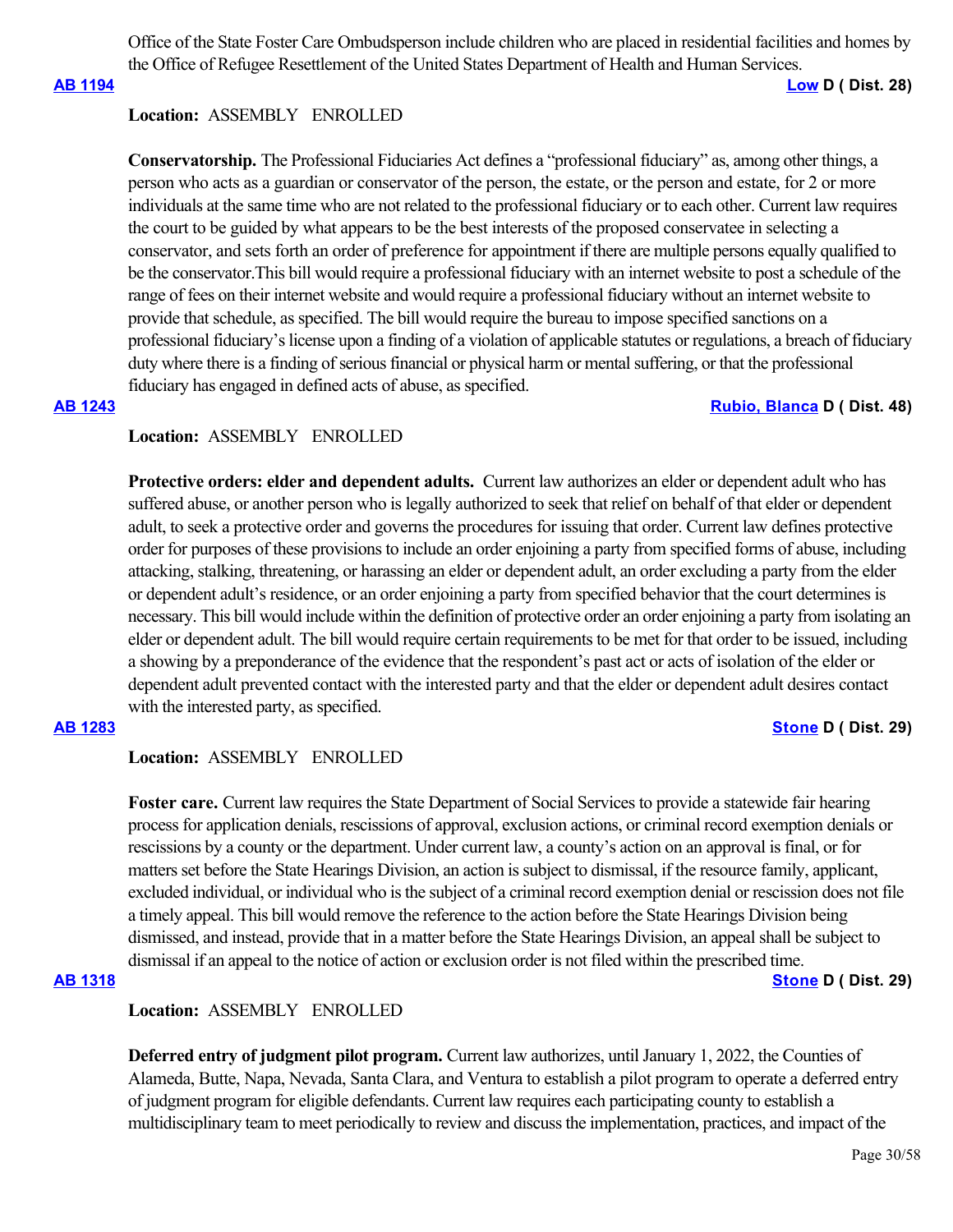program, and to submit data on the pilot program to the Board of State and Community Corrections. Current law requires the board to conduct an evaluation of the pilot program's impact and effectiveness, as specified, and would require, no later than December 31, 2020, the evaluation to be combined into a comprehensive report and submitted to the Assembly and Senate Committees on Public Safety. This bill would extend the pilot program to January 1, 2024, and would instead require, no later than December 31, 2022, the above-specified comprehensive report to be submitted to the Assembly and Senate Committees on Public Safety.

**[AB 1326](https://ctweb.capitoltrack.com/public/publishbillinfo.aspx?bi=svrk76HjH2ADJYa7%2BYPKRBoSAcvBt37eftHLkQUTJeHOz%2Fc7u%2BOmwkj5smQgI1rk) [Arambula](https://a31.asmdc.org/) D ( Dist. 31)**

# **Location:**  ASSEMBLY ENROLLED

**Public social services: county liaison for higher education.** Would require a county human services agency to designate at least one employee as a staff liaison to serve as a point of contact for academic counselors and other professional staff at a campus of an institution of public higher education located within the county. The bill would require any disclosure or sharing of personal information under the bill to be made in compliance with applicable state and federal confidentiality laws. The bill would require a county human services agency, with input from the public institutions of higher learning in the county, to develop protocols for engagement between the staff liaison and a campus of an institution of public higher education located within the county and would encourage those entities to consult with specified stakeholders in the development of those protocols. The bill would authorize the State Department of Social Services to implement its provisions by all-county letters or similar instructions.

**[AB 1461](https://ctweb.capitoltrack.com/public/publishbillinfo.aspx?bi=xnxBSDrKB9s8NJd3XQzCrxbyLpOEYIZLcDC53gNeghFkSBXbojMBIPDw6%2B6CiK80) [Reyes](https://a47.asmdc.org/) D ( Dist. 47)**

# **Location:**  ASSEMBLY ENROLLED

**Human services: noncitizen victims.** Under current law, noncitizen victims of trafficking, domestic violence, and other serious crimes, as defined, are eligible for certain public social services and health care services to the same extent as individuals who are admitted to the United States as refugees. Current law requires that those services discontinue if there is a final administrative denial of a visa application, as specified. Existing law requires that benefits and services under those provisions be paid from state funds to the extent federal funding is unavailable. This bill would prohibit the discontinuance of those services due to the denial of a visa application if the individual is eligible for those services on another basis. The bill would also expand those services to noncitizen victims of parental maltreatment, noncitizen children who have been abused, neglected, or abandoned, and noncitizens who fear persecution.

### **[SB 65](https://ctweb.capitoltrack.com/public/publishbillinfo.aspx?bi=%2FHOWLwGK1XZNtjiJeTXDh%2Bbm7GAj6oVDVuqYUpCneby%2FhpFImvN6Gt97ueuNieQD) [Skinner](http://sd09.senate.ca.gov/) D ( Dist. 9)**

### **Location:**  SENATE ENROLLED

**Maternal care and services.** Would enact the Midwifery Workforce Training Act, under which the Office of Statewide Health Planning and Development would, upon appropriation by the Legislature, contract with programs that train certified nurse-midwives and programs that train licensed midwives to increase the number of students receiving quality education and training as a certified nurse-midwife or a licensed midwife, as specified. The bill would require the office to contract only with programs that include, or intend to include, a component of training designed for medically underserved multicultural communities, lower socioeconomic neighborhoods, or rural communities, and that are organized to prepare program graduates for service in those neighborhoods and communities.

# **[SB 110](https://ctweb.capitoltrack.com/public/publishbillinfo.aspx?bi=P%2FUz4%2Fe%2BnFMjmpFEY8MsLSHRRqwnTX8J9bMKTe54krqBzz%2F3EE3kPOcnaFJhO8PX) [Wiener](http://sd11.senate.ca.gov/) D ( Dist. 11)**

# **Location:**  SENATE ENROLLED

**Substance use disorder services: contingency management services.** Current law provides for the Medi-Cal program, which is administered by the State Department of Health Care Services, and under which qualified lowincome individuals receive health care services, including substance use disorder services that are delivered through the Drug Medi-Cal Treatment Program and the Drug Medi-Cal organized delivery system, subject to utilization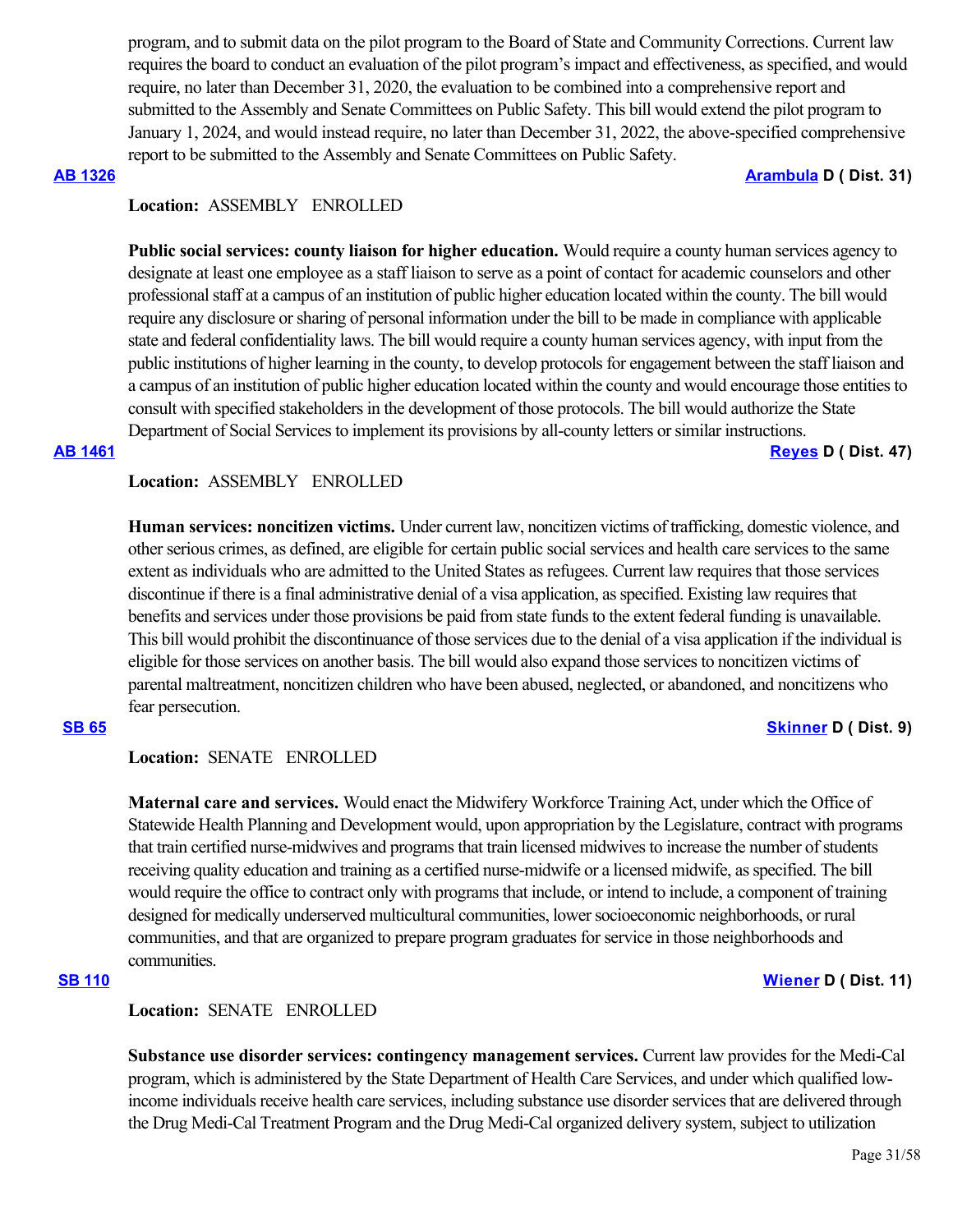controls. For purposes of the Drug Medi-Cal Treatment Program, current law prescribes the maximum allowable rates for services, including individual and group rates for extensive counseling for outpatient drug-free treatment. The Medi-Cal program is, in part, governed and funded by federal Medicaid program provisions.This bill would expand substance use disorder services to include contingency management services as an optional benefit under the Drug Medi-Cal organized delivery system, as specified, subject to utilization controls.

### **[SB 247](https://ctweb.capitoltrack.com/public/publishbillinfo.aspx?bi=oyZLyLOipHGopRG0E%2Fjxrbdmt2M7Ht3pp6hQdA8fUPgric7sLeh3cXldUaXMtaFS) [Eggman](http://sd05.senate.ca.gov/) D ( Dist. 5)**

# **Location:**  SENATE ENROLLED

**Rare Disease Advisory Council.** Current law establishes the California Health and Human Services Agency, which includes the State Department of Public Health, among other state departments charged with the administration of health, social, and other human services. Under current law, the State Department of Public Health has authority over various programs promoting public health, including genetic disease testing and newborn screenings.This bill would establish the Rare Disease Advisory Council within the California Health and Human Services Agency.

# **[SB 258](https://ctweb.capitoltrack.com/public/publishbillinfo.aspx?bi=H74O4FIwzMG7aFNPQG0ivkceYCLaOgA3guaiJOH9G5t1boPWUcPdhCkmXqTornqS) [Laird](http://sd17.senate.ca.gov/) D ( Dist. 17)**

### **Location:**  SENATE CHAPTERED

**Aging.** Current law requires the California Department of Aging, in allocating specified state and federal funding to area agencies on aging, to ensure that priority consideration is given to criteria that reflect the state's intent to target services to those in greatest economic or social need. Existing law defines "greatest social need" to mean the need caused by noneconomic factors, including physical and mental disabilities, that restrict an individual's ability to perform normal daily tasks or that threaten the individual's capacity to live independently. This bill would revise this definition to include human immunodeficiency virus (HIV) status as a specified noneconomic factor.

**[SB 354](https://ctweb.capitoltrack.com/public/publishbillinfo.aspx?bi=AArCEUp%2BK8YB9BMi10w7kZLmrcm9xaJWKn0sYCdxliv%2Fmsr1JU04kn7DCvEZPulE) [Skinner](http://sd09.senate.ca.gov/) D ( Dist. 9)**

# **Location:**  SENATE ENROLLED

**Public social services.** Current law authorizes, in certain circumstances, a child who has been removed from their parent or guardian to be placed with a relative or nonrelative extended family member if the relative or nonrelative extended family member is either an approved resource family or has been assessed by a county social worker or a county probation agency and, among other things, the relative or nonrelative extended family member has not been convicted of a crime for which a criminal record exemption cannot be granted, has been granted a criminal record exemption, or, in certain circumstances, a criminal record exemption is pending.This bill would, notwithstanding those provisions, authorize the court to order placement with a relative, regardless of the status of any criminal exemption or resource family approval, if the court finds that the placement does not pose a risk to the health and safety of the child.

### **[SB 428](https://ctweb.capitoltrack.com/public/publishbillinfo.aspx?bi=i6mcT0H2LhKnEF5F%2Foj4NrdvRsvU7PVmSi28FfYaShbeoUta06PchYQawDXZEdur) [Hurtado](https://sd14.senate.ca.gov/) D ( Dist. 14)**

### **Location:**  SENATE ENROLLED

**Health care coverage: adverse childhood experiences screenings.** Would require a health care service plan contract or health insurance policy issued, amended, or renewed on or after January 1, 2022, that provides coverage for pediatric services and preventive care to additionally include coverage for adverse childhood experiences screenings. The bill would authorize each department to adopt guidance to implement this provision. Because a willful violation of these provisions by a health care service plan would be a crime, the bill would impose a state-mandated local program.

### **[SB 549](https://ctweb.capitoltrack.com/public/publishbillinfo.aspx?bi=o5Z1P6xdagM0KvYFV1mAq%2FdB34p7U6HX%2FtvRc3d2ea6BjDTgMdBMV7zkxurH7Uyc) [Jones](https://jones.cssrc.us/) R ( Dist. 38)**

**Location:**  SENATE ENROLLED

**Social workers: essential workers.** Would require social workers, if they are deemed essential workers during a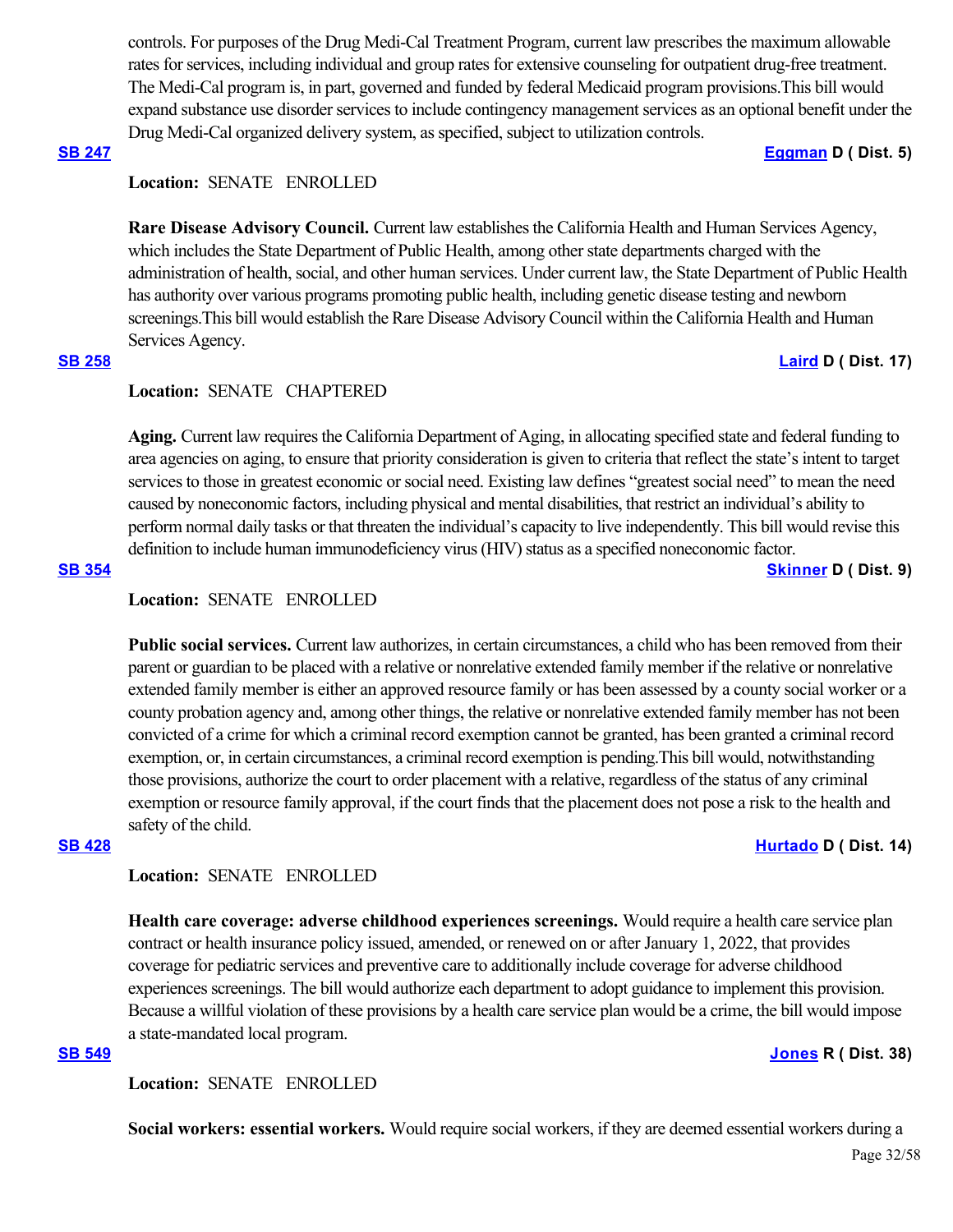state of emergency declared by the Governor, to be included in the group of essential workers who are eligible to receive the first distribution of emergency materials, as determined by the state or a local governmental entity, including, but not limited to, all materials and protective gear deemed necessary to protect their health and safety. The bill, with regard to social workers, would authorize the state or a local governmental entity to establish within the first group of essential workers eligible to receive the emergency materials, further levels of distribution for specified classifications of social workers.

### **[SB 578](https://ctweb.capitoltrack.com/public/publishbillinfo.aspx?bi=eOYqZtxGPsud86GZnbsGfqcDWe9no%2BWOkqhNpVvqoVDQKURNteTIzkLTNg%2BUZ5pZ) [Jones](https://jones.cssrc.us/) R ( Dist. 38)**

# **Location:**  SENATE ENROLLED

**Lanterman-Petris-Short Act: hearings.** The Lanterman-Petris-Short Act authorizes the involuntary commitment and treatment of persons with specified mental health disorders for the protection of the persons so committed, and authorizes a conservator of the person, of the estate, or of the person and the estate to be appointed for a person who is gravely disabled as a result of a mental health disorder or impairment by chronic alcoholism, and designates procedures for hearing a petition for that purpose. Existing law authorizes a party to a hearing under the act to demand that the hearing be public, and be held in a place suitable for attendance by the public. This bill would require a hearing held under the act to be presumptively closed to the public if that hearing involves the disclosure of confidential information.

### **[SB 584](https://ctweb.capitoltrack.com/public/publishbillinfo.aspx?bi=T5j945lGjd3bxlcumuIv24hkHn7MjBzSullS6h9GN7DOVnoRZjG4rV3Vdc0L9QHx) [Jones](https://jones.cssrc.us/) R ( Dist. 38)**

### **Location:**  SENATE ENROLLED

**Resource Family Approval Program.** Current law places certain requirements on counties in implementing the resource family approval process, including ensuring that resource family applicants complete a minimum of 12 hours of preapproval caregiver training. Current law requires this preapproval training to include specified topics, including, among others, information on providing care and supervision to children who have been commercially sexually exploited. Current law also requires counties to ensure that resource families that care for children who are 10 years of age or older attend a training on understanding how to use best practices for providing care and supervision to children who have been commercially sexually exploited. Current law authorizes counties to require a resource family or applicant to receive relevant specialized training on certain topics in order to meet the needs of a particular child in care, including training on understanding how to use best practices for providing care and supervision to commercially sexually exploited children. This bill would require each of those trainings to include information on providing care and supervision to children who have been victims of child labor trafficking. **[SB 609](https://ctweb.capitoltrack.com/public/publishbillinfo.aspx?bi=IAHtD%2F1INn7JOtwlhDag1P4Dzo7bZZfs9TNj70Ab%2F2KQjOrwqcPTOc1OYBA59rih) [Hurtado](https://sd14.senate.ca.gov/) D ( Dist. 14)**

# **Location:**  SENATE ENROLLED

**CalFresh.** Current federal law provides that students who are enrolled in college or other institutions of higher education at least half time are not eligible for SNAP benefits unless they meet one of several specified exemptions, including participating in specified employment and training programs. Current state law requires, for the purposes of determining eligibility for CalFresh, certain educational programs, as determined by the State Department of Social Services, to be considered employment and training programs, thereby qualifying a student participating in one of those programs for an exemption, unless prohibited by federal law. Current law requires the department to maintain and regularly update a list of programs that meet the employment and training exemption set forth in federal regulations. This bill would require the department, upon an appropriation by the Legislature for this purpose, and to the extent permitted by federal law, to include adult education and career technical education programs in the list of programs that are deemed to meet the employment and training exemption set forth in the federal regulations. **[SB 654](https://ctweb.capitoltrack.com/public/publishbillinfo.aspx?bi=pZE%2BsQC2w59Q1CFEIcPz6Chwe1miXAOHTrkKUY2n%2FD%2BLxmXhshjkXL6Z4l%2F5kSlD) [Min](https://sd37.senate.ca.gov/) D ( Dist. 37)**

# **Location:**  SENATE ENROLLED

**Child custody.** Current law requires the court to consider, and give due weight to, the wishes of the child in making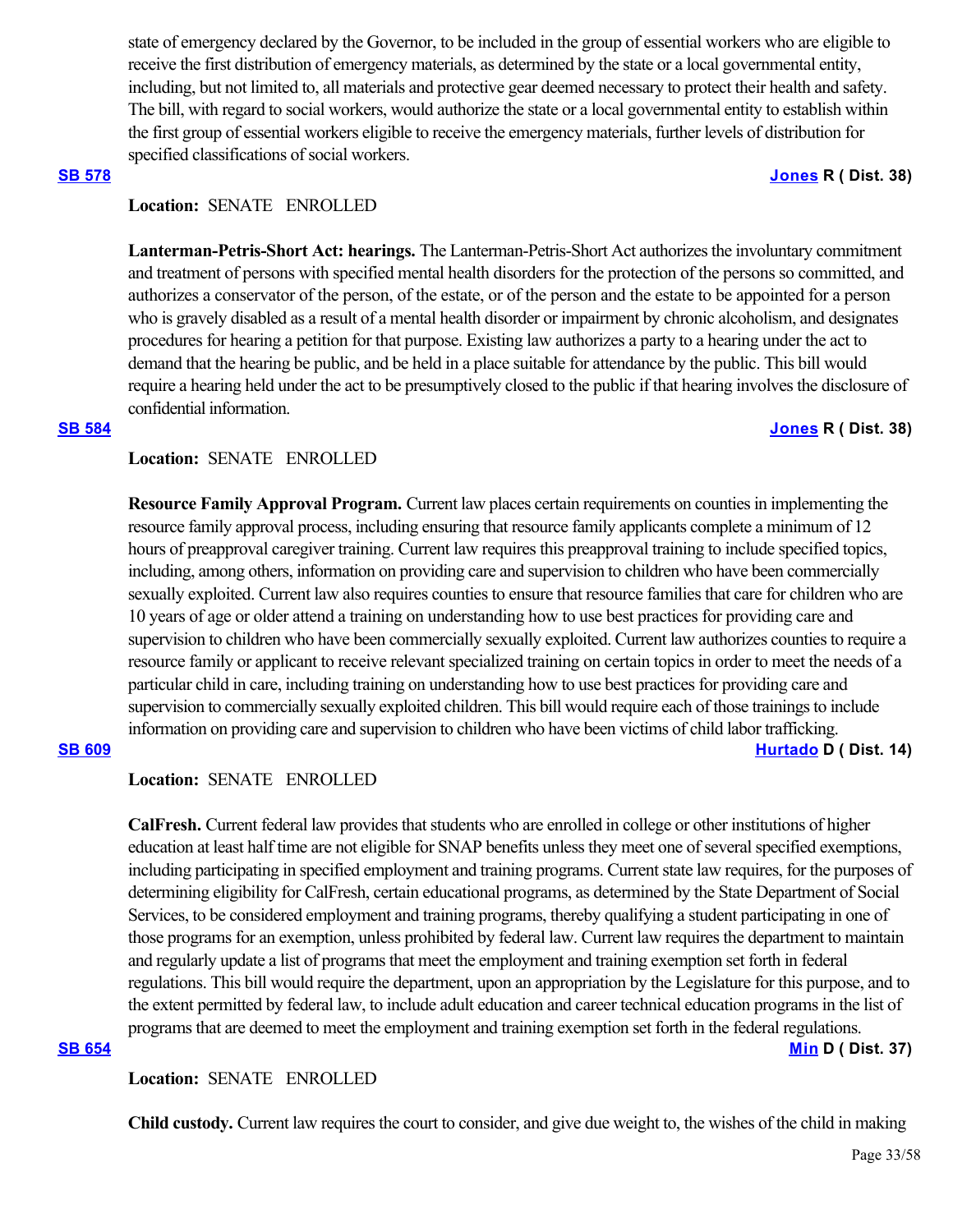an order granting or modifying custody or visitation if the child is of sufficient age and capacity to reason so as to form an intelligent preference as to custody or visitation. This bill would prohibit the court from permitting a child addressing the court regarding custody or visitation to do so in the presence of the parties unless the court determines that doing so is in the best interests of the child and states its reasons for that finding on the record. The bill would require the court to provide an alternative to having the child address the court in the presence of the parties in order to obtain input directly from the child.

### **[SB 682](https://ctweb.capitoltrack.com/public/publishbillinfo.aspx?bi=7bcKPH1zLWjWn5YFrZvVuPmnr451mt3CfthO%2FZ%2B4uD%2FBoaYOu176yP7SuotplQ%2Bj) [Rubio](http://sd22.senate.ca.gov/) D ( Dist. 22)**

# **Location:**  SENATE ENROLLED

**Childhood chronic health conditions: racial disparities.** Current law establishes various public health programs for purposes of promoting child and adolescent health, including the Child Health and Disability Prevention Program, which provides for early and periodic health assessments to children in California.This bill would establish the End Racial Inequities in Children's Health in California Initiative (EnRICH CA Initiative). The bill would require the California Health and Human Services Agency, in collaboration with other specified groups and entities, to convene an advisory workgroup, as specified, to develop and implement a plan, as specified, that establishes targets to reduce racial disparities in health outcomes by at least 50% by December 31, 2030, in chronic conditions affecting children, including, but not limited to, asthma, diabetes, dental caries, depression, and vaping-related diseases.

### **Health Care**

### **[AB 136](https://ctweb.capitoltrack.com/public/publishbillinfo.aspx?bi=7MkbjgWdSz6NV3omxNtY7zX7kqQsQOnXcWtTdoXtrlEEGaUX8zsiAUTW81cXaepg) Committee on Budget**

# **Location:**  ASSEMBLY CHAPTERED

**Developmental services.** The California Early Intervention Services Act provides a statewide system of coordinated, comprehensive, family-centered, multidisciplinary, and interagency programs that are responsible for providing appropriate early intervention services and supports to all eligible infants and toddlers and their families. This bill would, until June 30, 2022, and at the request of the parent or legal guardian, would require an individualized family service plan meeting to be held by remote electronic communications and would include remote electronic communications as a method of delivering services. By imposing new duties on local educational agencies that provide services under the act, the bill would impose a state-mandated local program.

**[AB 457](https://ctweb.capitoltrack.com/public/publishbillinfo.aspx?bi=vix9L6cURM18Q1gu5PaNkvMfByD%2BMRelRas42Qb6q2HFxbgD5BJUBDaaLGvOqGrc) [Santiago](https://a53.asmdc.org/) D ( Dist. 53)**

### **Location:**  ASSEMBLY ENROLLMENT

Protection of Patient Choice in Telehealth Provider Act. Current law provides for the licensure and regulation of various healing arts professions and vocations by boards within the Department of Consumer Affairs. Under current law, it is unlawful for healing arts licensees, except as specified, to offer, deliver, receive, or accept any rebate, refund, commission, preference, patronage dividend, discount, or other consideration, in the form of money or otherwise, as compensation or inducement for referring patients, clients, or customers to any person, subject to certain exceptions. This bill would provide that the payment or receipt of consideration for internet-based advertising, appointment booking, or any service that provides information and resources to prospective patients of licensees does not constitute a referral of a patient if the internet-based service provider does not recommend or endorse a specific licensee to a prospective patient.

### **[AB 1020](https://ctweb.capitoltrack.com/public/publishbillinfo.aspx?bi=FksiXDGaR8JBH3cQ9QP2oAxjtpLBXC8f6oZhyDOmHgSboHmwGJhihXaB9QxXjur9) [Friedman](https://a43.asmdc.org/) D ( Dist. 43)**

# **Location:**  ASSEMBLY ENROLLED

**Health care debt and fair billing.** Current law requires a hospital to maintain an understandable written policy regarding discount payments for financially qualified patients and an understandable written charity care policy. Current law requires that uninsured patients or patients with high medical costs who are at or below 350% of the federal poverty level be eligible for charity care or discount payments from a hospital. This bill would instead require that uninsured patients or patients with high medical costs who are at or below 400% of the federal poverty level be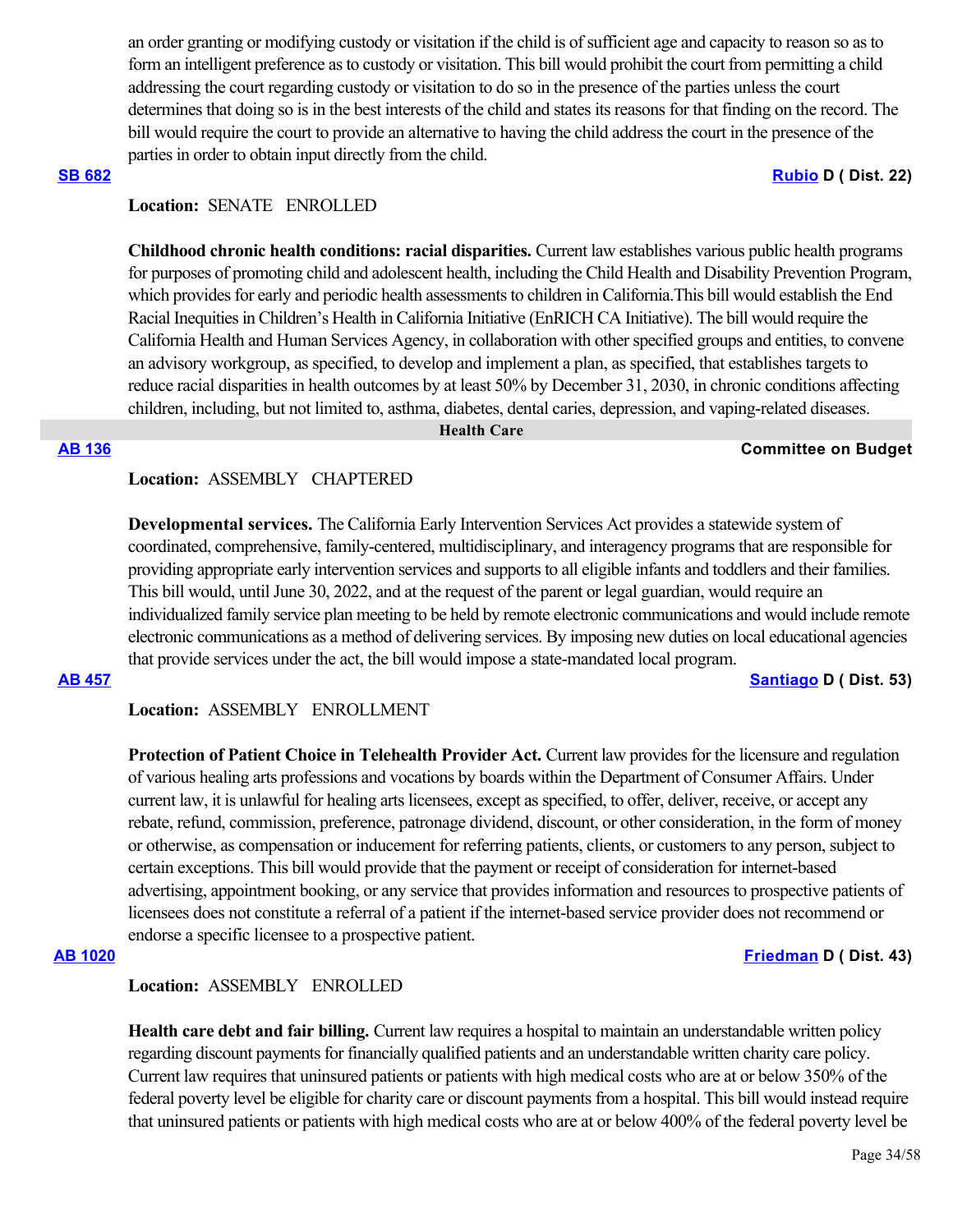eligible for charity care or discount payments from a hospital, and would authorize a hospital to grant eligibility for charity care or discount payments to patients with incomes over 400% of the federal poverty level. The bill would redefine "high medical costs" to include annual out-of-pocket costs at the hospital that exceed the lesser of 10% of the patient's current family income or family income in the prior 12 months.

# **[AB 1064](https://ctweb.capitoltrack.com/public/publishbillinfo.aspx?bi=Z%2Ftesw%2BweRcVUAkMkrQDKcixOfs6i%2BBy4Y7JagU7jpCpzyL000VRmAJk5IHYnnnp) [Fong](https://ad34.asmrc.org/) R ( Dist. 34)**

### **Location:**  ASSEMBLY ENROLLED

**Pharmacy practice: vaccines: independent initiation and administration.** Current law provides additional authority for the pharmacist to independently initiate and administer any COVID-19 vaccines approved or authorized by the federal Food and Drug Administration (FDA), or vaccines listed on the routine immunization schedules recommended by the federal Advisory Committee on Immunization Practices (ACIP), in compliance with individual ACIP vaccine recommendations, and published by the federal Centers for Disease Control and Prevention (CDC) for persons 3 years of age and older. This bill would recast this provision to instead authorize a pharmacist to independently initiate and administer any vaccine that has been approved or authorized by the FDA and received an ACIP individual vaccine recommendation published by the CDC for persons 3 years of age and older.

### **[SB 221](https://ctweb.capitoltrack.com/public/publishbillinfo.aspx?bi=02TFkTROZGiyWjpXik422PRKImIGCHGHyiKXSdkpVTu0ELATlU2nGQva7qCChyTP) [Wiener](http://sd11.senate.ca.gov/) D ( Dist. 11)**

### **Location:**  SENATE ENROLLED

**Health care coverage: timely access to care.** Would codify the regulations adopted by the Department of Managed Health Care and the Department of Insurance to provide timely access standards for health care service plans and insurers for nonemergency health care services. The bill would require both a health care service plan and a health insurer, including a Medi-Cal Managed Care Plan, to ensure that appointments with nonphysician mental health and substance use disorder providers are subject to the timely access requirements, as specified.

### **[SB 242](https://ctweb.capitoltrack.com/public/publishbillinfo.aspx?bi=Mk7tCVceyzDHdP3rovclLi%2FI5qua4pNVAdienSsb%2FPgYPzNUj2xX1a1hwek93db6) [Newman](https://sd29.senate.ca.gov/) D ( Dist. 29)**

### **Location:**  SENATE ENROLLED

**Health care provider reimbursements.** The Knox-Keene Health Care Service Plan Act of 1975, provides for the licensure and regulation of health care service plans by the Department of Managed Health Care, and makes a willful violation of the act a crime. Current law provides for the regulation of health insurers by the Department of Insurance. Current law authorizes a health care service plan or health insurer to contract with a provider for alternative rates of payment. This bill would require a health care service plan or health insurer, but not a Medi-Cal managed care plan, to reimburse contracting health care providers for their business expenses to prevent the spread of respiratory-transmitted infectious diseases causing public health emergencies declared on or after January 1, 2022.

### **[SB 326](https://ctweb.capitoltrack.com/public/publishbillinfo.aspx?bi=rB1Y6WTBXDGv7UE69YA8YDgjzroTVr5CXCMxvhqDq24FJBc1jq%2FUUtqLOrkUOp5c) [Pan](http://sd06.senate.ca.gov/) D ( Dist. 6)**

### **Location:**  SENATE ENROLLED

**Health care coverage: federal health care reforms.** The Knox-Keene Health Care Service Plan Act of 1975 provides for the licensure and regulation of health care service plans by the Department of Managed Health Care, and makes a willful violation of the act a crime. Current law provides for the regulation of health insurers by the Department of Insurance. Current law requires the above-described federal health care coverage market reforms to apply to a health care service plan or health insurer, but conditions the operation of certain of these market reforms on the continued operation of PPACA or certain of its requirements. This bill would delete the conditional operation of the above-described provisions based on the continued operation of PPACA, the federal individual mandate, the federal coverage guarantee, and federal essential health benefits coverage requirements.

**[SB 365](https://ctweb.capitoltrack.com/public/publishbillinfo.aspx?bi=Sp90Z7k4CLT9ez%2B8S064t8vLxns45VHZvsoADXYVhJjzsL29FncAQzMz74irR3%2FM) [Caballero](https://sd12.senate.ca.gov/) D ( Dist. 12)**

**Location:**  SENATE ENROLLED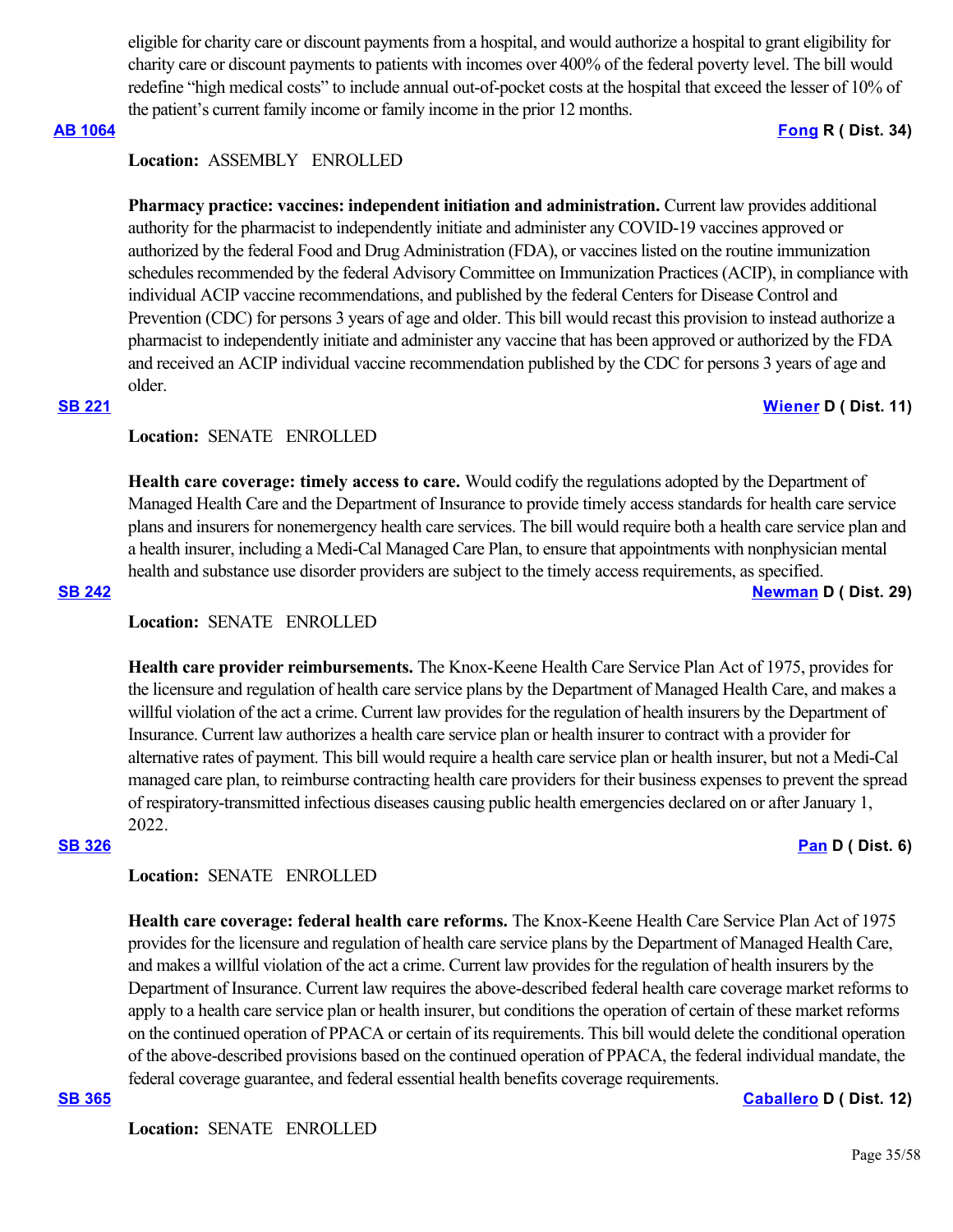**E-consult service.** Would make electronic consultation services reimbursable under the Medi-Cal program for enrolled providers, including FQHCs or RHCs. The bill would require the department to seek federal waivers and approvals to implement this provision, and would condition the implementation of the bill's provisions on the department obtaining necessary federal approval of federal matching funds. The bill would make related findings and declarations.

### **[SB 510](https://ctweb.capitoltrack.com/public/publishbillinfo.aspx?bi=yqXr%2BymIRJekVPNaMqU6maySQjqzaERMo0fGL8TgIB%2FGkq9z3DbzbdQyayr2gwxH) [Pan](http://sd06.senate.ca.gov/) D ( Dist. 6)**

# **Location:**  SENATE ENROLLED

**Health care coverage: COVID-19 cost sharing.** Would require a health care service plan contract or a disability insurance policy that provides coverage for hospital, medical, or surgical benefits, excluding a specialized health care service plan contract or health insurance policy, to cover the costs for COVID-19 diagnostic and screening testing and health care services related to the testing for COVID-19, or a future disease when declared a public health emergency by the Governor of the State of California, and would prohibit that contract or policy from imposing cost sharing or prior authorization requirements for that coverage. The bill would also require a contract or policy to cover without cost sharing or prior authorization an item, service, or immunization intended to prevent or mitigate COVID-19, or a future disease when declared a public health emergency by the Governor of the State of California, that is recommended by the United States Preventive Services Task Force or the federal Centers for Disease Control and Prevention, as specified.

### **Homelessness**

**[AB 27](https://ctweb.capitoltrack.com/public/publishbillinfo.aspx?bi=x4XyyqXGhwGnYdhJXQdtKNyhgckctlG%2Bra6aa3YuPUvHwdfX8p9BiyraOIqLrT45) [Rivas, Luz](https://a39.asmdc.org/) D ( Dist. 39)**

# **Location:**  ASSEMBLY ENROLLED

**Homeless children and youths and unaccompanied youths: reporting.** Under current state law, public schools, including charter schools, and county offices of education are required to immediately enroll a homeless child or youth seeking enrollment, except as specified. Current law requires a local educational agency liaison for homeless children and youths to ensure that public notice of the educational rights of homeless children and youths is disseminated in schools within the liaison's local educational agency that provide services pursuant to the act. This bill would require a local educational agency to ensure that each school within the local educational agency identifies all homeless children and youths and unaccompanied youths, as defined, enrolled at the school.

**[AB 362](https://ctweb.capitoltrack.com/public/publishbillinfo.aspx?bi=0UOH2z55mkkQNFGLyebwgEsWtO4oFxII98EnpQ8%2BSyMdoCwEEhOFxUaL3NKOPqdg) [Quirk-Silva](https://a65.asmdc.org/) D ( Dist. 65)**

# **Location:**  ASSEMBLY ENROLLMENT

**Homeless shelters: safety regulations.** Would require a city or county that receives a complaint from an occupant of a homeless shelter, as defined, or an agent of an occupant, alleging that a homeless shelter is substandard to inspect the homeless shelter, as specified. The bill would require a city or county that determines that a homeless shelter is substandard to issue a notice to correct the violation to the owner or operator of the homeless shelter within 10 business days of the inspection, or issue the notice to correct the violation immediately if the violation constitutes an imminent threat to the health and safety of the occupants of the homeless shelter. The bill would authorize a city or county to issue an emergency order directing the owner or operator to take immediate action to rectify violations if the city determines that the violations are dangerous, hazardous, imminently detrimental to life or health, or otherwise render the homeless shelter unfit for human habitation.

**[AB 565](https://ctweb.capitoltrack.com/public/publishbillinfo.aspx?bi=3TjGdqIMVOGVAakbtrXlaJ13u5i3mNae81HK8Q%2BzmjQA9M8tT9K2GHQJffFNFziM) [Lackey](https://ad36.asmrc.org/) R ( Dist. 36)**

# **Location:**  ASSEMBLY ENROLLED

**Interagency Advisory Committee on Apprenticeship: homeless youth and foster youth.** Current law establishes the Interagency Advisory Committee on Apprenticeship within the Division of Apprenticeship Standards, which is in the Department of Industrial Relations. Current law prescribes the composition of the committee, which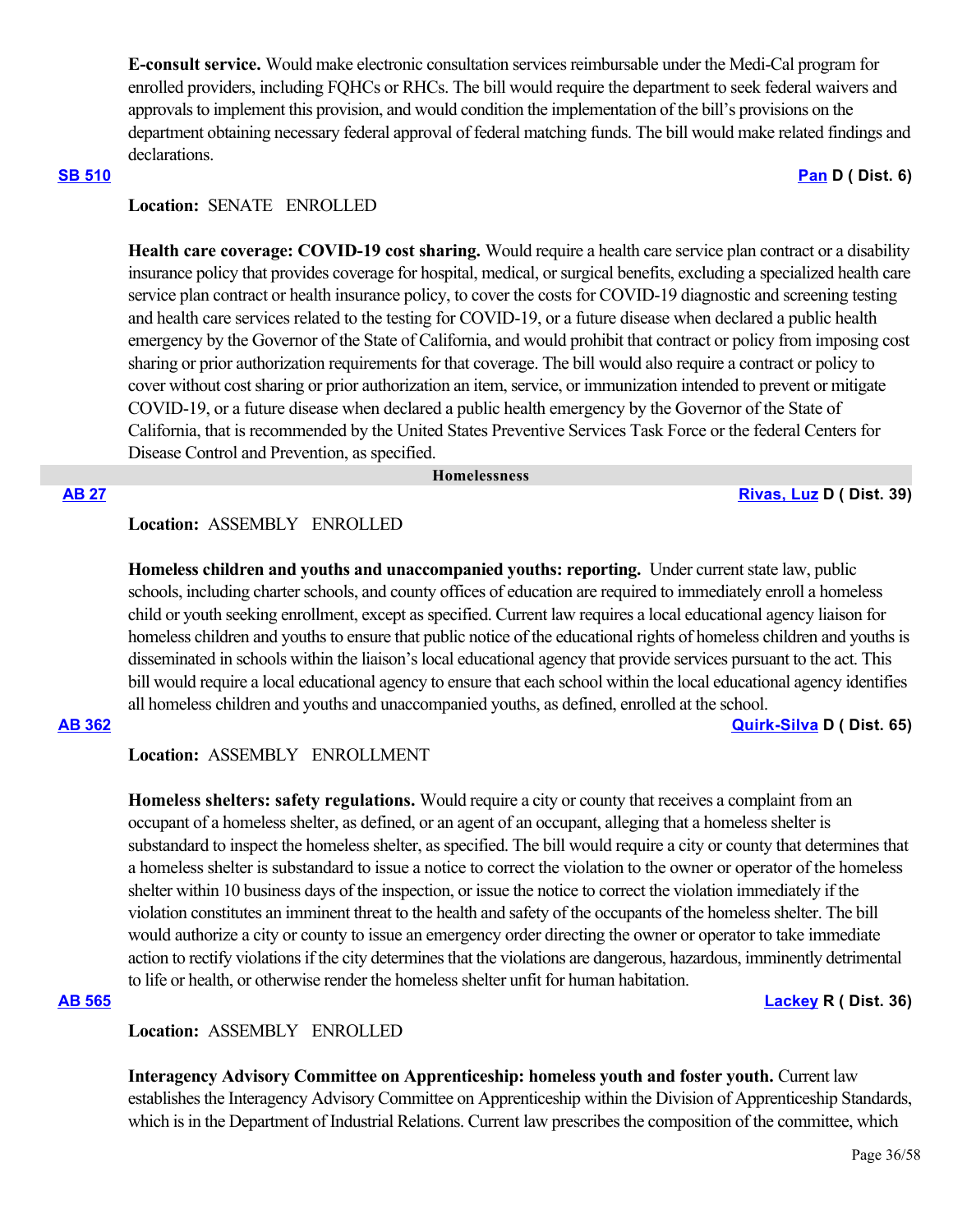includes specified officials or their designees, serving as ex officio members, and 6 persons appointed by the Secretary of Labor and Workforce Development who are familiar with certain apprenticeable occupations, as specified requirements. This bill would add the director of the State Department of Social Services as a member of the Interagency Advisory Committee on Apprenticeship.

### **[AB 816](https://ctweb.capitoltrack.com/public/publishbillinfo.aspx?bi=gq3GESPHAP8T73KPoWpI1Qx3THIUH3GTwK4VWzXtjomsK4Pk0IAN9MfS8BxFk88%2B) [Chiu](https://a17.asmdc.org/) D ( Dist. 17)**

### **Location:**  ASSEMBLY ENROLLMENT

**Homelessness: Housing Trust Fund: housing projects.** Current federal law requires the Secretary of the United States Department of Housing and Urban Development to establish a Housing Trust Fund to provide grants to states to increase the supply of rental housing for extremely low and very low income families, including homeless families, and home ownership for extremely low and very low income families. Current law requires the department to collaborate with the California Housing Finance Agency to develop an allocation plan to demonstrate how the funds will be distributed, based on the priority housing needs identified in the state's consolidated plan, and to convene a stakeholder process to inform the development of the plan. Current law requires the allocation plan and program guidelines to prioritize projects based on enumerated factors such as the extent to which project rents are affordable. The department is required to submit this plan to the Assembly Committee on Housing and Community Development and the Senate Transportation and Housing Committees 30 days after receipt of the federal funds. This bill would require the department to prioritize funding for projects that serve people experiencing homelessness, to the extent that a sufficient number of projects exist.

### **[AB 977](https://ctweb.capitoltrack.com/public/publishbillinfo.aspx?bi=MPCQIzoVJSC8PsUZS2EeSds1uh459wwlwvqlh3a%2BX%2FcxtDNVYYjoWy5VCwT84CCP) [Gabriel](https://a45.asmdc.org/) D ( Dist. 45)**

**Location:**  ASSEMBLY ENROLLED

**Homelessness program data reporting: Homeless Management Information System.** Would require, beginning January 1, 2023, that a grantee or entity operating specified state homelessness programs, including the No Place Like Home Program, as a condition of receiving state funds, to enter Universal Data Elements and Common Data Elements, as defined by the United States Department of Housing and Urban Development Homeless Management Information System Data Standards, on the individuals and families it serves into its local Homeless Management Information System, unless otherwise exempted by state or federal law. The bill would require the Homeless Coordinating and Financing Council to specify the format and disclosure frequency of the required data elements. The bill would apply the data entry requirements to all new state homelessness programs that commence on or after July 1, 2021. The bill would require the Homeless Coordinating and Financing Council to provide technical assistance and guidance to any grantee or entity that operates a program subject to the bill, if the grantee or entity does not already collect and enter into the local Homeless Management Information System the data elements required.

### **[AB 1220](https://ctweb.capitoltrack.com/public/publishbillinfo.aspx?bi=NFfE8zjqii2zfWOxTFKiz4xLNGcs6UIUkx8FkbvRHP9VDD4ZJbPbYUQxja35SeCB) [Rivas, Luz](https://a39.asmdc.org/) D ( Dist. 39)**

# **Location:**  ASSEMBLY ENROLLMENT

**Homelessness: California Interagency Council on Homelessness.** Would rename the Homeless Coordinating and Financing Council to the California Interagency Council on Homelessness and would remove authorization for the Secretary of the Business, Consumer Services and Housing's designee to serve as chair of the council. The bill would instead require the Secretary of the Business, Consumer Services and Housing Agency and the Secretary of the California Health and Human Services Agency to serve as cochairs of the council. The bill would make other changes to the council's membership, including adding 5 new members, as specified.

**[AB 1487](https://ctweb.capitoltrack.com/public/publishbillinfo.aspx?bi=cV3o%2F%2BWA22wLkH7n6QpyLiaNEEG3fOLgmz1%2FN7FPVU6XYbi4mdqJ%2FGuoP8tA%2Fs0q) [Gabriel](https://a45.asmdc.org/) D ( Dist. 45)**

**Location:**  ASSEMBLY ENROLLED

**Legal Services Trust Fund Commission: Homelessness Prevention Fund: grants: eviction or displacement.** Would establish the Homelessness Prevention Fund to be administered by the Legal Services Trust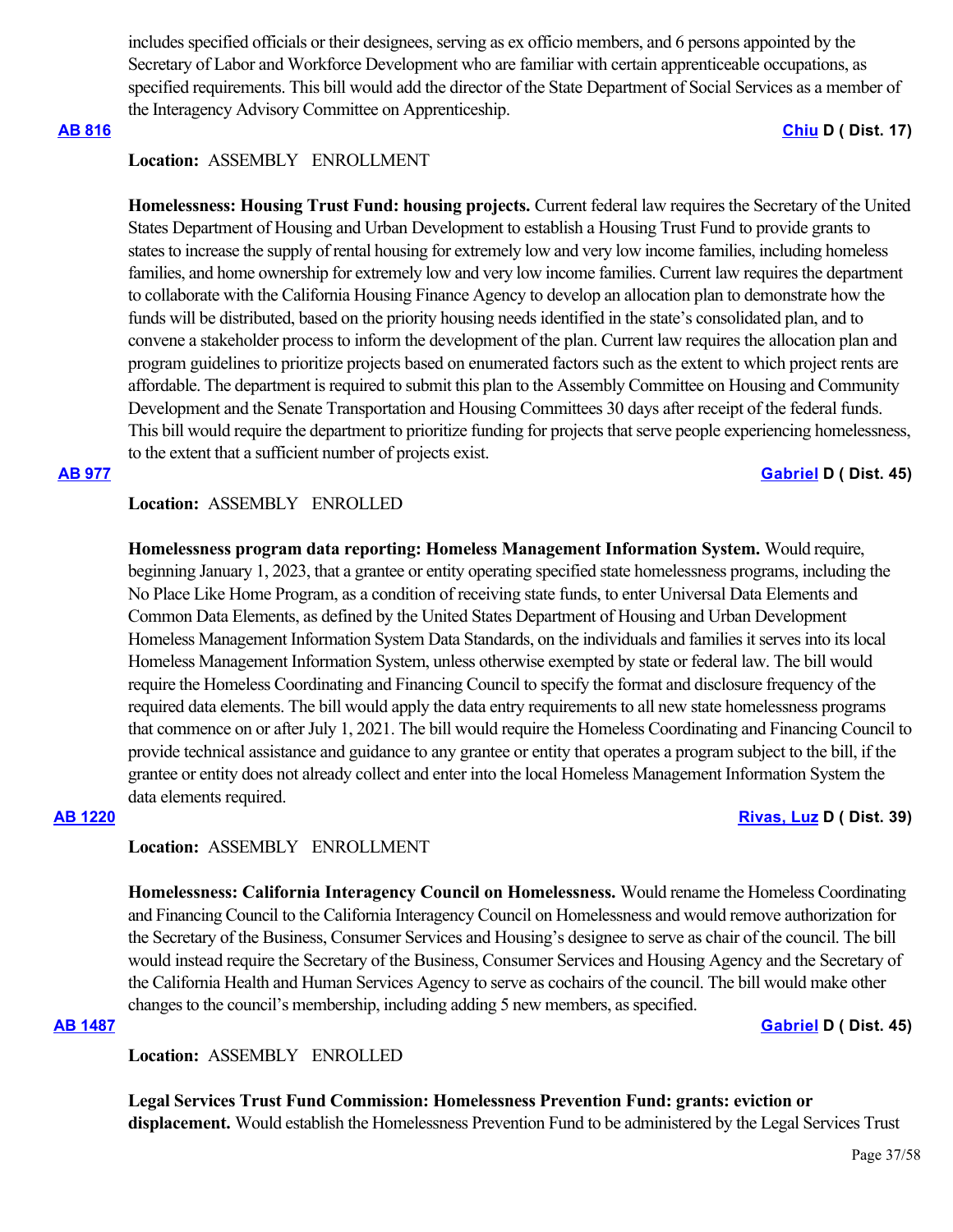Fund Commission. The bill would require the commission, subject to appropriation to the State Bar by the Legislature, to distribute moneys in the fund in the form of grants, awarded on a competitive basis, to fund prescribed legal services, education, and outreach for tenants relating to eviction or displacement. The bill would require the commission to develop guidelines for the grant process in accordance with specified requirements. The bill would establish eligibility requirements for grant applicants, including that the applicant agrees to provide all of the services funded by the grant without charge to recipients.

### **[SB 400](https://ctweb.capitoltrack.com/public/publishbillinfo.aspx?bi=KHHI1SDAaCnBHMCZEhuUvwi94poNqFFUOeBcX%2F%2FH8aHVSq9X8z5e%2B38Q5Zut6gzL) [Jones](https://jones.cssrc.us/) R ( Dist. 38)**

# **Location:**  SENATE ENROLLED

**Homeless children and youths: local educational agencies: collaboration, training, and reporting.** The McKinney-Vento Homeless Assistance Act requires a state plan submitted for the receipt of the grant to include assurances that local educational agencies will designate an appropriate staff person to act as a local educational agency liaison for homeless children and youths and a description of how the state will ensure that local educational agencies and their liaisons will comply with specified requirements of the act, including the identification of homeless children and youths.This bill would require a liaison for homeless children and youths of a local educational agency, as defined to include a school district, county office of education, charter school, or special education local plan area, to ensure the identification by school personnel of those children and youths through outreach and coordination activities with other organizations and the referral of services to homeless families and homeless children and youth

 **Hospitals**

### **[AB 136](https://ctweb.capitoltrack.com/public/publishbillinfo.aspx?bi=7MkbjgWdSz6NV3omxNtY7zX7kqQsQOnXcWtTdoXtrlEEGaUX8zsiAUTW81cXaepg) Committee on Budget**

### **Location:**  ASSEMBLY CHAPTERED

**Developmental services.** The California Early Intervention Services Act provides a statewide system of coordinated, comprehensive, family-centered, multidisciplinary, and interagency programs that are responsible for providing appropriate early intervention services and supports to all eligible infants and toddlers and their families. This bill would, until June 30, 2022, and at the request of the parent or legal guardian, would require an individualized family service plan meeting to be held by remote electronic communications and would include remote electronic communications as a method of delivering services. By imposing new duties on local educational agencies that provide services under the act, the bill would impose a state-mandated local program.

**[AB 451](https://ctweb.capitoltrack.com/public/publishbillinfo.aspx?bi=SFAJPBlL5u1%2FlSU7v%2BQEoAIIhRHeOzGNhOVLD9SDSHF%2FLWipTp4VD44e5DOUoszy) [Arambula](https://a31.asmdc.org/) D ( Dist. 31)**

**Location:**  ASSEMBLY ENROLLED

**Health care facilities: treatment of psychiatric emergency medical conditions.** Would require a psychiatric unit within a general acute care hospital, a psychiatric health facility, or an acute psychiatric hospital to accept the transfer of a person with a psychiatric emergency medical condition from a health facility that operates an emergency department and to provide emergency services and care to treat that person, regardless of whether the facility operates an emergency department, if specified criteria are met.

### **[AB 1204](https://ctweb.capitoltrack.com/public/publishbillinfo.aspx?bi=kD%2Blnd9p0dQXAe5vrQOp4dvCwls4fZqVXCsL7QF5NB%2B4bRWfcryOr0p5%2BUMK1xOm) [Wicks](https://a15.asmdc.org/) D ( Dist. 15)**

**Location:**  ASSEMBLY ENROLLED

**Hospital equity reporting.** Current law requires a private, not-for-profit hospital to adopt and update a community benefits plan that describes the activities the hospital has undertaken to address identified community needs within its mission and financial capacity, including health care services rendered to vulnerable populations. Current law defines "vulnerable populations" for these purposes to mean a population that is exposed to medical or financial risk by virtue of being uninsured, underinsured, or eligible for Medi-Cal, Medicare, California Children's Services Program, or county indigent programs. Current law requires a hospital to annually submit its community benefits plan to the department not later than 150 days after the hospital's fiscal year ends.This bill would add racial and ethnic groups experiencing disparate health outcomes and socially disadvantaged groups to the definition of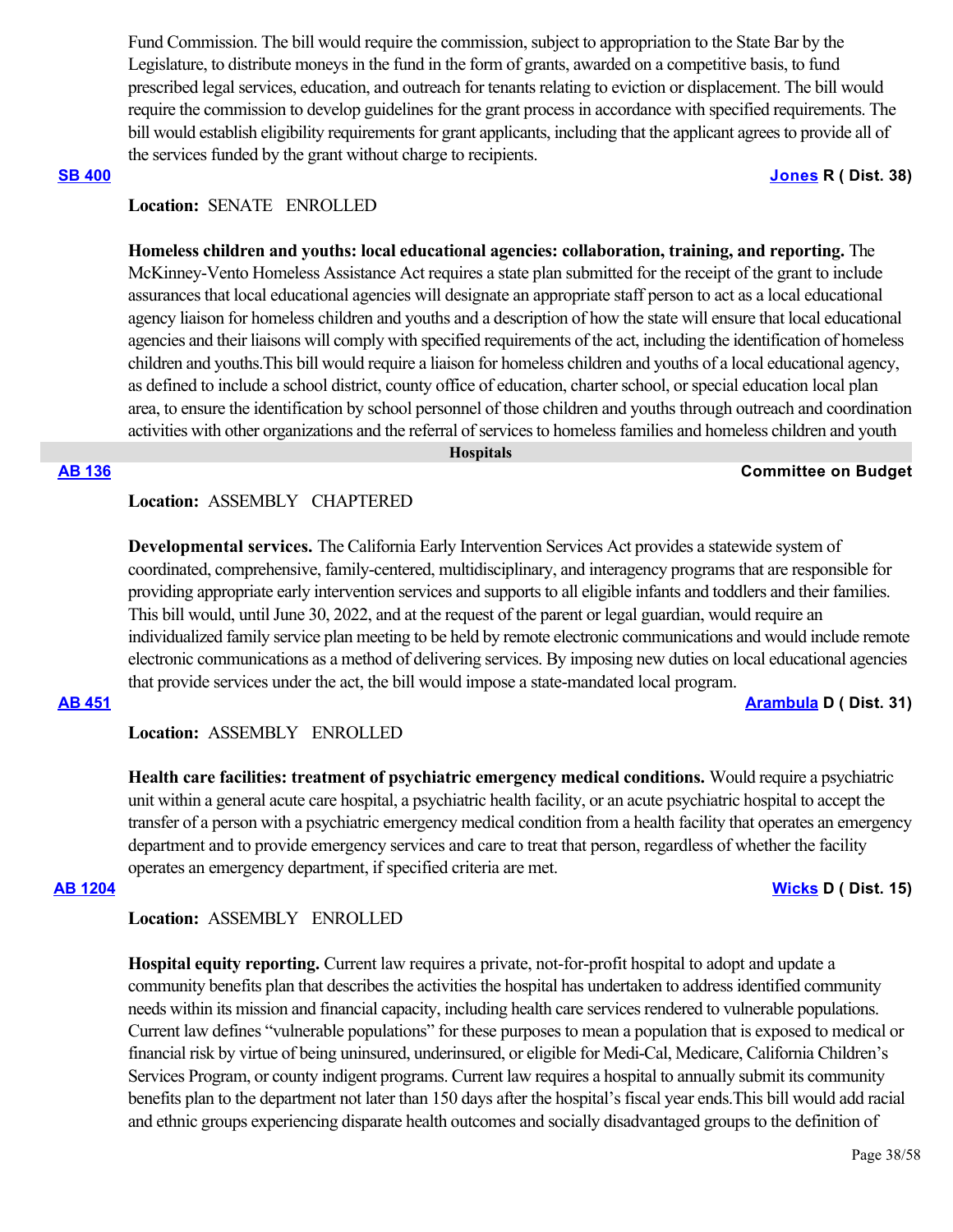**Housing**

# **Location:**  ASSEMBLY CHAPTERED

**Housing.** Current law defines the duties of the Treasurer, which include, but are not limited to, receiving and keeping the vaults of the State Treasury, paying warrants drawn by the Controller in certain circumstances, and keeping an account of all money received and disbursed.This bill would require the Treasurer, in consultation with other specified state agencies, to develop a framework for the California Dream For All Program, the goals of which would include, but would not be limited to, making home ownership more affordable. The bill would require the Treasurer to submit a report outlining the framework for the program to the Legislature. The bill would also state the intent of the Legislature that the program include certain elements.

# **[AB 175](https://ctweb.capitoltrack.com/public/publishbillinfo.aspx?bi=X%2B6C1FX7Nv96BoogD8fT2T1Vq89lplA54uFH9USaIjLq4XPgcDMBYxqTQBYvOgv3) Committee on Budget**

# **Location:**  ASSEMBLY ENROLLED

### **Housing: mortgages and deeds of trust: use of state property: surplus land disposal: financing**

**programs.** Current law prescribes various requirements to be satisfied before the exercise of a power of sale under a mortgage or deed of trust and prescribes a procedure for the exercise of that power. Current law prescribes the dates when a trustee's sale is deemed final if specified payments are made and, in this regard, a trustee's sale is deemed final upon the acceptance of the last and highest bid and is deemed perfected as of 8 a.m. on the actual date of sale if the trustee's deed is recorded within 18 calendar days after the sale, except as specified. This bill would extend the date in the above-described condition relating to the recording of the trustee's deed to 21 calendar days. The bill would require this change to become operative on January 1, 2022.

### **[AB 491](https://ctweb.capitoltrack.com/public/publishbillinfo.aspx?bi=nE8RUE87Hr9CR9Lydw9ztqPSYXh7RtrPImwn%2FHGglE%2FPV61KaqTraIUYEo%2Bd5%2FN%2B) [Ward](https://a78.asmdc.org/) D ( Dist. 78)**

# **Location:**  ASSEMBLY ENROLLED

**Housing: affordable and market rate units.** Would require that a mixed-income multifamily structure provide the same access to the common entrances, common areas, and amenities of the structure to occupants of the affordable housing units in the structure as is provided to occupants of the market-rate housing units. The bill would also prohibit a mixed-income multifamily structure from isolating the affordable housing units within the structure to a specific floor or an area on a specific floor. The bill would define various terms for these purposes.

### **[AB 592](https://ctweb.capitoltrack.com/public/publishbillinfo.aspx?bi=fQ%2Fu6nhAfFAWzM%2BGOEj49VgevlzkYPBiDE00kfhBC7M%2BMmhClpgGKgt5T9nRXJoP) [Friedman](https://a43.asmdc.org/) D ( Dist. 43)**

### **Location:**  ASSEMBLY ENROLLED

**Foster youth: transitional housing.** The California Community Care Facilities Act requires the State Department of Social Services to license and regulate transitional housing placement providers pursuant to the act. Under current law, a transitional housing placement provider is an organization licensed by the department to provide transitional housing to foster children at least 16 years of age and to nonminor dependents to promote their transition to adulthood. Current law requires a transitional housing unit to meet certain housing and supervision requirements, which may include a host family certified by a transitional housing placement provider with whom a participant lives in an apartment, single-family dwelling, or condominium. This bill would require a transitional housing unit with a host family to include supervised transitional housing services provided by the licensed transitional housing placement provider. With respect to a transitional housing placement program serving nonminor dependents, the bill would additionally authorize certain entities, including a resource family approved by a foster family agency or a county, a licensed foster family home, a certified family home, an approved relative caregiver, or a nonrelative extended family member of a participant to operate as a host family.

# **[AB 602](https://ctweb.capitoltrack.com/public/publishbillinfo.aspx?bi=hDF0dG3q70h5etCzF0PFkboQPAlzbvGNPqTUfAx8UmRydUE9IuCSh7zMZCeBGSzB) [Grayson](https://a14.asmdc.org/) D ( Dist. 14)**

**Location:**  ASSEMBLY ENROLLED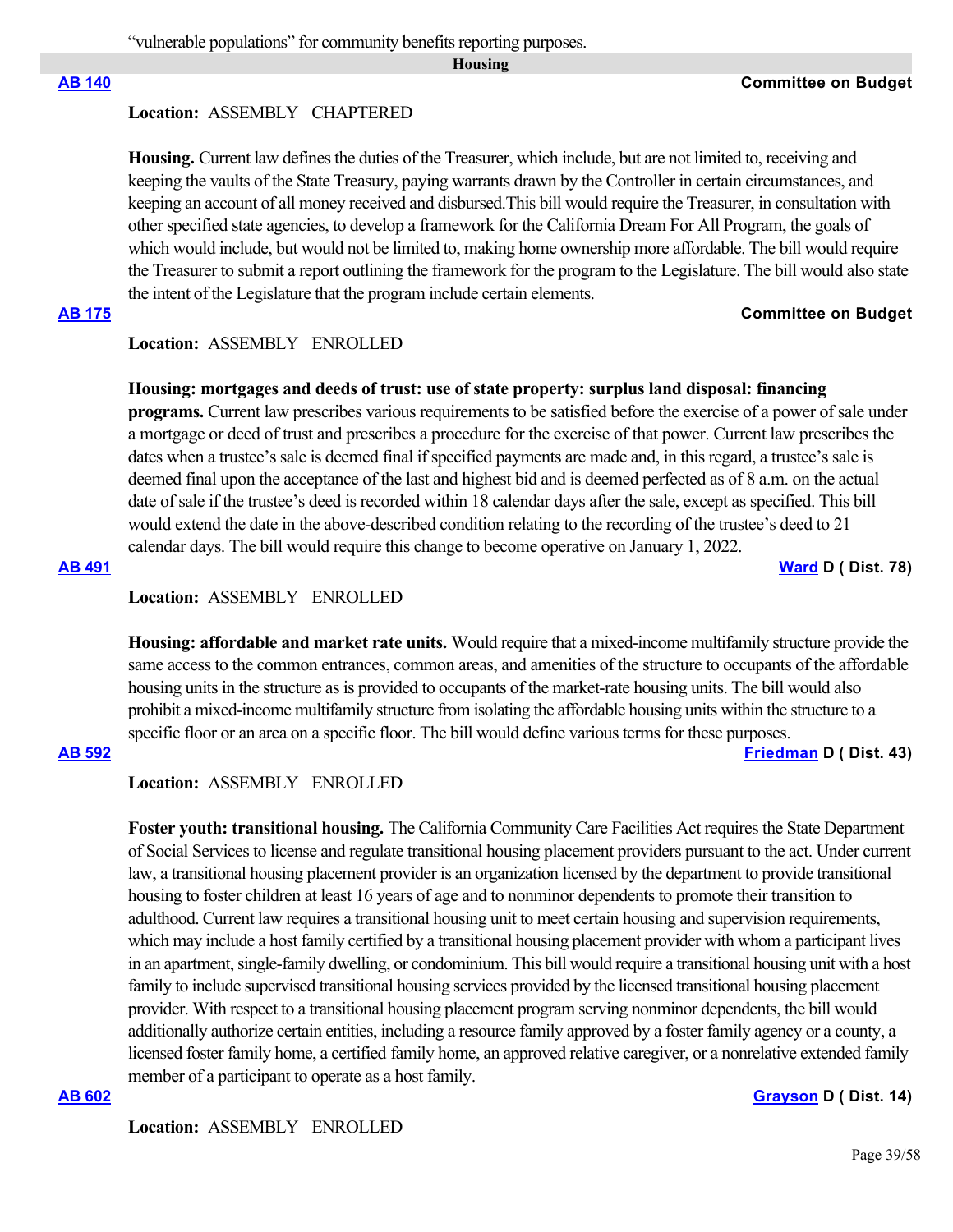**Development fees: impact fee nexus study.** Current law requires a city, county, or special district that has an internet website to make available on its internet website certain information, as applicable, including its current schedule of fees and exactions. This bill, among other things, would require, on and after January 1, 2022, a local agency that conducts an impact fee nexus study to follow specific standards and practices, including, but not limited to, (1) that prior to the adoption of an associated development fee, an impact fee nexus study be adopted, (2) that the study identify the existing level of service for each public facility, identify the proposed new level of service, and include an explanation of why the new level of service is necessary, and (3) if the study is adopted after July 1, 2022, either calculate a fee levied or imposed on a housing development project proportionately to the square footage of the proposed units, or make specified findings explaining why square footage is not an appropriate metric to calculate the fees.

### **[AB 803](https://ctweb.capitoltrack.com/public/publishbillinfo.aspx?bi=Tdd8bsbeiUELQyyYw%2BsWoO2qTWTYgplr52s9YEDa783emScti0UsRWWIX%2FJhh6qb) [Boerner Horvath](https://a76.asmdc.org/) D ( Dist. 76)**

# **Location:**  ASSEMBLY CHAPTERED

**Starter Home Revitalization Act of 2021.** The Planning and Zoning Law requires a city or county to adopt a general plan for land use development within its boundaries that includes, among other things, a housing element. Current law provides for various incentives intended to facilitate and expedite the construction of affordable housing. This bill would authorize a development proponent to submit an application for the construction of a small home lot development, as defined, that meets specified criteria. The bill would require a small home lot development to be located on a parcel that is no larger than 5 acres, is substantially surrounded by qualified urban uses, as defined, and is zoned for multifamily residential use.

## **[AB 816](https://ctweb.capitoltrack.com/public/publishbillinfo.aspx?bi=gq3GESPHAP8T73KPoWpI1Qx3THIUH3GTwK4VWzXtjomsK4Pk0IAN9MfS8BxFk88%2B) [Chiu](https://a17.asmdc.org/) D ( Dist. 17)**

# **Location:**  ASSEMBLY ENROLLMENT

**Homelessness: Housing Trust Fund: housing projects.** Current federal law requires the Secretary of the United States Department of Housing and Urban Development to establish a Housing Trust Fund to provide grants to states to increase the supply of rental housing for extremely low and very low income families, including homeless families, and home ownership for extremely low and very low income families. Current law requires the department to collaborate with the California Housing Finance Agency to develop an allocation plan to demonstrate how the funds will be distributed, based on the priority housing needs identified in the state's consolidated plan, and to convene a stakeholder process to inform the development of the plan. Current law requires the allocation plan and program guidelines to prioritize projects based on enumerated factors such as the extent to which project rents are affordable. The department is required to submit this plan to the Assembly Committee on Housing and Community Development and the Senate Transportation and Housing Committees 30 days after receipt of the federal funds. This bill would require the department to prioritize funding for projects that serve people experiencing homelessness, to the extent that a sufficient number of projects exist.

### **[AB 838](https://ctweb.capitoltrack.com/public/publishbillinfo.aspx?bi=Brkey8VtQoOavWLWDZaTRHt%2BXG22Hf%2Byt%2Frm7NaMxEbP3SbR00W7tGhDSxswVqY7) [Friedman](https://a43.asmdc.org/) D ( Dist. 43)**

**Location:**  ASSEMBLY ENROLLED

**State Housing Law: enforcement response to complaints.** Would, beginning July 1, 2022, require a city or county that receives a complaint of a substandard building or a lead hazard violation, as specified, from a tenant, resident, or occupant, or an agent of a tenant, resident, or occupant, except as specified, to inspect the building, portion of the building intended for human occupancy, or premises of the building, document the lead hazard violations that would be discovered based upon a reasonably competent and diligent visual inspection of the property and identify any building, portion of a building intended for human occupancy, or premises on which such a building is located that is determined to be substandard, as applicable. The bill would require the city or county, as applicable, to advise the owner or operator of each violation and of each action that is required to be taken to remedy the violation and to schedule a reinspection to verify correction of the violations.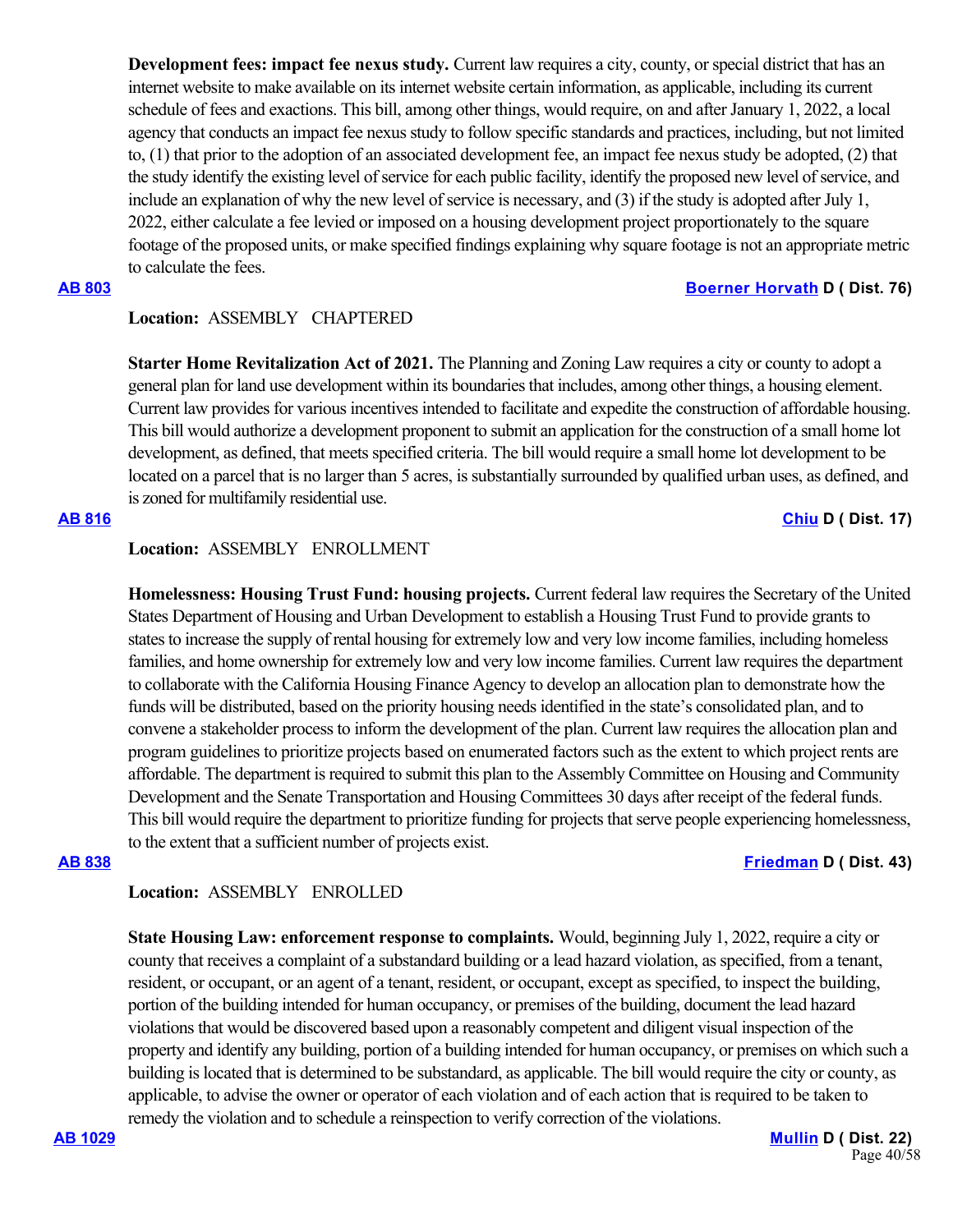**Housing elements: prohousing local policies.** Would add the preservation of affordable housing units through the extension of existing project-based rental assistance covenants to avoid the displacement of affected tenants and a reduction in available affordable housing units to the list of specified prohousing local policies.

**[AB 1043](https://ctweb.capitoltrack.com/public/publishbillinfo.aspx?bi=V%2FUIXIEJNWB4wbV1L6YWuKtJ93EHMrAJ7I2UpHuHthbUzMmcHkoLfJiHnlz9b3xx) [Bryan](https://a54.asmdc.org/) D ( Dist. 54)**

### **Location:**  ASSEMBLY ENROLLED

**Housing programs: rental housing developments: affordable rent.** The Zenovich-Moscone-Chacon Housing and Home Finance Act, prohibits "affordable rent" for certain rental housing developments that receive assistance on or after January 1, 1991, from exceeding a specified percentage based on the area median income adjusted for family size and whether the household is an extremely low income household, very low income household, lower income household, or moderate-income household. This bill, for leases entered into on or after January 1, 2022, would additionally prohibit "affordable rent" for certain rental housing developments that receive assistance from exceeding the product of 30 percent times 15 percent of the area median income adjusted for family size appropriate for the unit if the household is an "acutely low income household," as defined to mean persons and families whose incomes do not exceed 15 percent of area median income, adjusted for family size, as specified. **[AB 1398](https://ctweb.capitoltrack.com/public/publishbillinfo.aspx?bi=8gkNeR2i1XVQU8rLDJBwupkDBk19i41j%2BQzgmwiOHZgLpTFVUVAOgVn5QZ5FVV33) [Bloom](https://a50.asmdc.org/) D ( Dist. 50)**

# **Location:**  ASSEMBLY ENROLLED

**Planning and zoning: housing element: rezoning of sites: prohousing local policies.** The Planning and Zoning Law, requires a county and city to adopt a comprehensive, long-term general plan for the physical development of the county or city, and specified land outside its boundaries, that includes, among other things, a housing element. Current law requires that the housing element include, among other things, an inventory of land suitable and available for residential development. If the inventory of sites does not identify adequate sites to accommodate the need for groups of all household income levels, as provided, current law requires that the local government rezone sites within specified time periods. If the local government fails to adopt a housing element within 120 days of the applicable statutory deadline, existing law requires that the local government (A) complete this rezoning no later than 3 years and 120 days from the statutory deadline for the adoption of the housing element and (B) revise its housing element every 4 years until the local government has adopted at least 2 consecutive revisions by the statutory deadline. This bill would require a local government that fails to adopt a housing element that the Department of Housing and Community Development has found to be in substantial compliance with state law within 120 days of the statutory deadline to complete this rezoning no later than one year from the statutory deadline for the adoption of the housing element.

### **[ACA 1](https://ctweb.capitoltrack.com/public/publishbillinfo.aspx?bi=vkAbgpBB9wOKQrx%2F6m3DJE4Lfzjw%2B69Lv7GxnaWpsGPIGgKDXm0xJSIkZsa8QVVB) [Aguiar-Curry](https://a04.asmdc.org/) D ( Dist. 4)**

### **Location:**  ASSEMBLY L. GOV.

**Local government financing: affordable housing and public infrastructure: voter approval.** The California Constitution prohibits the ad valorem tax rate on real property from exceeding 1% of the full cash value of the property, subject to certain exceptions. This measure would create an additional exception to the 1% limit that would authorize a city, county, city and county, or special district to levy an ad valorem tax to service bonded indebtedness incurred to fund the construction, reconstruction, rehabilitation, or replacement of public infrastructure, affordable housing, or permanent supportive housing, or the acquisition or lease of real property for those purposes, if the proposition proposing that tax is approved by 55% of the voters of the city, county, or city and county, as applicable, and the proposition includes specified accountability requirements.

### **[SB 8](https://ctweb.capitoltrack.com/public/publishbillinfo.aspx?bi=KCtI9WQoEAQDmEE2VLlzGALHWMammoBzi14An%2BdqBaQK1%2FOploWFXBq%2B6f3qFstA) [Skinner](http://sd09.senate.ca.gov/) D ( Dist. 9)**

**Location:**  SENATE CHAPTERED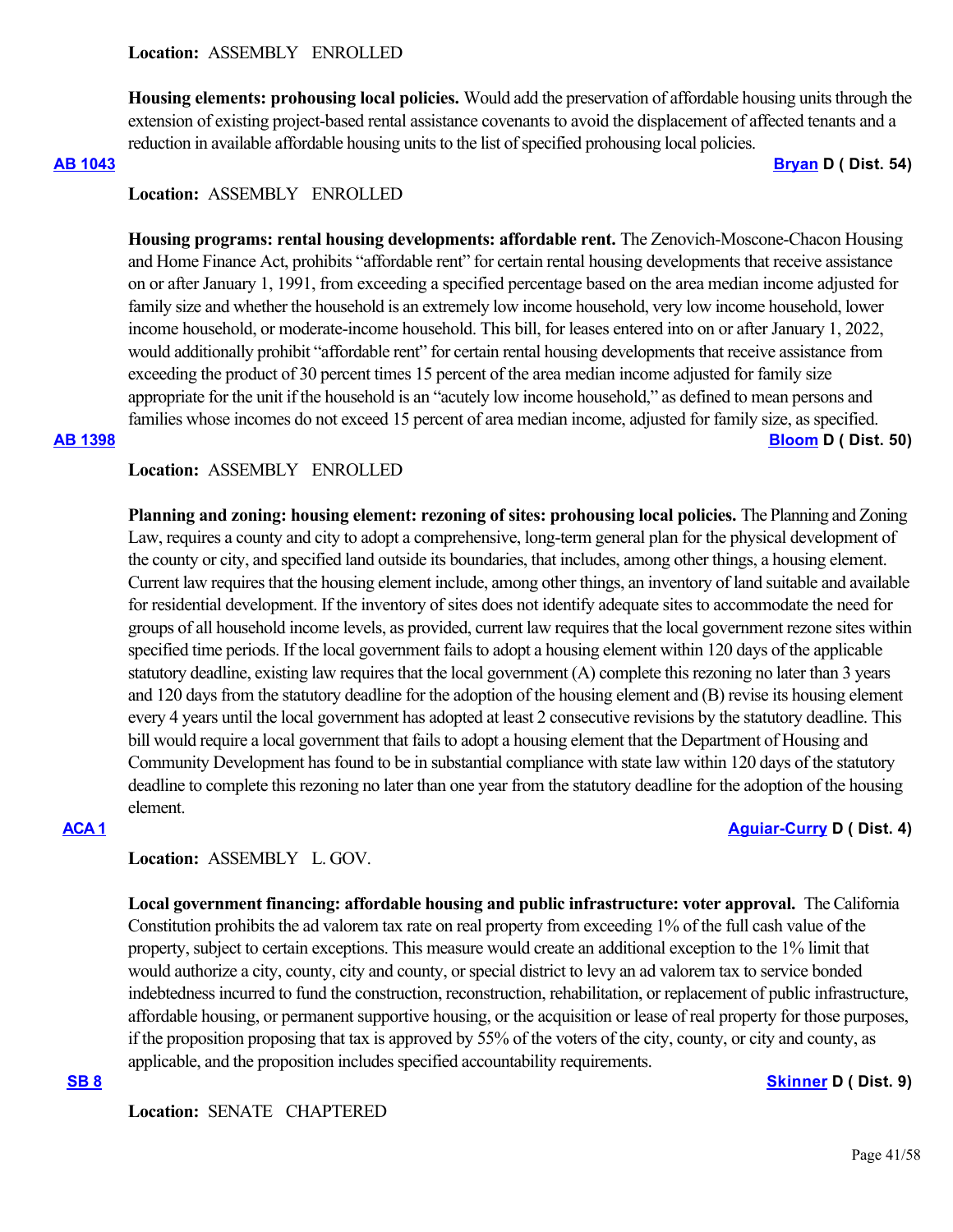**Housing Crisis Act of 2019.** Would clarify, for various purposes of the Housing Crisis Act of 2019, that "housing development project" includes projects that involve no discretionary approvals, projects that involve both discretionary and nondiscretionary approvals, and projects that include a proposal to construct a single dwelling unit. The bill would specify that this clarification is declaratory of existing law, except that the clarification does not affect a project for which an application was submitted to the city, county, or city and county before January 1, 2022.

### **[SB 9](https://ctweb.capitoltrack.com/public/publishbillinfo.aspx?bi=mIkar%2FhtVTeqIFNqniJJlD39byWiu7gCq2FAWNN%2BlbVeIAwV1OYB2KjgpgnG%2B%2Fj0) [Atkins](http://sd39.senate.ca.gov/) D ( Dist. 39)**

# **Location:**  SENATE CHAPTERED

**Housing development: approvals.** The Planning and Zoning Law provides for the creation of accessory dwelling units by local ordinance, or, if a local agency has not adopted an ordinance, by ministerial approval, in accordance with specified standards and conditions.This bill, among other things, would require a proposed housing development containing no more than 2 residential units within a single-family residential zone to be considered ministerially, without discretionary review or hearing, if the proposed housing development meets certain requirements, including, but not limited to, that the proposed housing development would not require demolition or alteration of housing that is subject to a recorded covenant, ordinance, or law that restricts rents to levels affordable to persons and families of moderate, low, or very low income, that the proposed housing development does not allow for the demolition of more than 25% of the existing exterior structural walls, except as provided, and that the development is not located within a historic district, is not included on the State Historic Resources Inventory, or is not within a site that is legally designated or listed as a city or county landmark or historic property or district.

### **[SB 10](https://ctweb.capitoltrack.com/public/publishbillinfo.aspx?bi=2W8UaHb2VoW73%2FsPXZrpP0TRvn5LYH%2BS9OLubpPADZ2EgLTzy%2BGOCuy1VYRGAhY1) [Wiener](http://sd11.senate.ca.gov/) D ( Dist. 11)**

# **Location:**  SENATE CHAPTERED

**Planning and zoning: housing development: density.** Would, notwithstanding any local restrictions on adopting zoning ordinances, authorize a local government to adopt an ordinance to zone any parcel for up to 10 units of residential density per parcel, at a height specified in the ordinance, if the parcel is located in a transit-rich area or an urban infill site, as those terms are defined. The bill would prohibit a local government from adopting an ordinance pursuant to these provisions on or after January 1, 2029. The bill would specify that an ordinance adopted under these provisions, and any resolution to amend the jurisdiction's General Plan, ordinance, or other local regulation adopted to be consistent with that ordinance, is not a project for purposes of the California Environmental Quality Act. The bill would prohibit an ordinance adopted under these provisions from superceding a local restriction enacted or approved by a local initiative that designates publicly owned land as open-space land or for park or recreational purposes.

### **[SB 60](https://ctweb.capitoltrack.com/public/publishbillinfo.aspx?bi=TPfGa%2F8lPJ%2BXVXT4VqzlY6jFfW3YNvcg6rr4YbJoBumSQwySw3Qhis9bv1tnXJMw) [Glazer](http://sd07.senate.ca.gov/) D ( Dist. 7)**

### **Location:**  SENATE ENROLLED

**Residential short-term rental ordinances: health or safety infractions: maximum fines.** Current law sets specific monetary limits on the fines that may be imposed by city or county authorities for any violation of local building and safety codes that is an infraction, as prescribed. Current law requires a city or county levying fines pursuant to these provisions to establish a process for granting a hardship waiver in certain cases. This bill would, notwithstanding those provisions and with certain exceptions, raise the maximum fines for violation of an ordinance relating to a residential short-term rental, as defined, that is an infraction and poses a threat to health or safety, to \$1,500 for a first violation, \$3,000 for a 2nd violation of the same ordinance within one year, and \$5,000 for each additional violation of the same ordinance within one year of the first violation. The bill would make these violations subject to the process for granting a hardship waiver.

**Position: San Bernardino County Support**

**[SB 89](https://ctweb.capitoltrack.com/public/publishbillinfo.aspx?bi=nxGIq7HyV6U4bOoP5ftadl98WgWh3bZ4pwzw43AHRpX5riVTKtwEWMf7EQkCQB0Y) [Skinner](http://sd09.senate.ca.gov/) D ( Dist. 9)**

**Location:**  SENATE CHAPTERED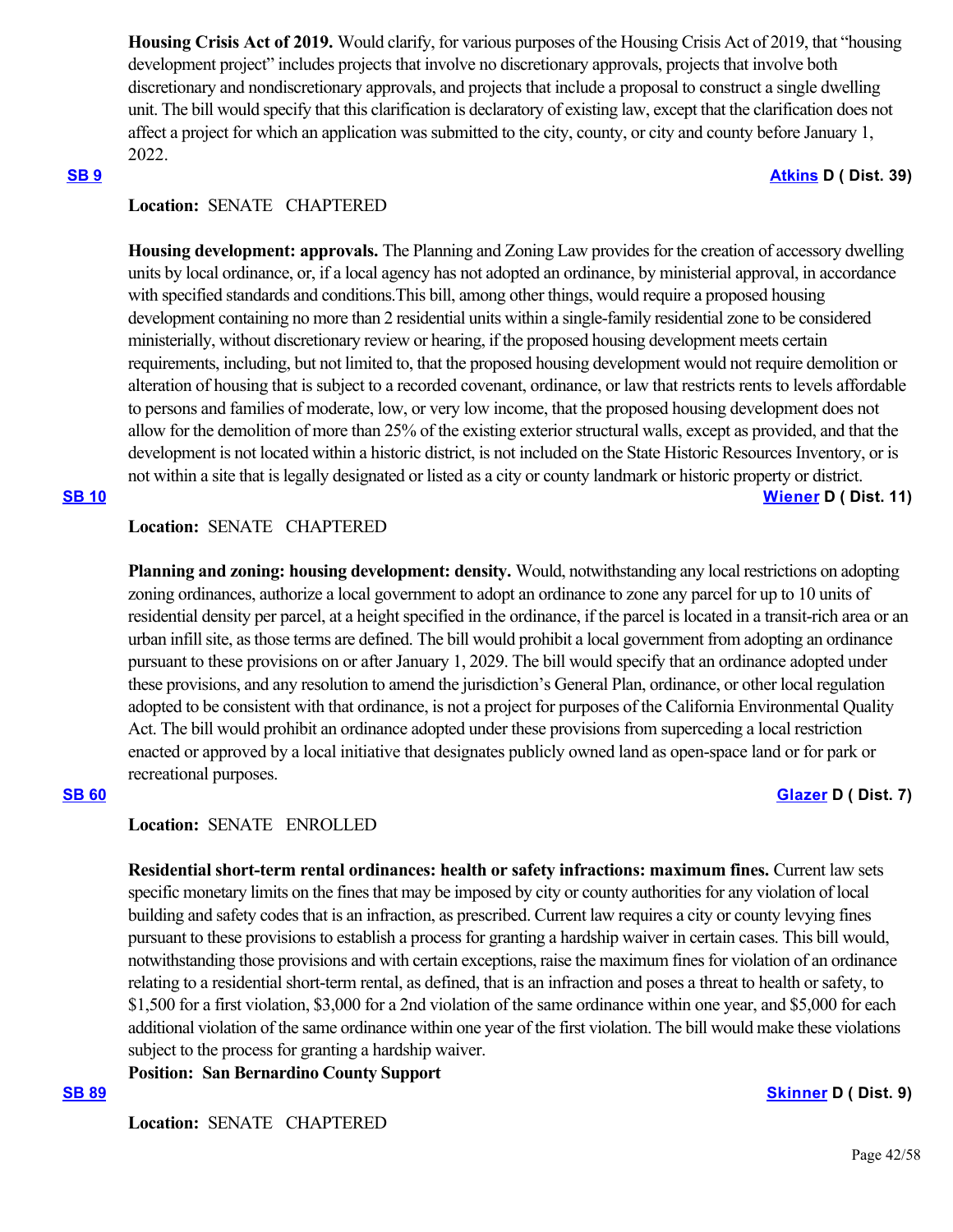**Budget Act of 2020.** The Budget Act of 2020 made appropriations for the support of state government for the 2020–21 fiscal year.This bill would amend the Budget Act of 2020 by adding items of appropriation and making other changes.

# **[SB 91](https://ctweb.capitoltrack.com/public/publishbillinfo.aspx?bi=170cS8rpcG5BGVOmWgIYrQdXq4cvJe8cdhIsZrVb3XKP3120bDgOOy2mACP6VFwX) Committee on Budget and Fiscal Review**

### **Location:**  SENATE CHAPTERED

**COVID-19 relief: tenancy: federal rental assistance.** Current law prohibits a landlord from interrupting or terminating utility service furnished to a tenant with the intent to terminate the occupancy of the tenant, and imposes specified penalties on a landlord who violates that prohibition. Current law, until February 1, 2021, imposes additional damages in an amount of at least \$1,000, but not more than \$2,500, on a landlord that violates that prohibition, if the tenant has provided a declaration of COVID-19 financial distress, as specified. This bill would extend the imposition of those additional damages from February 1, 2021, to July 1, 2021.

### **[SB 478](https://ctweb.capitoltrack.com/public/publishbillinfo.aspx?bi=J7PEN77%2BN7IbyI5nBqINBTwLxql8J9U4xIrboE3VEYIEu6T8jy1dHWET7x%2BL15S8) [Wiener](http://sd11.senate.ca.gov/) D ( Dist. 11)**

# **Location:**  SENATE ENROLLED

**Planning and Zoning Law: housing development projects.** The Planning and Zoning Law requires the Department of Housing and Community Development to notify the city, county, or city and county, and authorizes the department to notify the Attorney General, that the city, county, or city and county is in violation of state law if the department finds that the housing element or an amendment to that element, or any specified action or failure to act, does not substantially comply with the law as it pertains to housing elements or that any local government has taken an action in violation of certain housing laws. This bill would prohibit a local agency, as defined, from imposing a floor area ratio standard that is less than 1.0 on a housing development project that consists of 3 to 7 units, or less than 1.25 on a housing development project that consists of 8 to 10 units.

 **Land Use**

**[AB 68](https://ctweb.capitoltrack.com/public/publishbillinfo.aspx?bi=2Nx1DN5jLRYVhs97LWjvLJCJshdkfYHDcdYMSjZCfuwymT1yrZxeaFhSO08dn5O%2F) [Quirk-Silva](https://a65.asmdc.org/) D ( Dist. 65)**

# **Location:**  ASSEMBLY ENROLLED

### **Department of Housing and Community Development: California Statewide Housing Plan: annual**

**reports.** Current law establishes the California Statewide Housing Plan, which serves as a state housing plan for all relevant purposes, that incorporates a statement of housing goals, policies, and objectives, as well as specified segments. Current law requires the Department of Housing and Community Development to update and provide a revision of the plan to the Legislature every 4 years, as provided. This bill would revise and recast those provisions related to the California Statewide Housing Plan. The bill would, starting with any update or revision to the plan on or after January 1, 2023, require the plan to include specified information, including, among other things, the number of affordable units needed to meet the state's affordable housing needs and recommendations for modernizing statutory and regulatory terminology. The bill would require the department to publish and make the plan available to the public on the department's internet website.

### **[AB 215](https://ctweb.capitoltrack.com/public/publishbillinfo.aspx?bi=njx6zTeur3aGoUbZG1qRnVVfs%2F2pFA2mjftReRH22ms2zWR%2BpKflSN5HM3Epr3di) [Chiu](https://a17.asmdc.org/) D ( Dist. 17)**

# **Location:**  ASSEMBLY ENROLLMENT

**Planning and Zoning Law: housing element: violations.** The Planning and Zoning Law requires a city or county to adopt a general plan for land use development within its boundaries that includes, among other things, a housing element. That law requires a planning agency, before adopting its housing element or amendment to its housing element, to submit a draft element or draft amendment to the Department of Housing and Community Development.This bill would require a local government to make the first draft revision of a housing element available for public comment for at least 30 days and, if any comments are received, take at least 10 additional business days to consider and incorporate public comments into the draft revision before submitting it to the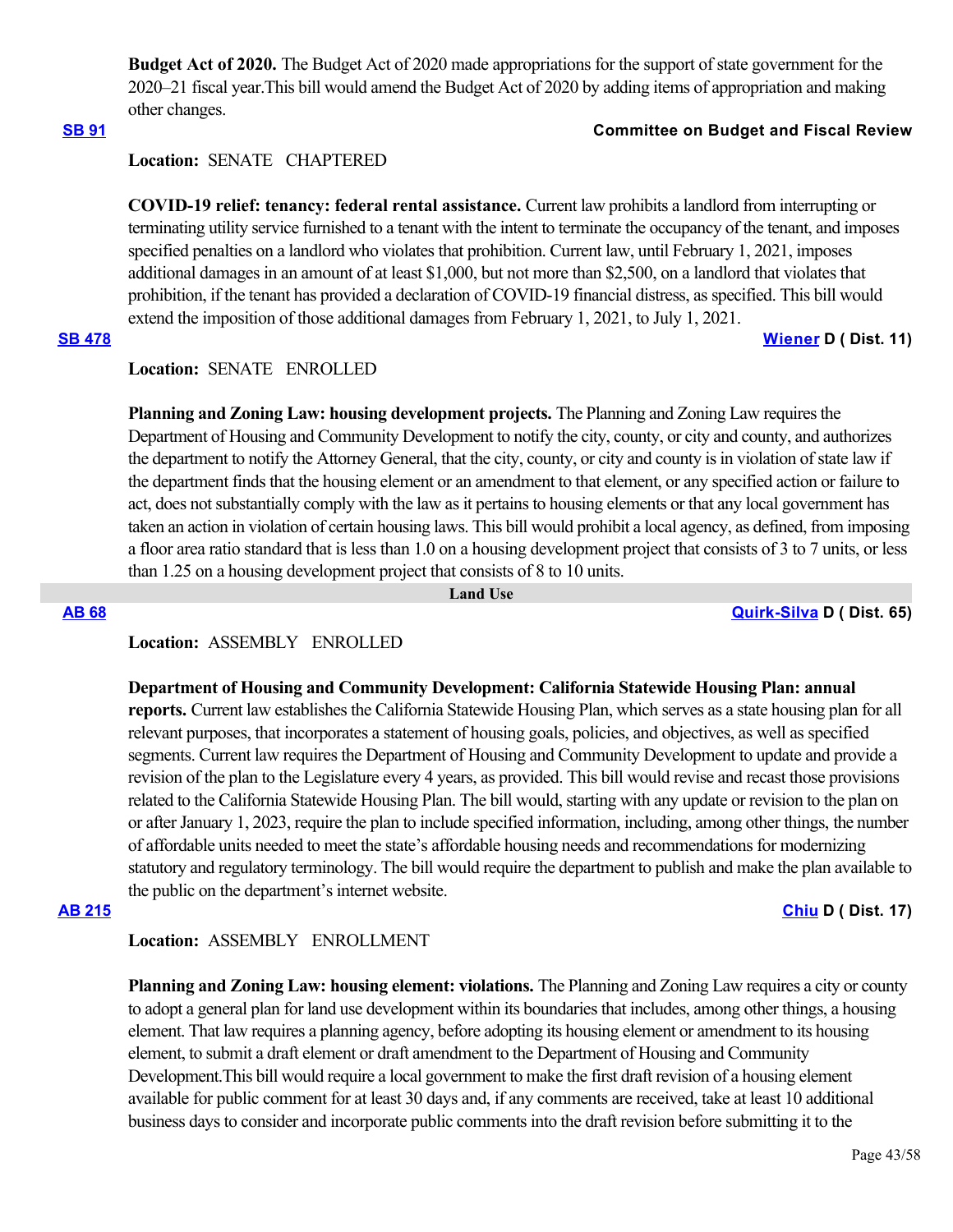department. The bill would require a local government to post any subsequent draft revision on its internet website and to email a link to the draft revision to individuals and organizations that have requested notices relating to the local government's housing element, as specified.

### **[AB 602](https://ctweb.capitoltrack.com/public/publishbillinfo.aspx?bi=hDF0dG3q70h5etCzF0PFkboQPAlzbvGNPqTUfAx8UmRydUE9IuCSh7zMZCeBGSzB) [Grayson](https://a14.asmdc.org/) D ( Dist. 14)**

# **Location:**  ASSEMBLY ENROLLED

**Development fees: impact fee nexus study.** Current law requires a city, county, or special district that has an internet website to make available on its internet website certain information, as applicable, including its current schedule of fees and exactions. This bill, among other things, would require, on and after January 1, 2022, a local agency that conducts an impact fee nexus study to follow specific standards and practices, including, but not limited to, (1) that prior to the adoption of an associated development fee, an impact fee nexus study be adopted, (2) that the study identify the existing level of service for each public facility, identify the proposed new level of service, and include an explanation of why the new level of service is necessary, and (3) if the study is adopted after July 1, 2022, either calculate a fee levied or imposed on a housing development project proportionately to the square footage of the proposed units, or make specified findings explaining why square footage is not an appropriate metric to calculate the fees.

### **[AB 803](https://ctweb.capitoltrack.com/public/publishbillinfo.aspx?bi=Tdd8bsbeiUELQyyYw%2BsWoO2qTWTYgplr52s9YEDa783emScti0UsRWWIX%2FJhh6qb) [Boerner Horvath](https://a76.asmdc.org/) D ( Dist. 76)**

# **Location:**  ASSEMBLY CHAPTERED

**Starter Home Revitalization Act of 2021.** The Planning and Zoning Law requires a city or county to adopt a general plan for land use development within its boundaries that includes, among other things, a housing element. Current law provides for various incentives intended to facilitate and expedite the construction of affordable housing. This bill would authorize a development proponent to submit an application for the construction of a small home lot development, as defined, that meets specified criteria. The bill would require a small home lot development to be located on a parcel that is no larger than 5 acres, is substantially surrounded by qualified urban uses, as defined, and is zoned for multifamily residential use.

**[AB 838](https://ctweb.capitoltrack.com/public/publishbillinfo.aspx?bi=Brkey8VtQoOavWLWDZaTRHt%2BXG22Hf%2Byt%2Frm7NaMxEbP3SbR00W7tGhDSxswVqY7) [Friedman](https://a43.asmdc.org/) D ( Dist. 43)**

**Location:**  ASSEMBLY ENROLLED

**State Housing Law: enforcement response to complaints.** Would, beginning July 1, 2022, require a city or county that receives a complaint of a substandard building or a lead hazard violation, as specified, from a tenant, resident, or occupant, or an agent of a tenant, resident, or occupant, except as specified, to inspect the building, portion of the building intended for human occupancy, or premises of the building, document the lead hazard violations that would be discovered based upon a reasonably competent and diligent visual inspection of the property and identify any building, portion of a building intended for human occupancy, or premises on which such a building is located that is determined to be substandard, as applicable. The bill would require the city or county, as applicable, to advise the owner or operator of each violation and of each action that is required to be taken to remedy the violation and to schedule a reinspection to verify correction of the violations.

**[AB 1029](https://ctweb.capitoltrack.com/public/publishbillinfo.aspx?bi=Nia9gqfh7C%2BtS%2FVln1QQzZyxuJdQdJa2mnIz8VDSVEwB%2FVAnrft1A8mPJioqitz2) [Mullin](https://a22.asmdc.org/) D ( Dist. 22)**

# **Location:**  ASSEMBLY ENROLLED

**Housing elements: prohousing local policies.** Would add the preservation of affordable housing units through the extension of existing project-based rental assistance covenants to avoid the displacement of affected tenants and a reduction in available affordable housing units to the list of specified prohousing local policies.

**[SB 10](https://ctweb.capitoltrack.com/public/publishbillinfo.aspx?bi=2W8UaHb2VoW73%2FsPXZrpP0TRvn5LYH%2BS9OLubpPADZ2EgLTzy%2BGOCuy1VYRGAhY1) [Wiener](http://sd11.senate.ca.gov/) D ( Dist. 11)**

**Location:**  SENATE CHAPTERED

**Planning and zoning: housing development: density.** Would, notwithstanding any local restrictions on adopting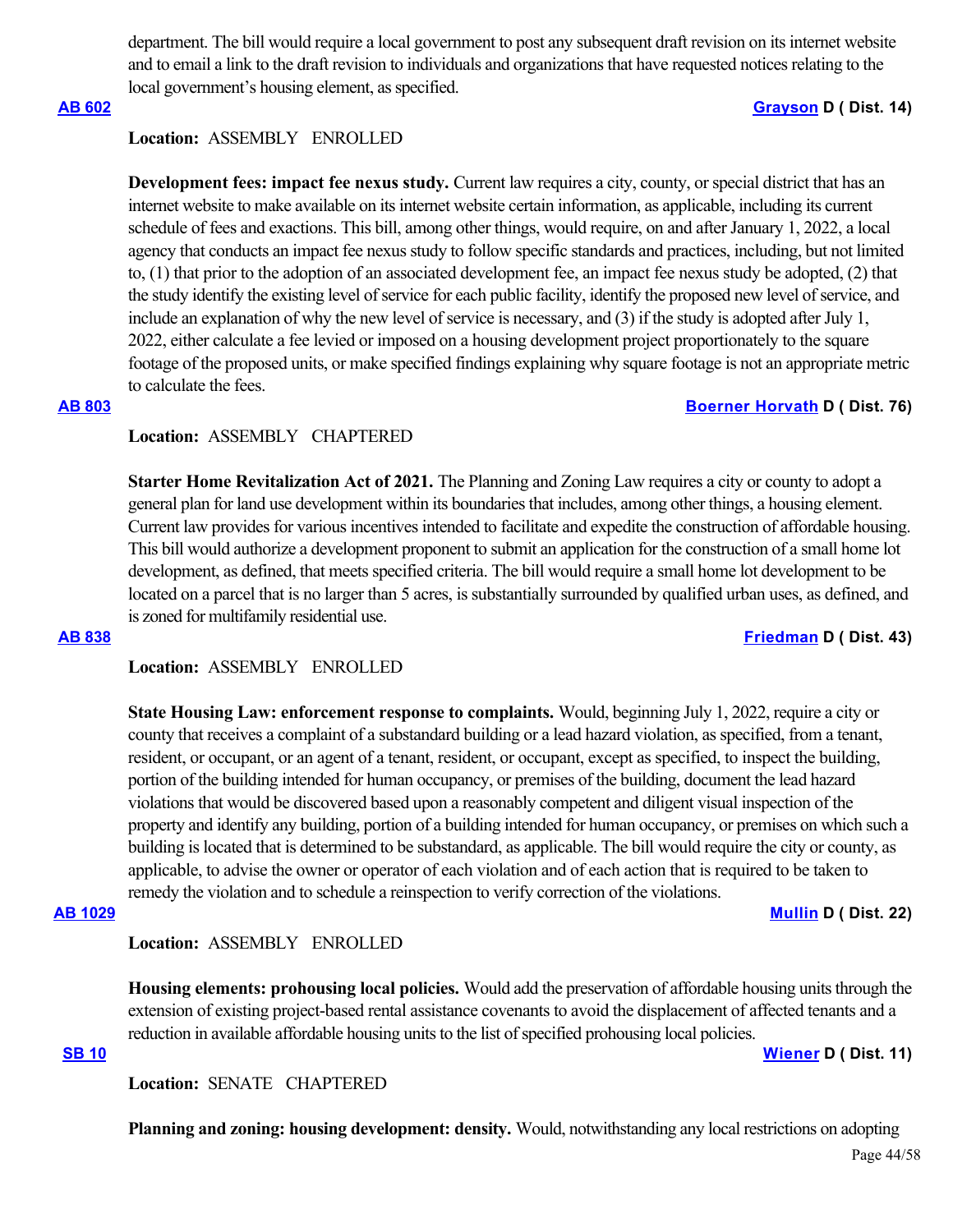zoning ordinances, authorize a local government to adopt an ordinance to zone any parcel for up to 10 units of residential density per parcel, at a height specified in the ordinance, if the parcel is located in a transit-rich area or an urban infill site, as those terms are defined. The bill would prohibit a local government from adopting an ordinance pursuant to these provisions on or after January 1, 2029. The bill would specify that an ordinance adopted under these provisions, and any resolution to amend the jurisdiction's General Plan, ordinance, or other local regulation adopted to be consistent with that ordinance, is not a project for purposes of the California Environmental Quality Act. The bill would prohibit an ordinance adopted under these provisions from superceding a local restriction enacted or approved by a local initiative that designates publicly owned land as open-space land or for park or recreational purposes.

### **[SB 60](https://ctweb.capitoltrack.com/public/publishbillinfo.aspx?bi=TPfGa%2F8lPJ%2BXVXT4VqzlY6jFfW3YNvcg6rr4YbJoBumSQwySw3Qhis9bv1tnXJMw) [Glazer](http://sd07.senate.ca.gov/) D ( Dist. 7)**

# **Location:**  SENATE ENROLLED

**Residential short-term rental ordinances: health or safety infractions: maximum fines.** Current law sets specific monetary limits on the fines that may be imposed by city or county authorities for any violation of local building and safety codes that is an infraction, as prescribed. Current law requires a city or county levying fines pursuant to these provisions to establish a process for granting a hardship waiver in certain cases. This bill would, notwithstanding those provisions and with certain exceptions, raise the maximum fines for violation of an ordinance relating to a residential short-term rental, as defined, that is an infraction and poses a threat to health or safety, to \$1,500 for a first violation, \$3,000 for a 2nd violation of the same ordinance within one year, and \$5,000 for each additional violation of the same ordinance within one year of the first violation. The bill would make these violations subject to the process for granting a hardship waiver.

**Position: San Bernardino County Support**

**[SB 478](https://ctweb.capitoltrack.com/public/publishbillinfo.aspx?bi=J7PEN77%2BN7IbyI5nBqINBTwLxql8J9U4xIrboE3VEYIEu6T8jy1dHWET7x%2BL15S8) [Wiener](http://sd11.senate.ca.gov/) D ( Dist. 11)**

# **Location:**  SENATE ENROLLED

**Planning and Zoning Law: housing development projects.** The Planning and Zoning Law requires the Department of Housing and Community Development to notify the city, county, or city and county, and authorizes the department to notify the Attorney General, that the city, county, or city and county is in violation of state law if the department finds that the housing element or an amendment to that element, or any specified action or failure to act, does not substantially comply with the law as it pertains to housing elements or that any local government has taken an action in violation of certain housing laws. This bill would prohibit a local agency, as defined, from imposing a floor area ratio standard that is less than 1.0 on a housing development project that consists of 3 to 7 units, or less than 1.25 on a housing development project that consists of 8 to 10 units.

### **Law and Justice / Courts**

# **[AB 143](https://ctweb.capitoltrack.com/public/publishbillinfo.aspx?bi=gyX8lwsP%2F9vTssif54SzDQmXO%2Fr6ctDN%2B0sjSMsP5jBaig%2BA7wAXMhmd4%2BZBYlmY) Committee on Budget**

# **Location:**  ASSEMBLY CHAPTERED

**Courts.** The California Constitution vests the judicial power of the state in the Supreme Court, courts of appeal, and superior courts, and establishes the Judicial Council to, among other things, adopt rules of court and perform functions prescribed by statute. Current law establishes the State Court Facilities Construction Fund and the Immediate and Critical Needs Account within that fund. This bill would abolish the Immediate and Critical Needs Account and make the State Court Facilities Construction Fund its successor fund, by, among other things, transferring all assets, revenues, and obligations of the Immediate and Critical Needs Account to the State Court Facilities Construction Fund.

### **[AB 262](https://ctweb.capitoltrack.com/public/publishbillinfo.aspx?bi=y0TbKDW5ooqRbDaLWP3uvH36FCi4y%2FGD0vLrEqEapJGzcNdVmKdbeG4O57RgDWul) [Patterson](https://ad23.asmrc.org/) R ( Dist. 23)**

**Location:**  ASSEMBLY ENROLLED

**Human trafficking: vacatur relief for victims.** Current law allows a person who was arrested or convicted of a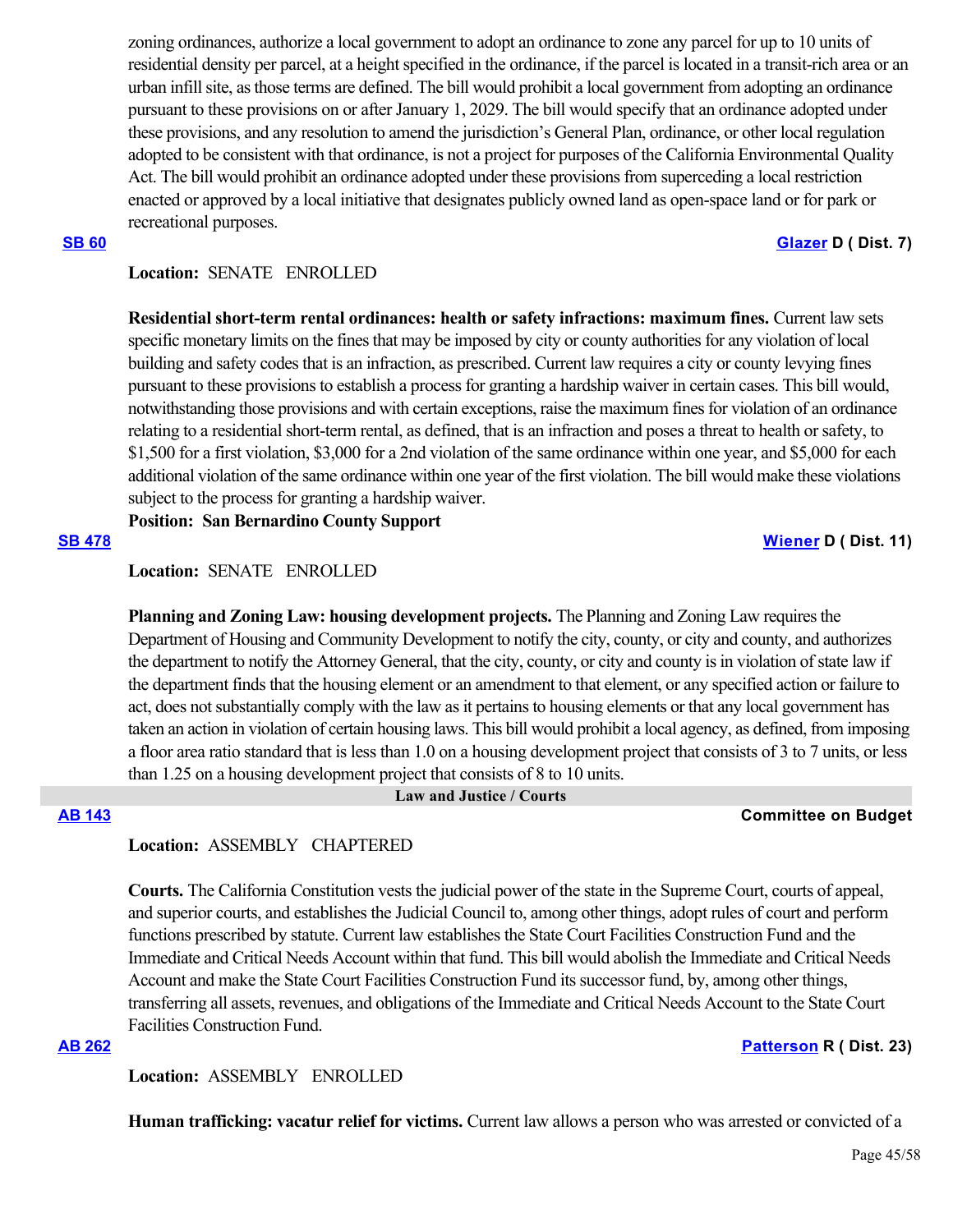nonviolent offense while they were a victim of human trafficking to petition the court for vacatur relief. Current law requires the petitioner to establish by clear and convincing evidence that the arrest and conviction was the direct result of being a victim of human trafficking. Current law requires that a petition be made and heard within a reasonable time after the person has ceased to be a victim of human trafficking, or within a reasonable time after the petitioner has sought services, whichever is later. Current law allows a petitioner, or the petitioner's attorney, to be excused from appearing in person at a hearing on the petition only if the court finds a compelling reason why the petitioner cannot attend, in which case existing law allows the petitioner to appear by electronic means. This bill would prohibit a court from refusing to hear the petition on the basis of the petitioner's outstanding fines and fees or the petitioner's failure to meet the conditions of probation.

### **[AB 481](https://ctweb.capitoltrack.com/public/publishbillinfo.aspx?bi=xlbNmHSPTN1HLIssSzgUhTorsZ0V65CWQr543X5Y9UwUSUh4eNXWy6o0Trvm4yhM) [Chiu](https://a17.asmdc.org/) D ( Dist. 17)**

# **Location:**  ASSEMBLY ENROLLED

Law enforcement and state agencies: military equipment: funding, acquisition, and use. Would require a law enforcement agency, defined to include specified entities, to obtain approval of the applicable governing body, by adoption of a military equipment use policy, as specified, by ordinance at a regular meeting held pursuant to specified open meeting laws, prior to taking certain actions relating to the funding, acquisition, or use of military equipment, as defined. The bill would also require similar approval for the continued use of military equipment acquired prior to January 1, 2022.

### **[AB 546](https://ctweb.capitoltrack.com/public/publishbillinfo.aspx?bi=thZ0N%2BpJryuMdZwJrHWbKoyN1vPEbc3g697O5T16%2B1cJXHEOJJq23kAYQYEvVf%2Ft) [Maienschein](https://a77.asmdc.org/) D ( Dist. 77)**

**Location:**  ASSEMBLY ENROLLED

**Dependent children: documents: housing.** Would, at the last regularly scheduled review hearing held before a dependent child attains 18 years of age and at a hearing that would terminate dependency jurisdiction over a nonminor dependent who has attained 18 years of age, additionally require the county welfare department to include in its report whether housing referrals or assistance have been successful at securing housing, and, if not, what different or additional services have been provided by the department, or by another county department or agency, that are intended to prevent the minor or nonminor from becoming homeless if jurisdiction is terminated, and the permanency of the housing, if known.

**[AB 624](https://ctweb.capitoltrack.com/public/publishbillinfo.aspx?bi=3VP1UUSIaFHihVELx4RpFEh6XzMxGGslNRtf8%2Fhexo%2BQ71vtSmjSRj6RRiwV3VAm) [Bauer-Kahan](https://a16.asmdc.org/) D ( Dist. 16)**

**Location:**  ASSEMBLY ENROLLED

**Juveniles: transfer to court of criminal jurisdiction: appeals.** Current law subjects a minor between 12 and 17 years of age, inclusive, who violates any federal, state, or local law or ordinance to, and a minor under 12 years of age who is alleged to have committed specified serious offenses to the jurisdiction of the juvenile court, which may adjudge the minor to be a ward of the court. Current law authorizes the district attorney to make a motion to transfer a minor from juvenile court to a court of criminal jurisdiction in a case in which a minor is alleged to have committed a felony when the minor was 16 years of age or older, or in a case in which a specified serious offense is alleged to have been committed by a minor when the minor was 14 or 15 years of age, but the minor was not apprehended prior to the end of juvenile court jurisdiction. This bill would make an order transferring a minor from a juvenile court to a court of criminal jurisdiction subject to appeal. This bill would require an order transferring a minor from the juvenile court to a court of criminal jurisdiction to be subject to immediate appellate review if a notice of appeal is filed within 30 days of the order transferring the minor.

### **[AB 841](https://ctweb.capitoltrack.com/public/publishbillinfo.aspx?bi=STQyvr5UN9ogDE0GYAaB%2FnFoY2a9y6Lchm0mKvsgCD6%2FqlS%2Fjk67RO58K%2FIdL46A) [Cunningham](https://ad35.asmrc.org/) R ( Dist. 35)**

# **Location:**  ASSEMBLY CHAPTERED

**Dependant children.** Current law establishes the jurisdiction of the juvenile court, which may adjudge a child to be a dependent of the court under certain circumstances, including when the child suffered, or there is a substantial risk that the child will suffer, serious physical harm or illness as a result of the failure or inability of their parent or guardian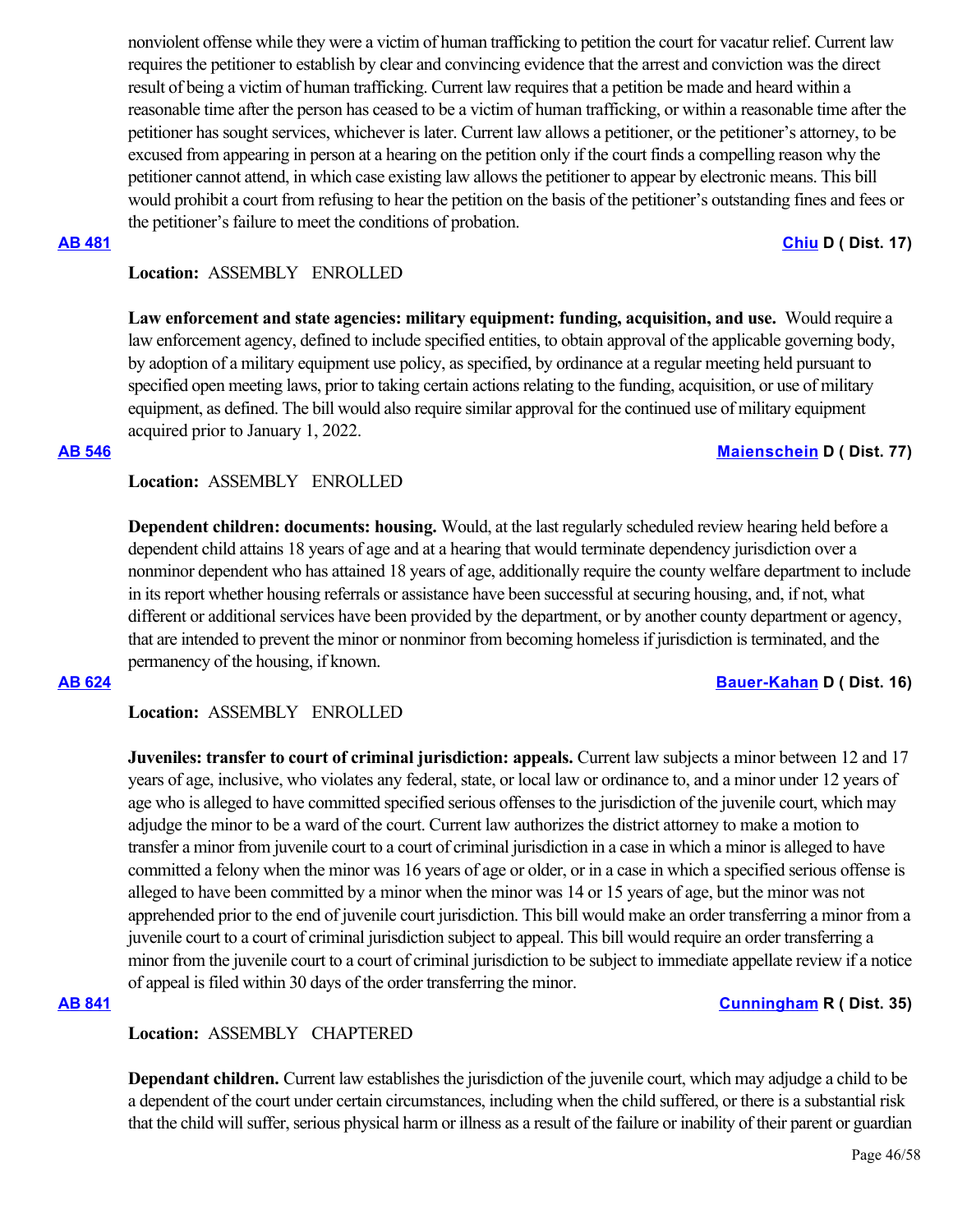to adequately supervise or protect the child, or a parent willfully or negligently fails to provide the child with adequate food, clothing, shelter, or medical treatment. Current law prohibits a child from being found to be a child so described solely due to the lack of an emergency shelter for the family. This bill would additionally prohibit a child from being found to be a child as described above solely due to the failure of the child's parent or alleged parent to seek court orders for custody of the child.

### **[AB 1243](https://ctweb.capitoltrack.com/public/publishbillinfo.aspx?bi=CRN7dkk4DBv%2BMJYuYNQPOzNg%2FLSfMFDrHETIKIg77vuCZ2EBOYOtKOu46ykKWjXi) [Rubio, Blanca](https://a48.asmdc.org/) D ( Dist. 48)**

# **Location:**  ASSEMBLY ENROLLED

**Protective orders: elder and dependent adults.** Current law authorizes an elder or dependent adult who has suffered abuse, or another person who is legally authorized to seek that relief on behalf of that elder or dependent adult, to seek a protective order and governs the procedures for issuing that order. Current law defines protective order for purposes of these provisions to include an order enjoining a party from specified forms of abuse, including attacking, stalking, threatening, or harassing an elder or dependent adult, an order excluding a party from the elder or dependent adult's residence, or an order enjoining a party from specified behavior that the court determines is necessary. This bill would include within the definition of protective order an order enjoining a party from isolating an elder or dependent adult. The bill would require certain requirements to be met for that order to be issued, including a showing by a preponderance of the evidence that the respondent's past act or acts of isolation of the elder or dependent adult prevented contact with the interested party and that the elder or dependent adult desires contact with the interested party, as specified.

### **[SB 81](https://ctweb.capitoltrack.com/public/publishbillinfo.aspx?bi=lRndb6fGjwSlXVwNfEvnkqBYteB4A28MZzLkAoQV2KkukCoQHSQziCLlSfMPwL08) [Skinner](http://sd09.senate.ca.gov/) D ( Dist. 9)**

### **Location:**  SENATE ENROLLED

**Sentencing: dismissal of enhancements.** Current law generally authorizes a court to dismiss an action or to strike or dismiss an enhancement in the furtherance of justice.This bill would, except as specified, require a court to dismiss an enhancement if it is in the furtherance of justice to do so. The bill would require a court to consider and afford great weight to evidence offered by the defendant to prove that specified mitigating circumstances are present. The bill would provide that proof of the presence of one or more specified mitigating circumstances weighs greatly in favor of dismissing an enhancement, unless the court finds that dismissal would endanger public safety, as defined.

### **[SB 92](https://ctweb.capitoltrack.com/public/publishbillinfo.aspx?bi=JfJdKyjV4lhXZ2btoyQbFuA4eoRjbLJl5HwRydvUT2cUEyV8%2BoSRX99KhmEW6cyi) Committee on Budget and Fiscal Review**

### **Location:**  SENATE CHAPTERED

**Juvenile Justice.** Current law establishes the Division of Juvenile Justice within the Department of Corrections and Rehabilitation to operate facilities to house specified juvenile offenders. Current law, commencing July 1, 2021, prohibits further commitment of wards to the Division of Juvenile Justice unless the ward is otherwise eligible to be committed to the division and a motion was filed to transfer the ward from the juvenile court to a court of criminal jurisdiction. Current law requires that all wards committed to the division prior to July 1, 2021, remain within the custody of the division until the ward is discharged, released, or transferred. This bill would require a court to consider, as an alternative to commitment to the Division of Juvenile Justice, placement in local programs established as a result of the realignment of wards from the Division of Juvenile Justice to county-based custody

# **[SB 383](https://ctweb.capitoltrack.com/public/publishbillinfo.aspx?bi=6oGKNhxFj%2F4XlHtEnb%2Fgn7dk7qu9vSTVAaKm1BEQ6a78zt2sFozhxY9asFU3CzrT) [Cortese](http://sd15.senate.ca.gov/) D ( Dist. 15)**

### **Location:**  SENATE ENROLLED

**Juveniles: informal supervision: deferred entry of judgment.** Current law authorizes a probation officer, in certain circumstances, to delineate a specific program of supervision for a minor who is alleged to have committed a crime. Current law makes a minor ineligible for that program of supervision for specified reasons, including if the minor is alleged to have sold or possessed for sale a controlled substance or is alleged to have committed an offense in which the restitution owed to the victim exceeds \$1,000, except in those unusual cases in where the interest of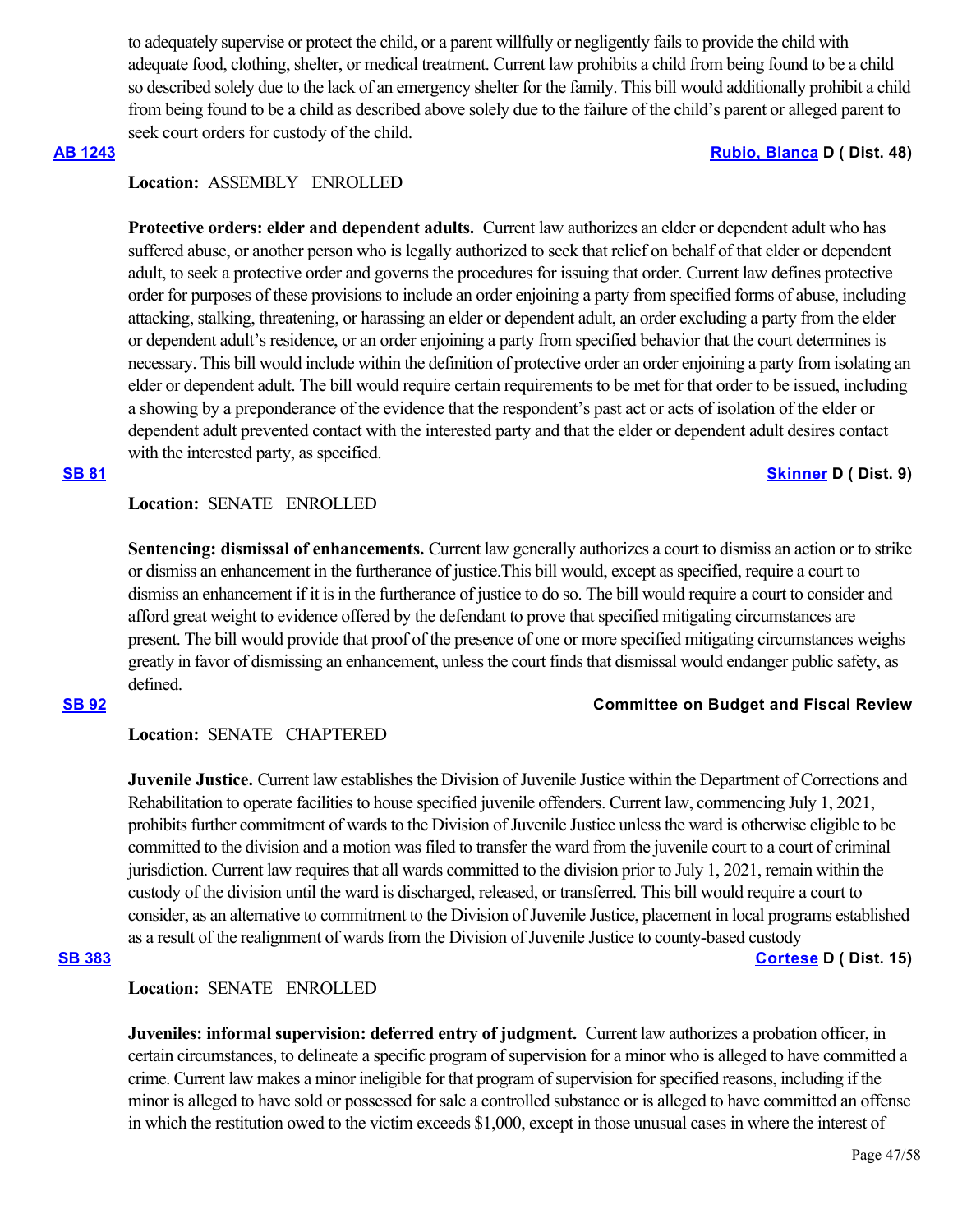justice would best be served. The Gang Violence and Juvenile Crime Prevention Act of 1998, approved as Proposition 21 at the March 7, 2000, statewide primary election, also makes a minor ineligible for this program of supervision if the minor is alleged to have committed a felony offense when the minor was at least 14 years of age, except in unusual cases in which the court determines that the interest of justice would best be served by placement of the minor in the program of supervision. The Legislature may directly amend Proposition 21 by a statute passed in each house by a 2/3 vote, or by a statute that becomes effective only when approved by the voters. This bill would delete the prohibitions on including in that program of supervision minors alleged to have sold or possessed for sale a controlled substance, minors alleged to have committed certain offenses related to controlled substances while on school grounds, and minors alleged to have committed a felony offense when the minor was at least 14 years of age.

# **[SB 578](https://ctweb.capitoltrack.com/public/publishbillinfo.aspx?bi=eOYqZtxGPsud86GZnbsGfqcDWe9no%2BWOkqhNpVvqoVDQKURNteTIzkLTNg%2BUZ5pZ) [Jones](https://jones.cssrc.us/) R ( Dist. 38)**

# **Location:**  SENATE ENROLLED

**Lanterman-Petris-Short Act: hearings.** The Lanterman-Petris-Short Act authorizes the involuntary commitment and treatment of persons with specified mental health disorders for the protection of the persons so committed, and authorizes a conservator of the person, of the estate, or of the person and the estate to be appointed for a person who is gravely disabled as a result of a mental health disorder or impairment by chronic alcoholism, and designates procedures for hearing a petition for that purpose. Existing law authorizes a party to a hearing under the act to demand that the hearing be public, and be held in a place suitable for attendance by the public. This bill would require a hearing held under the act to be presumptively closed to the public if that hearing involves the disclosure of confidential information.

### **[SB 586](https://ctweb.capitoltrack.com/public/publishbillinfo.aspx?bi=9X1B6v%2B6dI3d57LZ9gjXCIxR8h8OWbkhp6wcUcHILQnbW9fn2SgmfjmtZUYuoeSm) [Bradford](http://sd35.senate.ca.gov/) D ( Dist. 35)**

# **Location:**  SENATE ENROLLED

**Peace officers: certification.** Proposed law, as proposed to be added by Senate Bill 2 of the 2021-22 Regular Session, authorizes the Commission on Peace Officer Standards and Training to revoke a certified peace officer's certification under specified circumstances, and states that an action by a law enforcement agency or decision resulting from an appeal of an agency's action does not preclude action by the commission to investigate, suspend, or revoke a peace officer's certification. This bill would, if Senate Bill 2 of the 2021-22 Regular Session becomes operative, additionally state that whether a particular factual or legal determination in a prior appeal proceeding has preclusive effect in proceedings of the commission would be governed by the existing law of collateral estoppel.

 **Public Health**

# **[AB 133](https://ctweb.capitoltrack.com/public/publishbillinfo.aspx?bi=l2i%2FtQ7Po3AxGWz9R2iAsfNJwrNM%2F90dI145r1YwOT3QaXmjvEUeS2NBFIwpdfdf) Committee on Budget**

### **Location:**  ASSEMBLY CHAPTERED

**Health.** Current law establishes the Office of Statewide Health Planning and Development (OSHPD), under the control of an executive officer known as the Director of Statewide Health Planning and Development. The office is vested with all the duties, powers, purposes, and responsibilities of the State Department of Public Health relating to health planning and research development. Current law creates the health care workforce clearinghouse to serve as the central source of health care workforce and education data in the state to collect data regarding health care workers, including the supply of health care workers and current and forecasted demand for health care workers. This bill would rename the Office of Statewide Health Planning and Development as the Department of Health Care Access and Information. The bill would repeal numerous duties and programs currently carried out by the OSHPD, including, among others, rural health care transition oversight, the Steven M. Thompson Medical School Scholarship Program, and the Postsurgical Care Demonstration Project.

### **[SB 97](https://ctweb.capitoltrack.com/public/publishbillinfo.aspx?bi=O9nHo4x86tQqyowZHr2eN38IqDOt5Ay9gnoGrgU2dG95v%2FkhlUQhTExB5%2FP7kofh) [Roth](http://sd31.senate.ca.gov/) D ( Dist. 31)**

**Location:**  SENATE ENROLLED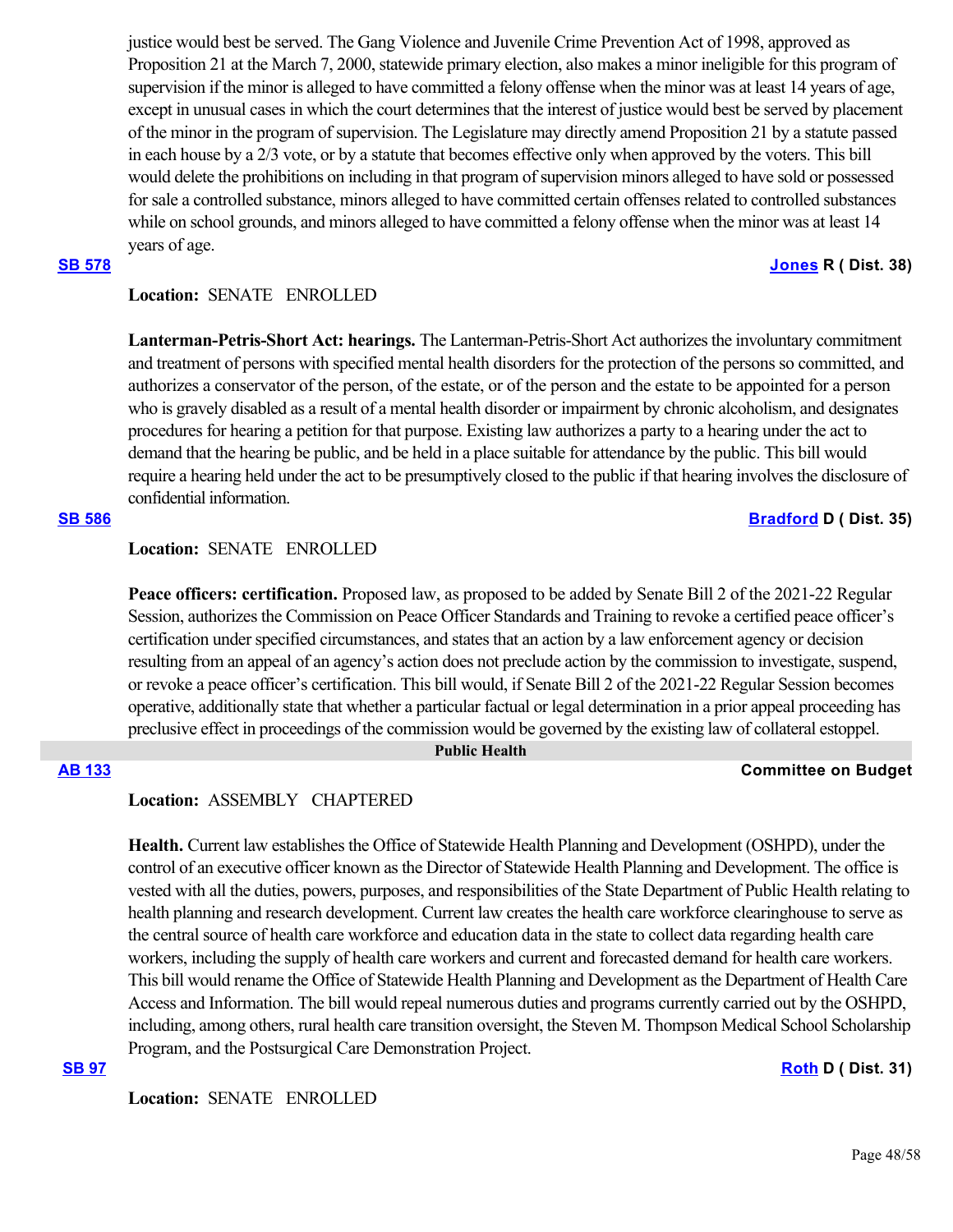**Pupil health: type 1 diabetes information: parent notification.** Would require the State Department of Education to develop type 1 diabetes informational materials for the parents and guardians of pupils, as specified, and would require those informational materials to be made available to each school district, county office of education, and charter school through the department's internet website. The bill would require, on and after January 1, 2023, school districts, county offices of education, and charter schools to make those materials available to the parent or guardian of a pupil when the pupil is first enrolled in elementary school, or as part of a certain notification. By imposing additional requirements on school districts, county offices of education, and charter schools, the bill would impose a state-mandated local program.

### **[SB 336](https://ctweb.capitoltrack.com/public/publishbillinfo.aspx?bi=niZ0CSE40hnqV3OTVAREG%2FOJwt2hEIHd7VoaQUsluFJ%2FklldssIh3Cd8G3VTCwo3) [Ochoa Bogh](https://ochoa-bogh.cssrc.us/) R ( Dist. 23)**

# **Location:**  SENATE ENROLLED

**Public health: COVID-19.** Would require, when the State Department of Public Health issues a statewide order or mandatory guidance, or when a local health officer issues an order, related to preventing the spread of COVID-19, as defined, or protecting public health against a threat of COVID-19, that they publish on their internet website the order or guidance and the date that the order or guidance takes effect. The bill would also require the department or local health officer to create an opportunity for local communities, businesses, nonprofit organizations, individuals, and others to sign up for an email distribution list relative to changes to the order or guidance.

 **Public Lands**

**[AB 1183](https://ctweb.capitoltrack.com/public/publishbillinfo.aspx?bi=8sxP%2BN2IV379khTlN2v3h3E8OcjcvSekdleRbpmAfaS4tiTsBm7Q2HSMW9f2Z65D) [Ramos](https://a40.asmdc.org/) D ( Dist. 40)**

**Location:**  ASSEMBLY ENROLLED

**California Desert Conservation Program.** Would establish the California Desert Conservation Program under the administration of the Conservation Board to: (1) protect, preserve, and restore the natural, cultural, and physical resources of the portions of the Mojave and Colorado Deserts region in California through the acquisition, restoration, and management of lands, (2) promote the protection and restoration of the biological diversity of the region, as specified, (3) provide for resilience in the region to climate change, as provided, (4) protect and improve air quality and water resources within the region, and (5) undertake efforts to enhance public use and enjoyment of lands owned by the public, as provided.

### **[SB 266](https://ctweb.capitoltrack.com/public/publishbillinfo.aspx?bi=4VP7cveFsR8P8MFYu%2B1sfXlUQ6MzDlHps2kKrKLJSWMaL5d2ZN4UfGDDNqasl%2Brk) [Newman](https://sd29.senate.ca.gov/) D ( Dist. 29)**

**Location:**  SENATE ENROLLED

**State park system: Chino Hills State Park: expansion.** Would require the Department of Parks and Recreation to provide assistance acquiring and accepting land immediately adjacent to, and that expands, Chino Hills State Park, by transferring 3 specified properties into the state park system. The bill would require the department to manage the acquired properties and parcels with specified funds as part of the Chino Hills State Park, as provided.

 **Public Safety**

**[AB 26](https://ctweb.capitoltrack.com/public/publishbillinfo.aspx?bi=QajVk%2B%2B3uqhJ%2FELP1oZEB4Dd1L9zqaYTBBnHT%2FX7aGxIsqycLpYwC%2Fp3dZsNWwq6) [Holden](https://a41.asmdc.org/) D ( Dist. 41)**

**Location:**  ASSEMBLY ENROLLED

**Peace officers: use of force.** Current law requires each law enforcement agency, on or before January 1, 2021, to maintain a policy that provides a minimum standard on the use of force. Current law requires that policy, among other things, to require that officers report potential excessive force to a superior officer when present and observing another officer using force that the officer believes to be unnecessary, and to require that officers intercede when present and observing another officer using force that is clearly beyond that which is necessary, as specified. This bill would require those law enforcement policies to require those officers to immediately report potential excessive force, as defined.

# **[AB 43](https://ctweb.capitoltrack.com/public/publishbillinfo.aspx?bi=0bhPTSM827vuBRR2brGMkA%2BbMM78NshDnDR4K4ulp8uhWKnFDVdcW4oQJzwaB%2Bkj) [Friedman](https://a43.asmdc.org/) D ( Dist. 43)**

**Location:**  ASSEMBLY ENROLLED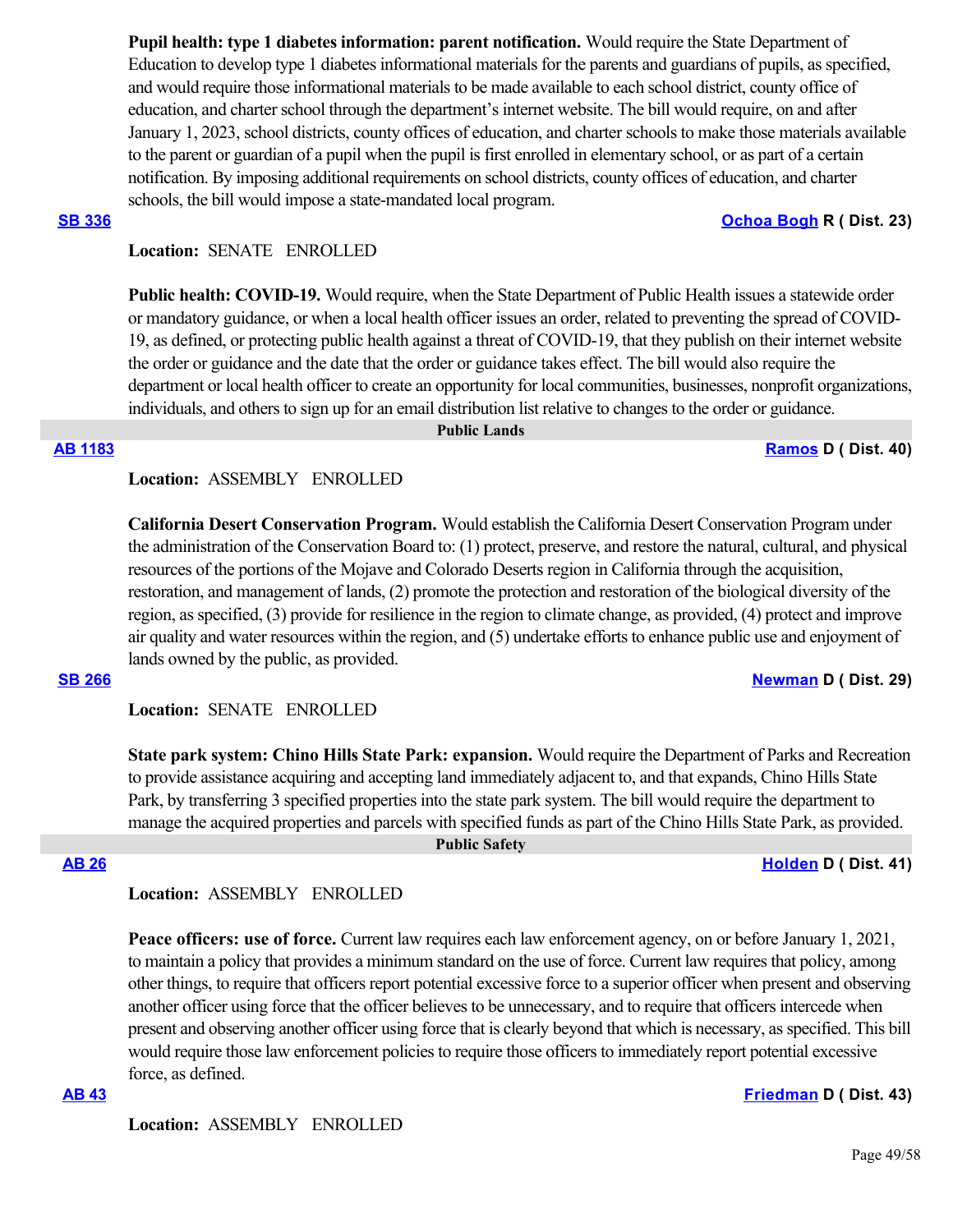**Traffic safety.** Current law establishes various default speed limits for vehicles upon highways, as specified. Current law authorizes state and local authorities to adjust these default speed limits, as specified, based upon certain findings determined by an engineering and traffic survey. Existing law defines an engineering and traffic survey and prescribes specified factors that must be included in the survey, including prevailing speeds and road conditions. Current law authorizes local authorities to consider additional factors, including pedestrian and bicyclist safety. This bill would authorize local authorities to consider the safety of vulnerable pedestrian groups, as specified.

**[AB 48](https://ctweb.capitoltrack.com/public/publishbillinfo.aspx?bi=TmRq5ZWdAfmmrGmDbKpylX%2Fw9NSVUuXA70OElO7wa2G%2BlRdeqbSyfwVWySb2RPPQ) [Gonzalez, Lorena](https://a80.asmdc.org/) D ( Dist. 80)**

# **Location:**  ASSEMBLY ENROLLED

**Law enforcement: use of force.** Would prohibit the use of kinetic energy projectiles or chemical agents by any law enforcement agency to disperse any assembly, protest, or demonstration, except in compliance with specified standards set by the bill, and would prohibit their use solely due to a violation of an imposed curfew, verbal threat, or noncompliance with a law enforcement directive. The bill would include in the standards for the use of kinetic energy projectiles and chemical agents to disperse gatherings the requirement that, among other things, those weapons only be used to defend against a threat to life or serious bodily injury to any individual, including a peace officer, or to bring an objectively dangerous and unlawful situation safely and effectively under control. **[AB 57](https://ctweb.capitoltrack.com/public/publishbillinfo.aspx?bi=qYF6SZxjm6pxZTT7D3pzzJyjeSwS0dfR935n23u%2Fo0IGBAafihbEsIdV9iznsV4d) [Gabriel](https://a45.asmdc.org/) D ( Dist. 45)**

# **Location:**  ASSEMBLY ENROLLED

**Law enforcement: hate crimes.** Current law requires any local law enforcement agency that adopts or updates a hate crime policy to include specified information in that policy, including information on bias motivation.This bill would include a statement of legislative findings and declarations and require the basic course curriculum on the topic of hate crimes to be developed in consultation with subject matter experts, as specified. The bill would, subject to an appropriation of funds for this purpose in the annual Budget Act or other statute, require the Commission on Peace Officer Standards and Training (POST) to update the basic course to include the viewing of a specified video course developed by POST. The bill would also require POST to make the video available via the online learning portal, and would require all peace officers to complete specified training materials no later than one year after the commission makes the updated course available. The bill would require POST to develop and periodically update an interactive course on hate crimes for in-service peace officers, and require officers to take the course every 6 years.

# **[AB 89](https://ctweb.capitoltrack.com/public/publishbillinfo.aspx?bi=Pj4LhiFHTdWPgL3IzWdGRRATnugepVEd%2FZJaN4ZNo8w1Ll0B5pIYlmiOU59UPXKD) [Jones-Sawyer](https://a59.asmdc.org/) D ( Dist. 59)**

# **Location:**  ASSEMBLY ENROLLMENT

**Peace officers: minimum qualifications.** Current law requires the Commission on Peace Officer Standards and Training (POST) to establish a certification program for specified peace officers, including officers of the Department of the California Highway Patrol. Current law requires the commission to establish basic, intermediate, advanced, supervisory, management, and executive certificates for the purpose of fostering the education and experience necessary to perform general police service duties. Current law requires certificates to be awarded on the basis of a combination of training, education, experience, and other prerequisites, as determined by the commission. This bill would require the office of the Chancellor of the California Community Colleges to develop a modern policing degree program, with the commission and other stakeholders to serve as advisors, as specified, and to submit a report on recommendations to the Legislature outlining a plan to implement the program on or before June 1, 2023.

# **[AB 120](https://ctweb.capitoltrack.com/public/publishbillinfo.aspx?bi=lBeShfC6Efpro8Mge4qRXsQ%2BGEx8LAbDcPv%2F4O03cjohYqco2mh%2Brj3DsmI7njyw) [Salas](https://a32.asmdc.org/) D ( Dist. 32)**

**Location:**  ASSEMBLY CHAPTERED

**Gambling Control Act.** Would allow the California Gambling Control Commission to take action to deny or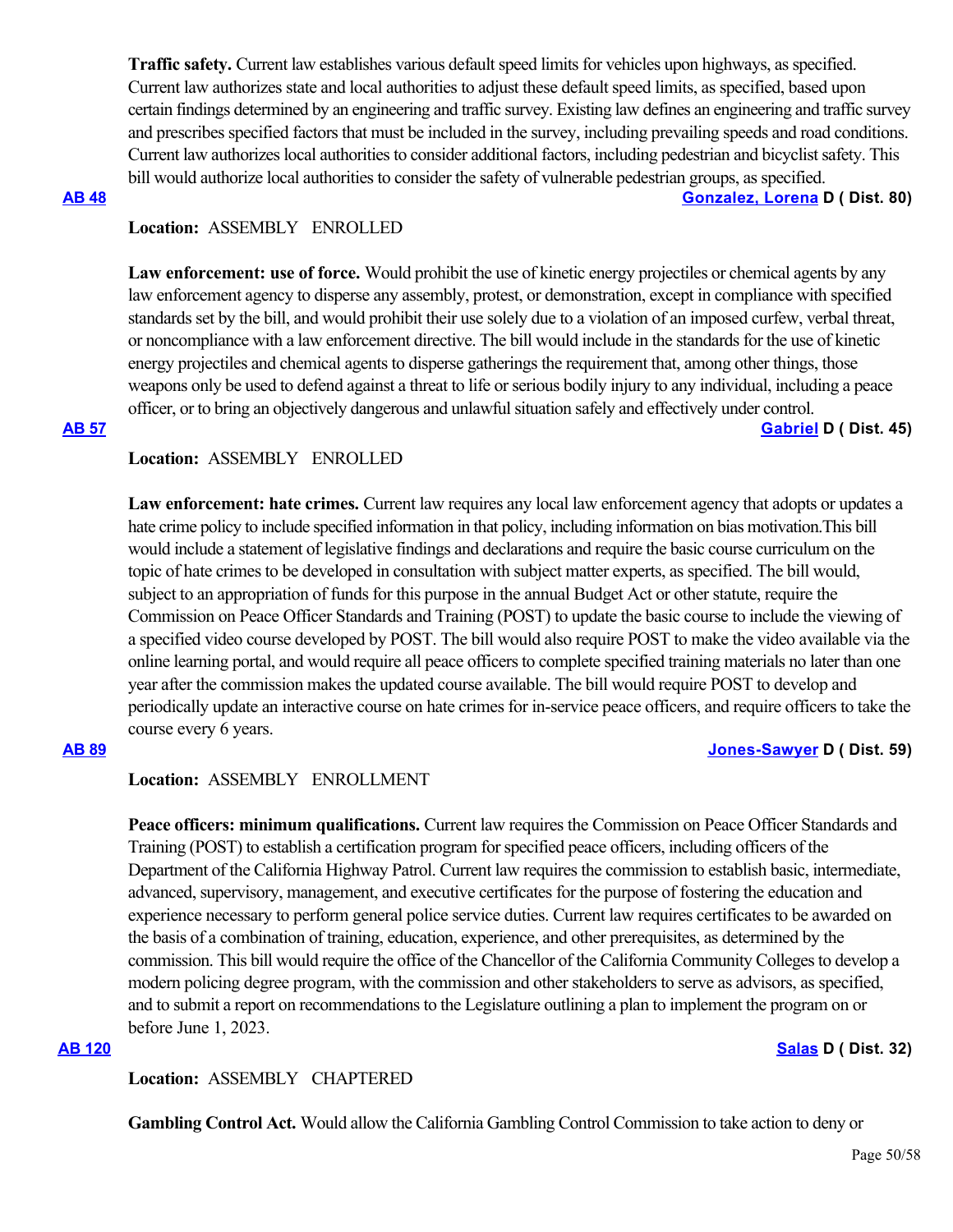approve an application at a commission meeting and would require a hearing only if requested by an applicant, upon denial of an application or if the application is approved with limits, restrictions, or conditions.

### **[AB 124](https://ctweb.capitoltrack.com/public/publishbillinfo.aspx?bi=78mCYVfua%2BZI3OAwAGqHcnahKS0q9Av0vkiJ8pKILGEssk1bJngDMeUjUScZtn6D) [Kamlager](https://a54.asmdc.org/) D ( Dist. 0)**

### **Location:**  ASSEMBLY ENROLLMENT

**Criminal procedure.** Current law allows a person who was arrested or convicted of a nonviolent offense while they were a victim of human trafficking to petition the court, under penalty of perjury, for vacatur relief. Current law requires, to receive that relief, that the person establish, by clear and convincing evidence, that the arrest or conviction was the direct result of being a victim of human trafficking. This bill would create similar relief for a person who was arrested or convicted of an offense that was the direct result of being a victim of intimate partner violence or sexual violence. By expanding the scope of the crime of perjury, this bill would impose a state-mandated local program.

### **[AB 145](https://ctweb.capitoltrack.com/public/publishbillinfo.aspx?bi=oFjQzrtrRgF52VBlUKp5cn4GRwRGle7W%2B5hXuZB5hpxEc4A9zxoMQ3U1%2BdSwkDD8) Committee on Budget**

# **Location:**  ASSEMBLY CHAPTERED

**Public safety.** Current law, commencing July 1, 2022, subject to an appropriation in the annual Budget Act, requires the Department of Justice, on a monthly basis, to review the records in the statewide criminal justice databases and to identify persons who are eligible for arrest record relief or automatic conviction record relief by having their arrest records, or their criminal conviction records, withheld from disclosure or modified, as specified. Under current law, an arrest or conviction record is eligible for this relief if, among other criteria, the arrest or conviction occurred on or after January 1, 2021. This bill would instead allow an arrest or conviction that occurred on or after January 1, 1973, to be considered for relief.

# **[AB 229](https://ctweb.capitoltrack.com/public/publishbillinfo.aspx?bi=EujA9FmXoL2ZlwhcAByCU0FBAah09n8ZdAOsa3K6LFYltFQc1vzDgRSOvTAdg8j0) [Holden](https://a41.asmdc.org/) D ( Dist. 41)**

# **Location:**  ASSEMBLY ENROLLED

**Private investigators, proprietary security services, private security services, and alarm companies: training: use of force.** Current law, the Private Investigator Act, provides for the licensure and regulation of private investigators by the Director of Consumer Affairs, and makes a violation of its provisions a crime. Existing law requires a licensee or qualified manager of a licensee who carries a deadly weapon in the course of that person's employment or business to complete a training course in the exercise of the power to arrest. This bill, on and after January 1, 2023, would eliminate that requirement.

### **[AB 287](https://ctweb.capitoltrack.com/public/publishbillinfo.aspx?bi=RkGyJL4Gbu8bVK3KHAY%2FE3f3S%2FTgYJ07yTw1N394Dv9wl2C80I%2FCy7K6KkRiw4Us) [Quirk](https://a20.asmdc.org/) D ( Dist. 20)**

**Location:**  ASSEMBLY ENROLLED

**Civil actions: statute of limitations.** MAUCRSA imposes a civil penalty on a person engaging in commercial cannabis activity without a license required by MAUCRSA of up to 3 times the amount of the license fee for each violation. MAUCRSA does not supersede or limit state agencies from exercising their existing enforcement authority. MAUCRSA authorizes a local jurisdiction to enforce its provisions and the regulations promulgated by a licensing authority if delegated the power to do so by the licensing authority, as specified. Current law generally requires an action upon a statute for a penalty or forfeiture to commence within one year. This bill would require a civil action for a penalty described above to commence within 3 years.

**[AB 779](https://ctweb.capitoltrack.com/public/publishbillinfo.aspx?bi=UKV0iTP2tLeKLMXYq4GoIzi4mtaiIBSJdjemJgExRwOQ%2Fox1DYHS8OwqVwVCeSf1) [Bigelow](https://ad05.asmrc.org/) R ( Dist. 5)**

**Location:**  ASSEMBLY ENROLLED

**Peace officers: deputy sheriffs.** Under current law, in certain counties, including the counties of Butte and Calaveras, a deputy sheriff, who is employed to perform duties exclusively or initially relating to custodial assignments with responsibilities for maintaining the operations of county custodial facilities, is a peace officer whose authority extends to any place in the state only while engaged in the performance of the duties of the officer's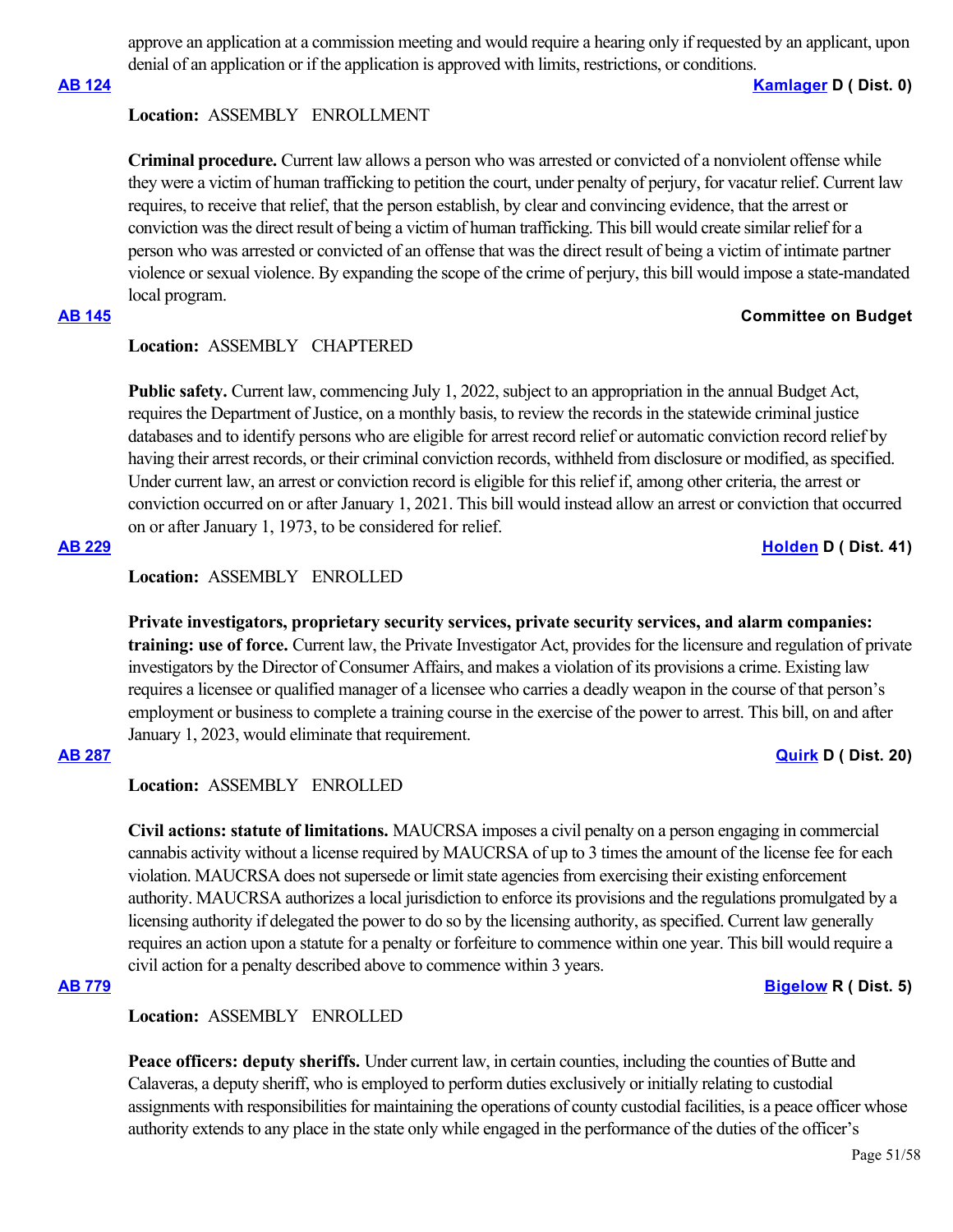employment and for the purpose of carrying out the primary function of employment relating to the officer's custodial assignments, or when performing other law enforcement duties directed by the officer's employing agency during a local state of emergency. This bill would include a deputy sheriff employed by the County of Del Norte, the County of Madera, the County of Mono, or the County of San Mateo within that definition of peace officer.

# **[AB 898](https://ctweb.capitoltrack.com/public/publishbillinfo.aspx?bi=ehFAoMYrUexAiEqFI%2BvfEk2Fgzb41LBhWqQYaitn4cojM4%2FTgTXOvOLwJ26eQ3X8) [Lee](https://a25.asmdc.org/) D ( Dist. 25)**

### **Location:**  ASSEMBLY ENROLLED

**Criminal records: automatic conviction record relief.** Would require the Department of Justice, in cases where probation has been transferred, to electronically submit notice of conviction record relief to both the transferring court and any subsequent receiving court. The bill would also require a receiving court that reduces a felony to a misdemeanor or dismisses a conviction under specified provisions to provide a disposition report to the department with the original case number from the transferring court. If probation was transferred multiple times, the bill would require the department to electronically submit notice to all involved courts in a mutually agreed upon format. The bill would further require any court receiving notice of a reduction or dismissal to update its records to reflect the same. The bill requires the receiving court to provide a receipt of records from the transferring court, including the new case number. The bill would require the transferring court to report to the department that probation was transferred and identify the receiving court and new case number, if applicable.

### **[AB 958](https://ctweb.capitoltrack.com/public/publishbillinfo.aspx?bi=eW6xuCEVq6pX4wsYqX6kIOG8ps67HgsDhB%2BdlbmUl%2FYv7zKq459OLfbr51xk3Ed8) [Gipson](https://a64.asmdc.org/) D ( Dist. 64)**

### **Location:**  ASSEMBLY ENROLLED

**Peace officers: law enforcement gangs.** Current laws defines those persons who are peace officers, the entities authorized to appoint them, and the scope of their authority. Current law prescribes certain minimum standards for a person to be appointed as a peace officer, including training requirements, moral character, and physical and mental condition, and certain disqualifying factors for a person to be employed as a peace officer, including a felony conviction. Current law requires a department or agency that employs peace officers to establish a procedure to investigate complaints by members of the public against those officers. This bill would define a law enforcement gang, a group of law enforcement officers within an agency that engages in a pattern of specified unlawful or unethical on-duty behavior, and would require law enforcement agencies to have a policy prohibiting law enforcement and making participation, as specified, in a law enforcement gang grounds for termination.

**[AB 990](https://ctweb.capitoltrack.com/public/publishbillinfo.aspx?bi=JI%2FTEjsF6JwnUpoXTaGAZ9XW1i3Elsz1DfQ5jCf8ryoIgfVfCxwTrIz09gerE2n6) [Santiago](https://a53.asmdc.org/) D ( Dist. 53)**

### **Location:**  ASSEMBLY ENROLLED

**Prisons: inmate visitation.** Under current law, a person sentenced to imprisonment in a state prison or in a county jail for a felony offense, as specified, may during that period of confinement be deprived of only those rights as is reasonably related to legitimate penological interests. Current law enumerates certain civil rights of these prisoners, including the right to purchase, receive, and read newspapers, periodicals, and books accepted for distribution by the United States Post Office. This bill would include the right to personal visits as a civil right, as specified. The bill would provide that these civil rights may not be infringed upon, except as necessary and only if narrowly tailored to further the legitimate security interests of the government, and would provide that any governmental action related to these civil rights may be reviewed in court for legal error under a substantial evidence standard of review. **Position: San Bernardino County Watch**

### **[HR 1](https://ctweb.capitoltrack.com/public/publishbillinfo.aspx?bi=Jm%2FyAY%2FX%2FbZqajqviCnPU7wcE2ard6%2B23H4yLIfjTKxLI97jwSCe6SKB6x8OqZoe) [Cooley](https://a08.asmdc.org/) D ( Dist. 8)**

### **Location:**  ASSEMBLY ADOPTED

**Relative to the Standing Rules of the Assembly for the 2021-22 Regular Session.** This measure would resolve by the Assembly of the State of California, That the following Rules be, and the same are hereby, adopted as the Standing Rules of the Assembly for the 2021–22 Regular Session; and be it further Resolved, That these rules shall govern the operations of the Assembly.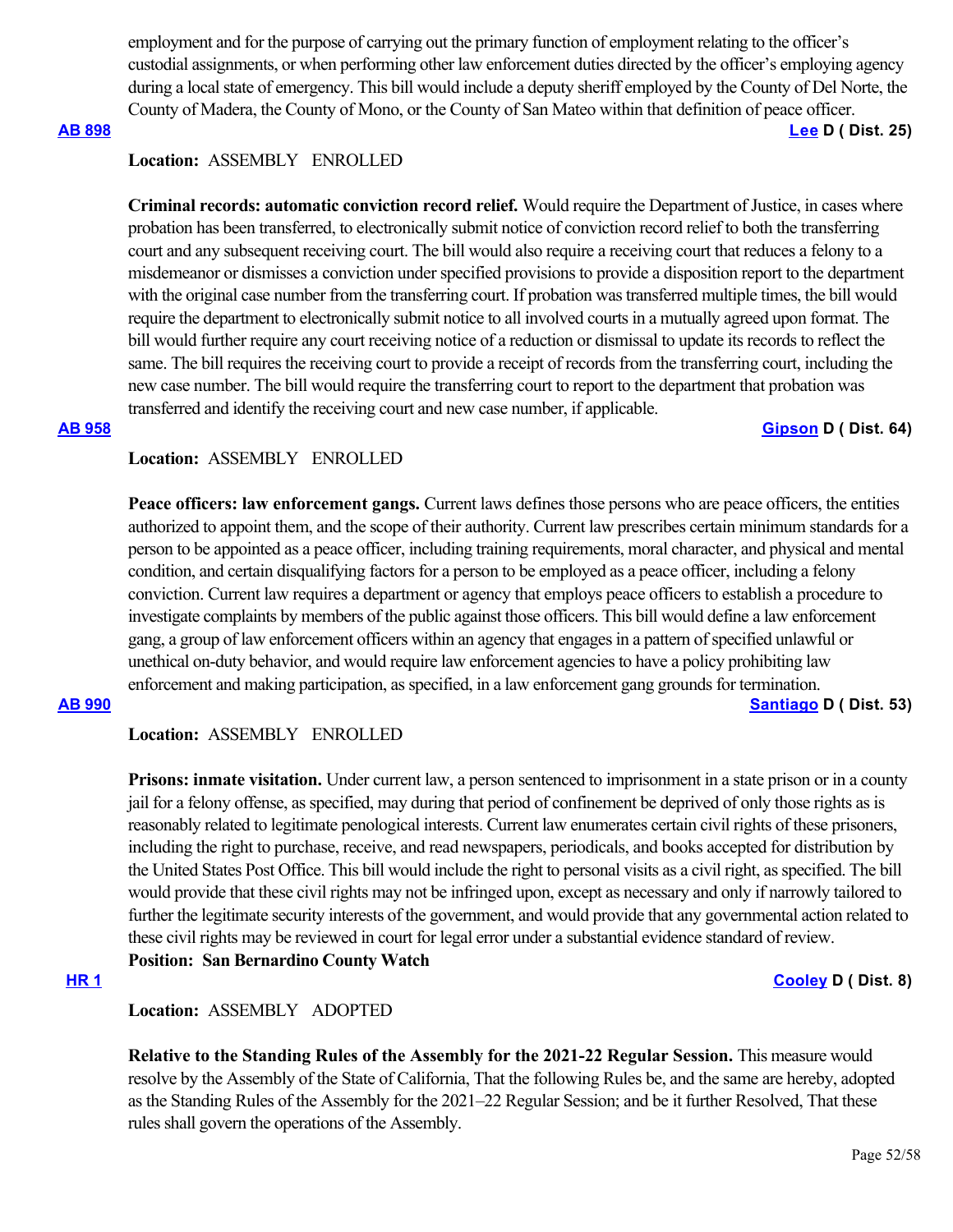### **Location:**  SENATE ENROLLED

**Peace officers: certification: civil rights.** Under current law, the Tom Bane Civil Rights Act, if a person or persons, whether or not acting under color of law, interferes or attempts to interfere, by threats, intimidation, or coercion, with the exercise or enjoyment by any individual or individuals of rights secured by the Constitution or laws of the United States, or of the rights secured by the Constitution or laws of this state, the Attorney General, or any district attorney or city attorney, is authorized to bring a civil action for injunctive and other appropriate equitable relief in the name of the people of the State of California, in order to protect the exercise or enjoyment of the right or rights secured. Current law also authorizes an action brought by the Attorney General, or any district attorney or city attorney, to seek a civil penalty of \$25,000. Current law also allows an individual whose exercise or enjoyment of rights has been interfered with to prosecute a civil action for damages on their own behalf. This bill would eliminate certain immunity provisions for peace officers and custodial officers, or public entities employing peace officers or custodial officers sued under the act.

# **[SB 16](https://ctweb.capitoltrack.com/public/publishbillinfo.aspx?bi=yCmu4aqG3O865C2bBsWVZ0zqQIa%2BGFN2LxUKcBNympGuyGJ7gH5FQJ76dzzBfesj) [Skinner](http://sd09.senate.ca.gov/) D** ( Dist. 9)

### **Location:**  SENATE ENROLLED

Peace officers: release of records. Current law makes peace officer and custodial officer personnel records and specified records maintained by any state or local agency, or information obtained from these records, confidential and prohibits these records from being disclosed in any criminal or civil proceeding except by discovery. Current law sets forth exceptions to this policy, including, among others, records relating to specified incidents involving the discharge of a firearm, sexual assault, perjury, or misconduct by a peace officer or custodial officer. Existing law makes a record related to an incident involving the use of force against a person resulting in death or great bodily injury subject to disclosure. Current law requires a state or local agency to make these excepted records available for inspection pursuant to the California Public Records Act, subject to redaction as specified. This bill would make a sustained finding involving force that is unreasonable or excessive, and any sustained finding that an officer failed to intervene against another officer using unreasonable or excessive force, subject to disclosure.

### **[SB 92](https://ctweb.capitoltrack.com/public/publishbillinfo.aspx?bi=JfJdKyjV4lhXZ2btoyQbFuA4eoRjbLJl5HwRydvUT2cUEyV8%2BoSRX99KhmEW6cyi) Committee on Budget and Fiscal Review**

# **Location:**  SENATE CHAPTERED

**Juvenile Justice.** Current law establishes the Division of Juvenile Justice within the Department of Corrections and Rehabilitation to operate facilities to house specified juvenile offenders. Current law, commencing July 1, 2021, prohibits further commitment of wards to the Division of Juvenile Justice unless the ward is otherwise eligible to be committed to the division and a motion was filed to transfer the ward from the juvenile court to a court of criminal jurisdiction. Current law requires that all wards committed to the division prior to July 1, 2021, remain within the custody of the division until the ward is discharged, released, or transferred. This bill would require a court to consider, as an alternative to commitment to the Division of Juvenile Justice, placement in local programs established as a result of the realignment of wards from the Division of Juvenile Justice to county-based custody

**[SB 98](https://ctweb.capitoltrack.com/public/publishbillinfo.aspx?bi=VDBpo0QTBnT3%2FQLK5BZeGJIjtkpltImR%2Baz12vUpN2YwA1ilQ1wGeYeuW3%2FImmOz) [McGuire](http://sd02.senate.ca.gov/) D ( Dist. 2)**

# **Location:**  SENATE ENROLLED

**Public peace: media access.** Would, if peace officers close the immediate area surrounding any emergency field command post or any other command post, or establish a police line, or rolling closure at a demonstration, march, protest, or rally where individuals are engaged primarily in constitutionally protected activity, as described, require that a duly authorized representative of any news service, online news service, newspaper, or radio or television station or network, as described, be allowed to enter those closed areas and would prohibit a peace officer or other law enforcement officer from intentionally assaulting, interfering with, or obstructing a duly authorized representative who is gathering, receiving, or processing information for communication to the public.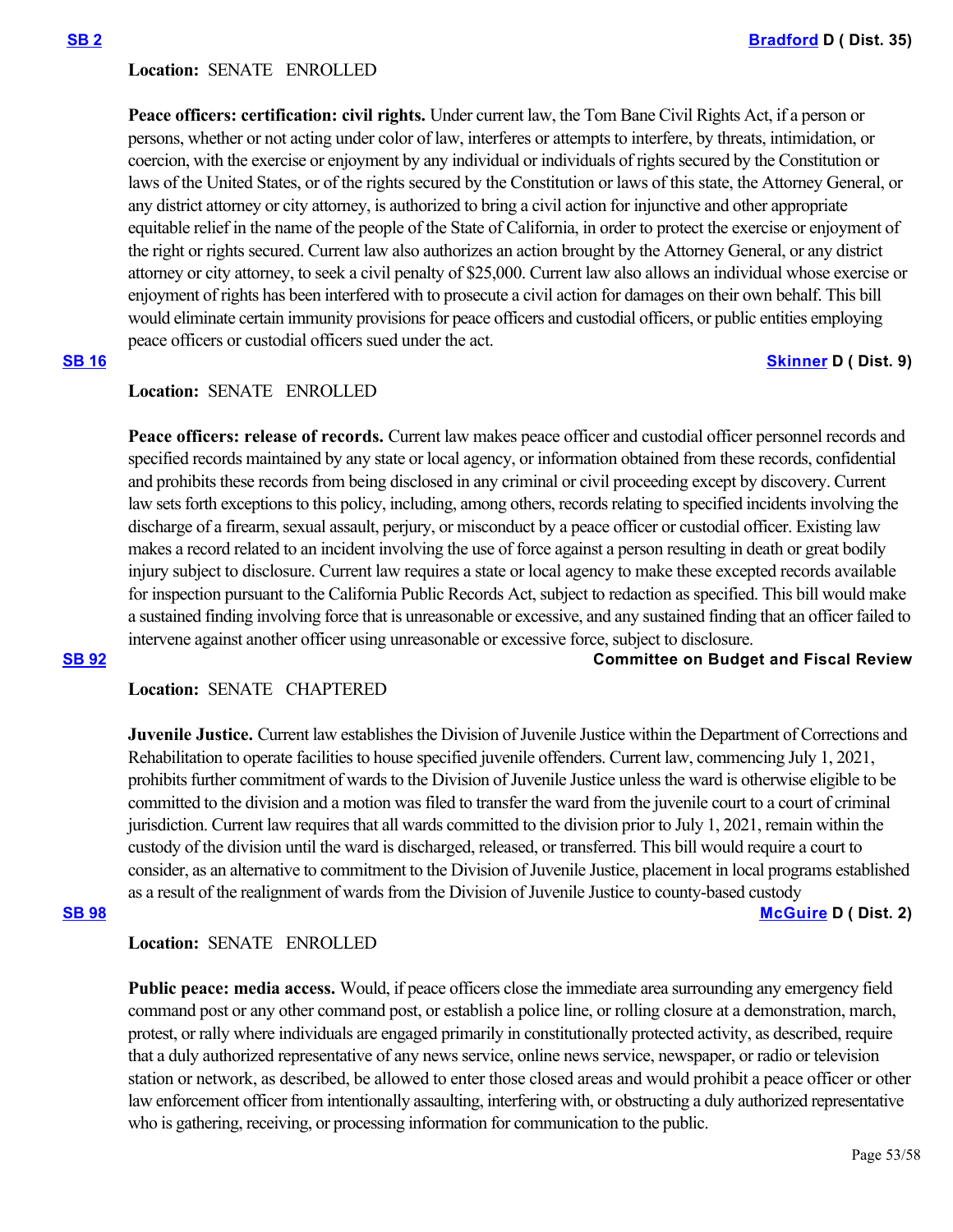### **Location:**  SENATE ENROLLED

**DNA evidence.** Currentlaw requires the Department of Justice, on or before July 1, 2018, and in consultation with law enforcement agencies and crime victims groups, to establish a process by which victims of sexual assault may inquire regarding the location and information regarding their sexual assault evidence kits. This bill would require the department to establish, on or before July 1, 2022, a process that allows a survivor of sexual assault to track and receive updates privately, securely, and electronically regarding the status, location, and information regarding their sexual assault evidence kit in the department's database. The bill would make additional conforming changes. **[SB 264](https://ctweb.capitoltrack.com/public/publishbillinfo.aspx?bi=VqkAA29GSv4i%2F4Vz53AXVe%2FlcS%2BGM6tx0clZ9SEKCi5d3pQP3N5UA1CUfiS%2BZUsU) [Min](https://sd37.senate.ca.gov/) D ( Dist. 37)**

**Location:**  SENATE ENROLLED

**Firearms: the OC Fair and Event Center.** Would prohibit an officer, employee, operator, lessee, or licensee of the 32nd District Agricultural Association, as defined, from contracting for, authorizing, or allowing the sale of any firearm, firearm precursor part, or ammunition on the property or in the buildings that comprise the OC Fair and Event Center, as specified. The bill would exempt from its provisions a gun buyback event held by a law enforcement agency, the sale of a firearm by a public administrator, public guardian, or public conservator within the course of their duties, a sale that occurs pursuant to a contract that was entered into before January 1, 2022, and the purchase of ammunition on state property by a law enforcement agency in the course of its regular duties. **[SB 494](https://ctweb.capitoltrack.com/public/publishbillinfo.aspx?bi=XR1SbJxfBF68Ro5wGW7Lc2ZcvtE%2Fa5MTslC9AKtNiyhHY%2BiLLT7zSyeF94d2QPGo) [Dodd](http://sd03.senate.ca.gov/) D ( Dist. 3)**

**Location:**  SENATE ENROLLED

Law enforcement: training. Would require the Commission on Peace Officer Standards and Training, by January 1, 2023, to implement a course of instruction for the regular and periodic training of law enforcement officers in the use of advanced interpersonal communication skills. The bill would require the course to be incorporated into the course or courses of basic training for law enforcement officers. The bill would also require, by January 1, 2023, a course for criminal law enforcement investigators and for officers training to become detectives in science-based interviewing and would require this training to be included within the core course required by the Robert Presley Institute of Criminal Investigation. The bill would require the commission to develop the specified courses, training standards, learning and performance objectives, and guidelines in consultation with individuals or groups with expertise in the field of human engagement and science-based interviewing.

 **Redistricting**

### **[SB 594](https://ctweb.capitoltrack.com/public/publishbillinfo.aspx?bi=kOfI7Aw8HK%2F1P5ifWgmLakhdJE1c559hKvxsm2J%2F%2BQrIn6mAZx%2FhjUblUgIFWO7c) [Glazer](http://sd07.senate.ca.gov/) D ( Dist. 7)**

### **Location:**  SENATE ENROLLED

**Elections: redistricting.** The California Constitution establishes the Citizens Redistricting Commission for the purpose of drawing district lines for the election of Members of the State Senate, Assembly, Congress, and the State Board of Equalization, and requires the commission to do so by August 15 in each year ending in the number one thereafter. For redistricting occurring in 2021, the Supreme Court of California, by peremptory writ of mandate in Legislature of State of California v. Padilla (2020) 9 Cal.5th 867, extended that deadline to December 15, 2021, or to a later date if specified conditions are met, due to a delay in the release of federal census data caused by the COVID-19 pandemic. This bill would, for the June 7, 2022, statewide direct primary election, make various changes, as specified, to existing law relating to candidate nominations and compilation of registered voter data in order to accommodate the extended state redistricting deadline.

 **Schools**

**[AB 289](https://ctweb.capitoltrack.com/public/publishbillinfo.aspx?bi=B8zqAENDk5pcxUUJanAPltM9jU%2FwNOuI2dF2DYjzAR3P04kW0t%2ByJ%2BY7ETBGQniN) [Calderon](https://a57.asmdc.org/) D ( Dist. 57)**

**Location:**  ASSEMBLY CHAPTERED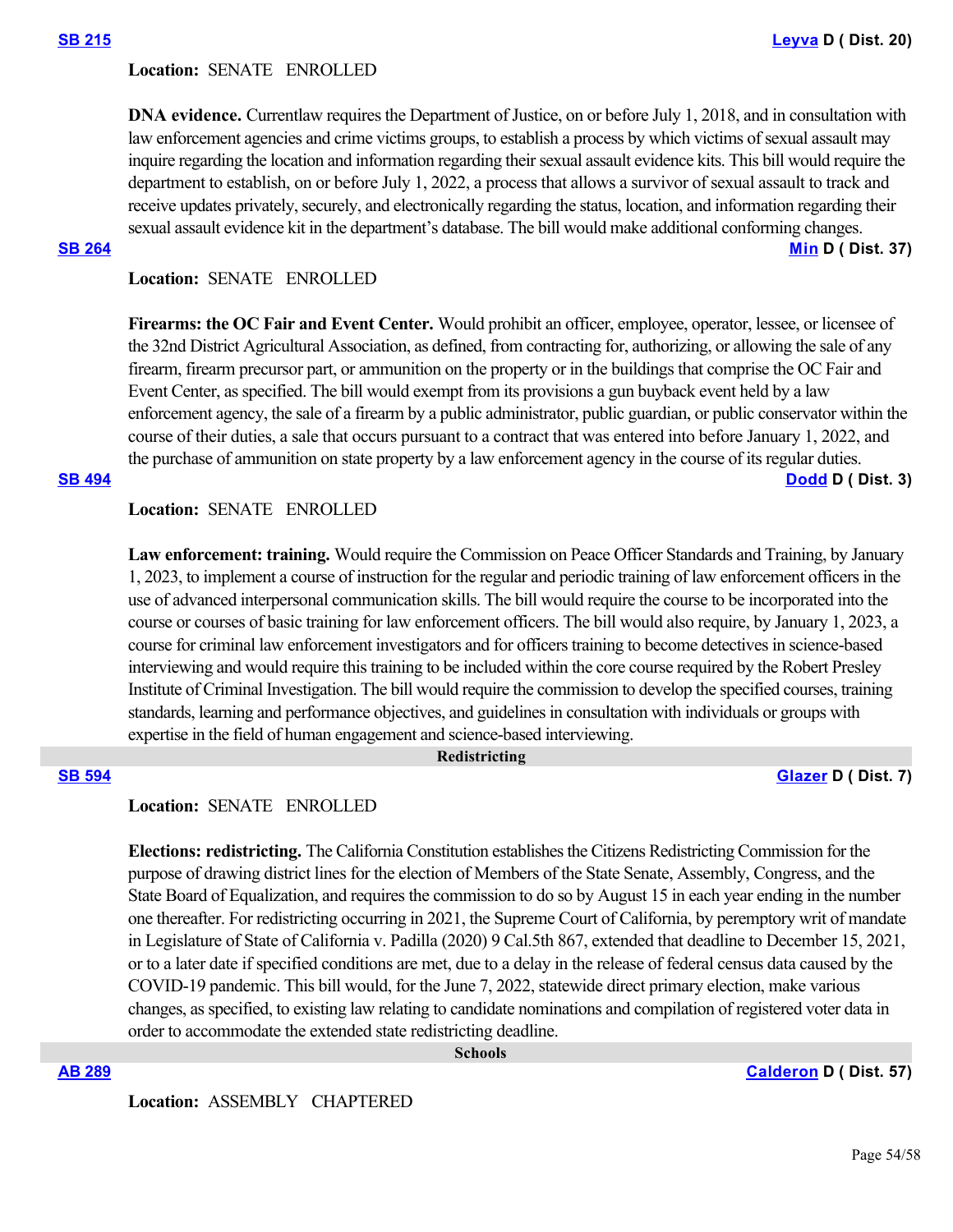**Classified school employees: merit system: adoption and termination.** Current law authorizes both the adoption and termination of a merit system in a school district or community college district by a majority vote of its classified employees or by a majority of the voting electors of the school district or community college district, as provided. Upon the filing of a petition for the adoption or for the termination of the merit system for classified employees of a school district or community college district, current law requires the governing board of the district to perform specified activities in response, including, among others, devising an identification system to ensure against fraud in the balloting process, and forming a tabulation committee. This bill would require the devised identification system to also ensure ballot secrecy and would prohibit a representative of the district from making any marks upon the ballot envelope or ballot of any employee, except the bill would allow the tabulation committee to adopt a system of uniformly stamping in a consistent manner and in the same location on all ballots received or all ballots counted, or both of those, to help ensure an accurate count.

# **[AB 309](https://ctweb.capitoltrack.com/public/publishbillinfo.aspx?bi=UgOs8yJRyRazw%2FgGOVSrBKJMX8OrQgikV%2BZ%2FQkQSXtSawo7YyeSfOElxZFNYSoG9) [Gabriel](https://a45.asmdc.org/) D ( Dist. 45)**

# **Location:**  ASSEMBLY ENROLLED

**Pupil mental health: model referral protocols.** Would require the State Department of Education to develop model referral protocols, as provided, for addressing pupil mental health concerns. The bill would require the department to consult with various entities in developing the protocols, including current classroom teachers, administrators, pupils, and parents. The bill would require the department to post the model referral protocols on its internet website. The bill would make these provisions contingent upon funds being appropriated for its purpose in the annual Budget Act or other legislation, or state, federal, or private funds being allocated for this purpose. **[AJR 8](https://ctweb.capitoltrack.com/public/publishbillinfo.aspx?bi=v4%2B0xj2Ty4VOuB755EUx7TIU%2FiDqC1JYXWz9PsnQvsbnclKsucmy0nxLqyxNFpWv) [Rivas, Luz](https://a39.asmdc.org/) D ( Dist. 39)**

**Location:**  ASSEMBLY ED.

**School meals: federal National School Lunch Program.** This measure would urge the federal government to provide school lunches free of charge to all elementary, middle school, and high school students in the United States.

**[SB 14](https://ctweb.capitoltrack.com/public/publishbillinfo.aspx?bi=wk2VpWnO0AiHat9%2F2no5JL%2BVp%2BaAH1o1Vz%2FRLkCi0o0GRgzfKCTNUjkeQzXLscBh) [Portantino](http://sd25.senate.ca.gov/) D ( Dist. 25)**

# **Location:**  SENATE ENROLLED

**Pupil health: school employee and pupil training: excused absences: youth mental and behavioral health.** Current law, notwithstanding the requirement that each person between 6 and 18 years of age who is not otherwise exempted is subject to compulsory full-time education, requires a pupil to be excused from school for specified types of absences, including, among others, if the absence was due to the pupil's illness.This bill would include, within the meaning of an absence due to a pupil's illness, an absence for the benefit of the pupil's mental or behavioral health.

### **[SB 97](https://ctweb.capitoltrack.com/public/publishbillinfo.aspx?bi=O9nHo4x86tQqyowZHr2eN38IqDOt5Ay9gnoGrgU2dG95v%2FkhlUQhTExB5%2FP7kofh) [Roth](http://sd31.senate.ca.gov/)** D ( Dist. 31)

# **Location:**  SENATE ENROLLED

**Pupil health: type 1 diabetes information: parent notification.** Would require the State Department of Education to develop type 1 diabetes informational materials for the parents and guardians of pupils, as specified, and would require those informational materials to be made available to each school district, county office of education, and charter school through the department's internet website. The bill would require, on and after January 1, 2023, school districts, county offices of education, and charter schools to make those materials available to the parent or guardian of a pupil when the pupil is first enrolled in elementary school, or as part of a certain notification. By imposing additional requirements on school districts, county offices of education, and charter schools, the bill would impose a state-mandated local program.

# **[SB 400](https://ctweb.capitoltrack.com/public/publishbillinfo.aspx?bi=KHHI1SDAaCnBHMCZEhuUvwi94poNqFFUOeBcX%2F%2FH8aHVSq9X8z5e%2B38Q5Zut6gzL) [Jones](https://jones.cssrc.us/) R ( Dist. 38)**

**Location:**  SENATE ENROLLED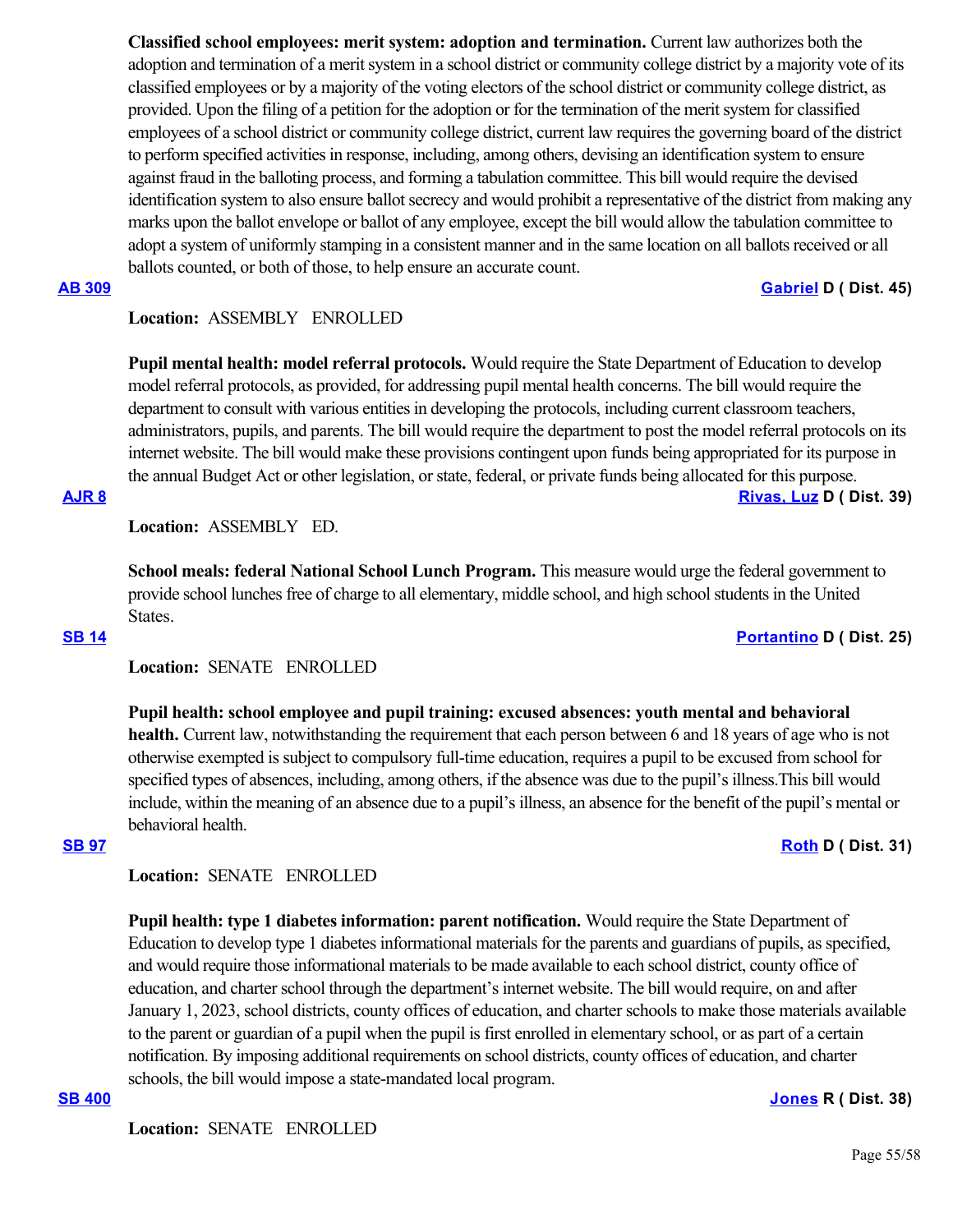**Homeless children and youths: local educational agencies: collaboration, training, and reporting.** The McKinney-Vento Homeless Assistance Act requires a state plan submitted for the receipt of the grant to include assurances that local educational agencies will designate an appropriate staff person to act as a local educational agency liaison for homeless children and youths and a description of how the state will ensure that local educational agencies and their liaisons will comply with specified requirements of the act, including the identification of homeless children and youths.This bill would require a liaison for homeless children and youths of a local educational agency, as defined to include a school district, county office of education, charter school, or special education local plan area, to ensure the identification by school personnel of those children and youths through outreach and coordination activities with other organizations and the referral of services to homeless families and homeless children and youth

 **Taxes**

# **[ACA 1](https://ctweb.capitoltrack.com/public/publishbillinfo.aspx?bi=vkAbgpBB9wOKQrx%2F6m3DJE4Lfzjw%2B69Lv7GxnaWpsGPIGgKDXm0xJSIkZsa8QVVB) [Aguiar-Curry](https://a04.asmdc.org/) D ( Dist. 4)**

# **Location:**  ASSEMBLY L. GOV.

**Local government financing: affordable housing and public infrastructure: voter approval.** The California Constitution prohibits the ad valorem tax rate on real property from exceeding 1% of the full cash value of the property, subject to certain exceptions. This measure would create an additional exception to the 1% limit that would authorize a city, county, city and county, or special district to levy an ad valorem tax to service bonded indebtedness incurred to fund the construction, reconstruction, rehabilitation, or replacement of public infrastructure, affordable housing, or permanent supportive housing, or the acquisition or lease of real property for those purposes, if the proposition proposing that tax is approved by 55% of the voters of the city, county, or city and county, as applicable, and the proposition includes specified accountability requirements.

# **[SB 675](https://ctweb.capitoltrack.com/public/publishbillinfo.aspx?bi=YlOr%2B9UFiD%2F8tPpX%2FbyJgm%2BJXuO3%2BKrPfbhEVZyN0ycgV9d3l6Ww0mqwlpqKB70s) [Ochoa Bogh](https://ochoa-bogh.cssrc.us/) R ( Dist. 23)**

**Location:**  SENATE ENROLLED

**Property taxation: monthly installment payments.** Would authorize a county board of supervisors to adopt a resolution or ordinance to implement a monthly property tax payment program, which would authorize a qualified taxpayer, as defined, to pay, in monthly installments, their real property taxes on their principal residence, as defined. The bill would authorize the ordinance or resolution implementing the program to set forth specific procedures for purposes of determining delinquency and default, as specified.

# **Transportation**

# **[AB 149](https://ctweb.capitoltrack.com/public/publishbillinfo.aspx?bi=ZlW3RcLCpbA1eMOmvhe1%2FV7Kkks58L4sYbAKSv0oEHR3GvH%2Fjw3KwBDPtsxcEbza) Committee on Budget**

### **Location:**  ASSEMBLY CHAPTERED

**Transportation.** The Wildlife Conservation Law of 1947 establishes the Wildlife Conservation Board in the Department of Fish and Wildlife and permits the board to authorize the acquisition of real property, rights in real property, water, or water rights for wildlife conservation purposes. Current law requires the department, when authorized by the board, to construct facilities that are suitable for the purpose for which the real property or rights in real property or water, or water rights were acquired. This bill would authorize the board to name a nonvehicular wildlife crossing, which the bill would define as a structure that allows animals to cross human-made barriers safely, if at least 25% of the funding to construct the crossing derives from a state source. The bill would require the board to consult with the Department of Transportation or other appropriate entities on the design of lettering and placement of any sign that displays the name of a nonvehicular wildlife crossing.

 **Water**

**[AB 442](https://ctweb.capitoltrack.com/public/publishbillinfo.aspx?bi=9goV7DrdUOmmIvxursh8ufVTR9EEnPzc%2Ftp%2FtbNikZ2bmDDOJA3LGp3rAdpmlTPC) [Mayes](https://www.assembly.ca.gov/assemblymemberchadmayes) I ( Dist. 42)**

**Location:**  ASSEMBLY CHAPTERED

**Surface Mining and Reclamation Act of 1975: exemption: Metropolitan Water District of Southern**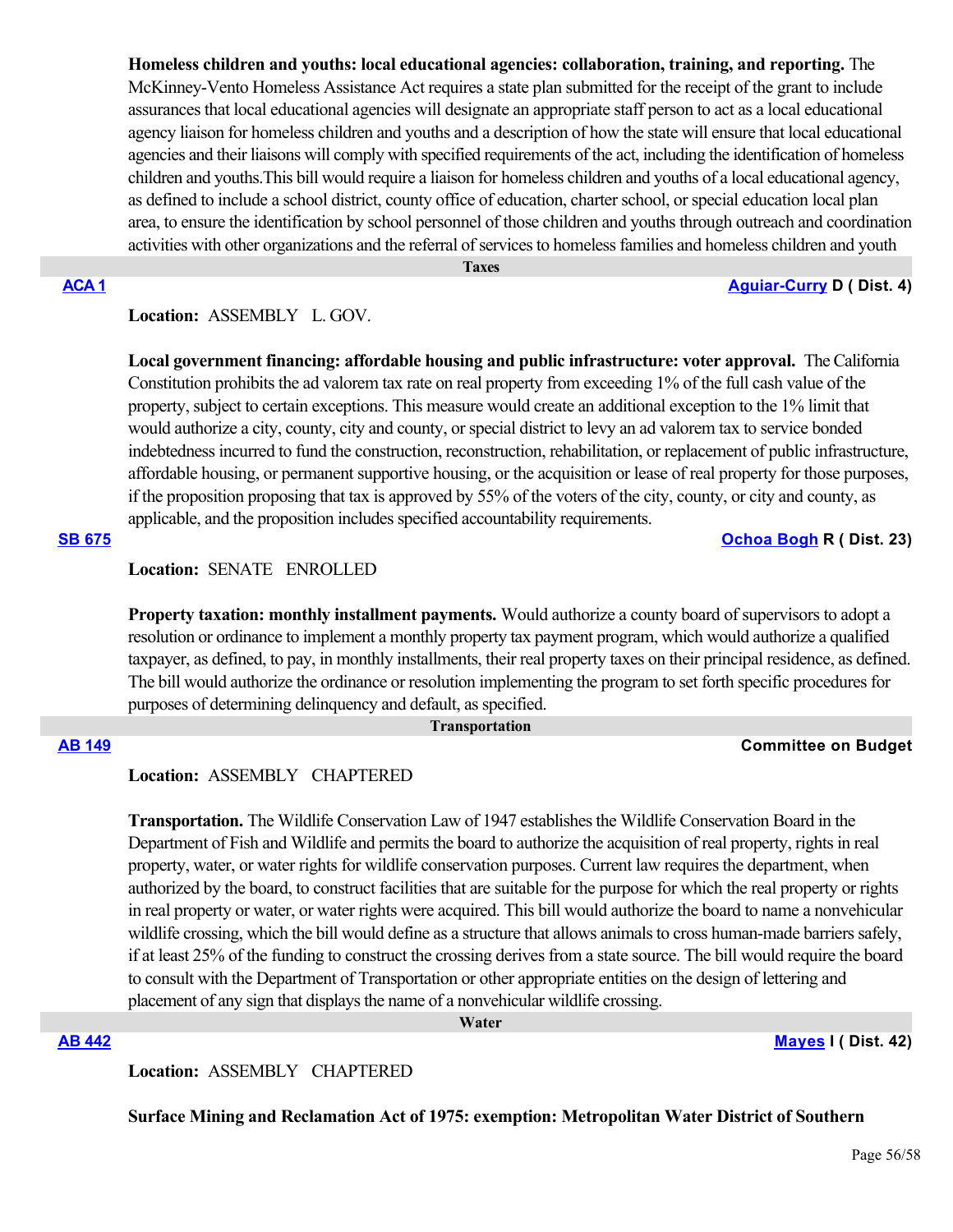**California: master reclamation plan.**  The Surface Mining and Reclamation Act of 1975 prohibits a person, with exceptions, from conducting surface mining operations unless, among other things, a permit is obtained from, a specified reclamation plan is submitted to and approved by, and financial assurances for reclamation have been approved by the lead agency for the operation of the surface mining operation. The act exempts certain activities from the provisions of the act, including, among others, emergency excavations or grading conducted by the Department of Water Resources or the Central Valley Flood Protection Board for the specified purposes; surface mining operations conducted on lands owned or leased, or upon which easements or rights-of-way have been obtained, by the Department of Water Resources for the purpose of the State Water Resources Development System or flood control; and surface mining operations on lands owned or leased, or upon which easements or rights-of-way have been obtained, by the Central Valley Flood Protection Board for the purpose of flood control. This bill would additionally exempt from the provisions of the act emergency excavations or grading conducted by the Metropolitan Water District of Southern California (MWD) for its own operations and infrastructure for specified purposes.

**Position: San Bernardino County Watch**

 **Workforce**

# **[AB 138](https://ctweb.capitoltrack.com/public/publishbillinfo.aspx?bi=TNom9pbApZwigkd2v3LVMA8TZWkCfimLlPaE81QsZhdbty9bQxIcFthPhVX3Og6D) Committee on Budget**

### **Location:**  ASSEMBLY CHAPTERED

**Employment: health care benefits: unemployment insurance: policies and practices.** The Public Employees' Medical and Hospital Care Act (PEMHCA), which is administered by the Board of Administration of the Public Employees' Retirement System, governs the funding and provision of postemployment health care benefits for eligible retired public employees and their families. PEMHCA requires the employing office of a state employee or state annuitant, pursuant to standards established by the Department of Human Resources, to possess documentation verifying eligibility of an employee's family member prior to the enrollment of a family member in a health benefit plan and to verify continued eligibility pursuant to a specified schedule. PEMHCA requires the employing office to obtain verifying information for certain family members, including children and stepchildren, at least once every 3 years. This bill would repeal those PEMHCA provisions and reenact revised provisions in existing law relating to general powers and responsibilities of the department.

**[AB 628](https://ctweb.capitoltrack.com/public/publishbillinfo.aspx?bi=NeTN%2FSSzCWNl6uEYKaYMbLTu0VjO12HuHLJdn%2BoASUAAIR0cn8RWylMnmAjicrv%2B) [Garcia, Eduardo](https://a56.asmdc.org/) D ( Dist. 56)**

# **Location:**  ASSEMBLY ENROLLED

**Breaking Barriers to Employment Initiative.** Current law creates the Breaking Barriers to Employment Initiative Fund, as specified, in the State Treasury. Moneys in the fund are subject to appropriation by the Legislature for the purpose of carrying out these provisions in support of the initiative. Implementation of the initiative is contingent upon the board notifying the Department of Finance that sufficient moneys have been appropriated by the Legislature for this purpose. Current law specifies that the initiative is not intended to duplicate or replicate existing programs or to create new workforce and education programs, but rather to provide supplemental funding and services to ensure the success of individuals either preparing to enter or already enrolled in workforce and education programs operating under the policy vision of this division and the state plan under this division. This bill would instead provide that the initiative is intended to focus on innovative approaches to, and proven practices for, addressing racial, ethnic, and socioeconomic disparities in the labor market

# **Position: San Bernardino County Support**

**[AB 643](https://ctweb.capitoltrack.com/public/publishbillinfo.aspx?bi=uhrRWRtJ7qlaazozLBeAROxf8P8F%2BRPlKR6h2pPf%2Bqj8MPlm%2FfQfh0OzBNwkIWKd) [Ramos](https://a40.asmdc.org/) D ( Dist. 40)**

### **Location:**  ASSEMBLY ENROLLED

**Apprenticeship programs: career fairs.** Current law provides for the establishment of apprenticeship programs in various trades, to be approved by the Chief of the Division of Apprenticeship Standards within the Department of Industrial Relations in any trade in the state or in a city or trade area whenever the apprentice training needs justify